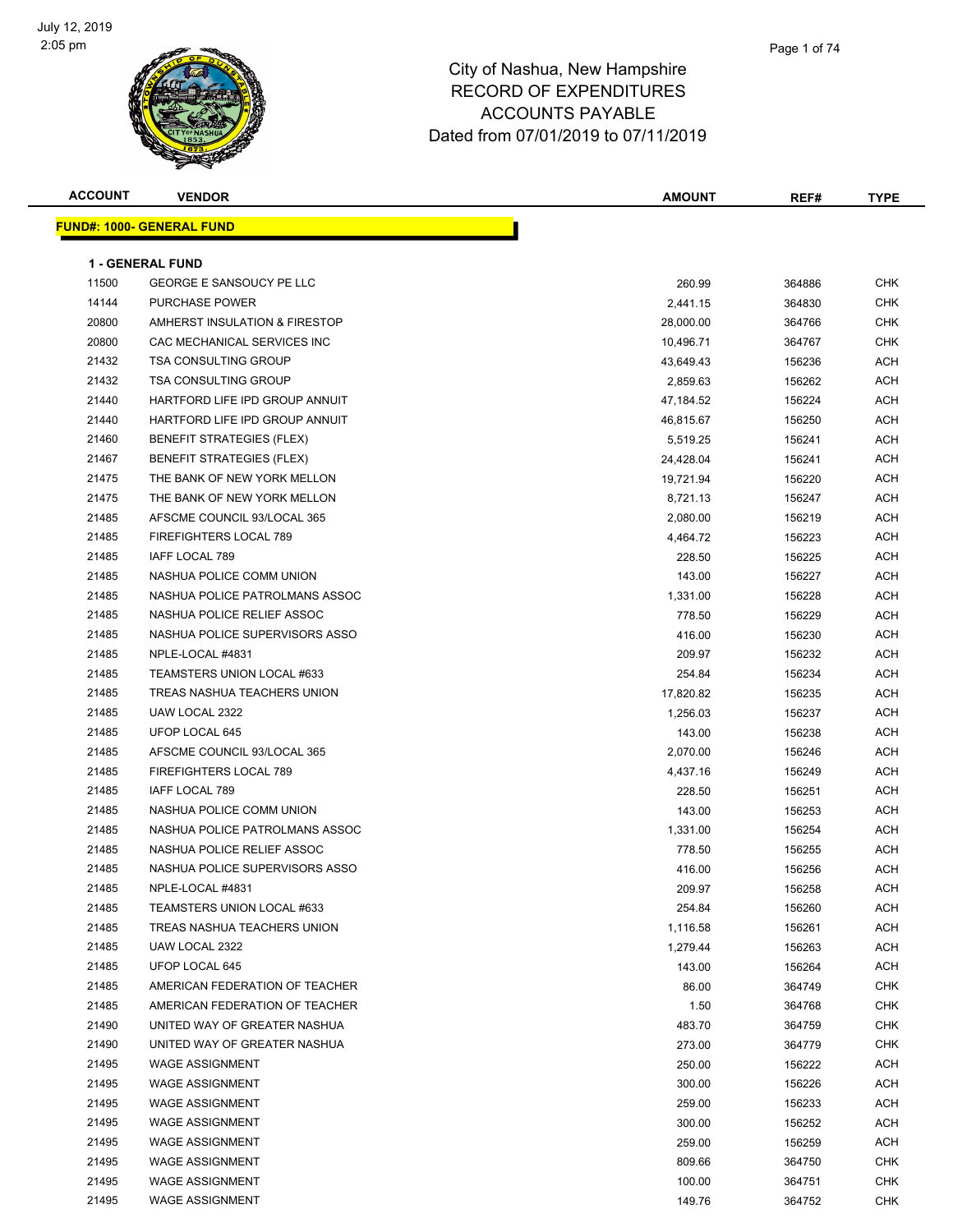

| <b>ACCOUNT</b> | <b>VENDOR</b>                    | <b>AMOUNT</b> | REF#   | <b>TYPE</b> |
|----------------|----------------------------------|---------------|--------|-------------|
|                | <b>FUND#: 1000- GENERAL FUND</b> |               |        |             |
|                |                                  |               |        |             |
|                | <b>1 - GENERAL FUND</b>          |               |        |             |
| 21495          | <b>WAGE ASSIGNMENT</b>           | 155.00        | 364753 | <b>CHK</b>  |
| 21495          | <b>WAGE ASSIGNMENT</b>           | 104.00        | 364754 | <b>CHK</b>  |
| 21495          | <b>WAGE ASSIGNMENT</b>           | 1,568.58      | 364755 | CHK         |
| 21495          | <b>WAGE ASSIGNMENT</b>           | 11.54         | 364756 | CHK         |
| 21495          | <b>WAGE ASSIGNMENT</b>           | 311.88        | 364757 | CHK         |
| 21495          | <b>WAGE ASSIGNMENT</b>           | 75.00         | 364758 | CHK         |
| 21495          | <b>WAGE ASSIGNMENT</b>           | 88.90         | 364760 | <b>CHK</b>  |
| 21495          | <b>WAGE ASSIGNMENT</b>           | 662.11        | 364761 | CHK         |
| 21495          | <b>WAGE ASSIGNMENT</b>           | 824.00        | 364769 | <b>CHK</b>  |
| 21495          | <b>WAGE ASSIGNMENT</b>           | 100.00        | 364770 | CHK         |
| 21495          | <b>WAGE ASSIGNMENT</b>           | 155.00        | 364771 | CHK         |
| 21495          | <b>WAGE ASSIGNMENT</b>           | 104.00        | 364772 | CHK         |
| 21495          | <b>WAGE ASSIGNMENT</b>           | 25.00         | 364773 | CHK         |
| 21495          | <b>WAGE ASSIGNMENT</b>           | 1,292.08      | 364774 | CHK         |
| 21495          | <b>WAGE ASSIGNMENT</b>           | 11.54         | 364776 | CHK         |
| 21495          | <b>WAGE ASSIGNMENT</b>           | 311.88        | 364777 | CHK         |
| 21495          | <b>WAGE ASSIGNMENT</b>           | 25.00         | 364778 | CHK         |
| 21495          | <b>WAGE ASSIGNMENT</b>           | 94.82         | 364780 | <b>CHK</b>  |
| 21495          | <b>WAGE ASSIGNMENT</b>           | 341.02        | 364781 | CHK         |
| 21538          | NASHUA TEACHERS UNION            | 1,908.51      | 156231 | <b>ACH</b>  |
| 21538          | NASHUA TEACHERS UNION            | 73.62         | 156257 | <b>ACH</b>  |
| 21780          | 115 PALM STREET LLC              | 725.37        | 364665 | <b>CHK</b>  |
| 21780          | 35 ORANGE ST LLC                 | 994.73        | 364666 | <b>CHK</b>  |
| 21780          | 74 CONCORD STREET LLC            | 1,800.61      | 364667 | CHK         |
| 21780          | 83 MAIN STREET LLC               | 1,938.56      | 364668 | CHK         |
| 21780          | 83 MAIN STREET LLC               | 1,628.90      | 364669 | CHK         |
| 21780          | 96 PALM STREET LLC               | 542.06        | 364670 | CHK         |
| 21780          | ALPHA MORTGAGE & FINACIAL SERV   | 1,139.61      | 364671 | CHK         |
| 21780          | BARR, JOHN T & TERESA            | 239.67        | 364672 | <b>CHK</b>  |
| 21780          | BROWN, SETH M &                  | 416.01        | 364673 | <b>CHK</b>  |
| 21780          | <b>BURGESS, KEVIN R</b>          | 383.90        | 364674 | <b>CHK</b>  |
| 21780          | BUTLER, JOSEPH J TRUSTEE         | 2,557.81      | 364675 | CHK         |
| 21780          | DION, ROBERT P 2010 REV TRUST    | 795.49        | 364676 | CHK         |
| 21780          | DOBENS, DONALD D REV TRUST       | 626.26        | 364677 | CHK         |
| 21780          | DUNSTABLE/LEDGE REALTY, LLC &    | 201.64        | 364678 | CHK         |
| 21780          | DUPRE, JOHN L &                  | 1,190.84      | 364679 | <b>CHK</b>  |
| 21780          | FALCO, FRANCESCO                 | 1,768.17      | 364680 | <b>CHK</b>  |
| 21780          | FEENAN, MICHAEL C &              | 484.86        | 364681 | CHK         |
| 21780          | FINNEGAN, JOAN N                 | 46.71         | 364682 | <b>CHK</b>  |
| 21780          |                                  |               |        | <b>CHK</b>  |
|                | GAUTHIER, CONSTANCE D            | 125.32        | 364683 |             |
| 21780          | <b>GAUTHIER, CONSTANCE D</b>     | 65.84         | 364684 | CHK         |
| 21780          | <b>GAUTHIER, CONSTANCE D</b>     | 84.93         | 364685 | CHK         |
| 21780          | GAUTHIER, GLENN A & CONSTANCE    | 8.48          | 364686 | CHK         |
| 21780          | GINCEROWSKI, KEVIN & ERICKA M    | 463.35        | 364687 | CHK         |
| 21780          | GOGAN, PAULA REV TRUST           | 416.06        | 364688 | CHK         |
| 21780          | GORELICK, DONALD E & CAROL ANN   | 943.81        | 364689 | CHK         |
| 21780          | GOULET, BRIAN R &                | 572.48        | 364690 | CHK         |
| 21780          | HARRINGTON, SARAH &              | 1,219.56      | 364691 | CHK         |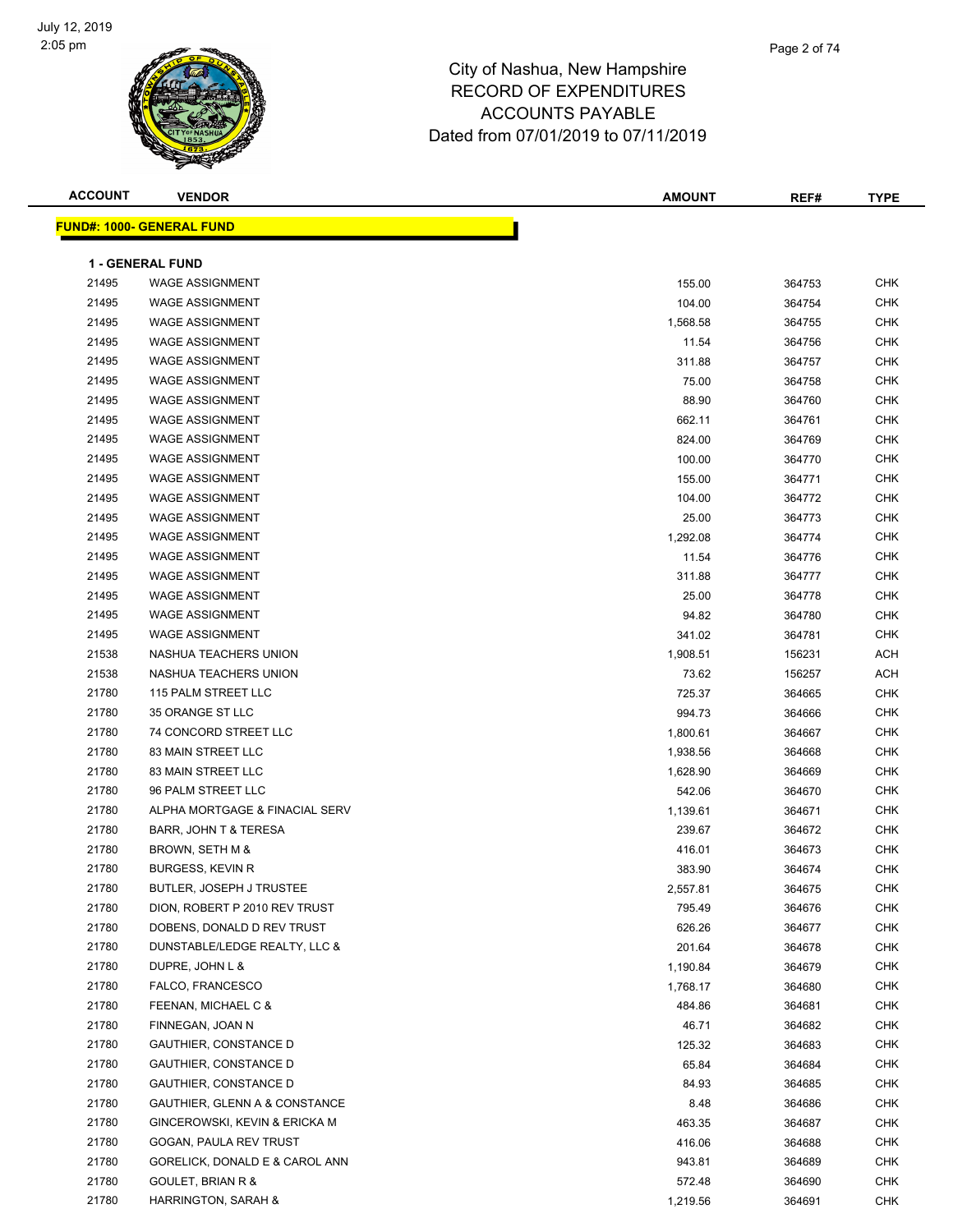

| <b>ACCOUNT</b> | <b>VENDOR</b>                    | <b>AMOUNT</b> | REF#   | <b>TYPE</b> |
|----------------|----------------------------------|---------------|--------|-------------|
|                | <b>FUND#: 1000- GENERAL FUND</b> |               |        |             |
|                | <b>1 - GENERAL FUND</b>          |               |        |             |
| 21780          | HOL-GAR REALTY TRUST             | 106.15        | 364692 | CHK         |
| 21780          | HUNTLEY REVOCABLE TRUST          | 216.40        | 364693 | CHK         |
| 21780          | KELLY, T & L REVOCABLE TRUST     | 1,610.07      | 364694 | <b>CHK</b>  |
| 21780          | KENNEDY, MARIJANE H              | 874.01        | 364695 | <b>CHK</b>  |
| 21780          | KOEHLER, MATTHEW J REV TRUST &   | 3,482.94      | 364696 | <b>CHK</b>  |
| 21780          | LAMONTAGNE, LISA MAE             | 623.36        | 364697 | <b>CHK</b>  |
| 21780          | LANGLAIS, RICHARD C &            | 866.64        | 364698 | <b>CHK</b>  |
| 21780          | MARNO REALTY INVESTMENTS LLC     | 610.94        | 364699 | <b>CHK</b>  |
| 21780          | MATTHEWS FAMILY REV TRUST        | 460.25        | 364700 | <b>CHK</b>  |
| 21780          | <b>MEDINA, HOMAIRA &amp;</b>     | 1,107.18      | 364701 | <b>CHK</b>  |
| 21780          | MIKULIS, BENJAMIN                | 133.78        | 364702 | <b>CHK</b>  |
| 21780          | NORROD, JAMES D REV TRUST        | 633.65        | 364703 | <b>CHK</b>  |
| 21780          | OBARA, WILLIAM J &               | 86.95         | 364704 | <b>CHK</b>  |
| 21780          | OKSA, THOMAS A & NANCY A         | 1,658.38      | 364705 | <b>CHK</b>  |
| 21780          | ORTOLANO, LAURIE A TRUST         | 660.10        | 364706 | <b>CHK</b>  |
| 21780          | PARKER, DENNIS &                 | 129.34        | 364707 | <b>CHK</b>  |
| 21780          | PIERCE, A DAVID                  | 494.83        | 364708 | <b>CHK</b>  |
| 21780          | PREVOST, JEROME D &              | 1,185.62      | 364709 | CHK         |
| 21780          | ROGERS, JASON                    | 1,179.26      | 364710 | <b>CHK</b>  |
| 21780          | TEDDER, MARY JO TRUST            | 452.12        | 364711 | <b>CHK</b>  |
| 21780          | THANTU, NAPOLEON                 | 1,433.54      | 364712 | CHK         |
| 21780          | ULCICKAS, FRANK &                | 101.77        | 364713 | <b>CHK</b>  |
| 21780          | ULCICKAS, FRANK &                | 1,085.60      | 364714 | CHK         |
| 21780          | ULCICKAS, FRANK &                | 252.32        | 364715 | CHK         |
| 21780          | VAN DYKE, G & J IRREV TRUST      | 69.94         | 364716 | <b>CHK</b>  |
| 21780          | VAUTIER, MICHAEL                 | 1,423.17      | 364717 | CHK         |
| 21780          | WEST HOLLIS TRUST                | 2,118.42      | 364718 | <b>CHK</b>  |
| 21780          | <b>WHITING BUILDING LLC</b>      | 687.60        | 364719 | <b>CHK</b>  |
| 21780          | WOODBURY, F THOMAS               | 744.46        | 364720 | <b>CHK</b>  |
| 21780          | ZHANG, XIA                       | 1,219.56      | 364721 | <b>CHK</b>  |
| 21780          | ZHIVOTOVSKY, DMITRY              | 2,322.48      | 364722 | <b>CHK</b>  |
| 21780          | CITY OF PITTSFIELD               | 1,750.20      | 365157 | <b>CHK</b>  |
| 21780          | CORELOGIC RE TAX SERVICES        | 2,509.14      | 365158 | CHK         |
| 21780          | HULSE, RYAN                      | 2,362.79      | 365159 | CHK         |
| 21921          | STATE OF NH-MV                   | 25,957.22     | 156213 | ACH         |
| 21921          | STATE OF NH-MV                   | 25,001.43     | 156216 | <b>ACH</b>  |
| 21921          | STATE OF NH -MV                  | 16,500.18     | 156239 | ACH         |
| 21921          | STATE OF NH-MV                   | 15,233.15     | 156240 | ACH         |
| 21921          | STATE OF NH -MV                  | 24,637.87     | 156242 | <b>ACH</b>  |
| 21921          | STATE OF NH-MV                   | 12,906.33     | 156245 | <b>ACH</b>  |
| 21921          | STATE OF NH-MV                   | 18,082.25     | 156265 | <b>ACH</b>  |
|                | <b>TOTAL 1 - GENERAL FUND</b>    | \$487,500.35  |        |             |
|                |                                  |               |        |             |

#### **101 - MAYOR**

| 61910 | <b>MEGAN CARON</b>         | 98.98  | 364786 | <b>CHK</b> |
|-------|----------------------------|--------|--------|------------|
| 68350 | <b>GRANITE DIAMOND LLC</b> | 414.00 | 364582 | <b>CHK</b> |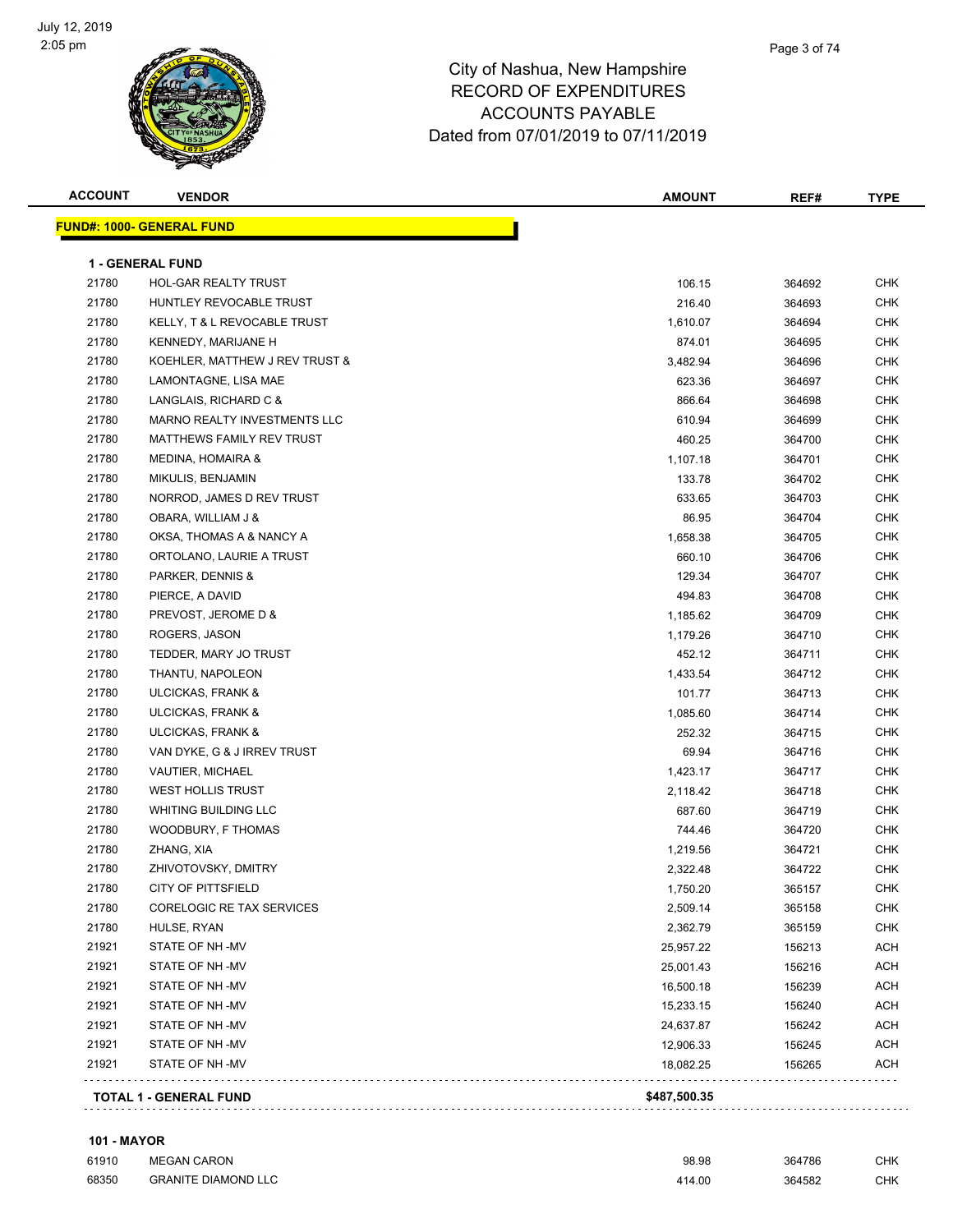

#### Page 4 of 74

### City of Nashua, New Hampshire RECORD OF EXPENDITURES ACCOUNTS PAYABLE Dated from 07/01/2019 to 07/11/2019

| <b>ACCOUNT</b> | <b>VENDOR</b>                                       | <b>AMOUNT</b> | REF#             | <b>TYPE</b> |
|----------------|-----------------------------------------------------|---------------|------------------|-------------|
|                | <u> FUND#: 1000- GENERAL FUND</u>                   |               |                  |             |
|                | TOTAL 101 - MAYOR                                   | \$512.98      |                  |             |
|                |                                                     |               |                  |             |
|                | 107 - CITY CLERK                                    |               |                  |             |
| 42508          | TREASURER STATE OF NH                               | 2,193.00      | 364833           | CHK         |
| 44149          | TREASURER STATE OF NH                               | 6,412.00      | 364833           | <b>CHK</b>  |
| 61100          | CONWAY OFFICE SOLUTIONS                             | 70.00         | 364869           | <b>CHK</b>  |
| 61100          | WB MASON CO INC                                     | 791.40        | 364977           | CHK         |
| 61650          | WB MASON CO INC                                     | 449.50        | 364977           | CHK         |
|                | <b>TOTAL 107 - CITY CLERK</b>                       | \$9,915.90    |                  |             |
|                | <b>109 - CIVIC &amp; COMMUNITY ACTIVITIES</b>       |               |                  |             |
| 55214          | NASHUA REGION SOLID WASTE MGMT                      | 38,169.96     | 364932           | <b>CHK</b>  |
| 55221          | NASHUA REGIONAL PLANNING COMM                       | 66,546.00     | 364931           | <b>CHK</b>  |
| 56207          | RACHEL RENDINA                                      | 39.87         | 364645           | CHK         |
| 56207          | LINDSAY RINALDI                                     | 93.06         | 364646           | CHK         |
| 56207          | <b>JUDY CARLSON</b>                                 | 44.99         | 364859           | <b>CHK</b>  |
| 56351          | NASHUA SENIOR ACTIVITY CENTER                       | 25,000.00     | 364806           | CHK         |
|                | <b>TOTAL 109 - CIVIC &amp; COMMUNITY ACTIVITIES</b> | \$129,893.88  |                  |             |
|                |                                                     |               |                  |             |
|                | <b>111 - HUMAN RESOURCES</b>                        |               |                  |             |
| 55425          | PEOPLEFACTS LLC                                     | 197.96        | 364829           | CHK         |
| 61100          | WB MASON CO INC                                     | 122.56        | 364977           | <b>CHK</b>  |
|                | <b>TOTAL 111 - HUMAN RESOURCES</b>                  | \$320.52      |                  |             |
|                | <b>120 - TELECOMMUNICATIONS</b>                     |               |                  |             |
| 55109          | CONSOLIDATED COMMUNICATIONS                         | 428.98        | 364598           | <b>CHK</b>  |
| 55109          | <b>FIRSTLIGHT</b>                                   | 1,874.43      | 364822           | <b>CHK</b>  |
| 55109          | PACIFIC TELEMANAGEMENT SERVICE                      | 75.00         | 364942           | <b>CHK</b>  |
| 55118          | <b>COMCAST</b>                                      | 184.70        | 364597           | <b>CHK</b>  |
| 55118          | VERIZON WIRELESS 342053899-001                      | 760.19        | 364839           | CHK         |
|                | <b>TOTAL 120 - TELECOMMUNICATIONS</b>               | \$3,323.30    |                  |             |
|                | <b>122 - INFORMATION TECHNOLOGY</b>                 |               |                  |             |
| 53142          | <b>ADMINS INC</b>                                   | 2,150.00      | 156266           | <b>ACH</b>  |
| 54407          | NAMESCAPE CORPORATION                               | 377.00        | 364928           | <b>CHK</b>  |
| 55118          | VERIZON WIRELESS-985557535                          | 40.01         |                  | <b>CHK</b>  |
| 71221          | MERCIER ELECTRIC COMMUNICATION                      | 1,698.40      | 364837<br>364633 | CHK         |
|                | <b>TOTAL 122 - INFORMATION TECHNOLOGY</b>           | \$4,265.41    |                  |             |
|                | <b>126 - FINANCIAL SERVICES</b>                     |               |                  |             |
| 41307          | HILLSBOROUGH COUNTY REGISTRY                        | 144.65        | 364894           | CHK         |
| 42200          | TIANA M CARRER                                      | 6.00          | 364615           | <b>CHK</b>  |

erald by the GERALD D FREDETTE CHINESE STATE And the STATE STATE STATE STATE STATE STATE STATE STATE STATE STATE STATE STATE STATE STATE STATE STATE STATE STATE STATE STATE STATE STATE STATE STATE STATE STATE STATE STATE S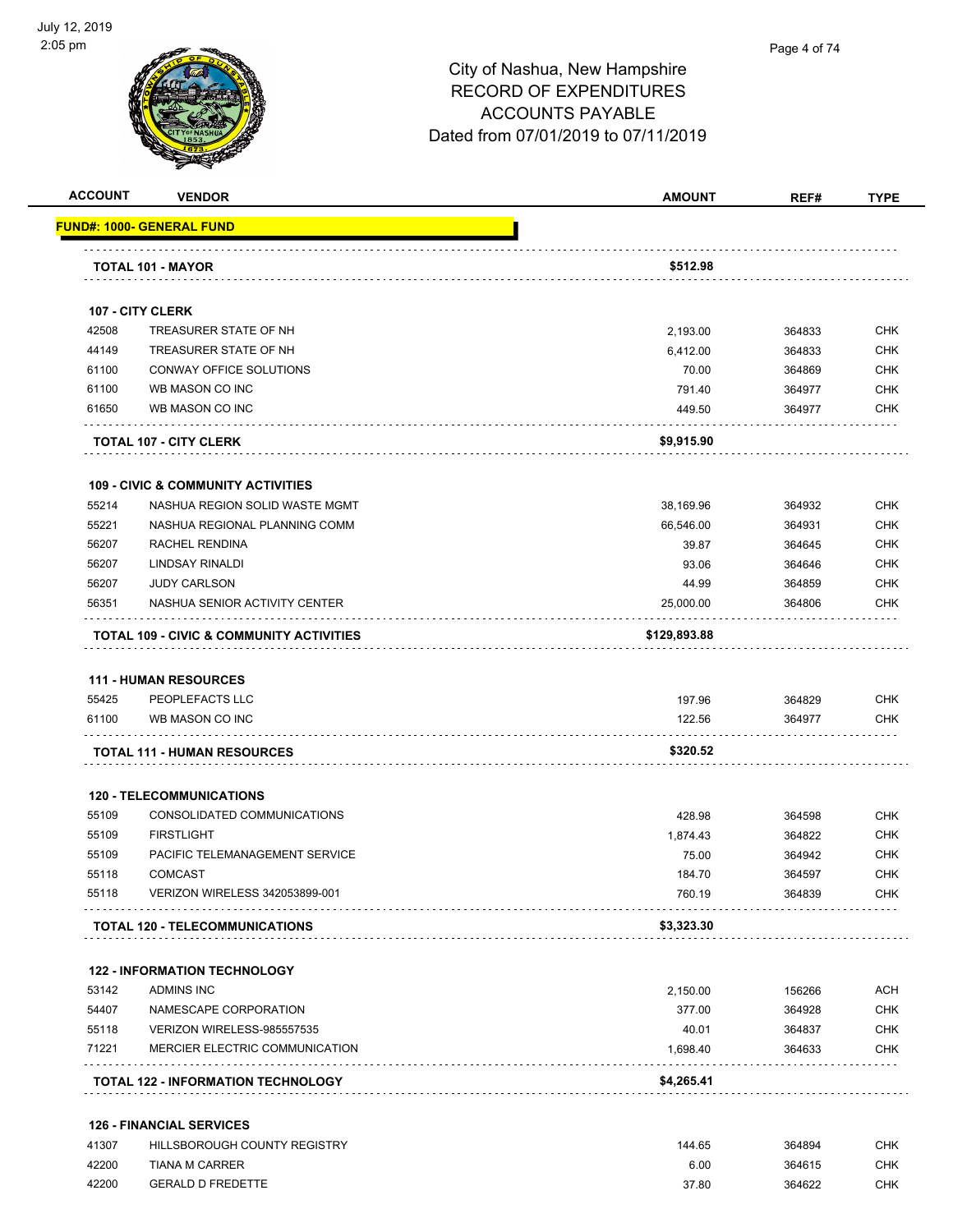

|                    | <b>VENDOR</b>                               | <b>AMOUNT</b>     | REF#             | <b>TYPE</b>              |
|--------------------|---------------------------------------------|-------------------|------------------|--------------------------|
|                    | FUND#: 1000- GENERAL FUND                   |                   |                  |                          |
|                    |                                             |                   |                  |                          |
|                    | <b>126 - FINANCIAL SERVICES</b>             |                   |                  |                          |
| 42200              | <b>MARK R NOBLE</b>                         | 113.00            | 364637           | <b>CHK</b>               |
| 42200              | <b>SHANTANU PORWAL</b>                      | 10.00             | 364641           | <b>CHK</b>               |
| 42200              | <b>GREGORY G ARSENAULT JR</b>               | 133.00            | 364848           | <b>CHK</b>               |
| 42200              | <b>GEORGE HIGGINS</b>                       | 18.00             | 364893           | <b>CHK</b>               |
| 42200              | <b>BLAINE H KESSEL</b>                      | 649.00            | 364906           | <b>CHK</b>               |
| 42200              | SHERRI LYNN NYDAM                           | 44.00             | 364939           | <b>CHK</b>               |
| 42200              | THEODORE I PRINEAS                          | 5.00              | 364948           | <b>CHK</b>               |
| 42200              | <b>LYNDON V SPLEEN</b>                      | 91.00             | 364960           | <b>CHK</b>               |
| 55607              | MAILINGS UNLIMITED - MVR                    | 2,120.00          | 156243           | ACH                      |
|                    | <b>TOTAL 126 - FINANCIAL SERVICES</b>       | \$3,371.45        |                  |                          |
|                    | <b>129 - CITY BUILDINGS</b>                 |                   |                  |                          |
| 54100              | <b>EVERSOURCE</b>                           | 3,310.49          | 364765           | <b>CHK</b>               |
| 54243              | J LAWRENCE HALL INC                         | 2,958.51          | 364903           | <b>CHK</b>               |
| 54243              | JOMAR DISTRIBUTORS INC                      | 75.40             | 364904           | <b>CHK</b>               |
| 54280              | HOME DEPOT CREDIT SERVICE 3065              | 24.65             | 364625           | <b>CHK</b>               |
| 54280              | PROTECTION ONE ALARM MONTORING              | 111.60            | 364642           | <b>CHK</b>               |
| 54280              | <b>CINTAS FIRE PROTECTION</b>               | 1,461.68          | 364865           | <b>CHK</b>               |
| 54280              | HOME DEPOT CREDIT SERVICE 3065              | 984.84            | 364895           | <b>CHK</b>               |
| 54280              | M & M ELECTRICAL SUPPLY CO INC              | 1,052.69          | 364912           | <b>CHK</b>               |
| 71999              | AMAZON.COM LLC                              | 94.02             | 156267           | <b>ACH</b>               |
|                    | TOTAL 129 - CITY BUILDINGS                  | \$10,073.88       |                  |                          |
|                    |                                             |                   |                  |                          |
|                    | 130 - PURCHASING                            |                   |                  |                          |
| 55500              | THE TELEGRAPH                               | 4,275.55          | 364832           | <b>CHK</b>               |
|                    | UNITED PARCEL SERVICE                       | 5.49              | 364836           | CHK                      |
|                    |                                             |                   |                  |                          |
| 55607              | <b>TOTAL 130 - PURCHASING</b>               | \$4,281.04        |                  |                          |
|                    |                                             |                   |                  |                          |
|                    | <b>132 - ASSESSING</b>                      |                   |                  |                          |
|                    | <b>GREG TURGISS</b><br><b>KRT APPRAISAL</b> | 38.86<br>5,700.00 | 364595<br>156275 | <b>CHK</b><br><b>ACH</b> |
| 55307<br>55699     |                                             |                   |                  |                          |
|                    | <b>TOTAL 132 - ASSESSING</b>                | \$5,738.86        |                  |                          |
|                    |                                             |                   |                  |                          |
|                    | PICTOMETRY INTL CORP                        | 16,364.00         | 364639           | <b>CHK</b>               |
| 134 - GIS<br>53500 | TOTAL 134 - GIS                             | \$16,364.00       |                  |                          |
|                    | <b>140 - PINEWOOD CEMETERY</b>              |                   |                  |                          |
| 71025              | HOME DEPOT CREDIT SERVICE 3065              | 203.23            | 364895           | <b>CHK</b>               |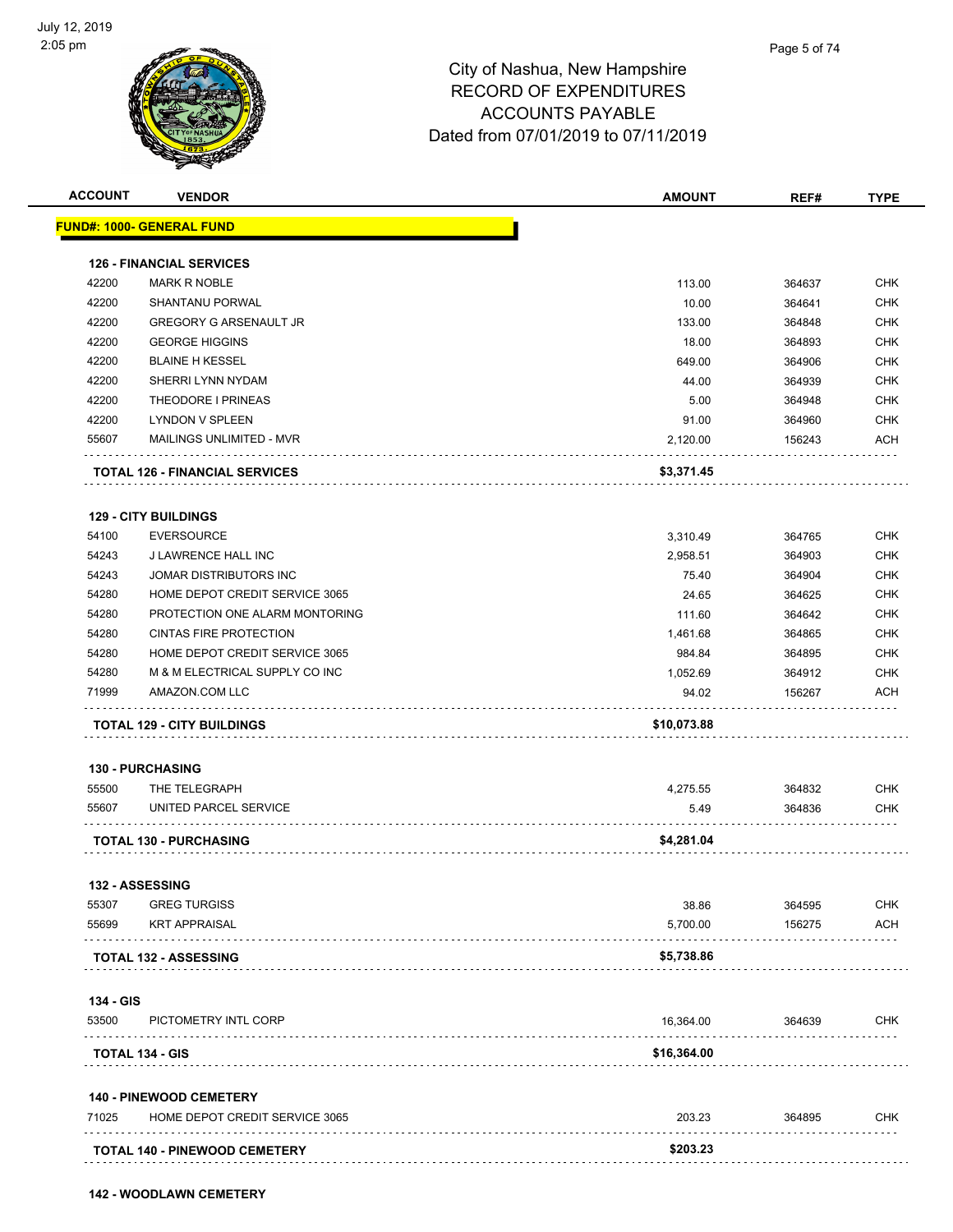

**ACCOUNT VENDOR AMOUNT REF# TYPE**

|              | <b>FUND#: 1000- GENERAL FUND</b>                |            |        |            |
|--------------|-------------------------------------------------|------------|--------|------------|
|              | <b>142 - WOODLAWN CEMETERY</b>                  |            |        |            |
| 54100        | <b>EVERSOURCE</b>                               | 343.42     | 364765 | CHK        |
| 54107        | MCLAUGHLIN OIL CO                               | 15.61      | 364632 | <b>CHK</b> |
| 54280        | MASI PLUMBING & HEATING INC                     | 219.40     | 364631 | <b>CHK</b> |
| 54280        | ONLINE STORES INC                               | 109.47     | 364941 | <b>CHK</b> |
| 54399        | <b>CINTAS</b>                                   | 99.00      | 364863 | <b>CHK</b> |
| 54600        | <b>BEST FORD</b>                                | 55.27      | 364852 | <b>CHK</b> |
| 61142        | <b>CINTAS</b>                                   | 25.39      | 364863 | <b>CHK</b> |
| 61300        | DENNIS K BURKE INC                              | 439.00     | 364873 | <b>CHK</b> |
| 61428        | NEW ENGLAND PAPER & SUPPLY                      | 74.90      | 364935 | <b>CHK</b> |
| 61535        | C J ROUSSEAU TRUCKING                           | 300.00     | 364614 | <b>CHK</b> |
| 61705        | <b>MAYNARD &amp; LESIEUR INC</b>                | 24.00      | 364920 | <b>CHK</b> |
|              | TOTAL 142 - WOODLAWN CEMETERY                   | \$1,705.46 |        |            |
|              | <b>144 - EDGEWOOD &amp; SUBURBAN CEMETERIES</b> |            |        |            |
| 54100        | <b>EVERSOURCE</b>                               | 158.42     | 364765 | CHK        |
| 54280        | AMAZON.COM LLC                                  | 127.91     | 156217 | ACH        |
| 54280        | LOWE'S - 3502                                   | 241.26     | 364629 | <b>CHK</b> |
| 54280        | SHATTUCK MALONE OIL CO                          | 1,552.50   | 364831 | <b>CHK</b> |
| 54280        | NASHUA WALLPAPER & PAINT CO                     | 299.23     | 364933 | <b>CHK</b> |
| 54487        | AEBI NEW ENGLAND LLC                            | 63.16      | 364846 | <b>CHK</b> |
| 61300        | DENNIS K BURKE INC                              | 548.75     | 364619 | <b>CHK</b> |
| 61307        | SHATTUCK MALONE OIL CO                          | 132.26     | 364831 | <b>CHK</b> |
| 61535        | C J ROUSSEAU TRUCKING                           | 900.00     | 364858 | <b>CHK</b> |
| 61705        | MAYNARD & LESIEUR, INC.                         | 11.60      | 364921 | <b>CHK</b> |
| 71000        | HOME DEPOT CREDIT SERVICE 3065                  | 507.00     | 364625 | CHK        |
|              | TOTAL 144 - EDGEWOOD & SUBURBAN CEMETERIES      | \$4,542.09 |        |            |
| 150 - POLICE |                                                 |            |        |            |
| 53135        | ST JOSEPHS BUSINESS & HEALTH                    | 226.15     | 364649 | CHK        |
| 54100        | <b>EVERSOURCE</b>                               | 16,400.91  | 364762 | <b>CHK</b> |
| 54100        | <b>EVERSOURCE</b>                               | 114.90     | 364765 | CHK        |
| 54114        | <b>DIRECT ENERGY BUSINESS</b>                   | 2,293.79   | 364875 | <b>CHK</b> |
| 54141        | PENNICHUCK WATER WORKS INC                      | 788.83     | 364828 | <b>CHK</b> |
| 54487        | ASAP FIRE & SAFETY CORP                         | 1,365.55   | 364849 | CHK        |
| 54600        | <b>BEST FORD</b>                                | 645.62     | 364852 | <b>CHK</b> |
| 54600        | SULLIVAN TIRE COMPANY                           | 42.00      | 364965 | <b>CHK</b> |
| 54828        | US BANK EQUIPMENT FINANCE                       | 1,349.31   | 364605 | <b>CHK</b> |
| 54849        | CONSOLIDATED COMMUNICATIONS                     | 36.34      | 364819 | CHK        |
| 55200        | TREASURER STATE OF NH                           | 75.00      | 364833 | CHK        |
| 55400        | <b>MATTHEW GIFTOS</b>                           | 301.60     | 364580 | <b>CHK</b> |
| 55699        | STANLEY ELEVATOR CO INC                         | 335.00     | 364651 | <b>CHK</b> |
| 61100        | <b>STATIONERS INC</b>                           | 247.98     | 364964 | CHK        |
| 61100        | TAB PRODUCTS CO LLC                             | 41.80      | 364966 | <b>CHK</b> |
| 61107        | <b>BEN'S UNIFORMS</b>                           | 463.53     | 364612 | <b>CHK</b> |
| 61299        | ADAMSON INDUSTRIES CORP                         | 194.85     | 364844 | CHK        |
| 61799        | ADAMSON INDUSTRIES CORP                         | 190.95     | 364844 | <b>CHK</b> |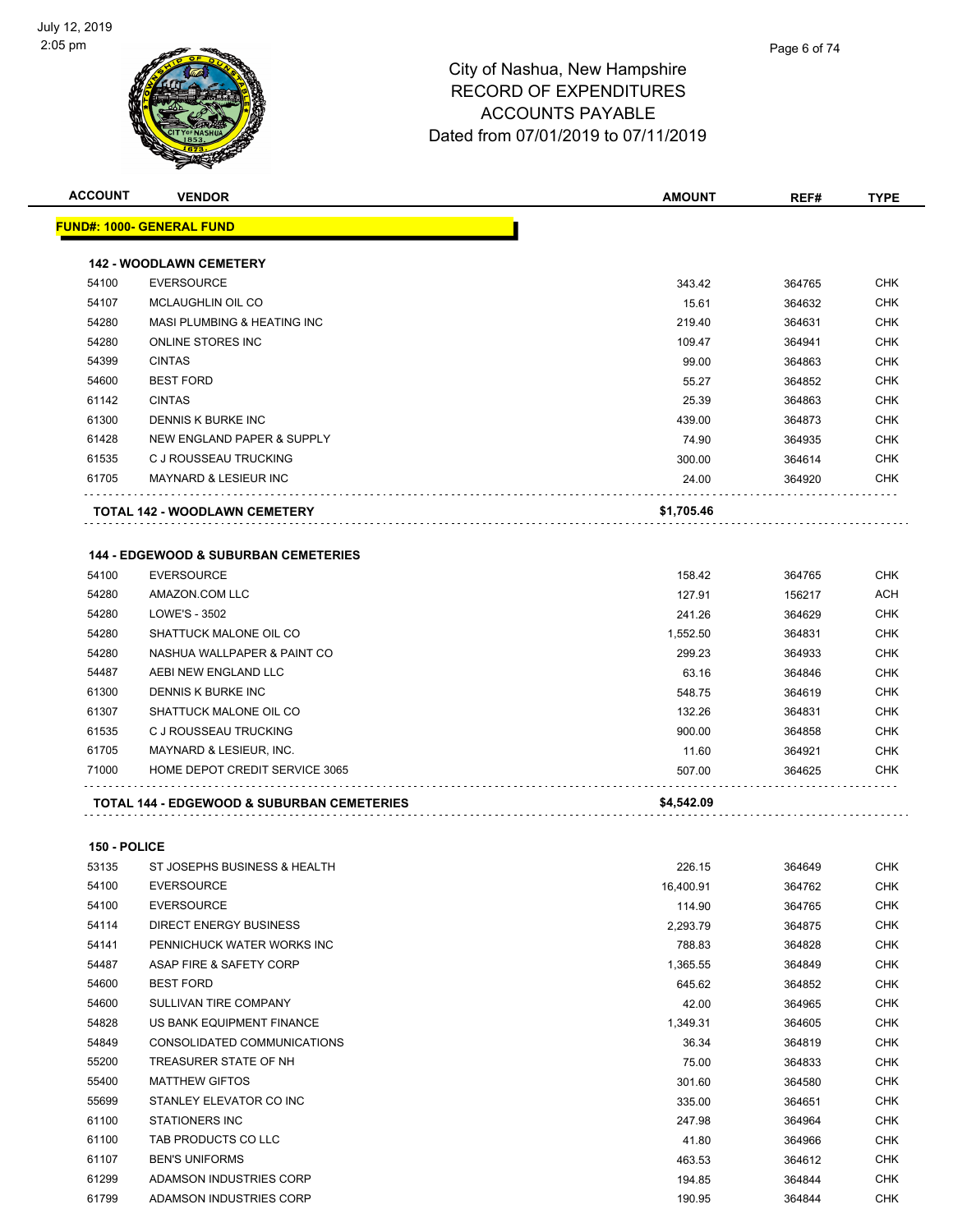

| <b>ACCOUNT</b>    | <b>VENDOR</b>                         | AMOUNT      | REF#   | <b>TYPE</b> |
|-------------------|---------------------------------------|-------------|--------|-------------|
|                   | <b>FUND#: 1000- GENERAL FUND</b>      |             |        |             |
| 150 - POLICE      |                                       |             |        |             |
| 61799             | <b>BEST FORD</b>                      | 442.12      | 364852 | <b>CHK</b>  |
| 61799             | CARPARTS DISTRIBUTION CENTER,         | 51.87       | 364860 | <b>CHK</b>  |
| 61799             | FISHER AUTO PARTS INC                 | 330.58      | 364881 | <b>CHK</b>  |
| 61799             | <b>MAYNARD &amp; LESIEUR INC</b>      | 53.85       | 364916 | <b>CHK</b>  |
| 61799             | NORTHERN FOREIGN CAR PARTS INC        | 1,784.98    | 364938 | <b>CHK</b>  |
| 61910             | <b>GREATER NASHUA CHAMBER OF COMM</b> | 50.00       | 364600 | <b>CHK</b>  |
| 71221             | <b>DELL MARKETING LP</b>              | 175.78      | 364872 | <b>CHK</b>  |
| 71400             | HOME DEPOT CREDIT SERVICE 3073        | 63.98       | 364896 | <b>CHK</b>  |
|                   | <b>TOTAL 150 - POLICE</b>             | \$28,067.27 |        |             |
| <b>152 - FIRE</b> |                                       |             |        |             |
| 53135             | ST JOSEPHS BUSINESS & HEALTH          | 253.80      | 364961 | <b>CHK</b>  |
| 54100             | <b>EVERSOURCE</b>                     | 8,710.95    | 364765 | <b>CHK</b>  |
| 54114             | <b>DIRECT ENERGY BUSINESS</b>         | 1,324.79    | 364875 | CHK         |
| 54141             | PENNICHUCK WATER WORKS INC            | 307.36      | 364603 | <b>CHK</b>  |
| 54280             | <b>FIMBEL GARAGE DOORS</b>            | 150.00      | 364880 | <b>CHK</b>  |
| 54280             | GATE CITY FENCE CO INC                | 825.00      | 364884 | <b>CHK</b>  |
| 54280             | HOME DEPOT CREDIT SERVICE 3065        | 137.39      | 364895 | <b>CHK</b>  |
| 55699             | TRUE BLUE CLEANERS                    | 112.98      | 364968 | <b>CHK</b>  |
| 61100             | AMAZON.COM LLC                        | 1,495.56    | 156217 | ACH         |
| 61100             | AMAZON.COM LLC                        | 175.59      | 156267 | ACH         |
| 61142             | MCKESSON MEDICAL-SURGICAL             | 65.97       | 156277 | ACH         |
| 61142             | BOUND TREE MEDICAL, LLC               | 2,957.31    | 364856 | <b>CHK</b>  |
| 61307             | NEW ENGLAND KENWORTH                  | 497.00      | 364934 | <b>CHK</b>  |
| 61428             | AMAZON.COM LLC                        | 119.99      | 156267 | <b>ACH</b>  |
| 61428             | NEW ENGLAND PAPER & SUPPLY            | 187.19      | 364935 | <b>CHK</b>  |
| 61699             | AMAZON.COM LLC                        | 119.98      | 156267 | ACH         |
| 61705             | <b>MAYNARD &amp; LESIEUR INC</b>      | 14,351.10   | 364917 | CHK         |
| 61799             | MINUTEMAN TRUCKS INC                  | 1,072.91    | 364634 | CHK         |
| 61799             | LIBERTY INTNL TRUCKS OF NH LLC        | 78.95       | 364910 | <b>CHK</b>  |
| 61799             | R WHITE EQUIPMENT CENTER INC          | 60.00       | 364949 | <b>CHK</b>  |
| 71432             | HOME DEPOT CREDIT SERVICE 3065        | 70.85       | 364895 | <b>CHK</b>  |
| 71999             | COASTAL FIRE SYSTEMS INC              | 3,935.00    | 364867 | <b>CHK</b>  |
|                   | <b>TOTAL 152 - FIRE</b>               | \$37,009.67 |        |             |
|                   | <b>153 - BUILDING INSPECTION</b>      |             |        |             |
| 42314             | JOYCE COOLING & HEATING INC           | 17.50       | 364628 | <b>CHK</b>  |
| 55307             | TIMOTHY DUPONT                        | 371.78      | 364578 | <b>CHK</b>  |
| 55307             | <b>DAWN MICHAUD</b>                   | 244.18      | 364590 | CHK         |
| 55307             | <b>JEFFREY RICHARD</b>                | 405.42      | 364593 | <b>CHK</b>  |
| 55307             | <b>WILLIAM MCKINNEY</b>               | 226.78      | 364596 | <b>CHK</b>  |
| 55307             | <b>MARK COLLINS</b>                   | 89.32       | 364787 | <b>CHK</b>  |

RUSS MARCUM 295.45 364802 CHK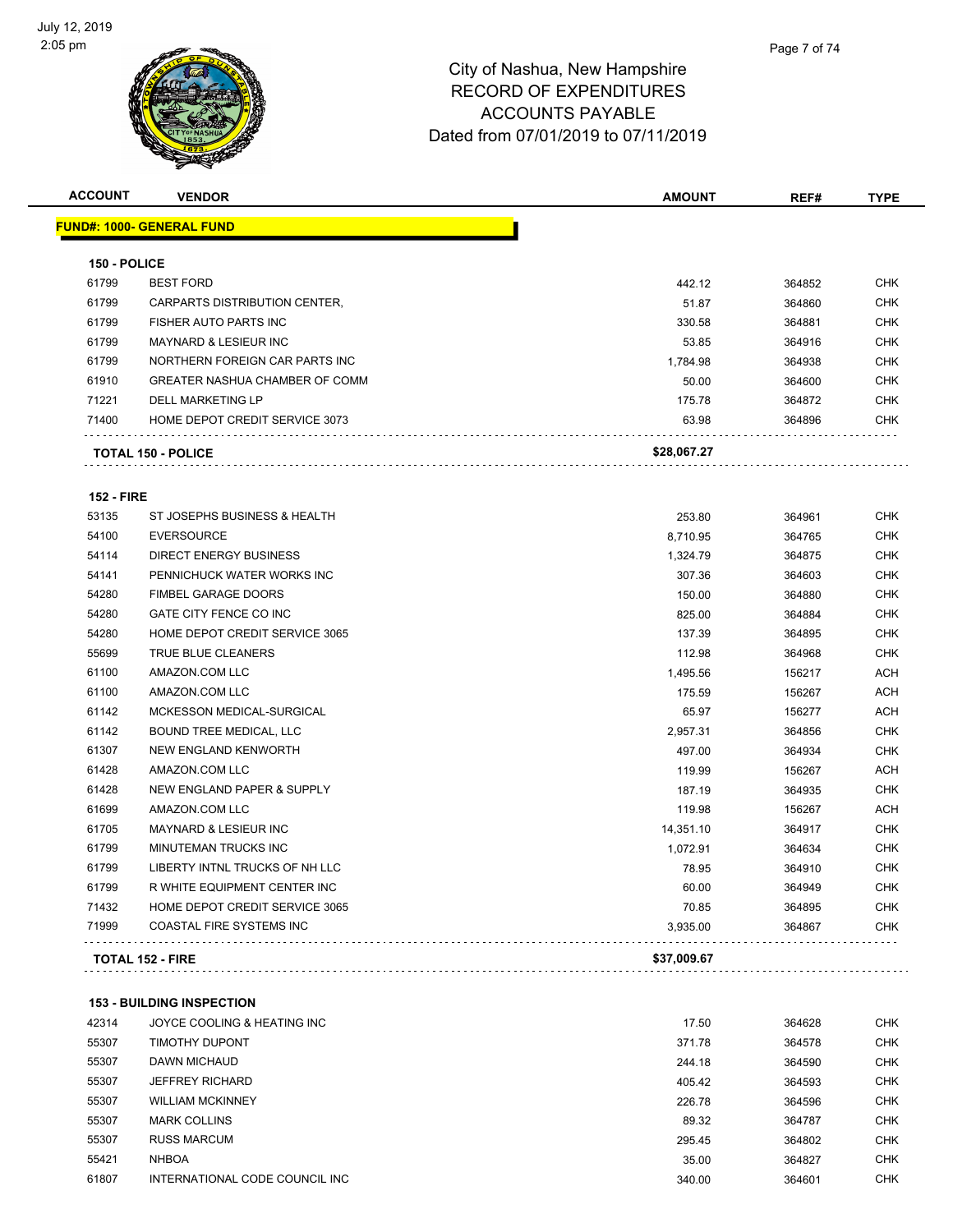

#### Page 8 of 74

#### City of Nashua, New Hampshire RECORD OF EXPENDITURES ACCOUNTS PAYABLE Dated from 07/01/2019 to 07/11/2019

|                         | <b>VENDOR</b>                                   | <b>AMOUNT</b>  | REF#             | <b>TYPE</b>                                                                                                                                            |
|-------------------------|-------------------------------------------------|----------------|------------------|--------------------------------------------------------------------------------------------------------------------------------------------------------|
|                         | <u> FUND#: 1000- GENERAL FUND</u>               |                |                  |                                                                                                                                                        |
|                         |                                                 |                |                  |                                                                                                                                                        |
|                         | <b>TOTAL 153 - BUILDING INSPECTION</b>          | \$2,025.43     |                  |                                                                                                                                                        |
|                         | <b>155 - CODE ENFORCEMENT</b>                   |                |                  |                                                                                                                                                        |
| 55307                   | <b>NELSON ORTEGA</b>                            | 205.55         | 364591           | <b>CHK</b>                                                                                                                                             |
| 55307                   | ROBERT SOUSA                                    | 214.60         | 364594           | <b>CHK</b>                                                                                                                                             |
|                         | <b>TOTAL 155 - CODE ENFORCEMENT</b>             | \$420.15       |                  |                                                                                                                                                        |
|                         | <b>156 - EMERGENCY MANAGEMENT</b>               |                |                  |                                                                                                                                                        |
| 55300                   | <b>MATTHEW CHIGAS</b>                           | 284.43         | 364574           | CHK                                                                                                                                                    |
|                         | .<br>TOTAL 156 - EMERGENCY MANAGEMENT           | \$284.43       |                  |                                                                                                                                                        |
|                         | <b>157 - CITYWIDE COMMUNICATIONS</b>            |                |                  |                                                                                                                                                        |
| 54100                   | <b>EVERSOURCE</b>                               | 378.56         | 364765           | <b>CHK</b>                                                                                                                                             |
| 54487                   | MOTOROLA SOLUTIONS INC                          | 9,000.00       | 364826           | <b>CHK</b>                                                                                                                                             |
| 55607                   | UNITED PARCEL SERVICE                           | 29.56          | 364836           | <b>CHK</b>                                                                                                                                             |
| 71207                   | MOTOROLA SOLUTIONS INC                          | 1,519.00       | 364826           | CHK                                                                                                                                                    |
|                         | TOTAL 157 - CITYWIDE COMMUNICATIONS             |                |                  |                                                                                                                                                        |
|                         |                                                 | \$10,927.12    |                  |                                                                                                                                                        |
|                         |                                                 |                |                  |                                                                                                                                                        |
|                         | <b>159 - HYDRANT FEES-FIRE PROTECTION</b>       |                |                  |                                                                                                                                                        |
| 54835                   | PENNICHUCK WATER WORKS INC                      | 246,040.46     | 364603           |                                                                                                                                                        |
|                         | <b>TOTAL 159 - HYDRANT FEES-FIRE PROTECTION</b> | \$246,040.46   |                  | <b>CHK</b>                                                                                                                                             |
|                         |                                                 |                |                  |                                                                                                                                                        |
|                         | <b>160 - PW-ADMIN &amp; ENGINEERING</b>         |                |                  |                                                                                                                                                        |
| 54141                   | PENNICHUCK WATER WORKS INC                      | 92.92          | 364603           |                                                                                                                                                        |
| 55118                   | VERIZON WIRELESS-542274983                      | 100.05         | 364840           |                                                                                                                                                        |
| 55307                   | <b>EMIL BRAVO</b>                               | 31.32          | 364795           |                                                                                                                                                        |
| 55307                   | <b>GIUSEPPE MENDOLA</b>                         | 34.80          | 364803           |                                                                                                                                                        |
| 55307                   | <b>ROBERT MEUNIER</b>                           | 193.14         | 364804           |                                                                                                                                                        |
| 55307<br>55307          | <b>WILLIAM TOOMEY</b><br>MARY WOODS             | 92.22<br>71.92 | 364816<br>364817 |                                                                                                                                                        |
|                         | <b>MARK SAUNDERS</b>                            | 28.42          | 364954           |                                                                                                                                                        |
|                         | NEW ENGLAND CHAPTER APWA                        | 220.00         | 364782           |                                                                                                                                                        |
|                         | LFRT CLEANING SERVICES INC                      | 665.00         | 364909           |                                                                                                                                                        |
| 55307<br>55400<br>55699 | AMAZON.COM LLC                                  | 167.96         | 156267           |                                                                                                                                                        |
| 61100<br>61100          | PETTY CASH                                      | 12.00          | 364809           |                                                                                                                                                        |
| 61107                   | REFLECTIVE APPAREL FACTORY INC                  | 138.63         | 364951           | <b>CHK</b><br><b>CHK</b><br>CHK<br>CHK<br><b>CHK</b><br>CHK<br><b>CHK</b><br><b>CHK</b><br><b>CHK</b><br><b>CHK</b><br>ACH<br><b>CHK</b><br><b>CHK</b> |
|                         | <b>TOTAL 160 - PW-ADMIN &amp; ENGINEERING</b>   | \$1,848.38     |                  |                                                                                                                                                        |

 EVERSOURCE 1,146.95 364765 CHK DIRECT ENERGY BUSINESS 1,592.61 364875 CHK 54141 PENNICHUCK WATER WORKS INC<br>
CHK PENNICHUCK WATER WORKS INC 510.16 364828 CHK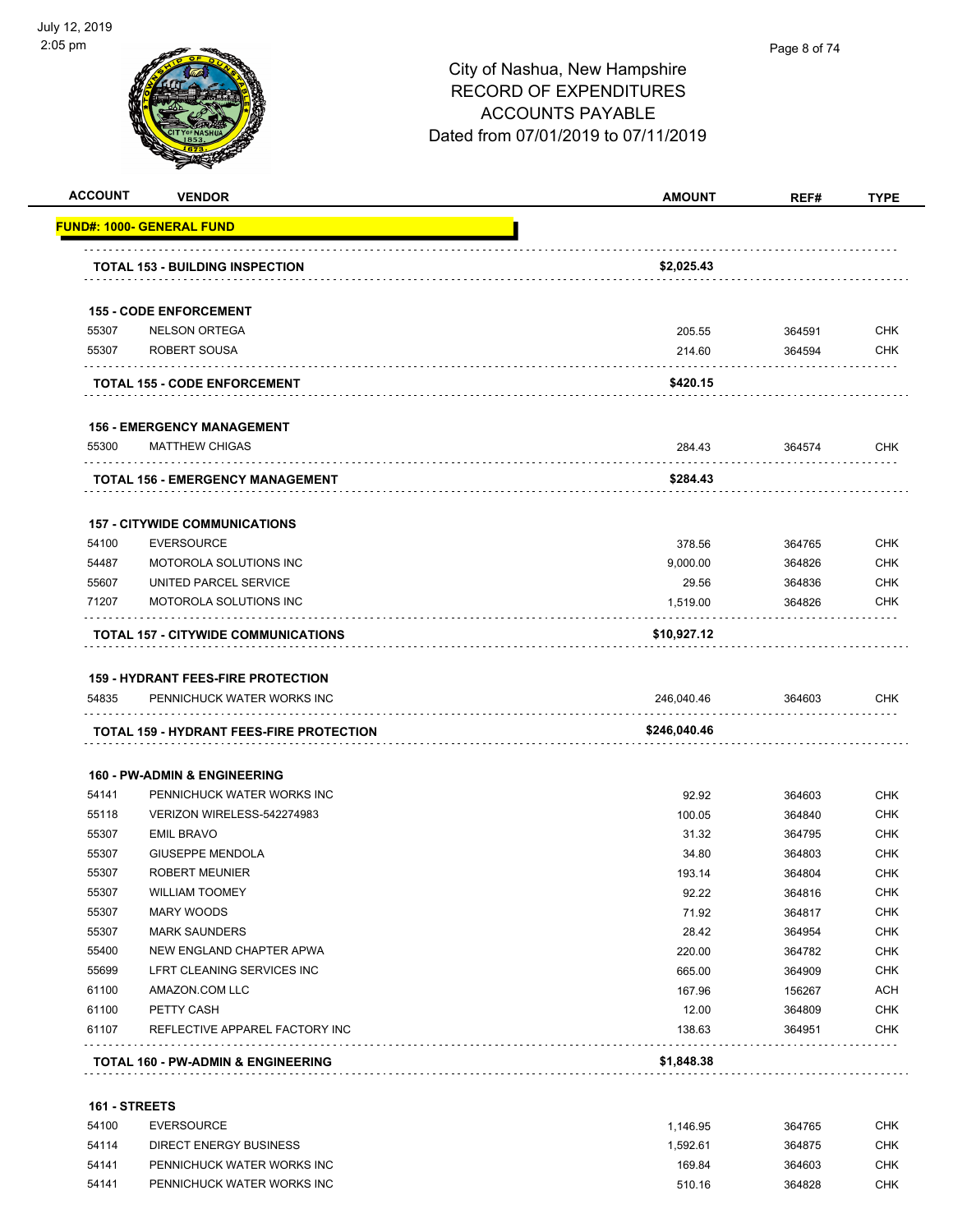

| <b>ACCOUNT</b> | <b>VENDOR</b>                                   | <b>AMOUNT</b>   | REF#             | <b>TYPE</b>              |
|----------------|-------------------------------------------------|-----------------|------------------|--------------------------|
|                | <b>FUND#: 1000- GENERAL FUND</b>                |                 |                  |                          |
|                |                                                 |                 |                  |                          |
| 161 - STREETS  |                                                 |                 |                  |                          |
| 54200          | LFRT CLEANING SERVICES INC                      | 855.00          | 364909           | CHK                      |
| 54600          | <b>FACTORY MOTOR PARTS</b>                      | 137.46          | 156270           | <b>ACH</b>               |
| 54600          | <b>GRAINGER</b>                                 | 21.12           | 364624           | CHK                      |
| 54600          | <b>BEST FORD</b>                                | 64.86           | 364852           | CHK                      |
| 54600          | CARPARTS DISTRIBUTION CENTER,                   | 111.41          | 364860           | <b>CHK</b>               |
| 54600          | DONOVAN EQUIPMENT CO INC                        | 1,254.24        | 364876           | CHK                      |
| 54600          | <b>FASTENAL CO</b>                              | 74.28           | 364879           | CHK                      |
| 54600          | HOWARD P FAIRFIELD LLC                          | 1,112.38        | 364897           | CHK                      |
| 54600          | LIBERTY INTNL TRUCKS OF NH LLC                  | 80.54           | 364910           | CHK                      |
| 61107          | UNIFIRST CORPORATION                            | 400.99          | 364970           | <b>CHK</b><br><b>CHK</b> |
| 61166          | <b>BOT L GAS INC</b>                            | 24.75           | 364855           |                          |
| 61299<br>61299 | AMBROSE EQUIPMENT CO INC<br><b>CRYSTAL ROCK</b> | 611.02<br>26.60 | 364611<br>364820 | CHK<br>CHK               |
| 61299          | <b>FASTENAL CO</b>                              | 2,630.07        | 364879           | CHK                      |
| 61299          | NASHUA WALLPAPER & PAINT CO                     | 20.98           | 364933           | CHK                      |
| 61300          | DENNIS K BURKE INC                              | 12,074.70       | 364873           | <b>CHK</b>               |
| 61307          | SHATTUCK MALONE OIL CO                          | 12,429.30       | 364831           | CHK                      |
| 61507          | CONTINENTAL PAVING INC                          | 127.50          | 364617           | CHK                      |
| 61507          | <b>BROX INDUSTRIES INC</b>                      | 1,458.08        | 364857           | CHK                      |
| 61535          | <b>BROX INDUSTRIES INC</b>                      | 363.81          | 364857           | CHK                      |
| 61542          | PERMA LINE CORP OF NEW ENGLAND                  | 914.03          | 364944           | CHK                      |
| 61556          | M & M ELECTRICAL SUPPLY CO INC                  | 56.80           | 364912           | CHK                      |
| 61556          | OCEAN STATE SIGNAL CO                           | 1,680.00        | 364940           | CHK                      |
| 61562          | NASHUA WALLPAPER & PAINT CO                     | 4.99            | 364933           | <b>CHK</b>               |
| 61705          | MAYNARD & LESIEUR INC                           | 745.55          | 364919           | CHK                      |
| 71025          | HOME DEPOT CREDIT SERVICE 3065                  | 36.97           | 364895           | CHK                      |
|                |                                                 |                 |                  |                          |
|                | TOTAL 161 - STREETS                             | \$40,736.99     |                  |                          |
|                | <b>162 - STREET LIGHTING</b>                    |                 |                  |                          |
| 54100          | <b>EVERSOURCE</b>                               | 109.01          | 364765           | CHK                      |
| 54100          | EVERSOURCE                                      | 247.61          | 364821           | <b>CHK</b>               |
|                | TOTAL 162 - STREET LIGHTING                     | \$356.62        |                  |                          |
|                |                                                 |                 |                  |                          |
|                | <b>166 - PARKING OPERATIONS</b>                 |                 |                  |                          |
| 54100          | <b>EVERSOURCE</b>                               | 352.93          | 364821           | CHK                      |
| 54280          | DEPENDABLE LOCK SERVICE INC                     | 298.00          | 364874           | CHK                      |
| 54600          | MAYNARD & LESIEUR INC                           | 290.00          | 364922           | CHK                      |
| 61428          | HOME DEPOT CREDIT SERVICE 3065                  | 596.35          | 364895           | CHK                      |
|                | <b>TOTAL 166 - PARKING OPERATIONS</b>           | \$1,537.28      |                  |                          |
|                |                                                 |                 |                  |                          |
|                | <b>170 - HYDROELECTRIC OPERATIONS</b>           |                 |                  |                          |
| 54100          | <b>EVERSOURCE</b>                               | 29.76           | 364764           | CHK                      |

 EVERSOURCE 29.76 364764 CHK WASTE MANAGMENT OF 85.76 364841 CHK CONSOLIDATED COMMUNICATIONS 251.51 364819 CHK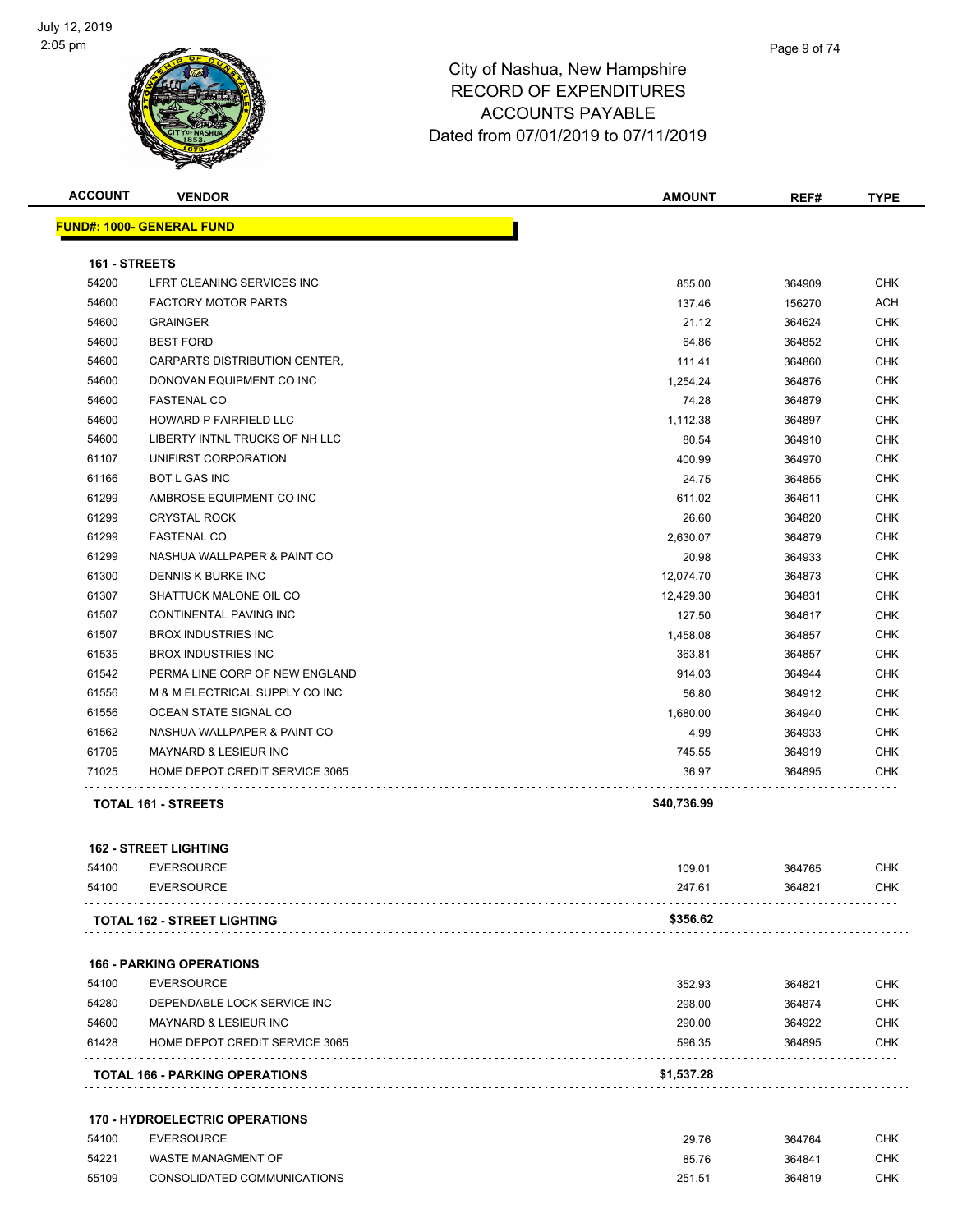

| <b>ACCOUNT</b> | <b>VENDOR</b>                                            | <b>AMOUNT</b> | REF#   | <b>TYPE</b> |
|----------------|----------------------------------------------------------|---------------|--------|-------------|
|                | FUND#: 1000- GENERAL FUND                                |               |        |             |
|                | <b>TOTAL 170 - HYDROELECTRIC OPERATIONS</b>              | \$367.03      |        |             |
|                | <b>171 - COMMUNITY SERVICES</b>                          |               |        |             |
| 55400          | <b>BOBBIE BAGLEY</b>                                     | 172.94        | 364572 | <b>CHK</b>  |
| 55400          | <b>COURTNEY MARRS-ELLISON</b>                            | 169.24        | 364575 | <b>CHK</b>  |
| 55400          | ANGELA LUMENELLO                                         | 170.74        | 364586 | CHK         |
| 61100          | <b>ALPHAGRAPHICS</b>                                     | 409.96        | 364847 | <b>CHK</b>  |
| 61100          | WB MASON CO INC                                          | 329.68        | 364977 | <b>CHK</b>  |
| 61250          | KNOWLEDGE CAPITAL ALLIANCE INC                           | 100.00        | 156274 | ACH         |
| 61299          | <b>BOBBIE BAGLEY</b>                                     | 253.85        | 364784 | CHK         |
|                | <b>TOTAL 171 - COMMUNITY SERVICES</b>                    | \$1,606.41    |        |             |
|                | <b>172 - COMMUNITY HEALTH</b>                            |               |        |             |
| 54236          | STANLEY CONVERGENT SECURITY                              | 788.28        | 364650 | CHK         |
| 54600          | ALTERNATE TRANSIT ADVERTISING                            | 940.00        | 364850 | CHK         |
| 55307          | <b>PATRICIA GLASTETTER</b>                               | 190.26        | 364581 | CHK         |
| 55307          | KIMBERLY BERNARD                                         | 132.38        | 364584 | CHK         |
| 55607          | PETTY CASH                                               | 11.64         | 364592 | <b>CHK</b>  |
| 61142          | AMAZON.COM LLC                                           | 2,092.00      | 156267 | ACH         |
| 54487          | <b>173 - ENVIRONMENTAL HEALTH</b><br>LAW CALIBRATION LLC | 220.00        | 364908 |             |
|                |                                                          |               |        | CHK         |
| 55100          | VERIZON WIRELESS-642274605                               | 120.03        | 364607 | <b>CHK</b>  |
| 55307          | <b>APRIL TORHAN</b>                                      | 91.06         | 364967 | CHK         |
| 55400          | HEIDI PEEK-KUKULKA                                       | 185.16        | 364807 | CHK         |
|                | TOTAL 173 - ENVIRONMENTAL HEALTH                         | \$616.25      |        |             |
|                | <b>174 - WELFARE ADMINISTRATION</b>                      |               |        |             |
| 55200          | NH LOCAL WELFARE ADMIN ASSN                              | 50.00         | 364602 | <b>CHK</b>  |
|                | TOTAL 174 - WELFARE ADMINISTRATION                       | \$50.00       |        |             |
|                | <b>175 - WELFARE ASSISTANCE</b>                          |               |        |             |
| 55810          | COTTON MILL SQUARE                                       | 1,350.00      | 364726 | <b>CHK</b>  |
| 55810          | ANIL D'SILVA                                             | 1,050.00      | 364727 | <b>CHK</b>  |
| 55810          | GANDER PROPERTY MANAGEMENT LLC                           | 413.00        | 364728 | CHK         |
| 55810          | <b>LAMERAND ENTERPRISES</b>                              | 660.00        | 364729 | <b>CHK</b>  |
| 55810          | <b>LSB LIMITED PARTNERSHIP</b>                           | 1,000.00      | 364730 | <b>CHK</b>  |
| 55810          | ROGER SIROIS                                             | 525.00        | 364731 | <b>CHK</b>  |
| 55810          | SOLO PROPERTY GROUP LLC                                  | 775.00        | 364732 | <b>CHK</b>  |
| 55810          | WRN II REAL ESTATE LLC                                   | 825.00        | 364733 | <b>CHK</b>  |
| 55810          | <b>WILSON M CABEZAS</b>                                  | 400.00        | 365160 | CHK         |
| 55810          | <b>DANIEL FREDIANI</b>                                   | 1,300.00      | 365161 | CHK         |
| 55810          | ROBERT W LEITH                                           | 1,000.00      | 365162 | CHK         |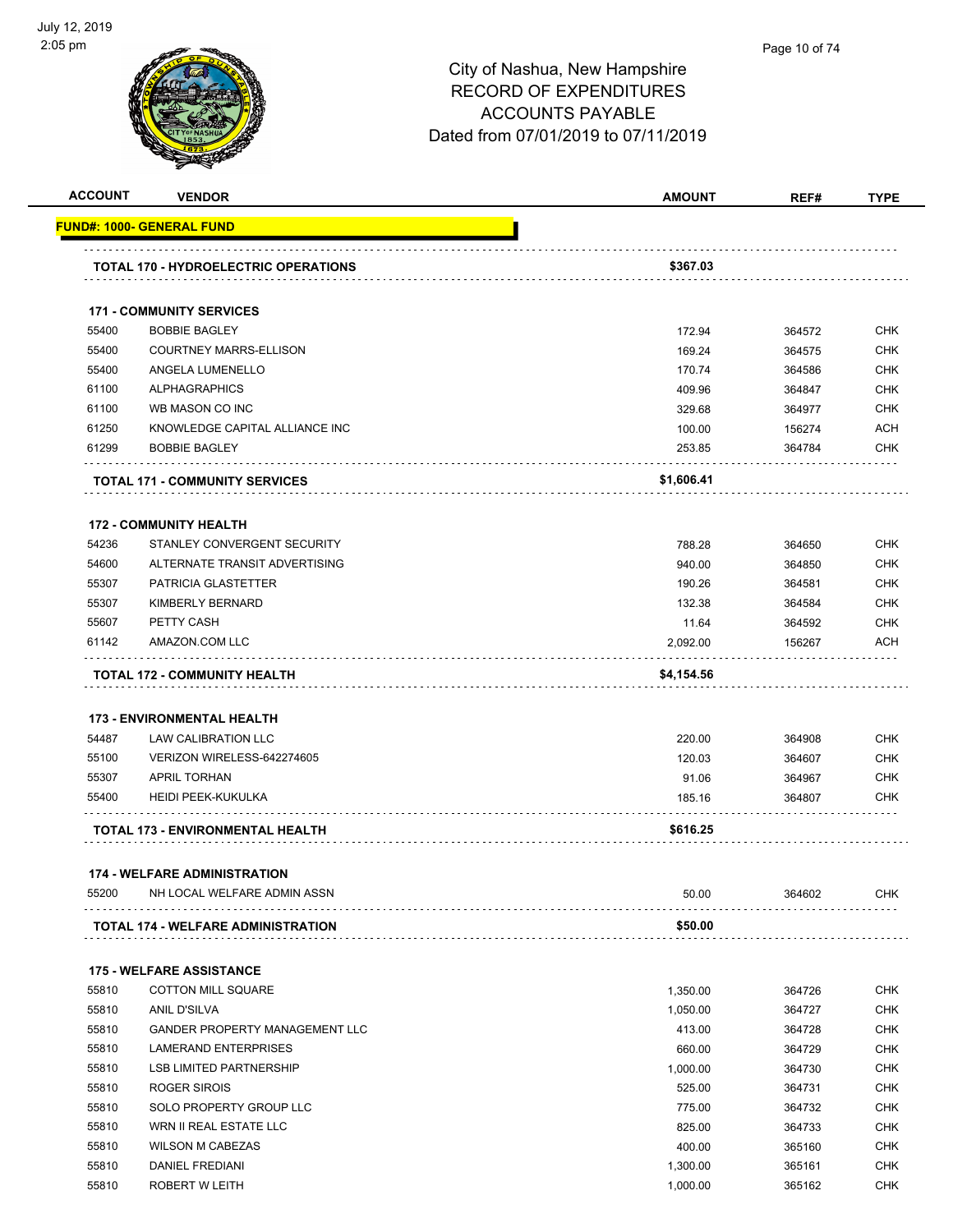

#### Page 11 of 74

#### City of Nashua, New Hampshire RECORD OF EXPENDITURES ACCOUNTS PAYABLE Dated from 07/01/2019 to 07/11/2019

| <b>ACCOUNT</b> | <b>VENDOR</b>                             | <b>AMOUNT</b> | REF#   | <b>TYPE</b> |
|----------------|-------------------------------------------|---------------|--------|-------------|
|                | <u> FUND#: 1000- GENERAL FUND</u>         |               |        |             |
|                | <b>175 - WELFARE ASSISTANCE</b>           |               |        |             |
| 55810          | <b>VAMP LLC</b>                           | 900.00        | 365163 | <b>CHK</b>  |
| 55814          | <b>EVERSOURCE</b>                         | 421.01        | 364723 | <b>CHK</b>  |
| 55814          | <b>LIBERTY UTILITIES</b>                  | 210.80        | 364724 | CHK         |
| 55820          | ANCTIL ROCHETTE FUNERAL HOME              | 750.00        | 364725 | CHK         |
|                | TOTAL 175 - WELFARE ASSISTANCE            | \$11,579.81   |        |             |
|                | <b>177 - PARKS &amp; RECREATION</b>       |               |        |             |
| 54100          | <b>EVERSOURCE</b>                         | 2,926.85      | 364763 | <b>CHK</b>  |
| 54100          | <b>EVERSOURCE</b>                         | 9,424.15      | 364821 | <b>CHK</b>  |
| 54114          | <b>DIRECT ENERGY BUSINESS</b>             | 61.30         | 364875 | <b>CHK</b>  |
| 54141          | PENNICHUCK WATER WORKS INC                | 2,052.95      | 364603 | <b>CHK</b>  |
| 54280          | HOME DEPOT CREDIT SERVICE 3065            | 550.68        | 364625 | <b>CHK</b>  |
| 54280          | M & M ELECTRICAL SUPPLY CO INC            | 229.09        | 364630 | <b>CHK</b>  |
| 54280          | PIONEER MANUFACTURING COMPANY             | 48.00         | 364640 | CHK         |
| 54280          | <b>RAD SPORTS</b>                         | 2,800.00      | 364644 | <b>CHK</b>  |
| 54280          | FORCIER CONTRACTING & BUILDING            | 1,500.00      | 364882 | <b>CHK</b>  |
| 54280          | GATE CITY FENCE CO INC                    | 350.00        | 364884 | <b>CHK</b>  |
| 54280          | <b>HAJOCA CORPORATION</b>                 | 43.75         | 364891 | CHK         |
| 54280          | HOME DEPOT CREDIT SERVICE 3065            | 48.20         | 364895 | <b>CHK</b>  |
| 54280          | LFRT CLEANING SERVICES INC                | 300.00        | 364909 | <b>CHK</b>  |
| 54280          | NASHUA FARMERS EXCHANGE INC               | 144.90        | 364929 | <b>CHK</b>  |
| 54280          | NASHUA WALLPAPER & PAINT CO               | 993.07        | 364933 | <b>CHK</b>  |
| 54280          | SITEONE LANDSCAPE SUPPLY LLC              | 612.30        | 364957 | <b>CHK</b>  |
| 54280          | <b>STADIUM GRAPHICS</b>                   | 500.00        | 364962 | <b>CHK</b>  |
| 54280          | <b>STATELINE IRRIGATION</b>               | 86.40         | 364963 | <b>CHK</b>  |
| 54280          | YANKEE EQUIPMENT SYSTEMS INC              | 294.25        | 364980 | <b>CHK</b>  |
| 55300          | <b>JEFFREY DISALVO</b>                    | 41.32         | 364793 | <b>CHK</b>  |
| 55300          | EXETER JR BASEBALL & SOFTBALL             | 150.00        | 364796 | <b>CHK</b>  |
| 55300          | <b>TODD HOLBROOK</b>                      | 300.00        | 364798 | <b>CHK</b>  |
| 55300          | KEENE CAL RIPKIN BASEBALL ASSN            | 300.00        | 364801 | <b>CHK</b>  |
| 55654          | <b>SWANK MOTION PICTURES</b>              | 643.00        | 364652 | <b>CHK</b>  |
| 61100          | AMAZON.COM LLC                            | 40.77         | 156267 | <b>ACH</b>  |
| 61107          | PHOENIX SCREEN PRINTING                   | 907.90        | 364638 | <b>CHK</b>  |
| 61114          | FILLION ASSOCIATES INC                    | 253.04        | 364621 | <b>CHK</b>  |
| 61114          | SEASONAL SPECIALTY STORES                 | 16.98         | 364647 | CHK         |
| 61114          | SEASONAL SPECIALTY STORES                 | 992.58        | 364955 | <b>CHK</b>  |
| 61300          | DENNIS K BURKE INC                        | 1,193.86      | 364873 | <b>CHK</b>  |
| 61542          | MARSHALL SIGNS INC                        | 225.00        | 364914 | <b>CHK</b>  |
| 61705          | MAYNARD & LESIEUR INC                     | 293.75        | 364918 | <b>CHK</b>  |
| 61799          | ELITE HYDRAULICS LLC                      | 840.00        | 156269 | <b>ACH</b>  |
| 61799          | MTE INC                                   | 26.46         | 364635 | <b>CHK</b>  |
|                | <b>TOTAL 177 - PARKS &amp; RECREATION</b> | \$29,190.55   |        |             |
|                |                                           |               |        |             |

#### **179 - LIBRARY**

| 54280 | HOME DEPOT CREDIT SERVICE 3065 | 404.81 | 364895 | <b>CHK</b> |
|-------|--------------------------------|--------|--------|------------|
| 54280 | LOWE'S - 3502                  | 82.62  | 364911 | <b>CHK</b> |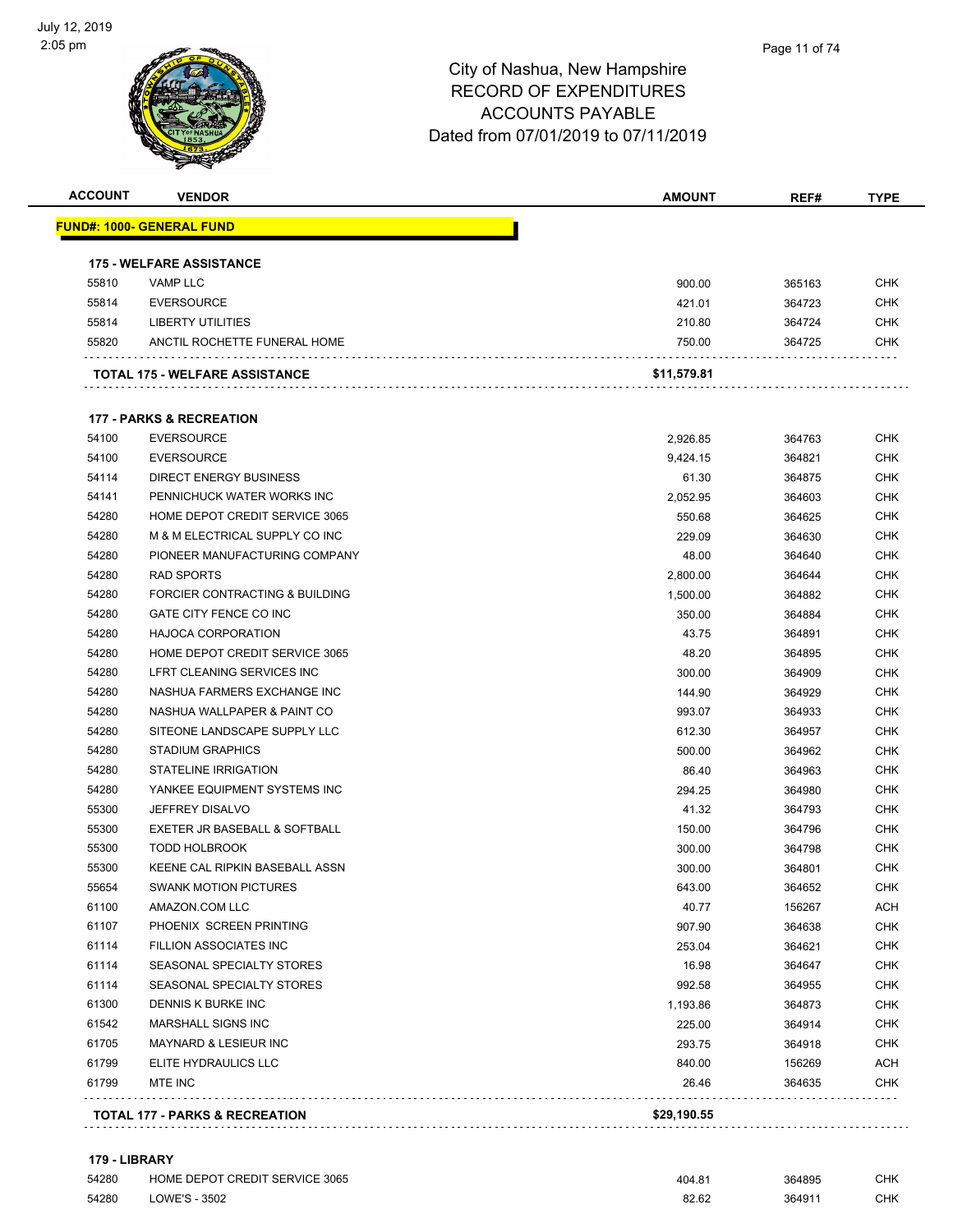

| <b>ACCOUNT</b>      | <b>VENDOR</b>                           | <b>AMOUNT</b> | REF#   | <b>TYPE</b> |
|---------------------|-----------------------------------------|---------------|--------|-------------|
|                     | <u> FUND#: 1000- GENERAL FUND</u>       |               |        |             |
| 179 - LIBRARY       |                                         |               |        |             |
| 54428               | PACIFIC TELEMANAGEMENT SERVICE          | 53.00         | 364942 | <b>CHK</b>  |
| 55307               | <b>LARRY CASE</b>                       | 34.80         | 364616 | CHK         |
| 61299               | AMAZON.COM LLC                          | 75.36         | 156267 | ACH         |
| 61299               | PETTY CASH                              | 29.33         | 364810 | <b>CHK</b>  |
| 61807               | <b>INGRAM LIBRARY SERVICES</b>          | 18.49         | 364627 | <b>CHK</b>  |
| 61807               | <b>BAKER &amp; TAYLOR</b>               | 130.59        | 364851 | <b>CHK</b>  |
| 61807               | <b>INGRAM LIBRARY SERVICES</b>          | 19.04         | 364901 | <b>CHK</b>  |
| 61814               | <b>BAKER &amp; TAYLOR</b>               | 32.98         | 364851 | <b>CHK</b>  |
| 61814               | <b>MIDWEST TAPE</b>                     | 460.87        | 364924 | <b>CHK</b>  |
| 61830               | <b>MORNINGSTAR</b>                      | 2,076.00      | 364926 | <b>CHK</b>  |
| 68322               | AMAZON.COM LLC                          | 49.00         | 156267 | ACH         |
| 68322               | PETTY CASH                              | 38.41         | 364810 | <b>CHK</b>  |
| 68322               | AC MOORE INC                            | 2.99          | 364843 | CHK         |
| 68322               | <b>BLAST PARTY RENTALS LLC</b>          | 390.00        | 364854 | CHK         |
|                     | <b>TOTAL 179 - LIBRARY</b>              | \$3,898.29    |        |             |
|                     |                                         |               |        |             |
|                     | <b>181 - COMMUNITY DEVELOPMENT</b>      |               |        |             |
| 55699               | <b>LUMEN STUDIO INC</b>                 | 4,594.82      | 156276 | ACH         |
| 61100               | WB MASON CO INC                         | 16.99         | 364977 | <b>CHK</b>  |
| 61650               | JOSEPH MERRITT & COMPANY INC            | 62.77         | 364905 | CHK         |
|                     | TOTAL 181 - COMMUNITY DEVELOPMENT       | \$4,674.58    |        |             |
|                     | <b>182 - PLANNING AND ZONING</b>        |               |        |             |
| 55307               | <b>CARTER FALK</b>                      | 35.38         | 364579 | CHK         |
| 55307               | ROGER HOUSTON                           | 138.04        | 364583 | CHK         |
| 55307               | LINDA MCGHEE                            | 113.68        | 364585 | CHK         |
| 55307               | DONALD SCOTT MCPHIE                     | 50.46         | 364589 | CHK         |
| 55614               | HILLSBOROUGH COUNTY REGISTRY            | 18.00         | 364894 | CHK         |
|                     | <b>TOTAL 182 - PLANNING AND ZONING</b>  | \$355.56      |        |             |
|                     |                                         |               |        |             |
|                     | <b>183 - ECONOMIC DEVELOPMENT</b>       |               |        |             |
| 55200               | <b>JUDY CARLSON</b>                     | 37.20         | 364859 | <b>CHK</b>  |
| 55200               | NASHUA MILLYARD ASSOC INC<br>.          | 373.13        | 364930 | <b>CHK</b>  |
|                     | <b>TOTAL 183 - ECONOMIC DEVELOPMENT</b> | \$410.33      |        |             |
|                     |                                         |               |        |             |
| <b>191 - SCHOOL</b> |                                         |               |        |             |
| 52150               | NH RETIREMENT SYSTEM                    | 19,187.03     | 364775 | CHK         |
| 53607               | PAMELA L CLARK PHD                      | 412.50        | 365022 | <b>CHK</b>  |
| 53614               | <b>CAREERSTAFF UNLIMITED</b>            | 686.14        | 365013 | CHK         |
| 53614               | <b>CLARK ASSOC</b>                      | 493.60        | 365021 | CHK         |
| 53614               | <b>GRANITE STATE INDEPENDENT LIV</b>    | 3,036.00      | 365064 | CHK         |
| 53614               | HEAVEN SENT HOME CARE LLC               | 6,637.25      | 365072 | CHK         |
| 53614               | <b>SUSAN L MCNAMEE</b>                  | 5,280.00      | 365095 | <b>CHK</b>  |

BARBARA POMPER 489.60 365120 CHK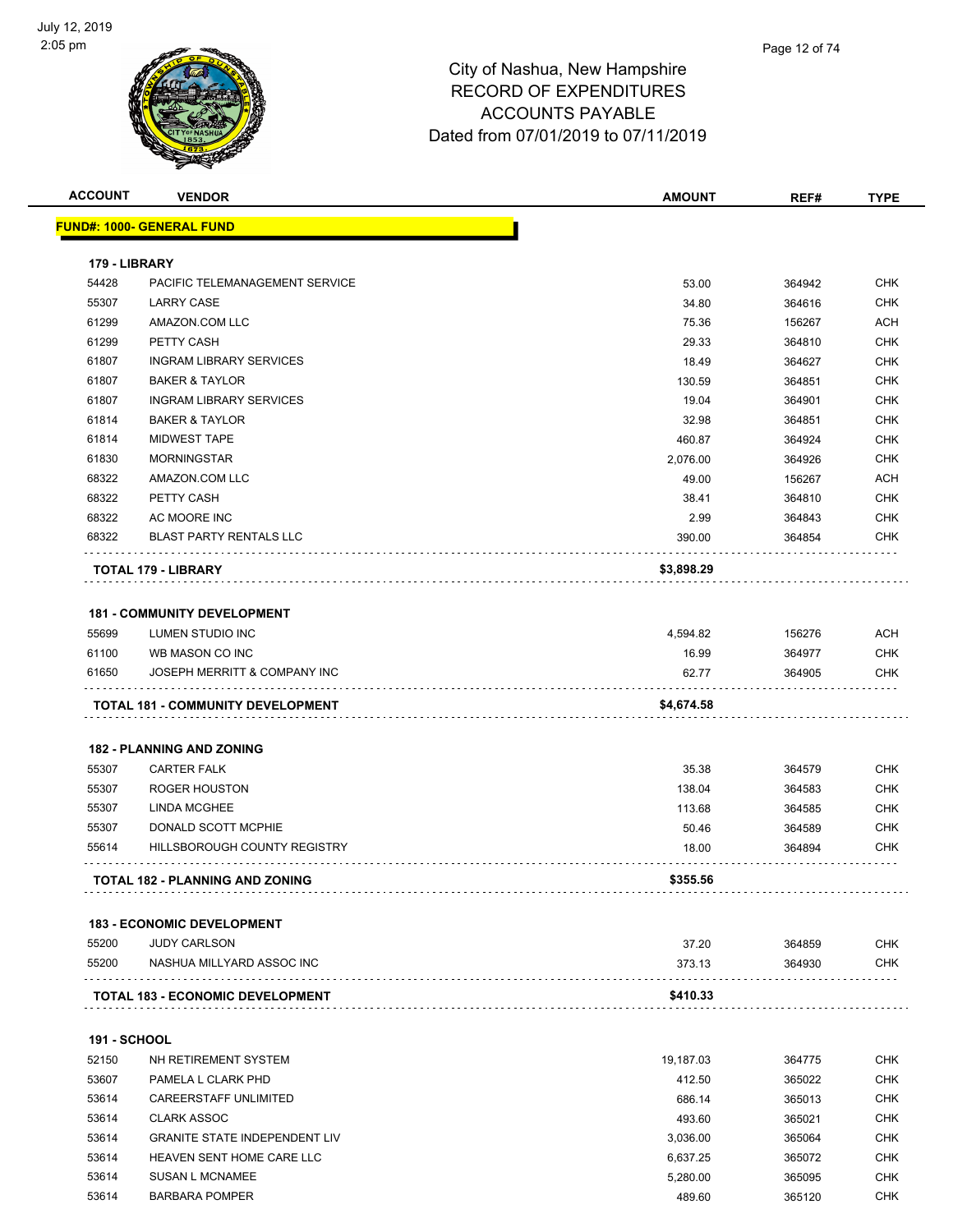

| <b>ACCOUNT</b>      | <b>VENDOR</b>                         | <b>AMOUNT</b> | REF#   | <b>TYPE</b> |
|---------------------|---------------------------------------|---------------|--------|-------------|
|                     | <b>FUND#: 1000- GENERAL FUND</b>      |               |        |             |
|                     |                                       |               |        |             |
| <b>191 - SCHOOL</b> |                                       |               |        |             |
| 53628               | <b>CUSTOM COMPUTER SPECIALIST INC</b> | 22,313.15     | 365033 | <b>CHK</b>  |
| 53628               | DTS COMMUNICATIONS LLC                | 9,505.11      | 365041 | <b>CHK</b>  |
| 53628               | <b>GATE CITY CHARTER SCHOOL</b>       | 593.75        | 365055 | <b>CHK</b>  |
| 53628               | I.T. INSIDERS                         | 99.95         | 365077 | <b>CHK</b>  |
| 53628               | KAMCO LOCK SOLUTIONS                  | 595.00        | 365083 | <b>CHK</b>  |
| 53628               | MSB CONSULTING GROUP LLC              | 5,599.68      | 365103 | <b>CHK</b>  |
| 53628               | REHABILITATION EQUIPMENT ASSOC        | 150.00        | 365125 | <b>CHK</b>  |
| 53628               | THERAPY TRAVELERS LLC                 | 3,360.00      | 365143 | <b>CHK</b>  |
| 54100               | <b>EVERSOURCE</b>                     | 46,876.02     | 364983 | <b>CHK</b>  |
| 54114               | <b>LIBERTY UTILITIES</b>              | 5,260.77      | 364984 | <b>CHK</b>  |
| 54114               | <b>DIRECT ENERGY BUSINESS</b>         | 6,822.08      | 365037 | <b>CHK</b>  |
| 54141               | PENNICHUCK WATER WORKS INC            | 14,079.13     | 364985 | <b>CHK</b>  |
| 54243               | CONTROL TECHNOLOGIES INC              | 7,874.50      | 365027 | <b>CHK</b>  |
| 54280               | <b>B &amp; S LOCKSMITHS INC</b>       | 90.00         | 364995 | <b>CHK</b>  |
| 54280               | <b>BELLETETES INC</b>                 | 466.24        | 364999 | <b>CHK</b>  |
| 54280               | BUDGET 1 HR. SIGN CTR., INC           | 180.00        | 365007 | <b>CHK</b>  |
| 54280               | MARVELL PLATE GLASS INC               | 111.58        | 365093 | <b>CHK</b>  |
| 54280               | NASHUA WALLPAPER & PAINT CO           | 2,188.06      | 365105 | <b>CHK</b>  |
| 54487               | PIANOARTS INC                         | 178.00        | 365118 | <b>CHK</b>  |
| 54487               | RIDDELL/ALL AMERICAN SPORTS CO        | 12,579.55     | 365126 | <b>CHK</b>  |
| 54600               | <b>BEST FORD</b>                      | 460.84        | 365002 | <b>CHK</b>  |
| 54600               | <b>CARPARTS OF NASHUA</b>             | 1,264.64      | 365015 | <b>CHK</b>  |
| 54600               | <b>MAYNARD &amp; LESIEUR INC</b>      | 630.10        | 365094 | <b>CHK</b>  |
| 54600               | SANEL NAPA                            | 66.96         | 365129 | <b>CHK</b>  |
| 54899               | <b>BRADY SULLIVAN</b>                 | 12,931.80     | 156284 | <b>ACH</b>  |
| 54899               | SNHU ARENA / SMG                      | 9,035.60      | 365138 | <b>CHK</b>  |
| 55109               | <b>COMCAST</b>                        | 4,464.55      | 364981 | <b>CHK</b>  |
| 55109               | CONSOLIDATED COMMUNICATIONS           | 96.49         | 364982 | <b>CHK</b>  |
| 55109               | <b>WINDSTREAM</b>                     | 977.07        | 364988 | <b>CHK</b>  |
| 55109               | <b>COMCAST</b>                        | 291.85        | 365025 | <b>CHK</b>  |
| 55109               | <b>FIRSTLIGHT FIBER</b>               | 2,248.29      | 365049 | <b>CHK</b>  |
| 55200               | NH SOCCER COACHES ASSN                | 50.00         | 365107 | <b>CHK</b>  |
| 55200               | <b>NHFHCA</b>                         | 50.00         | 365109 | <b>CHK</b>  |
| 55200               | <b>NHVCA</b>                          | 35.00         | 365110 | <b>CHK</b>  |
| 55307               | DANIEL ALEXANDER                      | 65.45         | 364990 | <b>CHK</b>  |
| 55307               | ROSALYN BERROCALES                    | 83.75         | 365001 | <b>CHK</b>  |
| 55307               | LYNNE BROWN                           | 33.64         | 365006 | <b>CHK</b>  |
| 55307               | <b>NATHAN BURNS</b>                   | 194.14        | 365008 | <b>CHK</b>  |
| 55307               | KIMBERLY CALLAN                       | 130.36        | 365009 | <b>CHK</b>  |
| 55307               | RUSSELL CARDIN                        | 9.86          | 365012 | <b>CHK</b>  |
| 55307               | CLAUDIA CASTANO-VELEZ                 | 18.27         | 365017 | <b>CHK</b>  |
| 55307               | AMY CONNORS                           | 63.94         | 365026 | <b>CHK</b>  |
| 55307               | ALESA CUNNINGHAM                      | 45.18         | 365032 | <b>CHK</b>  |
| 55307               | <b>HANNAH DEPIETRO</b>                | 23.37         | 365035 | <b>CHK</b>  |
| 55307               | <b>MARISA DONATI</b>                  | 78.30         | 365038 | <b>CHK</b>  |
| 55307               | <b>KELLSEY DONOVAN</b>                | 103.82        | 365039 | <b>CHK</b>  |
| 55307               | ELISABETH GIANNAKOPOULOS              | 85.55         | 365058 | <b>CHK</b>  |
| 55307               | <b>CHELSEY GILLIS</b>                 | 285.33        | 365059 | <b>CHK</b>  |
|                     |                                       |               |        |             |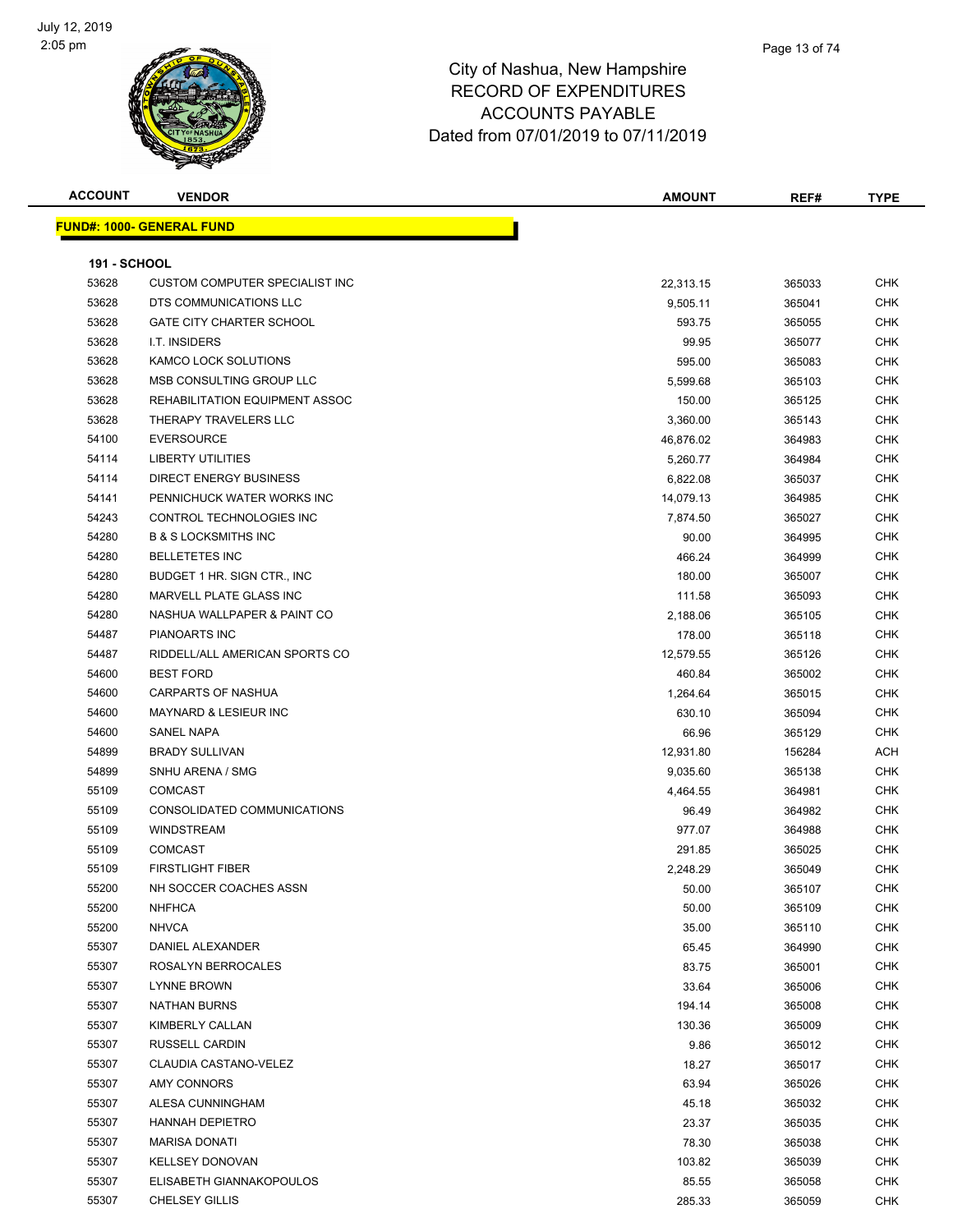

# City of Nashua, New Hampshire RECORD OF EXPENDITURES ACCOUNTS PAYABLE

Dated from 07/01/2019 to 07/11/2019 **ACCOUNT VENDOR AMOUNT REF# TYPE FUND#: 1000- GENERAL FUND** h

| <b>191 - SCHOOL</b> |                                     |           |        |            |
|---------------------|-------------------------------------|-----------|--------|------------|
| 55307               | <b>LISA GINGRAS</b>                 | 328.20    | 365060 | <b>CHK</b> |
| 55307               | <b>MARK LUCAS</b>                   | 37.26     | 365091 | <b>CHK</b> |
| 55307               | <b>MELISSA NICKERSON</b>            | 29.58     | 365111 | <b>CHK</b> |
| 55307               | <b>ASHLEY ODIERNO</b>               | 271.90    | 365113 | <b>CHK</b> |
| 55307               | <b>DENISE PETZ</b>                  | 71.33     | 365117 | <b>CHK</b> |
| 55307               | <b>LISA SERARD</b>                  | 36.42     | 365136 | <b>CHK</b> |
| 55307               | <b>JESSICA WOJCIK</b>               | 151.18    | 365156 | <b>CHK</b> |
| 55400               | <b>JANET MORAN</b>                  | 175.00    | 365102 | <b>CHK</b> |
| 55400               | <b>TPC TRAINCO</b>                  | 2,200.00  | 365145 | <b>CHK</b> |
| 55500               | THE TELEGRAPH                       | 653.80    | 364832 | <b>CHK</b> |
| 55500               | UNION LEADER CORPORATION            | 402.44    | 364835 | <b>CHK</b> |
| 55600               | <b>SCHOOL SPECIALTY II</b>          | 2,160.00  | 365134 | CHK        |
| 55607               | PETTY CASH                          | 80.93     | 364986 | <b>CHK</b> |
| 55607               | CMRS-POC                            | 4,000.00  | 365024 | <b>CHK</b> |
| 55607               | US POSTAL SERVICE                   | 450.00    | 365148 | <b>CHK</b> |
| 55649               | <b>DICK DUMAIS</b>                  | 305.00    | 365042 | <b>CHK</b> |
| 55690               | <b>TONY COUROUNIS</b>               | 130.91    | 365030 | <b>CHK</b> |
| 55690               | FIRST STUDENT INC                   | 8,102.17  | 365048 | <b>CHK</b> |
| 55690               | U-HAUL                              | 104.28    | 365146 | <b>CHK</b> |
| 55691               | <b>BRAD CANFIELD</b>                | 928.00    | 365010 | <b>CHK</b> |
| 55691               | CARING HANDS TRANSPORTATION LL      | 6,200.00  | 365014 | <b>CHK</b> |
| 55691               | DURHAM SCHOOL SERVICES              | 95,069.53 | 365043 | <b>CHK</b> |
| 55691               | FIRST STUDENT INC                   | 89,390.66 | 365048 | CHK        |
| 55691               | <b>JESSICA FLAGLER</b>              | 638.00    | 365050 | <b>CHK</b> |
| 55691               | NRT BUS INC                         | 1,380.00  | 365112 | <b>CHK</b> |
| 55691               | <b>SARAH WINSLOW</b>                | 420.50    | 365155 | <b>CHK</b> |
| 55694               | <b>BOOTHBY THERAPY SERVICES LLC</b> | 140.00    | 365005 | <b>CHK</b> |
| 55699               | <b>JACK A GRUBE</b>                 | 337.50    | 365066 | <b>CHK</b> |
| 61100               | <b>CHRISTIAN PARTY RENTAL</b>       | 330.00    | 365019 | <b>CHK</b> |
| 61100               | <b>IMPERIAL DADE</b>                | 126.06    | 365078 | <b>CHK</b> |
| 61100               | WB MASON CO INC                     | 161.97    | 365154 | CHK        |
| 61135               | AMAZON.COM LLC                      | (285.58)  | 156282 | ACH        |
| 61135               | PETTY CASH                          | 56.51     | 364986 | CHK        |
| 61135               | <b>BADGE-A-MINIT LTD</b>            | 142.95    | 364996 | <b>CHK</b> |
| 61135               | <b>BAILEY POTTERY EQUIP CORP</b>    | 404.21    | 364997 | <b>CHK</b> |
| 61135               | <b>BIGRAPHICS INC</b>               | 170.00    | 365003 | <b>CHK</b> |
| 61135               | <b>LYNNE BROWN</b>                  | 267.87    | 365006 | <b>CHK</b> |
| 61135               | <b>CARPARTS OF NASHUA</b>           | 72.05     | 365015 | <b>CHK</b> |
| 61135               | STEPHANIE DOUCET                    | 49.48     | 365040 | <b>CHK</b> |
| 61135               | FLINN SCIENTIFIC INC                | 291.96    | 365051 | <b>CHK</b> |
| 61135               | <b>GOPHER</b>                       | 54.85     | 365061 | <b>CHK</b> |
| 61135               | HOME DEPOT CREDIT SERVICES          | 156.97    | 365075 | <b>CHK</b> |
| 61135               | HOME DEPOT CREDIT SERVICE           | 185.38    | 365076 | <b>CHK</b> |
| 61135               | <b>JW PEPPER &amp; SONS INC</b>     | 107.99    | 365082 | <b>CHK</b> |
| 61135               | <b>STEPHANIE LANGER</b>             | 298.98    | 365087 | <b>CHK</b> |
| 61135               | <b>LEGO EDUCATION</b>               | 199.95    | 365088 | <b>CHK</b> |
| 61135               | NASHUA OUTDOOR POWER EQUIPMENT      | 196.30    | 365104 | <b>CHK</b> |
| 61135               | PAXTON PATTERSON                    | 146.44    | 365115 | <b>CHK</b> |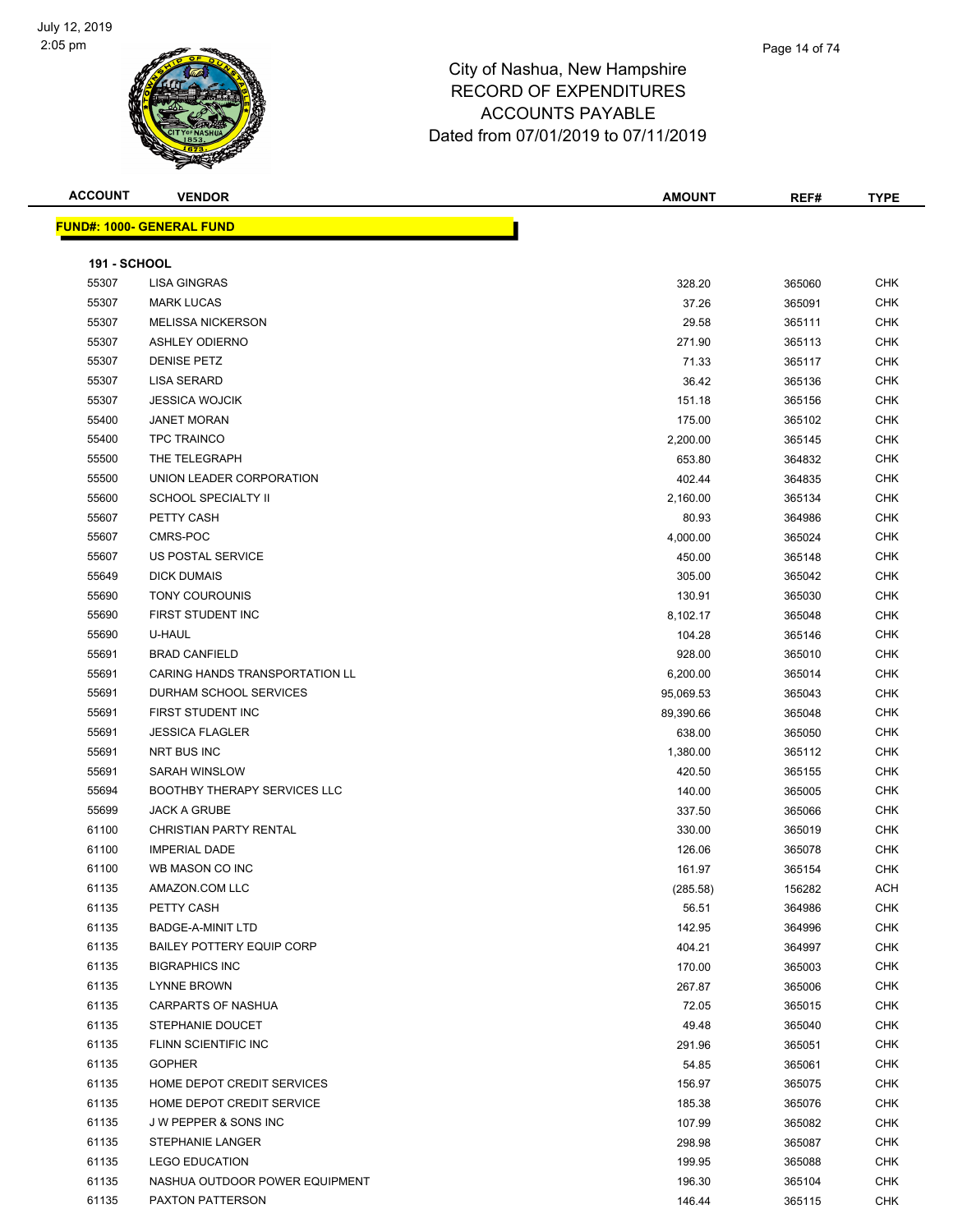

# City of Nashua, New RECORD OF EXPE ACCOUNTS PAYABLE

| v Hampshire |  |
|-------------|--|
| ENDITURES   |  |

Page 15 of 74

**FUND#: 1000- GE** 

|                     |                                       | Dated from 07/01/2019 to 07/11/2019 |        |             |  |
|---------------------|---------------------------------------|-------------------------------------|--------|-------------|--|
| ACCOUNT             | <b>VENDOR</b>                         | <b>AMOUNT</b>                       | REF#   | <b>TYPE</b> |  |
|                     | <mark>JND#: 1000- GENERAL FUND</mark> |                                     |        |             |  |
| <b>191 - SCHOOL</b> |                                       |                                     |        |             |  |
| 61135               | PITSCO INC                            | 165.00                              | 365119 | <b>CHK</b>  |  |
| 61135               | ROBOMATTER, INC                       | 3,849.99                            | 365127 | <b>CHK</b>  |  |
| 61135               | SANE                                  | 1,835.18                            | 365128 | <b>CHK</b>  |  |
| 61135               | <b>SARGENT WELCH</b>                  | 304.18                              | 365130 | <b>CHK</b>  |  |
| 61135               | <b>SCHOLASTIC INC</b>                 | 193.60                              | 365131 | <b>CHK</b>  |  |
| 61135               | <b>SCHOOL SPECIALTY</b>               | 307.54                              | 365135 | <b>CHK</b>  |  |
| 61135               | <b>CHERRIE SWANN</b>                  | 61.16                               | 365141 | <b>CHK</b>  |  |
| 61135               | UNIVERSITY OF OREGON                  | 21.00                               | 365147 | <b>CHK</b>  |  |
| 61135               | <b>LORI VIGEANT</b>                   | 57.60                               | 365149 | <b>CHK</b>  |  |
| 61135               | <b>WAL-MART</b>                       | 231.29                              | 365151 | <b>CHK</b>  |  |
| 61135               | LINDY WALCH                           | 294.04                              | 365152 | <b>CHK</b>  |  |
| 61135               | <b>WARD'S NATURAL SCIENCE</b>         | 100.50                              | 365153 | <b>CHK</b>  |  |
| 61135               | WB MASON CO INC                       | 2,040.16                            | 365154 | <b>CHK</b>  |  |
| 61142               | <b>SCHOOL HEALTH</b>                  | 44.52                               | 365133 | <b>CHK</b>  |  |
| 61249               | MHS MULTI HEALTH SERVICES             | 2,048.98                            | 365096 | <b>CHK</b>  |  |
| 61299               | ARCSOURCE INC                         | 48.60                               | 364991 | <b>CHK</b>  |  |
| 61299               | <b>FASTENAL CO</b>                    | 504.87                              | 365047 | <b>CHK</b>  |  |
| 61299               | <b>TARA KINSELLA</b>                  | 109.13                              | 365084 | <b>CHK</b>  |  |
| 61299               | <b>MILL METALS CORP</b>               | 220.00                              | 365099 | <b>CHK</b>  |  |
| 61299               | <b>WAL-MART</b>                       | 217.59                              | 365151 | <b>CHK</b>  |  |
| 61407               | REXEL USA INC                         | 272.01                              | 156283 | <b>ACH</b>  |  |
| 61407               | CED                                   | 1,000.74                            | 365018 | <b>CHK</b>  |  |
| 61407               | <b>GRAINGER</b>                       | 1,013.85                            | 365063 | <b>CHK</b>  |  |
| 61407               | M & M ELECTRICAL SUPPLY CO INC        | 477.48                              | 365092 | <b>CHK</b>  |  |
| 61414               | F W WEBB COMPANY                      | 343.90                              | 365046 | <b>CHK</b>  |  |
| 61414               | <b>HAJOCA CORPORATION</b>             | 2,127.30                            | 365068 | <b>CHK</b>  |  |
| 61421               | <b>CAPP INC</b>                       | 9,782.00                            | 365011 | <b>CHK</b>  |  |
| 61421               | CONTROL TECHNOLOGIES INC              | 3,861.80                            | 365027 | <b>CHK</b>  |  |
| 61421               | TOTAL AIR SUPPLY INC                  | 417.53                              | 365144 | <b>CHK</b>  |  |
| 61428               | <b>CITRON HYGIENE</b>                 | 4,026.00                            | 365020 | <b>CHK</b>  |  |
| 61428               | CLEAN-O-RAMA                          | 459.55                              | 365023 | <b>CHK</b>  |  |
| 61428               | <b>IMPERIAL DADE</b>                  | 16,876.25                           | 365078 | <b>CHK</b>  |  |
| 61428               | NATIONWIDE SALES & SERVICE            | 2,513.60                            | 365106 | <b>CHK</b>  |  |
| 61599               | FRANKLIN PAINT CO INC                 | 3,784.80                            | 365054 | <b>CHK</b>  |  |
| 61599               | NASHUA OUTDOOR POWER EQUIPMENT        | 1,338.40                            | 365104 | <b>CHK</b>  |  |
| 61599               | SITEONE LANDSCAPE SUPPLY LLC          | 107.72                              | 365137 | <b>CHK</b>  |  |
| 61650               | KONICA MINOLTA BUSINESS               | 153.20                              | 365085 | CHK         |  |

 COUGHLIN COMPANIES LLC 335.34 365028 CHK FOLLETT SCHOOL SOLUTIONS INC 654.22 365052 CHK PERMA-BOUND 326.06 365116 CHK FOLLETT SCHOOL SOLUTIONS INC 240.63 365052 CHK EBSCO INFORMATION SERVICES 369.00 365044 CHK SCHOLASTIC INC 604.58 365131 CHK HEINEMANN 190.00 365073 CHK The Subset of the COMPUTER HUT dba IT INSIDERS And the Subset of the Subset of the Subset of the Subset of the Subset of the Subset of the Subset of the Subset of the Subset of the Subset of the Subset of the Subset of the COMPUTER HUT dba IT INSIDERS 96.00 365081 CHK VIRCO INC 3,065.25 365150 CHK SARGENT WELCH 865.64 365130 CHK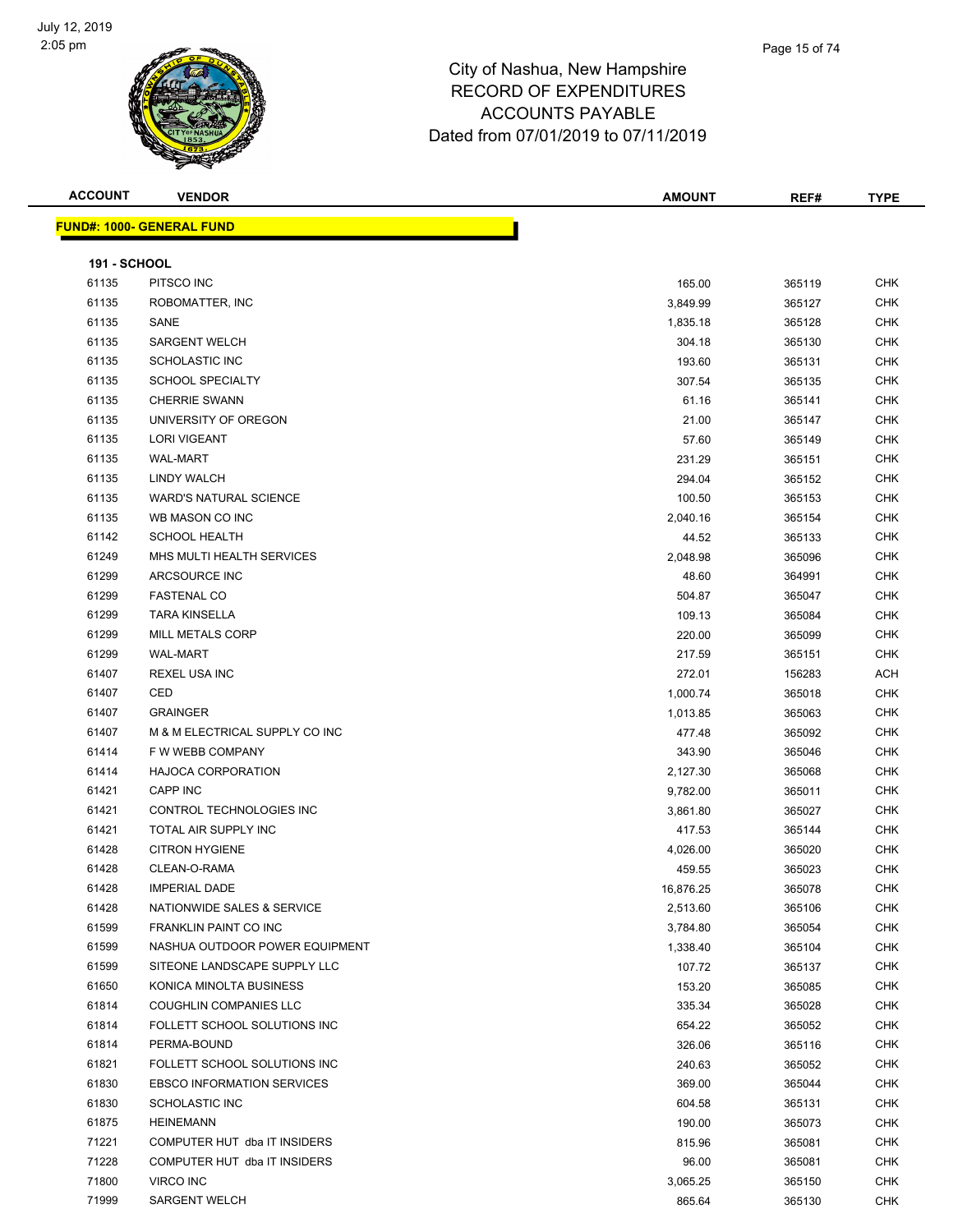$\overline{a}$ 



| <b>ACCOUNT</b><br><b>VENDOR</b>                          | <b>AMOUNT</b>  | REF#             | <b>TYPE</b> |
|----------------------------------------------------------|----------------|------------------|-------------|
| <b>FUND#: 1000- GENERAL FUND</b>                         |                |                  |             |
|                                                          |                |                  |             |
| <b>191 - SCHOOL</b><br>71999<br><b>SCHOOL SPECIALTY</b>  | 1,993.30       |                  | CHK         |
| 71999<br><b>SOCIAL THINKING</b>                          | 352.70         | 365135<br>365139 | <b>CHK</b>  |
| 71999<br>WB MASON CO INC                                 | 129.00         | 365154           | <b>CHK</b>  |
|                                                          |                |                  |             |
| <b>TOTAL 191 - SCHOOL</b>                                | \$497,546.51   |                  |             |
| <b>193 - DEBT SERVICE</b>                                |                |                  |             |
| 75100<br>US BANK (091000022)                             | 605,000.00     | 156279           | <b>ACH</b>  |
| 75100<br>US BANK N.A. (091000022)                        | 5,350,000.00   | 156281           | <b>ACH</b>  |
| 75200<br>US BANK (091000022)                             | 466,500.00     | 156279           | <b>ACH</b>  |
| 75200<br>US BANK N.A. (091000022)                        | 231,325.00     | 156281           | <b>ACH</b>  |
|                                                          |                |                  |             |
| <b>TOTAL 193 - DEBT SERVICE</b>                          | \$6,652,825.00 |                  |             |
| <b>TOTAL FUND 1000 - GENERAL FUND</b>                    |                |                  |             |
|                                                          | \$8,258,541.03 |                  |             |
|                                                          |                |                  |             |
| <b>FUND#: 1010- GF-PRIOR YEAR ENC &amp; ESCROWS</b>      |                |                  |             |
| <b>101 - MAYOR</b>                                       |                |                  |             |
| 61299<br><b>MEGAN CARON</b>                              | 201.66         | 364573           | <b>CHK</b>  |
| <b>TOTAL 101 - MAYOR</b>                                 | \$201.66       |                  |             |
|                                                          |                |                  |             |
| <b>181 - COMMUNITY DEVELOPMENT</b>                       |                |                  |             |
| 81100<br><b>IBI GROUP NEW YORK</b>                       | 2,623.40       | 364899           | CHK         |
| <b>TOTAL 181 - COMMUNITY DEVELOPMENT</b>                 | \$2,623.40     |                  |             |
|                                                          |                |                  |             |
| <b>TOTAL FUND 1010 - GF-PRIOR YEAR ENC &amp; ESCROWS</b> | \$2,825.06     |                  |             |
|                                                          |                |                  |             |
| <b>FUND#: 2201- DRIVERS EDUCATION FUND</b>               |                |                  |             |
| 61799<br><b>BEST FORD</b>                                | 1,391.04       | 365002           | CHK         |
|                                                          |                |                  |             |
| <b>TOTAL FUND 2201 - DRIVERS EDUCATION FUND</b>          | \$1,391.04     |                  |             |
|                                                          |                |                  |             |
| <b>FUND#: 2212- ATHLETICS REVENUE FUND</b>               |                |                  |             |
| 61299<br><b>SARAH PALING</b>                             | 12.99          | 365114           | <b>CHK</b>  |
| TOTAL FUND 2212 - ATHLETICS REVENUE FUND                 | \$12.99        |                  |             |
|                                                          |                |                  |             |
| <b>FUND#: 2247- CULINARY ARTS</b>                        |                |                  |             |
|                                                          |                |                  |             |
| GENERAL LINEN SERVICE INC<br>61135                       | 401.44         | 365057           | <b>CHK</b>  |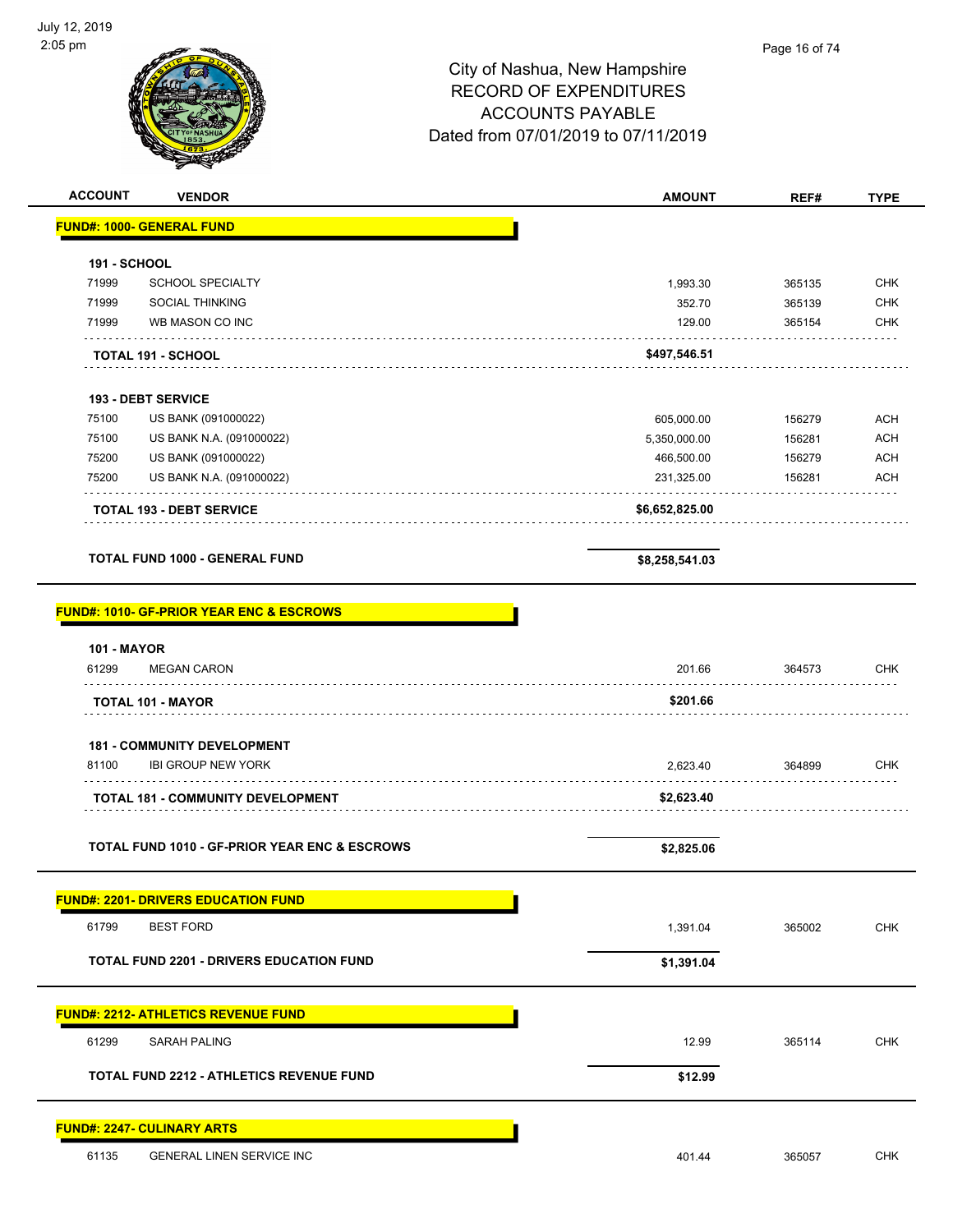

| <b>ACCOUNT</b> | <b>VENDOR</b>                                          | <b>AMOUNT</b> | REF#   | <b>TYPE</b> |
|----------------|--------------------------------------------------------|---------------|--------|-------------|
|                | <b>TOTAL FUND 2247 - CULINARY ARTS</b>                 | \$401.44      |        |             |
|                | <b>FUND#: 2503- PARKS &amp; REC PROGRAMS FUND</b>      |               |        |             |
| 44549          | <b>GABRIELA BENTLEY</b>                                | 90.00         | 364653 | <b>CHK</b>  |
| 44549          | <b>TARA CLANIN</b>                                     | 90.00         | 364654 | <b>CHK</b>  |
| 44549          | <b>HELEN DESJARDINS</b>                                | 65.00         | 364655 | <b>CHK</b>  |
| 44549          | <b>MEGHAN DURDEN</b>                                   | 90.00         | 364656 | <b>CHK</b>  |
| 44549          | <b>CINDY GALLIEN</b>                                   | 60.00         | 364657 | <b>CHK</b>  |
| 44549          | <b>RANJAN GUPTA</b>                                    | 90.00         | 364658 | <b>CHK</b>  |
| 44549          | <b>TANYA LEBLOND</b>                                   | 90.00         | 364659 | <b>CHK</b>  |
| 44549          | <b>LOAN NGUYEN</b>                                     | 90.00         | 364660 | <b>CHK</b>  |
| 44549          | SARAJEAN SENTERFIT                                     | 70.00         | 364661 | <b>CHK</b>  |
| 44549          | <b>GOMATHI SP</b>                                      | 199.00        | 364662 | <b>CHK</b>  |
| 44549          | <b>COURTNEY STEWART</b>                                | 220.00        | 364663 | <b>CHK</b>  |
| 44549          | REBECCA TIANO                                          | 130.00        | 364664 | <b>CHK</b>  |
| 61128          | AD-WEAR & SPECIALTY OF TEXAS                           | 4,899.50      | 364608 | <b>CHK</b>  |
|                | <b>TOTAL FUND 2503 - PARKS &amp; REC PROGRAMS FUND</b> | \$6,183.50    |        |             |
|                |                                                        |               |        |             |
|                | <b>FUND#: 2504- HOLMAN STADIUM EVENTS FUND</b>         |               |        |             |
| 55699          | CHRISTOPHER LUSSIER-THE SLAKAS                         | 1,500.00      | 364862 | <b>CHK</b>  |
| 55699          | <b>CREATIVE PARTY EVENTS</b>                           | 325.00        | 364870 | <b>CHK</b>  |
| 55699          | ANNA RIBAUDO                                           | 150.00        | 364952 | <b>CHK</b>  |
|                | <b>TOTAL FUND 2504 - HOLMAN STADIUM EVENTS FUND</b>    | \$1,975.00    |        |             |
|                | <b>FUND#: 2505- PEG ACCESS CHANNELS FUND</b>           |               |        |             |
|                |                                                        |               |        |             |
| 45999          | COMMUNITY MEDIA SERVICES GRP L                         | (758.98)      | 364788 | <b>CHK</b>  |
| 53432          | DONNA L GRAHAM                                         | 35.00         | 364623 | <b>CHK</b>  |
| 54141          | PENNICHUCK WATER WORKS INC                             | 25.34         | 364603 | <b>CHK</b>  |
| 54280          | AMAZON.COM LLC                                         | 232.96        | 156267 | ACH         |
| 54487          | RED THREAD SPACES LLC                                  | 545.83        | 364950 | <b>CHK</b>  |
| 55200          | <b>NHCCM</b>                                           | 250.00        | 364936 | <b>CHK</b>  |
| 55300          | PETER JOHNSON                                          | 38.28         | 364808 | <b>CHK</b>  |
| 55400          | PETER JOHNSON                                          | 100.00        | 364808 | <b>CHK</b>  |
| 55699          | <b>COMMUNITY MEDIA SERVICES GRP L</b>                  | 32,000.00     | 364788 | <b>CHK</b>  |
| 55699          | <b>COMCAST</b>                                         | 10.34         | 364818 | <b>CHK</b>  |
| 55699          | AARDVARK THE DEAN OF CLEAN                             | 195.00        | 364842 | <b>CHK</b>  |
| 61100          | AMAZON.COM LLC                                         | 93.55         | 156267 | <b>ACH</b>  |
| 61100          | PETER JOHNSON                                          | 35.02         | 364808 | <b>CHK</b>  |
| 61100          | PHOENIX SCREEN PRINTING                                | 967.00        | 364946 | <b>CHK</b>  |
| 61299          | AMAZON.COM LLC                                         | 177.36        | 156267 | ACH         |
| 61428          | AMAZON.COM LLC                                         | 57.29         | 156267 | <b>ACH</b>  |
| 61830          | PETER JOHNSON                                          | 349.00        | 364808 | <b>CHK</b>  |
|                | <b>TOTAL FUND 2505 - PEG ACCESS CHANNELS FUND</b>      | \$34,352.99   |        |             |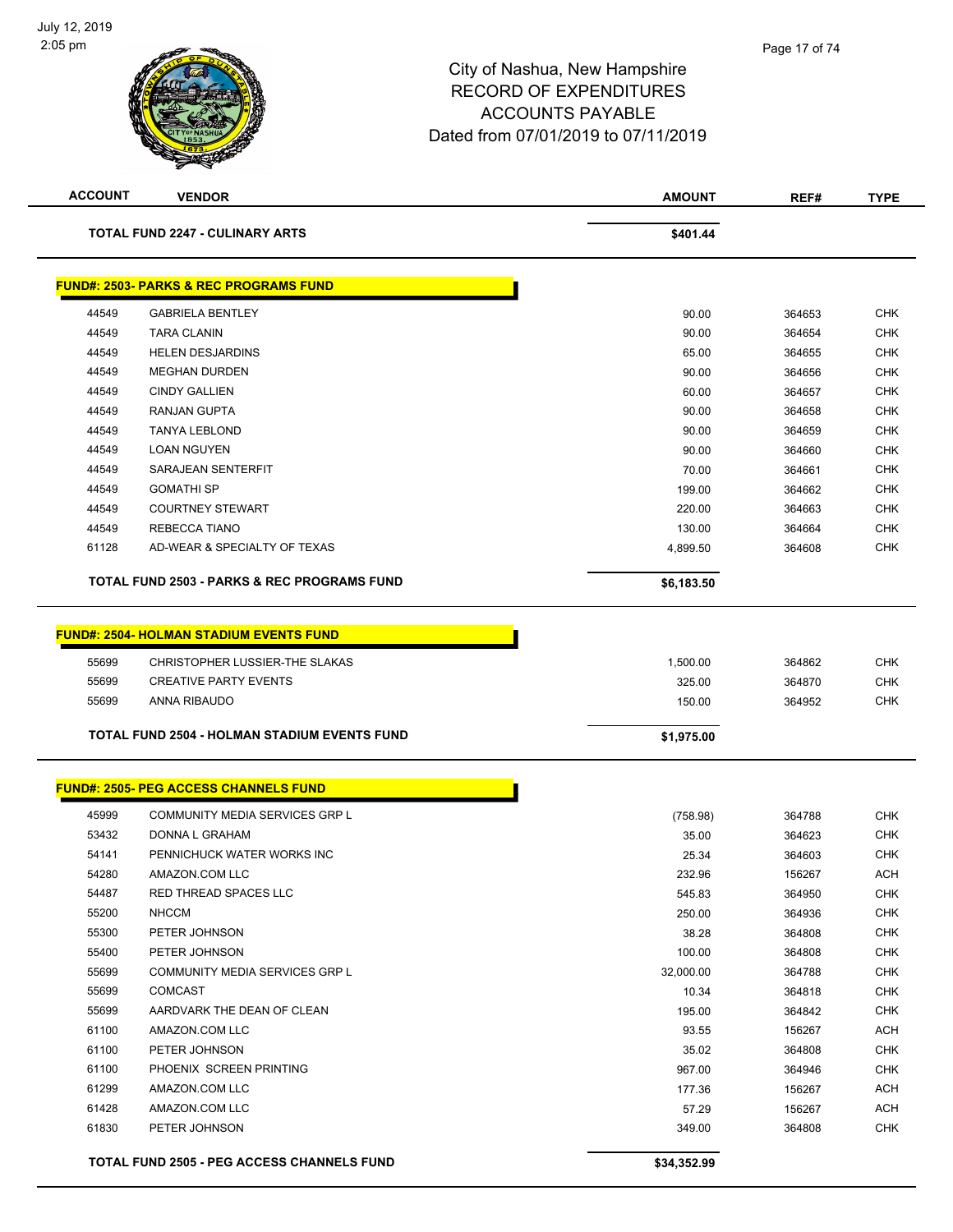

| <b>ACCOUNT</b> | <b>VENDOR</b>                                      | <b>AMOUNT</b>  | REF#   | <b>TYPE</b> |
|----------------|----------------------------------------------------|----------------|--------|-------------|
|                | <b>FUND#: 2506- HUNT BLDG FACILITY RENTAL FUND</b> |                |        |             |
| 54100          | <b>EVERSOURCE</b>                                  | 464.66         | 364765 | <b>CHK</b>  |
| 54236          | PROTECTION ONE ALARM MONTORING                     | 60.09          | 364642 | <b>CHK</b>  |
|                |                                                    |                |        |             |
|                | TOTAL FUND 2506 - HUNT BLDG FACILITY RENTAL FUND   | \$524.75       |        |             |
|                | <b>FUND#: 2507- FIRE TRAINING FACILITY RENTAL</b>  |                |        |             |
| 54821          | UNITED SITE SERVICES NORTHEAST                     | 88.97          | 364971 | <b>CHK</b>  |
| 61499          | MILL METALS CORP                                   | 135.00         | 364925 | CHK         |
|                | TOTAL FUND 2507 - FIRE TRAINING FACILITY RENTAL    | \$223.97       |        |             |
|                | <b>FUND#: 2510- PENNICHUCK BOND FUND</b>           |                |        |             |
| 75200          | US BANK (091000022)                                | 2,587,783.92   | 156280 | <b>ACH</b>  |
|                | <b>TOTAL FUND 2510 - PENNICHUCK BOND FUND</b>      | \$2,587,783.92 |        |             |
|                | <b>FUND#: 3050- POLICE GRANTS FUND</b>             |                |        |             |
| 55400          | R3 TACTICAL LLC                                    | 2,000.00       | 364643 | <b>CHK</b>  |
|                | <b>TOTAL FUND 3050 - POLICE GRANTS FUND</b>        | \$2,000.00     |        |             |
|                | <b>FUND#: 3060- FIRE GRANTS FUND</b>               |                |        |             |
| 55400          | <b>TIMOTHY FARRAR</b>                              | 133.38         | 364797 | <b>CHK</b>  |
| 55400          | <b>STEVEN PHILLIPS</b>                             | 173.31         | 364945 | <b>CHK</b>  |
| 55400          | <b>JAMES WALLER</b>                                | 48.00          | 364976 | CHK         |
| 55400          | <b>MARK P WHOLEY</b>                               | 176.50         | 364978 | <b>CHK</b>  |
|                | <b>TOTAL FUND 3060 - FIRE GRANTS FUND</b>          | \$531.19       |        |             |
|                | <b>FUND#: 3068- COMMUNITY SERVICES GRANTS FUND</b> |                |        |             |
| 55300          | CHELSEA ST GEORGE                                  | 46.81          | 364814 | <b>CHK</b>  |
| 55300          | PATRICIA CROOKER                                   | 725.50         | 364576 | <b>CHK</b>  |
| 55300          | PATRICIA CROOKER                                   | 696.06         | 364576 | <b>CHK</b>  |
| 55421          | AMAZON.COM LLC                                     | 39.99          | 156217 | <b>ACH</b>  |
| 55421          | KNOWLEDGE CAPITAL ALLIANCE INC                     | 2,800.00       | 156274 | <b>ACH</b>  |

| 55421 | KNOWLEDGE CAPITAL ALLIANCE INC | 2,800.00 | 156274 | <b>ACH</b> |
|-------|--------------------------------|----------|--------|------------|
| 55421 | <b>BOBBIE BAGLEY</b>           | 115.50   | 364572 | <b>CHK</b> |
| 55699 | SOUTHERN NH HIV AIDS           | 9.823.00 | 364648 | <b>CHK</b> |
| 61100 | AMAZON.COM LLC                 | 229.91   | 156267 | <b>ACH</b> |
| 61100 | AMAZON.COM LLC                 | 44.33    | 156217 | <b>ACH</b> |
| 61250 | <b>MARCO</b>                   | 416.52   | 364913 | <b>CHK</b> |
| 61250 | POSITIVE PROMOTIONS INC.       | 3.059.30 | 364947 | <b>CHK</b> |
| 61917 | PETTY CASH                     | 16.97    | 364592 | <b>CHK</b> |
| 68235 | SOUTHERN NH HIV AIDS           | 765.00   | 364648 | <b>CHK</b> |
| 69025 | SOUTHERN NH HIV AIDS           | 1.105.00 | 364648 | <b>CHK</b> |
| 71000 | AMAZON.COM LLC                 | 49.95    | 156217 | <b>ACH</b> |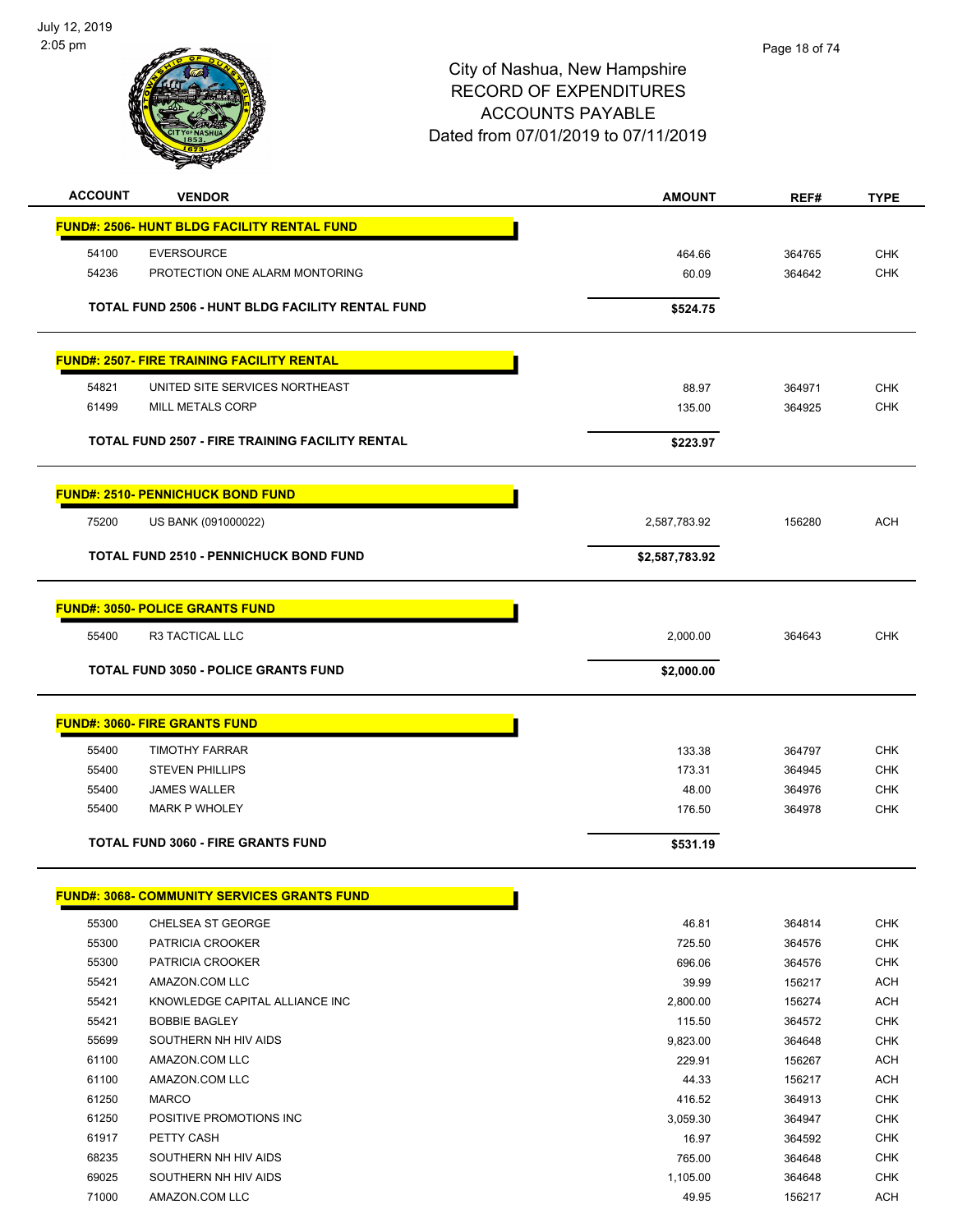| <b>ACCOUNT</b> | <b>VENDOR</b>                                           | <b>AMOUNT</b> | REF#   | TYPE       |
|----------------|---------------------------------------------------------|---------------|--------|------------|
|                | <b>TOTAL FUND 3068 - COMMUNITY SERVICES GRANTS FUND</b> | \$19,933.84   |        |            |
|                | <b>FUND#: 3070- COMMUNITY HEALTH GRANTS FUND</b>        |               |        |            |
| 55300          | <b>JESSICA AYALA</b>                                    | 20.88         | 364783 | <b>CHK</b> |
| 61100          | AMAZON.COM LLC                                          | 49.93         | 156217 | <b>ACH</b> |
| 61250          | THE TELEGRAPH                                           | 1,702.00      | 364832 | <b>CHK</b> |
| 61250          | PETTY CASH                                              | 42.94         | 364592 | <b>CHK</b> |
| 61428          | AMAZON.COM LLC                                          | 14.94         | 156217 | <b>ACH</b> |
| 61428          | AMAZON.COM LLC                                          | 284.50        | 156267 | <b>ACH</b> |
| 61917          | AMAZON.COM LLC                                          | 133.50        | 156217 | <b>ACH</b> |
| 61917          | CITY MOOSE CAFE & CATERING                              | 187.43        | 364866 | <b>CHK</b> |
| 71000          | AMAZON.COM LLC                                          | 799.28        | 156217 | <b>ACH</b> |
|                | TOTAL FUND 3070 - COMMUNITY HEALTH GRANTS FUND          | \$3,235.40    |        |            |
|                | <b>FUND#: 3080- COMMUNITY DEVELOPMENT GRANTS</b>        |               |        |            |
| 53999          | HOYLE TANNER & ASSOCIATES INC                           | 5,646.84      | 364626 | <b>CHK</b> |
| 54285          | SOLITUDE LAKE MANAGEMENT LLC                            | 1,370.00      | 364959 | <b>CHK</b> |
|                | <b>TOTAL FUND 3080 - COMMUNITY DEVELOPMENT GRANTS</b>   | \$7,016.84    |        |            |
|                | <b>FUND#: 3090- URBAN PROGRAM GRANTS FUND</b>           |               |        |            |
| 54210          | DAD'S ABATEMENT LLC                                     | 24,200.00     | 364790 | <b>CHK</b> |
| 54210          | DAD'S ABATEMENT LLC                                     | 6,000.00      | 364790 | <b>CHK</b> |
| 54225          | ALCHEMY LEAD MANAGMENT                                  | 1,284.00      | 364609 | <b>CHK</b> |
| 55307          | DAVID SULLIVAN                                          | 806.78        | 364815 | <b>CHK</b> |
| 61100          | WB MASON CO INC                                         | 71.88         | 364977 | <b>CHK</b> |
| 68345          | <b>BARBARA P MCCARTY</b>                                | 350.00        | 364587 | <b>CHK</b> |
| 69010          | <b>CONTINENTAL PAVING INC</b>                           | 3,683.29      | 364617 | <b>CHK</b> |
| 69075          | ADULT LEARNING CENTER                                   | 6,294.25      | 364845 | <b>CHK</b> |
| 69075          | <b>GIRLS INC OF NEW HAMPSHIRE</b>                       | 1,020.00      | 364888 | <b>CHK</b> |
|                | TOTAL FUND 3090 - URBAN PROGRAM GRANTS FUND             | \$43,710.20   |        |            |
|                | <b>FUND#: 3120- TRANSIT GRANTS FUND</b>                 |               |        |            |
| 54100          | <b>EVERSOURCE</b>                                       | 1,080.47      | 364765 | <b>CHK</b> |
| 54100          | <b>EVERSOURCE</b>                                       | 323.93        | 364765 | <b>CHK</b> |
| 54114          | <b>DIRECT ENERGY BUSINESS</b>                           | 161.30        | 364875 | <b>CHK</b> |
| 54141          | PENNICHUCK WATER WORKS INC                              | 92.92         | 364603 | <b>CHK</b> |
| 54141          | PENNICHUCK WATER WORKS INC                              | 191.00        | 364603 | <b>CHK</b> |
| 54280          | BILLS WORLD CLASS CLEANING SER                          | 770.00        | 364853 | <b>CHK</b> |
| 55100          | VERIZON WIRELESS-842008777                              | 333.70        | 364606 | <b>CHK</b> |
| 55109          | CONSOLIDATED COMMUNICATIONS                             | 50.00         | 364819 | <b>CHK</b> |
| 55690          | FIRST TRANSIT INC                                       | 35,502.00     | 156271 | <b>ACH</b> |
| 55690          | FIRST TRANSIT INC                                       | 96,059.79     | 156271 | <b>ACH</b> |
| 55690          | FIRST TRANSIT INC                                       | 29,184.65     | 156271 | <b>ACH</b> |
|                |                                                         |               |        |            |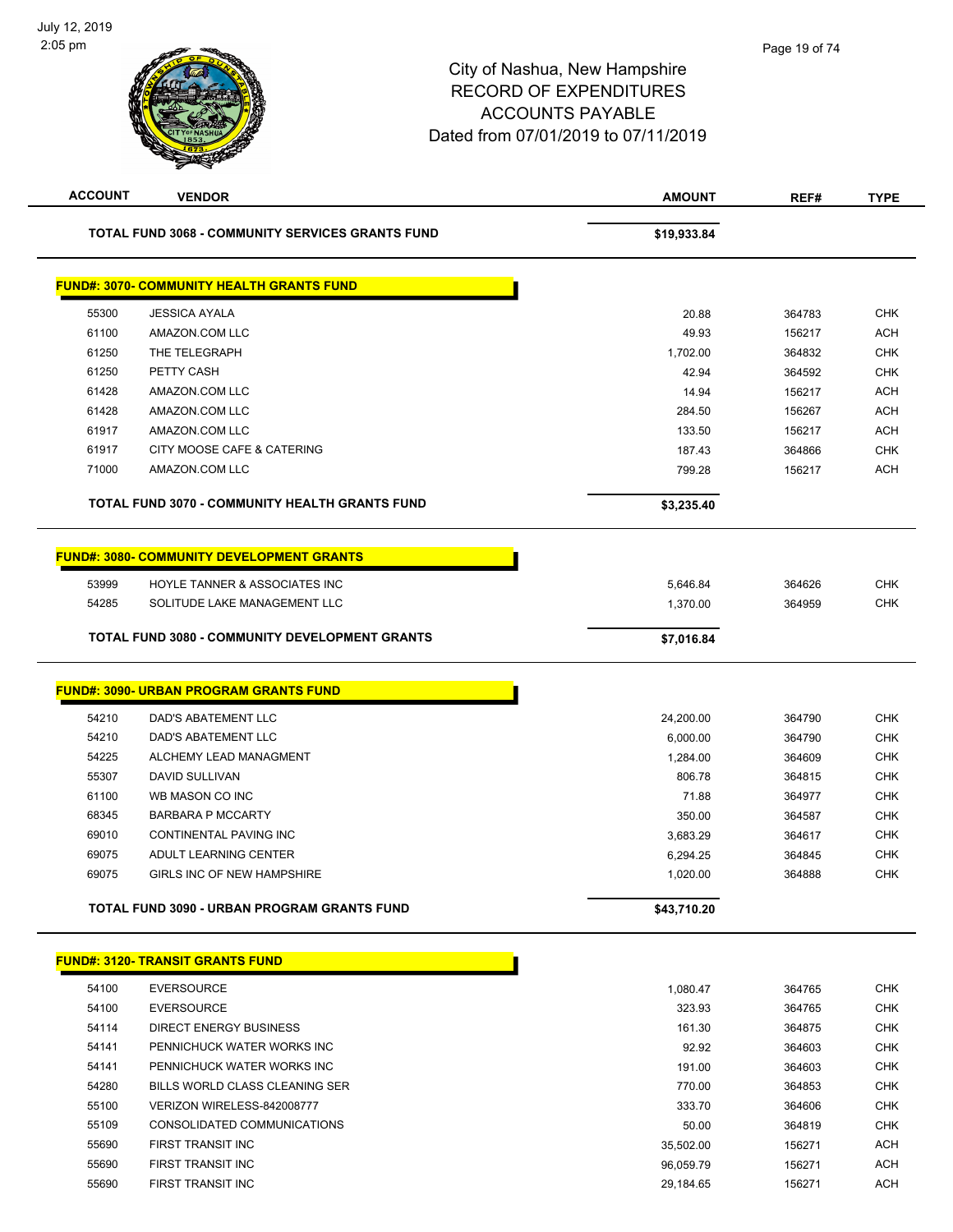

| <b>ACCOUNT</b> | <b>VENDOR</b>                                                                     | <b>AMOUNT</b> | REF#   | <b>TYPE</b> |
|----------------|-----------------------------------------------------------------------------------|---------------|--------|-------------|
|                | <b>FUND#: 3120- TRANSIT GRANTS FUND</b>                                           |               |        |             |
| 55699          | JOHNSON CONTROLS SECURITY                                                         | 335.48        | 364823 | <b>CHK</b>  |
| 61107          | CINTAS#016                                                                        | 264.00        | 364864 | <b>CHK</b>  |
| 61299          | HOME DEPOT CREDIT SERVICE 3065                                                    | 58.36         | 364625 | <b>CHK</b>  |
| 61299          | HOME DEPOT CREDIT SERVICE 3065                                                    | 32.69         | 364625 | <b>CHK</b>  |
| 61542          | <b>ALPHAGRAPHICS</b>                                                              | 2,983.46      | 364610 | <b>CHK</b>  |
| 61709          | SAFETY KLEEN SYSTEMS INC                                                          | 420.92        | 364953 | <b>CHK</b>  |
| 61799          | <b>CUMMINS NORTHEAST LLC</b>                                                      | 273.99        | 364871 | <b>CHK</b>  |
| 61799          | <b>GILLIG LLC</b>                                                                 | 1,110.55      | 364887 | <b>CHK</b>  |
| 61799          | <b>CUMMINS NORTHEAST LLC</b>                                                      | 4,990.43      | 364871 | <b>CHK</b>  |
| 61799          | FREIGHTLINER OF NH INC                                                            | 221.10        | 364883 | <b>CHK</b>  |
| 61799          | HOME DEPOT CREDIT SERVICE 3065                                                    | 46.94         | 364625 | <b>CHK</b>  |
| 81200          | <b>SL CHASE STEEL</b>                                                             | 720.00        | 364958 | <b>CHK</b>  |
|                | <b>TOTAL FUND 3120 - TRANSIT GRANTS FUND</b>                                      | \$175,207.68  |        |             |
| 61107          | <b>FUND#: 3200- PARKS &amp; RECREATION GRANTS FUND</b><br>PHOENIX SCREEN PRINTING | 1,638.00      | 364638 | <b>CHK</b>  |
|                | <b>TOTAL FUND 3200 - PARKS &amp; RECREATION GRANTS FUND</b>                       | \$1,638.00    |        |             |
|                | <b>FUND#: 3800- SCHOOL GRANTS FUND</b>                                            |               |        |             |
| 53628          | <b>BERC GROUP INC</b>                                                             | 15,000.00     | 365000 | <b>CHK</b>  |
| 53628          | ROBERT L GOYETTE                                                                  | 1,000.00      | 365062 | <b>CHK</b>  |
| 53628          | <b>DANIEL GURALL</b>                                                              | 925.30        | 365067 | <b>CHK</b>  |
| 53628          | <b>BRENDA POZNANSKI</b>                                                           | 925.30        | 365121 | <b>CHK</b>  |
| 53628          | <b>LETICIA QUILES</b>                                                             | 500.00        | 365122 | <b>CHK</b>  |
| 53628          | <b>JASON STRNISTE</b>                                                             | 392.80        | 365140 | <b>CHK</b>  |
| 53628          | <b>FRANKLIN COVEY CLIENT SALES</b>                                                | 290.00        | 365053 | <b>CHK</b>  |
| 53628          | <b>TERESA BOWEN IRISH</b>                                                         | 2,200.00      | 365080 | <b>CHK</b>  |
| 53628          | MIKE ANDERSON CONSULTING LLC                                                      | 5,000.00      | 365097 | <b>CHK</b>  |
| 53628          | <b>EDUCATION WITHOUT WALLS</b>                                                    | 21,000.00     | 365045 | <b>CHK</b>  |
| 53628          | <b>BAY STATE INTERPRETING</b>                                                     | 52.50         | 364998 | <b>CHK</b>  |
| 53628          | REACH THE TOP TUTORING                                                            | 1,100.00      | 365123 | <b>CHK</b>  |
| 53628          | ASCENTRIA COMMUNITY SERVICES                                                      | 106.00        | 364992 | <b>CHK</b>  |
| 53628          | ASCENTRIA COMMUNITY SERVICES                                                      | 695.00        | 364993 | <b>CHK</b>  |
| 53628          | <b>BAY STATE INTERPRETING</b>                                                     | 157.50        | 364998 | <b>CHK</b>  |

| 53628 | <b>EDUCATION WITHOUT WALLS</b>      | 21,000.00 | 365045 | <b>CHK</b> |
|-------|-------------------------------------|-----------|--------|------------|
| 53628 | <b>BAY STATE INTERPRETING</b>       | 52.50     | 364998 | <b>CHK</b> |
| 53628 | REACH THE TOP TUTORING              | 1,100.00  | 365123 | <b>CHK</b> |
| 53628 | ASCENTRIA COMMUNITY SERVICES        | 106.00    | 364992 | <b>CHK</b> |
| 53628 | ASCENTRIA COMMUNITY SERVICES        | 695.00    | 364993 | <b>CHK</b> |
| 53628 | <b>BAY STATE INTERPRETING</b>       | 157.50    | 364998 | <b>CHK</b> |
| 53628 | ACADEMY FOR SCIENCE AND DESIGN      | 385.00    | 364989 | <b>CHK</b> |
| 53628 | <b>BOOTHBY THERAPY SERVICES LLC</b> | 1,520.00  | 365005 | <b>CHK</b> |
| 53628 | THE CARROLL CENTER FOR THE BLI      | 8,035.00  | 365016 | <b>CHK</b> |
| 53628 | <b>GATE CITY CHARTER SCHOOL</b>     | 385.00    | 365055 | <b>CHK</b> |
| 53628 | <b>GATEWAYS COMMUNITY SERVICES</b>  | 3,299.78  | 365056 | <b>CHK</b> |
| 53628 | <b>INTERIM HEALTH CARE</b>          | 2,230.50  | 365079 | <b>CHK</b> |
| 53628 | LITERACY LEARNING SOLUTIONS         | 1,095.83  | 365089 | <b>CHK</b> |
| 55300 | NICHOLAS AUDLEY                     | 837.70    | 364994 | <b>CHK</b> |
| 55300 | <b>NATHAN BURNS</b>                 | 820.80    | 365008 | <b>CHK</b> |
| 55300 | PHIL DEROSA                         | 849.10    | 365036 | <b>CHK</b> |
| 55300 | <b>LENNY HARRISON</b>               | 1,800.00  | 365070 | <b>CHK</b> |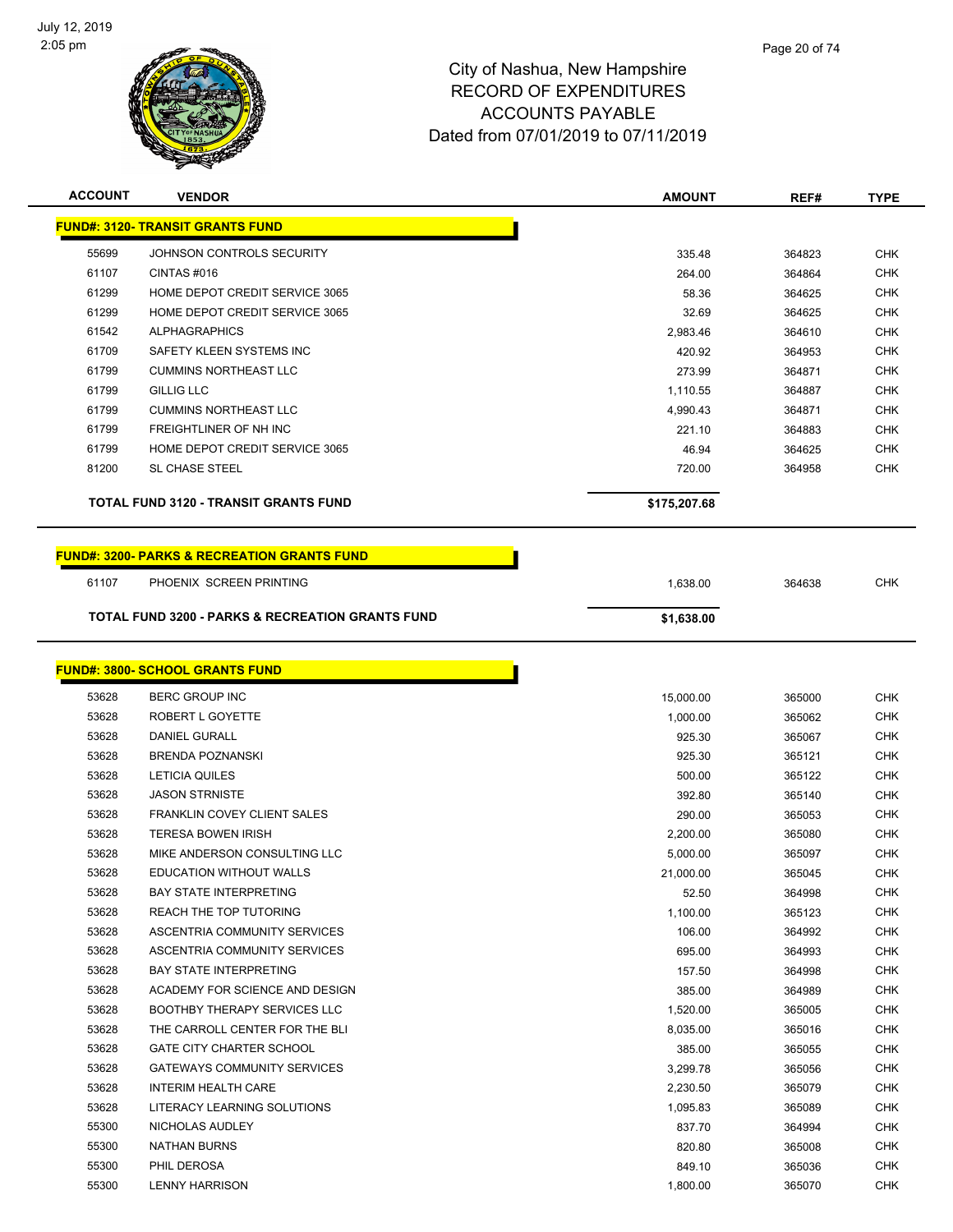

| <b>ACCOUNT</b> | <b>VENDOR</b>                               | <b>AMOUNT</b> | REF#   | TYPE       |
|----------------|---------------------------------------------|---------------|--------|------------|
|                | <b>FUND#: 3800- SCHOOL GRANTS FUND</b>      |               |        |            |
| 55300          | NHCTA-CONFERENCES                           | 2,025.00      | 365108 | <b>CHK</b> |
| 55400          | TAFT EDUCATIONAL CENTER                     | 1,150.00      | 365142 | <b>CHK</b> |
| 55400          | COUNCIL FOR EXCP CHILDREN NH                | 400.00        | 365029 | <b>CHK</b> |
| 55600          | MINUTEMAN PRESS OF NASHUA                   | 178.00        | 365101 | <b>CHK</b> |
| 55690          | PETTY CASH                                  | 23.00         | 364986 | <b>CHK</b> |
| 55690          | CARING HANDS TRANSPORTATION LL              | 2,400.00      | 365014 | <b>CHK</b> |
| 55690          | HOLLIS-BROOKLINE COOPERATIVE                | 1,282.60      | 365074 | <b>CHK</b> |
| 55690          | MILFORD SCHOOL DISTRICT                     | 775.00        | 365098 | <b>CHK</b> |
| 55694          | <b>CREST</b>                                | 7,007.00      | 365031 | <b>CHK</b> |
| 61135          | AMAZON.COM LLC                              | 679.08        | 156282 | <b>ACH</b> |
| 61135          | <b>HEINEMANN</b>                            | 76.00         | 365073 | <b>CHK</b> |
| 61135          | LAKESHORE LEARNING MATERIALS                | 806.09        | 365086 | <b>CHK</b> |
| 61135          | REALLY GOOD STUFF LLC                       | 628.29        | 365124 | <b>CHK</b> |
| 61135          | <b>SOCIAL THINKING</b>                      | 535.17        | 365139 | <b>CHK</b> |
| 61135          | WB MASON CO INC                             | 126.81        | 365154 | <b>CHK</b> |
| 61135          | AMAZON.COM LLC                              | 44.98         | 156282 | <b>ACH</b> |
| 61135          | REALLY GOOD STUFF LLC                       | 209.43        | 365124 | <b>CHK</b> |
| 61135          | AMAZON.COM LLC                              | 231.83        | 156282 | <b>ACH</b> |
| 61135          | AMAZON.COM LLC                              | 191.00        | 156282 | <b>ACH</b> |
| 61135          | REALLY GOOD STUFF LLC                       | 122.93        | 365124 | <b>CHK</b> |
| 61135          | AMAZON.COM LLC                              | 155.62        | 156282 | <b>ACH</b> |
| 61299          | AMAZON.COM LLC                              | 534.82        | 156282 | <b>ACH</b> |
| 61299          | UNITED PARCEL SERVICE                       | 10.91         | 364987 | <b>CHK</b> |
| 61299          | WB MASON CO INC                             | 48.84         | 365154 | <b>CHK</b> |
| 61299          | AMAZON.COM LLC                              | 278.24        | 156282 | <b>ACH</b> |
| 61299          | WB MASON CO INC                             | 492.01        | 365154 | <b>CHK</b> |
| 61299          | AMAZON.COM LLC                              | 312.43        | 156282 | <b>ACH</b> |
| 61807          | AMAZON.COM LLC                              | 1,764.33      | 156282 | ACH        |
| 61807          | <b>BOOKSOURCE INC</b>                       | 2,405.13      | 365004 | <b>CHK</b> |
| 61807          | <b>SCHOOL SPECIALTY</b>                     | 279.65        | 365135 | <b>CHK</b> |
| 61875          | FOLLETT SCHOOL SOLUTIONS INC                | 410.20        | 365052 | <b>CHK</b> |
| 61875          | LITERACY RESOURCES INC                      | 342.36        | 365090 | <b>CHK</b> |
| 61875          | <b>GREAT BOOKS FOUNDATION</b>               | 694.66        | 365065 | <b>CHK</b> |
| 61875          | <b>HEINEMANN</b>                            | 6,271.96      | 365073 | <b>CHK</b> |
| 61875          | SCHOOL SPECIALTY                            | (104.02)      | 365135 | <b>CHK</b> |
| 61875          | UNITED PARCEL SERVICE                       | 106.64        | 364987 | <b>CHK</b> |
| 61875          | UNITED PARCEL SERVICE                       | 14.69         | 364987 | <b>CHK</b> |
| 61875          | <b>BOOKSOURCE INC</b>                       | 1,028.34      | 365004 | <b>CHK</b> |
| 61875          | <b>SCHOLASTIC INC</b>                       | 19.02         | 365132 | <b>CHK</b> |
| 71221          | COMPUTER HUT dba IT INSIDERS                | 947.75        | 365081 | <b>CHK</b> |
| 71221          | COMPUTER HUT dba IT INSIDERS                | 359.90        | 365081 | <b>CHK</b> |
| 71228          | COMPUTER HUT dba IT INSIDERS                | 72.00         | 365081 | <b>CHK</b> |
| 71228          | COMPUTER HUT dba IT INSIDERS                | 48.00         | 365081 | <b>CHK</b> |
| 71999          | AMAZON.COM LLC                              | 76.79         | 156282 | ACH        |
| 71999          | D.C. HUMPHRYS CO INC                        | 1,479.83      | 365034 | <b>CHK</b> |
| 71999          | AMAZON.COM LLC                              | 205.89        | 156282 | <b>ACH</b> |
|                |                                             |               |        |            |
|                | <b>TOTAL FUND 3800 - SCHOOL GRANTS FUND</b> | \$107,751.31  |        |            |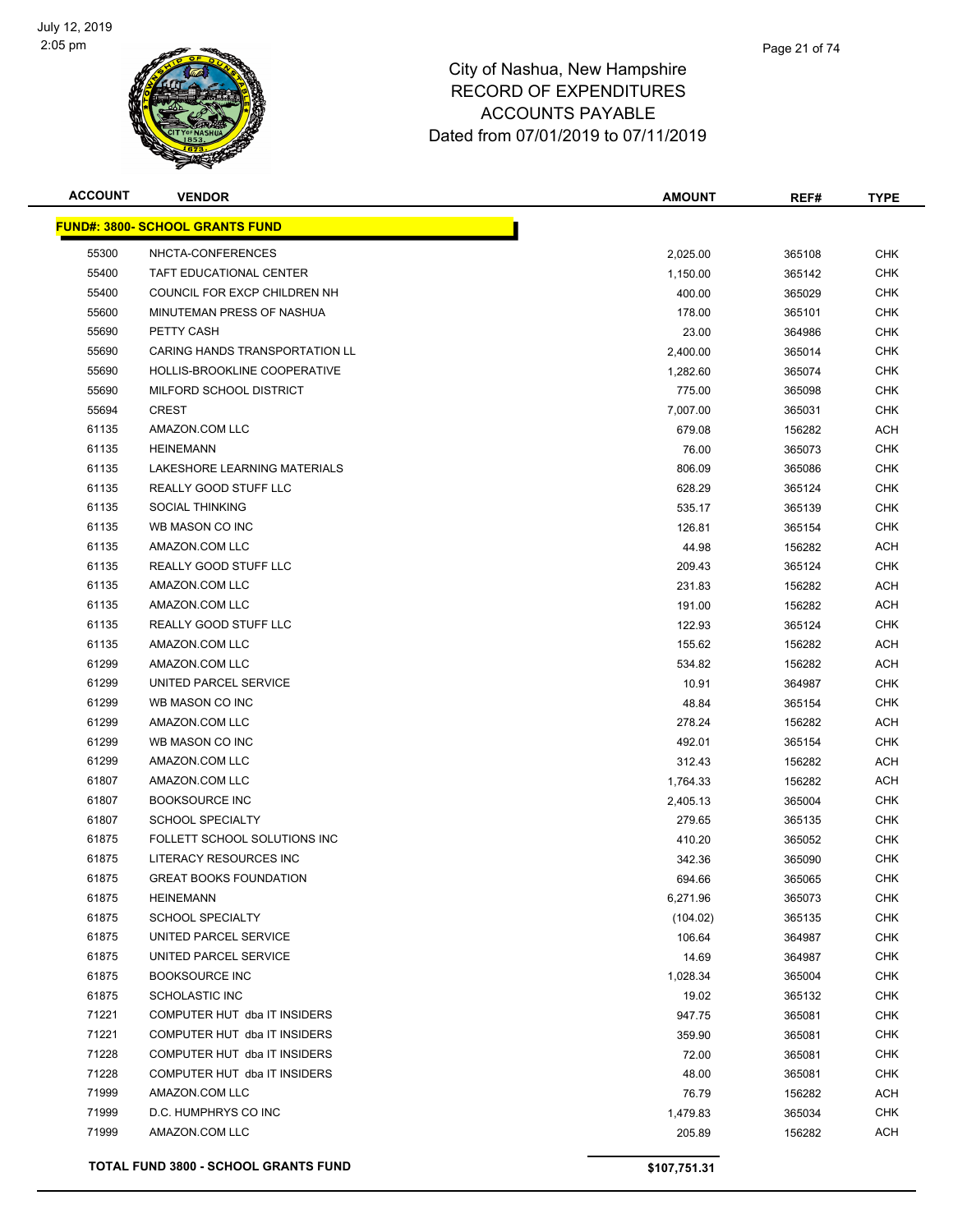

| <b>ACCOUNT</b> | <b>VENDOR</b>                                     | <b>AMOUNT</b>  | REF#             | <b>TYPE</b> |
|----------------|---------------------------------------------------|----------------|------------------|-------------|
|                | <b>FUND#: 4005- TRAFFIC VIOLATIONS FUND</b>       |                |                  |             |
| 45400          | <b>JOSSIAN CENTENO</b>                            | 15.00          | 364861           | <b>CHK</b>  |
| 54625          | <b>BROADSIDE COLLISION LLC</b>                    | 375.00         | 364613           | <b>CHK</b>  |
| 54625          | <b>D &amp; R TOWING INC</b>                       |                |                  |             |
| 61100          |                                                   | 115.00         | 364618           | CHK         |
|                | PARTEK SOLUTIONS INC                              | 6,096.70       | 364943           | <b>CHK</b>  |
| 61799          | DEWEY'S AUTO DETAILING                            | 410.00         | 364791           | <b>CHK</b>  |
| 61799          | CARPARTS DISTRIBUTION CENTER,                     | 139.43         | 364860           | <b>CHK</b>  |
|                | <b>TOTAL FUND 4005 - TRAFFIC VIOLATIONS FUND</b>  | \$7,151.13     |                  |             |
|                | <b>FUND#: 4020- POLICE DRUG ENFORCEMENT FUND</b>  |                |                  |             |
| 71000          | KUSTOM SIGNALS INC                                | 1,505.69       | 364907           | <b>CHK</b>  |
|                | TOTAL FUND 4020 - POLICE DRUG ENFORCEMENT FUND    | \$1,505.69     |                  |             |
|                | <b>FUND#: 4025- DOJ DRUG FORFEITURE FUND</b>      |                |                  |             |
|                |                                                   |                |                  |             |
| 61799          | <b>FISHER AUTO PARTS INC</b>                      | (36.00)        | 364881           | <b>CHK</b>  |
| 61799          | <b>GRAPPONE AUTOMOTIVE GROUP</b>                  | 17.02          | 364890           | <b>CHK</b>  |
| 61799          | <b>MAYNARD &amp; LESIEUR INC</b>                  | 379.00         | 364916           | CHK         |
| 61799          | TULLEY AUTOMOTIVE GROUP                           | 1,253.79       | 364969           | <b>CHK</b>  |
| 71000          | <b>KUSTOM SIGNALS INC</b>                         | 6,256.00       | 364907           | <b>CHK</b>  |
|                | TOTAL FUND 4025 - DOJ DRUG FORFEITURE FUND        | \$7,869.81     |                  |             |
|                | <b>FUND#: 4085- RIVERFRONT PROMENADE TIF FUND</b> |                |                  |             |
|                |                                                   |                |                  |             |
| 54280          | THE DOTY GROUP INC                                | 3,500.00       | 364877           | <b>CHK</b>  |
|                | TOTAL FUND 4085 - RIVERFRONT PROMENADE TIF FUND   | \$3,500.00     |                  |             |
|                | <b>FUND#: 4090- LIB-LOST/DAMAGED BOOK FINES</b>   |                |                  |             |
| 61299          | <b>JENNIFER MCCORMACK</b>                         |                |                  | <b>CHK</b>  |
| 61299          | PETTY CASH                                        | 56.14<br>41.83 | 364588<br>364810 | CHK         |
| 61299          | AC MOORE INC                                      | 65.38          | 364843           | <b>CHK</b>  |
|                |                                                   |                |                  |             |
|                | TOTAL FUND 4090 - LIB-LOST/DAMAGED BOOK FINES     | \$163.35       |                  |             |
|                | <b>FUND#: 5050- CAP PROJECTS-COMMUNICATIONS</b>   |                |                  |             |
| 53999          | <b>HUDSON DESIGN GROUP LLC</b>                    | 2,350.00       | 364898           | <b>CHK</b>  |
|                | TOTAL FUND 5050 - CAP PROJECTS-COMMUNICATIONS     | \$2,350.00     |                  |             |
|                | <b>FUND#: 5100- CAP PROJECTS-ECONOMIC DEV</b>     |                |                  |             |
|                |                                                   |                |                  |             |
| 53107          | <b>ICON ARCHITECTURE INC</b>                      | 89,784.65      | 364900           | <b>CHK</b>  |
| 53142          | <b>WILLIAM C CANNON</b>                           | 7,780.11       | 156268           | <b>ACH</b>  |
| 53142          | FULL CIRCLE CONSULTING LLC                        | 4,000.00       | 156272           | ACH         |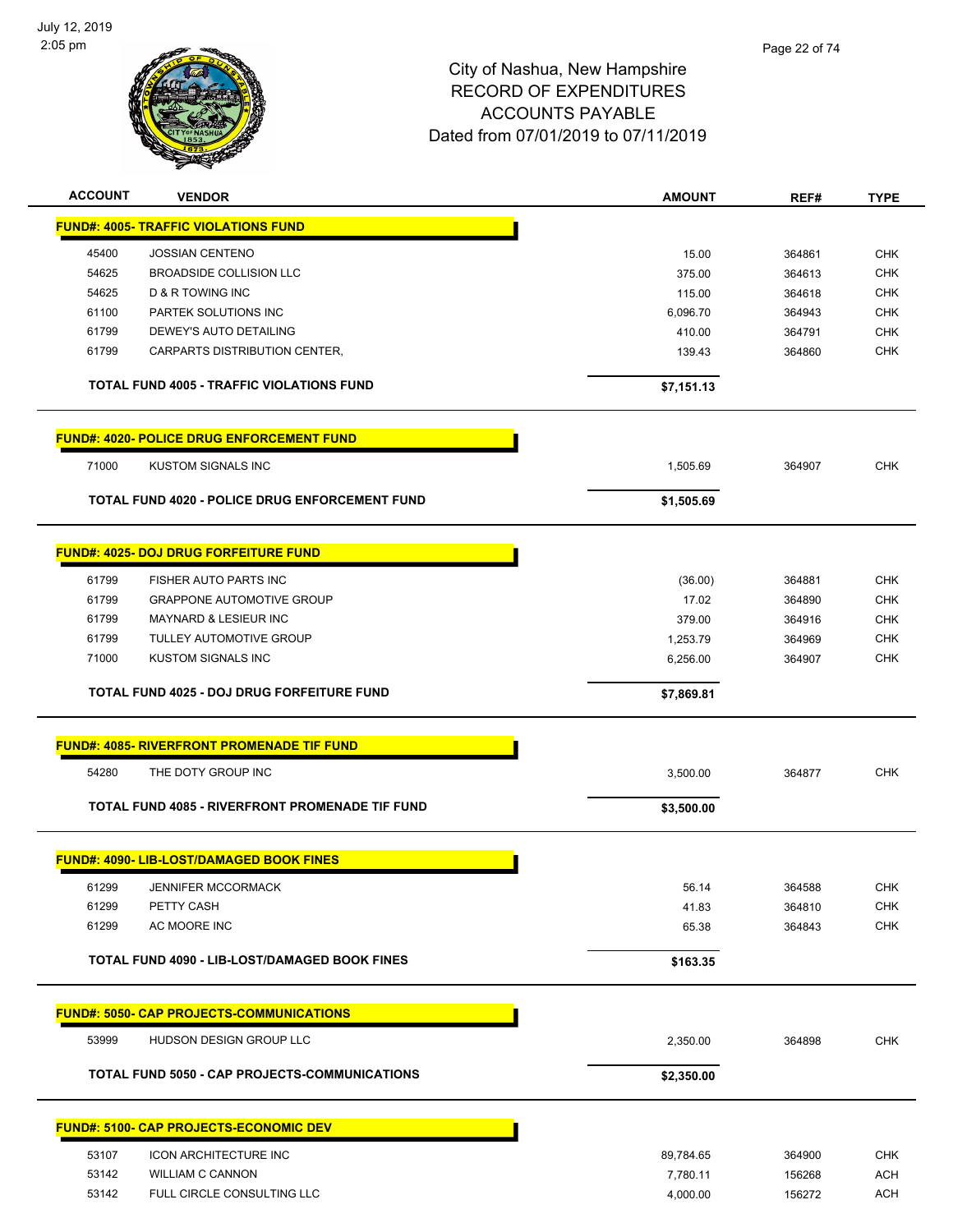| <b>ACCOUNT</b><br><b>VENDOR</b>                   | <b>AMOUNT</b> | REF#   | <b>TYPE</b> |
|---------------------------------------------------|---------------|--------|-------------|
| TOTAL FUND 5100 - CAP PROJECTS-ECONOMIC DEV       | \$101,564.76  |        |             |
| <b>FUND#: 5700- CAP PROJECTS-BROAD ST PARKWAY</b> |               |        |             |
| 81700<br><b>EVERSOURCE</b>                        | 24.67         | 364765 | <b>CHK</b>  |
| TOTAL FUND 5700 - CAP PROJECTS-BROAD ST PARKWAY   | \$24.67       |        |             |
| <b>FUND#: 5800- SCHOOL CAPITAL PROJECTS FUND</b>  |               |        |             |
| 81200<br><b>HARRIMAN ASSOCIATES</b>               | 14,683.09     | 365069 | <b>CHK</b>  |
| 81200<br><b>HAYNER SWANSON INC</b>                | 48,783.26     | 365071 | CHK         |
| 81200<br>MILONE & MCBROOM INC                     | 9,200.00      | 365100 | <b>CHK</b>  |
| TOTAL FUND 5800 - SCHOOL CAPITAL PROJECTS FUND    | \$72,666.35   |        |             |
| <b>FUND#: 6000- SOLID WASTE FUND</b>              |               |        |             |
| 54100<br><b>EVERSOURCE</b>                        | 532.09        | 364599 | <b>CHK</b>  |
| 54100<br><b>EVERSOURCE</b>                        | 151.45        | 364821 | <b>CHK</b>  |
| 54141<br>PENNICHUCK WATER WORKS INC               | 265.52        | 364603 | <b>CHK</b>  |
| 54600<br><b>FACTORY MOTOR PARTS</b>               | 305.22        | 156270 | <b>ACH</b>  |
| 54600<br>NEW ENGLAND KENWORTH                     | 1,900.04      | 364636 | CHK         |
| 54600<br><b>MILTON CAT</b>                        | 5,873.22      | 364824 | <b>CHK</b>  |
| 54600<br><b>MILTON CAT</b>                        | 1,162.14      | 364825 | <b>CHK</b>  |
| <b>FREIGHTLINER OF NH INC</b><br>54600            | 158.97        | 364883 | <b>CHK</b>  |
| 54600<br>LIBERTY INTNL TRUCKS OF NH LLC           | 350.35        | 364910 | <b>CHK</b>  |
| 55307<br>SARAH O HYLAND                           | 26.68         | 364812 | <b>CHK</b>  |
| 55514<br>TREASURER STATE OF NH                    | 360.00        | 364834 | <b>CHK</b>  |
| 55699<br><b>GCR TIRES AND SERVICE</b>             | 24,995.00     | 364885 | <b>CHK</b>  |
| 55699<br><b>INTERSTATE REFRIGERANT</b>            | 522.00        | 364902 | <b>CHK</b>  |
| 55699<br>NORTHEAST RESOURCE RECOVERY              | 1,066.50      | 364937 | <b>CHK</b>  |
| 55699<br>UNIVERSAL RECYCLING TECH                 | 6,389.89      | 364973 | <b>CHK</b>  |
| 61100<br>WB MASON CO INC                          | 149.11        | 364977 | <b>CHK</b>  |
| 61107<br>UNIFIRST CORPORATION                     | 506.40        | 364970 | <b>CHK</b>  |
| 61307<br>SHATTUCK MALONE OIL CO                   | 2,281.08      | 364831 | CHK         |
| 61560<br>HOME DEPOT CREDIT SERVICE 3065           | 219.92        | 364625 | CHK         |
| 61560<br>HOME DEPOT CREDIT SERVICE 3065           | 34.33         | 364895 | <b>CHK</b>  |
| 61705<br><b>GCR TIRES AND SERVICE</b>             | 867.14        | 364885 | <b>CHK</b>  |
| 61705<br>MAYNARD & LESIEUR INC                    | 1,163.00      | 364915 | <b>CHK</b>  |
| 75100<br>US BANK (091000022)                      | 70,000.00     | 156279 | <b>ACH</b>  |
| 75200<br>US BANK (091000022)                      | 8,100.00      | 156279 | <b>ACH</b>  |
| TOTAL FUND 6000 - SOLID WASTE FUND                | \$127,380.05  |        |             |

|       | <b>FUND#: 6200- WASTEWATER FUND</b> |        |        |     |
|-------|-------------------------------------|--------|--------|-----|
| 44597 | HILLSBOROUGH COUNTY REGISTRY        | 103.50 | 364894 | CHK |
| 53107 | EASTERN ANALYTICAL INC              | 32.50  | 364878 | CHK |

54114 DIRECT ENERGY BUSINESS

| 103.50   | 364894 | CHK |
|----------|--------|-----|
| 32.50    | 364878 | CHK |
| 5,314.49 | 364875 | CHK |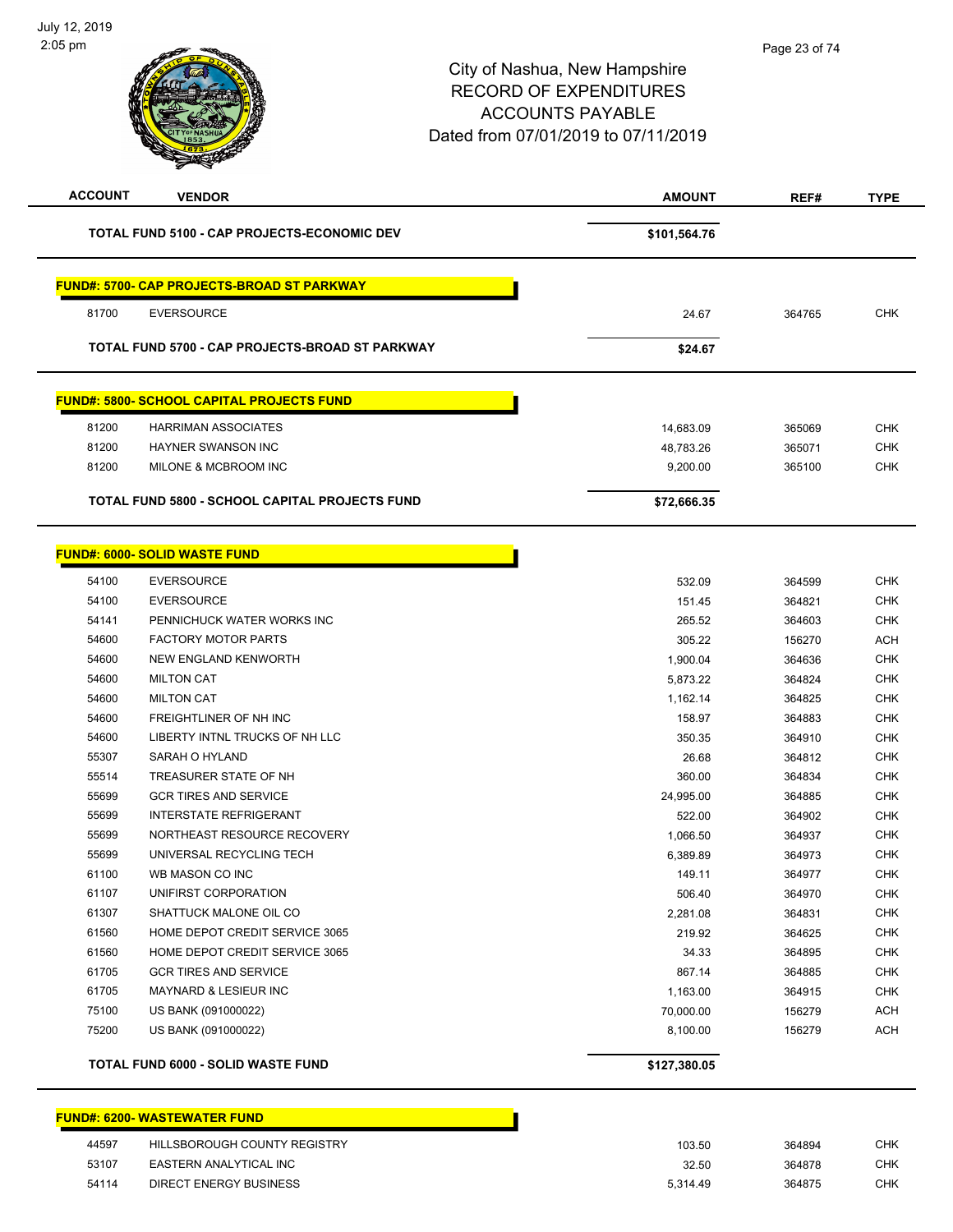

| <b>ACCOUNT</b> | <b>VENDOR</b>                            | <b>AMOUNT</b> | REF#   | <b>TYPE</b> |
|----------------|------------------------------------------|---------------|--------|-------------|
|                | <b>FUND#: 6200- WASTEWATER FUND</b>      |               |        |             |
| 54141          | PENNICHUCK WATER WORKS INC               | 15.76         | 364828 | <b>CHK</b>  |
| 54300          | <b>BROX INDUSTRIES INC</b>               | 1,109.35      | 364857 | <b>CHK</b>  |
| 54300          | <b>MICHIE CORP</b>                       | 1,100.00      | 364923 | <b>CHK</b>  |
| 54300          | <b>WILLIAM N LAMARRE CONCRETE</b>        | 829.50        | 364979 | <b>CHK</b>  |
| 54487          | UNITED PARCEL SERVICE                    | 19.58         | 364836 | <b>CHK</b>  |
| 54487          | <b>FASTENAL CO</b>                       | 562.29        | 364879 | <b>CHK</b>  |
| 54487          | <b>HAJOCA CORPORATION</b>                | 79.93         | 364892 | <b>CHK</b>  |
| 54487          | M & M ELECTRICAL SUPPLY CO INC           | 934.45        | 364912 | <b>CHK</b>  |
| 54487          | <b>MOTION INDUSTRIES INC</b>             | 216.80        | 364927 | <b>CHK</b>  |
| 54600          | PETTY CASH                               | 8.00          | 364811 | <b>CHK</b>  |
| 54600          | CARPARTS DISTRIBUTION CENTER,            | 36.97         | 364860 | <b>CHK</b>  |
| 55109          | CONSOLIDATED COMMUNICATIONS              | 79.62         | 364819 | <b>CHK</b>  |
| 55109          | <b>FIRSTLIGHT</b>                        | 85.75         | 364822 | <b>CHK</b>  |
| 55118          | VERIZON WIRELESS-342053899-003           | 120.03        | 364838 | <b>CHK</b>  |
| 55118          | VERIZON WIRELESS-542274983               | 100.00        | 364840 | <b>CHK</b>  |
| 55314          | <b>WILLIAM KEATING</b>                   | 70.66         | 364800 | <b>CHK</b>  |
| 55400          | PETTY CASH                               | 17.99         | 364811 | <b>CHK</b>  |
| 55514          | TREASURER STATE OF NH                    | 50.00         | 364604 | <b>CHK</b>  |
| 55699          | <b>CRYSTAL ROCK</b>                      | 136.41        | 364820 | <b>CHK</b>  |
| 61107          | UNIFIRST CORPORATION                     | 275.33        | 364970 | <b>CHK</b>  |
| 61149          | <b><i>VWR INTERNATIONAL</i></b>          | 511.62        | 364974 | <b>CHK</b>  |
| 61156          | UNIVAR USA INC                           | 2,325.00      | 156278 | <b>ACH</b>  |
| 61299          | <b>GRAINGER</b>                          | 860.92        | 364624 | <b>CHK</b>  |
| 61299          | PETTY CASH                               | 76.30         | 364811 | <b>CHK</b>  |
| 61299          | <b>GRAINGER</b>                          | 7.84          | 364889 | <b>CHK</b>  |
| 81700          | CONCORD WINWATER WORKS CO                | 32,735.05     | 364868 | <b>CHK</b>  |
|                | <b>TOTAL FUND 6200 - WASTEWATER FUND</b> | \$47,815.64   |        |             |

#### **FUND#: 6500- PROPERTY & CASUALTY FUND**

| 55307 | <b>ROSS DUGAS</b>              | 34.22    | 364794 | <b>CHK</b> |
|-------|--------------------------------|----------|--------|------------|
| 59207 | APPLE THERAPY MANCHESTER       | 499.68   | 364734 | <b>CHK</b> |
| 59207 | <b>KAREN BEAVER</b>            | 446.38   | 364735 | <b>CHK</b> |
| 59207 | <b>BTW SOLUTIONS INC</b>       | 4,823.74 | 364736 | CHK        |
| 59207 | CONNECTIONS PHYSICAL THERAPY   | 190.00   | 364737 | <b>CHK</b> |
| 59207 | DARTMOUTH HITCHCOCK CLINIC     | 3,441.60 | 364738 | CHK        |
| 59207 | FOUNDATION MEDICAL PARTNERS    | 31.00    | 364739 | <b>CHK</b> |
| 59207 | FOUR SEASONS ORTHOPEDIC CENTER | 434.25   | 364740 | <b>CHK</b> |
| 59207 | <b>HERNER CHIROPRACTIC</b>     | 165.00   | 364741 | <b>CHK</b> |
| 59207 | OCCUPATIONAL HEALTH CTRS SOUTH | 1,375.20 | 364743 | <b>CHK</b> |
| 59207 | ORTHOPEDIC PHYSICAL THERAPY    | 380.00   | 364744 | <b>CHK</b> |
| 59207 | PERFORMANCE REHAB INC          | 505.00   | 364745 | <b>CHK</b> |
| 59207 | ST JOSEPH HOSPITAL             | 275.00   | 364746 | CHK        |
| 59207 | STONERIVER PHARMACY SOLUTIONS  | 109.25   | 364747 | <b>CHK</b> |
| 59207 | UNITY SURVEILLANCE &           | 299.00   | 364748 | <b>CHK</b> |
| 59275 | <b>ILLG AUTOMOTIVE CORP</b>    | 1,080.59 | 364742 | <b>CHK</b> |
| 68360 | ST JOSEPHS BUSINESS & HEALTH   | 574.00   | 364649 | <b>CHK</b> |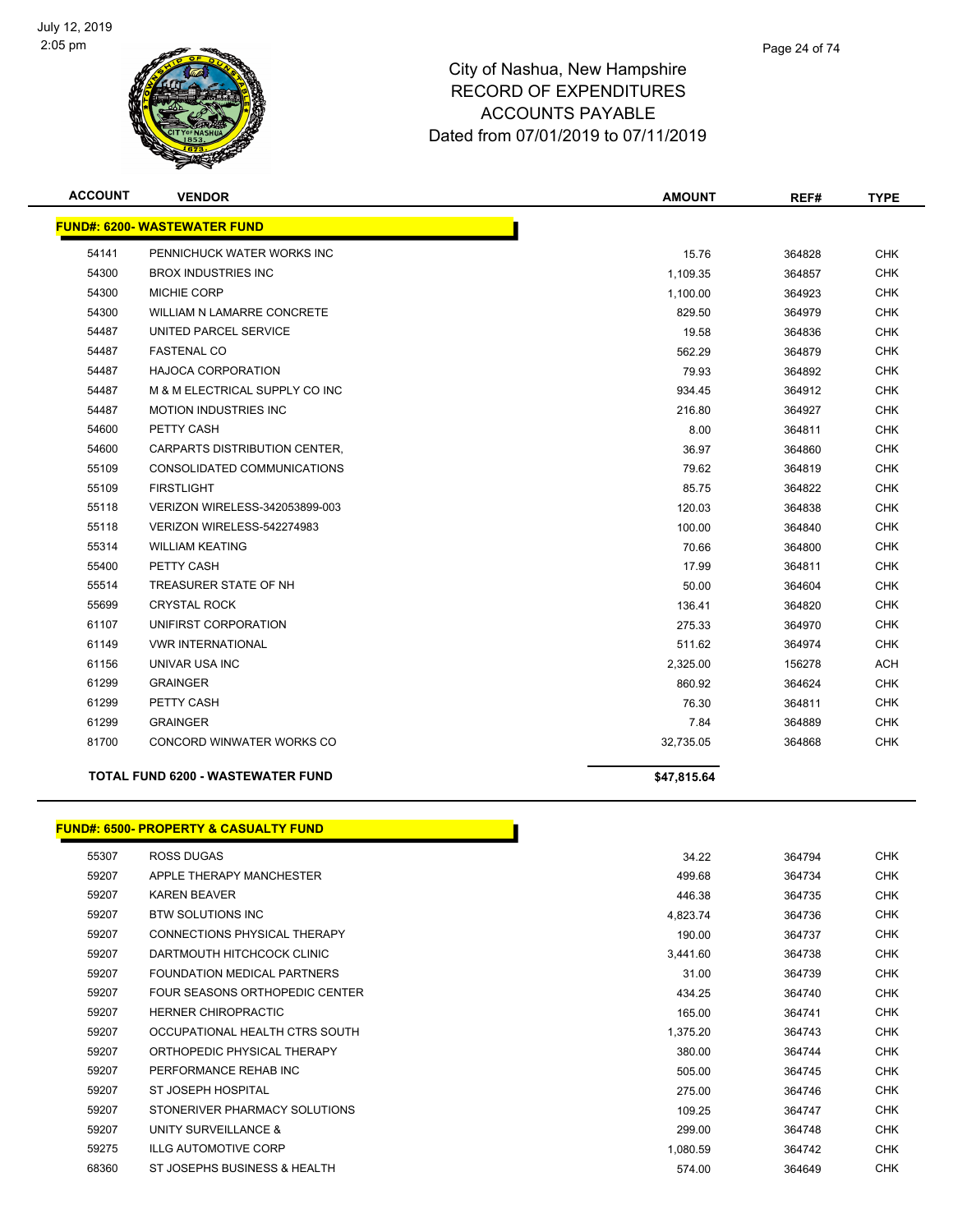| <b>ACCOUNT</b> | <b>VENDOR</b>                                         | <b>AMOUNT</b>    | REF#             | <b>TYPE</b>              |
|----------------|-------------------------------------------------------|------------------|------------------|--------------------------|
|                | <b>TOTAL FUND 6500 - PROPERTY &amp; CASUALTY FUND</b> | \$14,663.91      |                  |                          |
|                | <b>FUND#: 6600- BENEFITS SELF INSURANCE FUND</b>      |                  |                  |                          |
| 21516          | BOSTON MUTUAL LIFE INSURANCE                          | 5,031.04         | 156214           | <b>ACH</b>               |
| 21520          | COLONIAL LIFE AND ACCIDENT INS                        | 1,465.68         | 156221           | <b>ACH</b>               |
| 21520          | COLONIAL LIFE AND ACCIDENT INS                        | 949.96           | 156248           | <b>ACH</b>               |
| 21990          | <b>ESTATE OF ALICE BERNARD</b>                        | 475.52           | 364620           | <b>CHK</b>               |
| 59500          | NORTHEAST DELTA DENTAL                                | 24,398.75        | 156215           | <b>ACH</b>               |
| 59525          | NORTHEAST DELTA DENTAL                                | 74,645.95        | 156215           | <b>ACH</b>               |
| 59525          | NORTHEAST DELTA DENTAL                                | 70,307.39        | 156244           | <b>ACH</b>               |
| 59585          | DEPARTMENT OF THE TREASURY                            | 12,277.43        | 364577           | <b>CHK</b>               |
| 61100          | WB MASON CO INC                                       | 9.16             | 364977           | CHK                      |
|                | <b>TOTAL FUND 6600 - BENEFITS SELF INSURANCE FUND</b> | \$189,560.88     |                  |                          |
|                | <b>FUND#: 7082- DOWNTOWN IMPROVEMENTS ETF</b>         |                  |                  |                          |
| 53142          | <b>JUDY CARLSON</b>                                   | 173.50           | 364859           | CHK                      |
|                | <b>TOTAL FUND 7082 - DOWNTOWN IMPROVEMENTS ETF</b>    | \$173.50         |                  |                          |
|                | <b>FUND#: 7546- LIB-VIRGINIA CARR BLOOMFIELD</b>      |                  |                  |                          |
| 68322          | <b>COMPAQ BIG BAND</b>                                | 1,200.00         | 364789           | <b>CHK</b>               |
|                | <b>TOTAL FUND 7546 - LIB-VIRGINIA CARR BLOOMFIELD</b> | \$1,200.00       |                  |                          |
|                | <b>FUND#: 7549- LIBRARY-MISC LIB DONATIONS</b>        |                  |                  |                          |
|                |                                                       |                  |                  |                          |
| 68322          | <b>COLLEEN BRANNEN</b>                                | 300.00           | 364785           | <b>CHK</b>               |
| 68322<br>68322 | AMELIA HOLLANDER AMES<br><b>VELLEDA MIRAGIAS</b>      | 300.00           | 364799           | <b>CHK</b>               |
| 68322          | <b>AMY SIMS</b>                                       | 300.00           | 364805<br>364813 | <b>CHK</b><br><b>CHK</b> |
| 68322          | UNITED WAY OF GREATER NASHUA                          | 300.00<br>500.00 | 364972           | <b>CHK</b>               |
|                |                                                       |                  |                  |                          |
|                | <b>TOTAL FUND 7549 - LIBRARY-MISC LIB DONATIONS</b>   | \$1,700.00       |                  |                          |
|                | <u> FUND#: 7551- P&amp;R-SUMMERFUN</u>                |                  |                  |                          |
| 68322          | THE BULK BOOKSTORE                                    | 2,273.00         | 156218           | <b>ACH</b>               |
| 68322          | <b>HAZY ICE CREAM LLC</b>                             | 200.00           | 156273           | <b>ACH</b>               |
| 68322          | W B HEFFERNAN, FOR SHANNACHIE                         | 300.00           | 364975           | <b>CHK</b>               |
|                | <b>TOTAL FUND 7551 - P&amp;R-SUMMERFUN</b>            | \$2,773.00       |                  |                          |
|                | <b>FUND#: 7565- SCHOOL RELATED PROGRAMS-ETF</b>       |                  |                  |                          |
|                |                                                       |                  |                  |                          |
| 71221          | COMPUTER HUT dba IT INSIDERS                          | 203.99           | 365081           | <b>CHK</b>               |
| 71228          | COMPUTER HUT dba IT INSIDERS                          | 24.00            | 365081           | <b>CHK</b>               |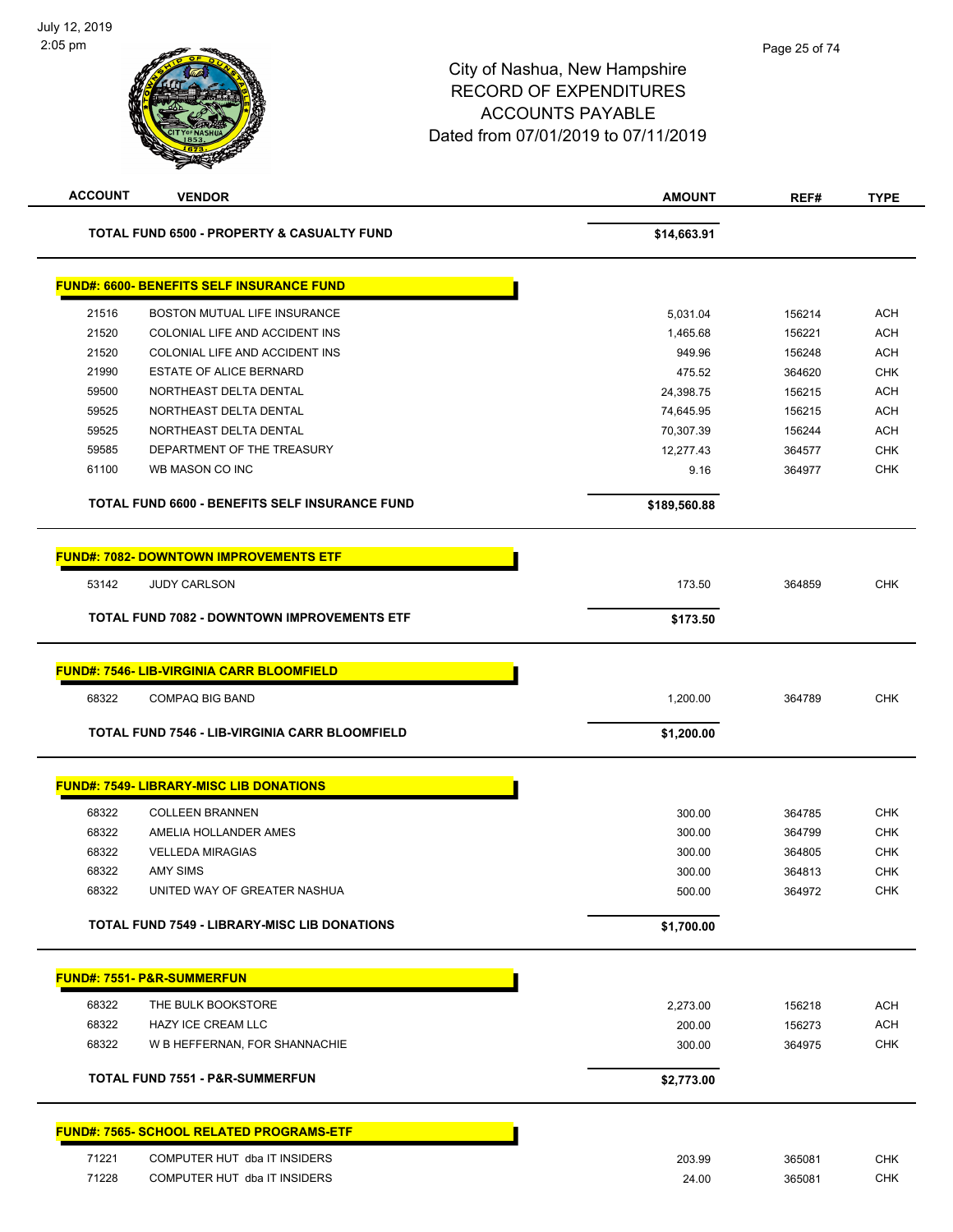| <b>ACCOUNT</b><br><b>VENDOR</b>                         | <b>AMOUNT</b>        | REF#             | <b>TYPE</b> |
|---------------------------------------------------------|----------------------|------------------|-------------|
| TOTAL FUND 7565 - SCHOOL RELATED PROGRAMS-ETF           | \$227.99             |                  |             |
| <b>FUND#: 8063- LIBRARY-HENRY STEARNS FUND</b>          |                      |                  |             |
| 61807<br><b>BAKER &amp; TAYLOR</b>                      | 289.59               | 364851           | <b>CHK</b>  |
| TOTAL FUND 8063 - LIBRARY-HENRY STEARNS FUND            | \$289.59             |                  |             |
| <b>FUND#: 8400- AGENCY-DEVELOPER ESCROWS</b>            |                      |                  |             |
| 21730<br>DIAMOND EDGE REALTY                            | 200.00               | 364792           | <b>CHK</b>  |
| <b>TOTAL FUND 8400 - AGENCY-DEVELOPER ESCROWS</b>       | \$200.00             |                  |             |
| <b>FUND#: 8600- WILLIS T DODGE AWARD</b>                |                      |                  |             |
| 68370<br>ANKITA DEVASIA AND                             | 400.00               | 365288           | <b>CHK</b>  |
| <b>TOTAL FUND 8600 - WILLIS T DODGE AWARD</b>           | \$400.00             |                  |             |
| <b>FUND#: 8601- NOYES PRIZE</b>                         |                      |                  |             |
| 68370<br>ANISH MUKHERJEE AND                            | 135.00               | 365287           | <b>CHK</b>  |
| <b>TOTAL FUND 8601 - NOYES PRIZE</b>                    | \$135.00             |                  |             |
| FUND#: 8602- CLASS OF 1924 EVELYN F LAMOND              |                      |                  |             |
| 68370<br><b>BRENDON FROST AND</b>                       | 680.00               | 365296           | <b>CHK</b>  |
| TOTAL FUND 8602 - CLASS OF 1924 EVELYN F LAMOND         | \$680.00             |                  |             |
| <b>FUND#: 8603- RALPH J &amp; ALICE F BURNS</b>         |                      |                  |             |
| 68370<br>DANIELLE EICHER AND                            | 1,500.00             | 365306           | CHK         |
| 68370<br>NICHOLAS SCALERA AND<br>68370<br>SHARON WU AND | 2,500.00<br>1,750.00 | 365352<br>365375 | CHK<br>CHK  |
| TOTAL FUND 8603 - RALPH J & ALICE F BURNS               | \$5,750.00           |                  |             |
|                                                         |                      |                  |             |
| <b>FUND#: 8604- THELMA F DOE</b><br>68370               |                      |                  | <b>CHK</b>  |
| ZACHARY ROWE AND                                        | 325.00               | 365388           |             |
| TOTAL FUND 8604 - THELMA F DOE                          | \$325.00             |                  |             |
| <b>FUND#: 8605- MATSIS MATH ACH AWARD</b>               |                      |                  |             |
| 68370<br>JACQUELINE DESROSIERS AND                      | 325.00               | 365332           | <b>CHK</b>  |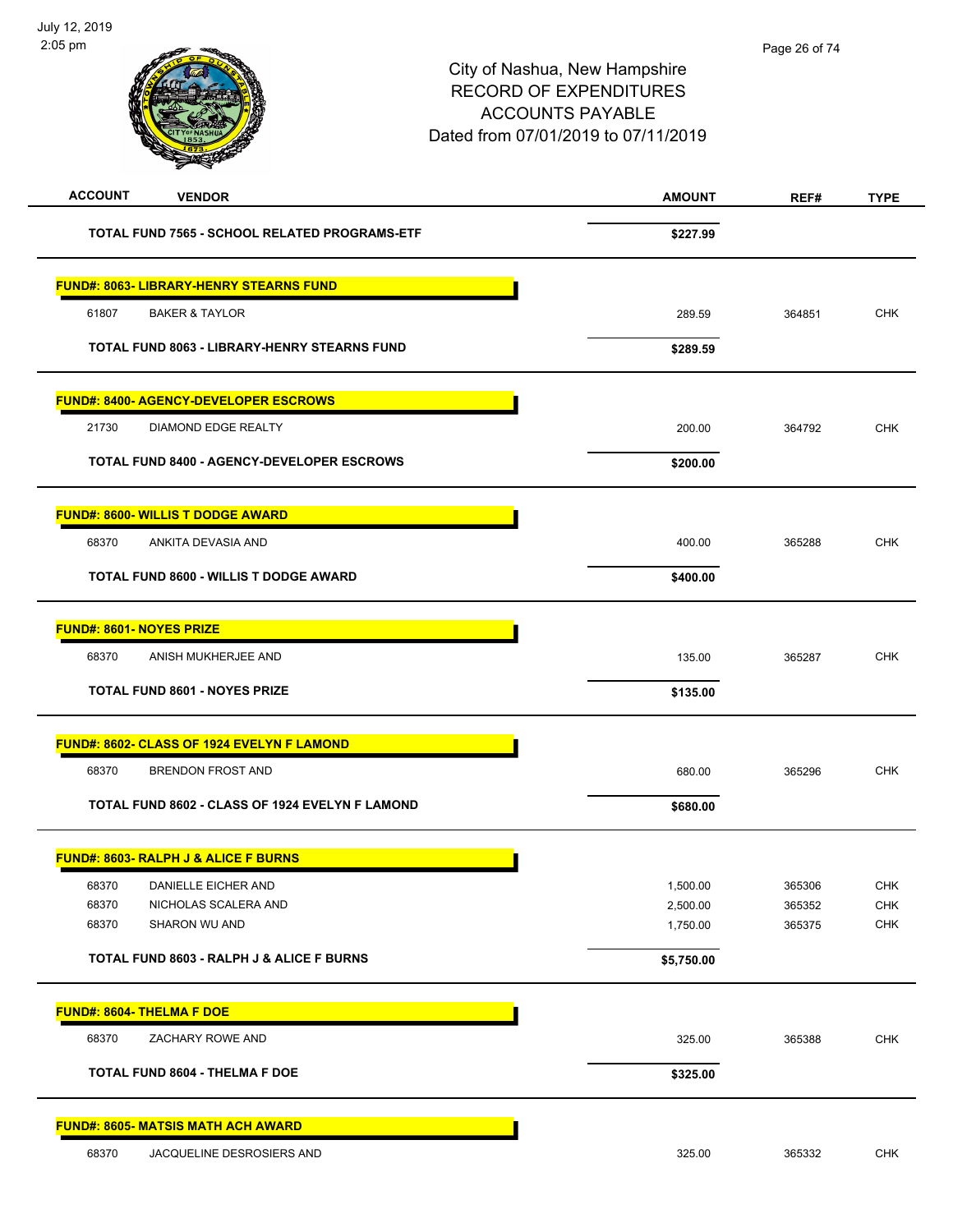| <b>ACCOUNT</b><br><b>VENDOR</b>                   | <b>AMOUNT</b> | REF#   | <b>TYPE</b> |
|---------------------------------------------------|---------------|--------|-------------|
| TOTAL FUND 8605 - MATSIS MATH ACH AWARD           | \$325.00      |        |             |
| FUND#: 8606- LEO & OLIVE FERRYALL                 |               |        |             |
| 68370<br>SARAH WARD AND                           | 460.00        | 365374 | <b>CHK</b>  |
| <b>TOTAL FUND 8606 - LEO &amp; OLIVE FERRYALL</b> | \$460.00      |        |             |
| <b>FUND#: 8608- WALTER &amp; EVELYN NESMITH</b>   |               |        |             |
| 68370<br>PATRICK GILLIS AND                       | 250.00        | 365358 | <b>CHK</b>  |
| TOTAL FUND 8608 - WALTER & EVELYN NESMITH         | \$250.00      |        |             |
| FUND#: 8610- NHS CLASS OF 1939 MEM                |               |        |             |
| 68370<br>JOSLYN VILLAVICENCIO AND                 | 475.00        | 365335 | <b>CHK</b>  |
| TOTAL FUND 8610 - NHS CLASS OF 1939 MEM           | \$475.00      |        |             |
| <b>FUND#: 8611- RAYMOND N CHANTAL MEM</b>         |               |        |             |
| NICHOLAS KELLEY AND<br>68370                      | 225.00        | 365351 | <b>CHK</b>  |
| <b>TOTAL FUND 8611 - RAYMOND N CHANTAL MEM</b>    | \$225.00      |        |             |
| <b>FUND#: 8612- FRANK &amp; EMMA CLANCY</b>       |               |        |             |
| 68370<br>EVEYLN DUBE AND                          | 1,100.00      | 365318 | <b>CHK</b>  |
| 68370<br>JACQUELINE DESROSIERS AND                | 1,200.00      | 365330 | <b>CHK</b>  |
| 68370<br><b>PATRICK GILLIS AND</b>                | 1,100.00      | 365356 | <b>CHK</b>  |
| TOTAL FUND 8612 - FRANK & EMMA CLANCY             | \$3,400.00    |        |             |
| FUND#: 8613- WILLIAM H & EDITH E KEENAN           |               |        |             |
| 68370<br>ALEXANDER CHEN AND                       | 1,000.00      | 365281 | CHK         |
| 68370<br><b>BRYCE ECKENRODE AND</b>               | 1,000.00      | 365301 | CHK         |
| 68370<br>EVELYN DUBE AND                          | 350.00        | 365317 | CHK         |
| 68370<br><b>HAILEY LAJOIE AND</b>                 | 1,000.00      | 365321 | <b>CHK</b>  |
| 68370<br><b>ISABELLE GATES AND</b>                | 1,000.00      | 365327 | CHK         |
| 68370<br>JACQUELINE DESROSIERS AND                | 350.00        | 365331 | <b>CHK</b>  |
| 68370<br>JADEN SMITH AND                          | 1,000.00      | 365333 | <b>CHK</b>  |
| 68370<br>JAMES LIANG AND                          | 1,000.00      | 365334 | <b>CHK</b>  |
| 68370<br>JOSLYN VILLAVICENCIO AND                 | 1,000.00      | 365336 | <b>CHK</b>  |
| 68370<br>KATHERINE TELLO AND                      | 1,000.00      | 365337 | <b>CHK</b>  |
| 68370<br>KATHRYN LYNN AND                         | 1,000.00      | 365338 | <b>CHK</b>  |
| 68370<br>KIMBERLY GUERRERO CAMPAZ AND             | 1,000.00      | 365341 | <b>CHK</b>  |
| 68370<br>LYDIA MATHSON AND                        | 1,000.00      | 365344 | <b>CHK</b>  |
| 68370<br>MIA CRUZ AND                             | 1,000.00      | 365349 | <b>CHK</b>  |

68370 NICHOLAS SCALERA AND 200 1,000.00 365353 CHK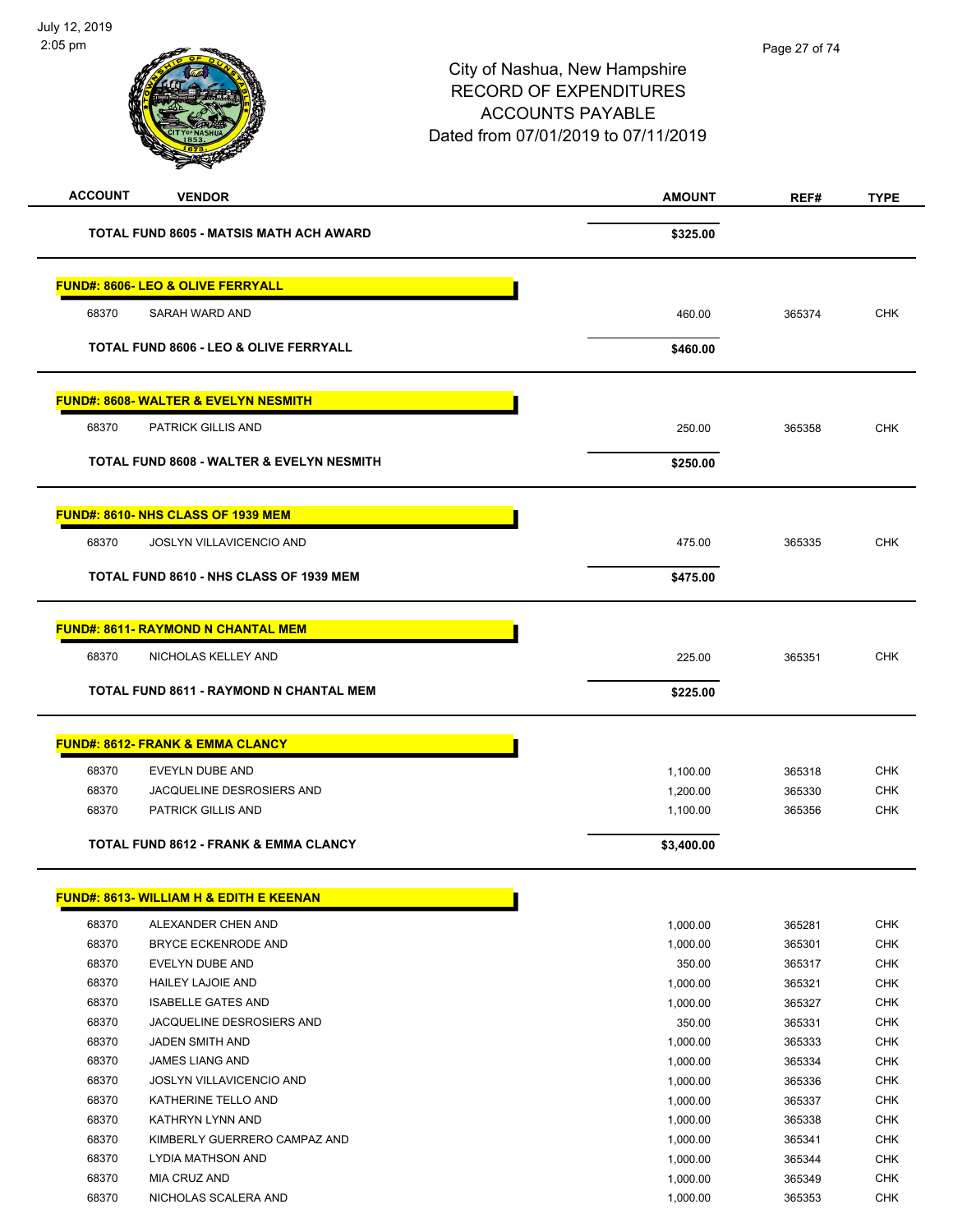

| <b>ACCOUNT</b> | <b>VENDOR</b>                                      | <b>AMOUNT</b> | REF#   | <b>TYPE</b> |
|----------------|----------------------------------------------------|---------------|--------|-------------|
|                | <b>FUND#: 8613- WILLIAM H &amp; EDITH E KEENAN</b> |               |        |             |
| 68370          | <b>OLIVIA CARLSON AND</b>                          | 1,000.00      | 365355 | <b>CHK</b>  |
| 68370          | REBEKA AHERRERA AND                                | 1,000.00      | 365363 | <b>CHK</b>  |
| 68370          | SAMANTHA PARKER AND                                | 1,000.00      | 365372 | <b>CHK</b>  |
|                | TOTAL FUND 8613 - WILLIAM H & EDITH E KEENAN       | \$16,700.00   |        |             |
|                | <b>FUND#: 8614- CHARLES H AUSTIN</b>               |               |        |             |
| 68370          | AARON D'MELLO AND                                  | 3,000.00      | 365277 | <b>CHK</b>  |
| 68370          | ALLISON GAGNE AND                                  | 6,000.00      | 365282 | <b>CHK</b>  |
| 68370          | AMOL KHANNA AND                                    | 1.000.00      | 365286 | <b>CHK</b>  |
| 68370          | DAVID BRIDEAU AND                                  | 3,000.00      | 365307 | <b>CHK</b>  |
| 68370          | DEEPTI SRINIVASAN AND                              | 1.000.00      | 365309 | <b>CHK</b>  |
| 68370          | EVELYN DUBE AND                                    | 5,000.00      | 365316 | <b>CHK</b>  |
| 68370          | JACQUELINE DESROSIERS AND                          | 5,000.00      | 365329 | <b>CHK</b>  |
| 68370          | KIMBERLY GUERRERO CAMPAZ AND                       | 5,000.00      | 365340 | <b>CHK</b>  |
| 68370          | KUNAAL SUNDARA AND                                 | 1,000.00      | 365342 | <b>CHK</b>  |
| 68370          | OLEKSANDR YANDOLA AND                              | 4,000.00      | 365354 | <b>CHK</b>  |
| 68370          | PHILOPATER ASKANDER AND                            | 3,500.00      | 365361 | <b>CHK</b>  |
|                | <b>ROE HENDRICK AND</b>                            | 4,000.00      | 365367 | <b>CHK</b>  |
| 68370          |                                                    |               |        |             |
| 68370          | RYAN LOPEZ AND                                     | 3,500.00      | 365368 | <b>CHK</b>  |
| 68370          | <b>STEVE MBOUADEU AND</b>                          | 5,000.00      | 365380 | <b>CHK</b>  |
| 68370          | TREVOR KELLY AND                                   | 5,000.00      | 365383 | <b>CHK</b>  |

| <b>FUND#: 8615- LANTZAS/ERICKSON SCHOL</b>      |             |        |            |
|-------------------------------------------------|-------------|--------|------------|
| 68370<br><b>BRIANNA HENDERSON AND</b>           | 550.00      | 365300 | <b>CHK</b> |
| <b>TOTAL FUND 8615 - LANTZAS/ERICKSON SCHOL</b> | \$550.00    |        |            |
| <b>FUND#: 8616- RUTH MILAN SCHOL</b>            |             |        |            |
| 68370<br>CAMERON MCINTIRE AND                   | 10,000.00   | 365302 | <b>CHK</b> |
| 68370<br>STEFAN MARTIN AND                      | 10,000.00   | 365378 | <b>CHK</b> |
| <b>TOTAL FUND 8616 - RUTH MILAN SCHOL</b>       | \$20,000.00 |        |            |
| <b>FUND#: 8617- SCHEER SCIENCE AWARD</b>        |             |        |            |
| 68370<br>AMOL KHANNA AND                        | 500.00      | 365285 | <b>CHK</b> |
| <b>TOTAL FUND 8617 - SCHEER SCIENCE AWARD</b>   | \$500.00    |        |            |
| <b>FUND#: 8624- ALAN H RUDMAN MEM AWARD</b>     |             |        |            |
| 68370<br><b>ROE HENDRICK AND</b>                | 3,400.00    | 365366 | <b>CHK</b> |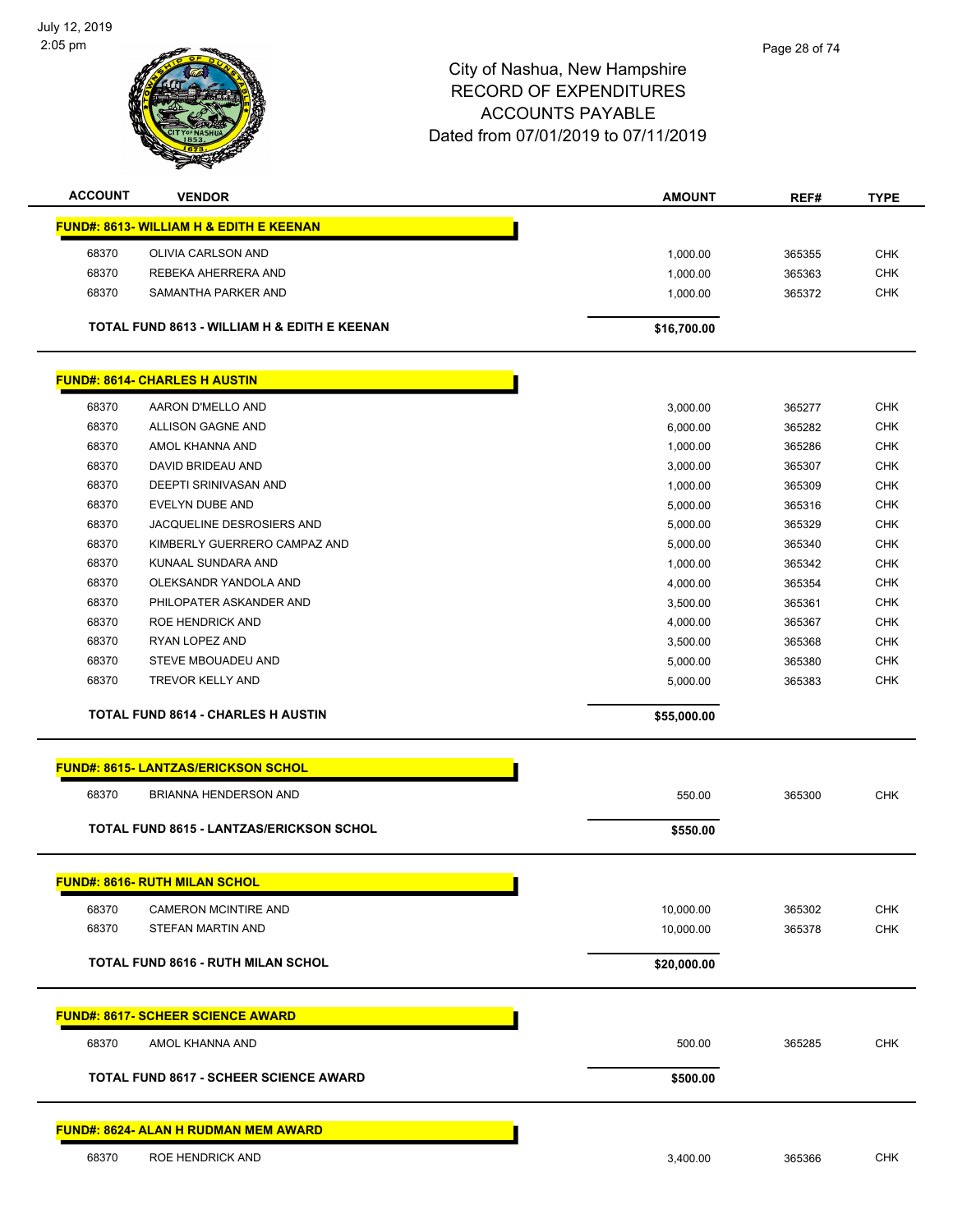| <b>ACCOUNT</b><br><b>VENDOR</b>              |                                                   | <b>AMOUNT</b> | REF#             | <b>TYPE</b> |
|----------------------------------------------|---------------------------------------------------|---------------|------------------|-------------|
|                                              | TOTAL FUND 8624 - ALAN H RUDMAN MEM AWARD         | \$3,400.00    |                  |             |
| <b>FUND#: 8626- LINDA HAYTAYAN LAX FUND</b>  |                                                   |               |                  |             |
| 68370<br><b>ISABELLE GATES AND</b>           |                                                   | 500.00        |                  | <b>CHK</b>  |
| 68370<br>STEFAN MARTIN AND                   |                                                   | 500.00        | 365326<br>365379 | <b>CHK</b>  |
|                                              |                                                   |               |                  |             |
|                                              | TOTAL FUND 8626 - LINDA HAYTAYAN LAX FUND         | \$1,000.00    |                  |             |
| <b>FUND#: 8627- SHAWN ECKERT MEM FUND</b>    |                                                   |               |                  |             |
| 68370<br>RYAN LOPEZ AND                      |                                                   | 1,000.00      | 365369           | <b>CHK</b>  |
|                                              | <b>TOTAL FUND 8627 - SHAWN ECKERT MEM FUND</b>    | \$1,000.00    |                  |             |
| <b>FUND#: 8628- STANFORD MARK LARSEN MEM</b> |                                                   |               |                  |             |
| 68370                                        | PHILOPATER ASKANDER AND                           | 500.00        | 365362           | <b>CHK</b>  |
|                                              | <b>TOTAL FUND 8628 - STANFORD MARK LARSEN MEM</b> | \$500.00      |                  |             |
| <b>FUND#: 8629- NHS SOUTH GEN SCHOL</b>      |                                                   |               |                  |             |
| 68370<br>ALEXA CHAMBERS AND                  |                                                   | 400.00        | 365280           | <b>CHK</b>  |
| 68370                                        | ALYSSA DECARTERET AND                             | 500.00        | 365283           | <b>CHK</b>  |
| 68370<br><b>BRANDON GOULART AND</b>          |                                                   | 400.00        | 365292           | <b>CHK</b>  |
| 68370<br><b>BRENDON FROST AND</b>            |                                                   | 400.00        | 365297           | <b>CHK</b>  |
| 68370<br>CARLYANN FRYATT AND                 |                                                   | 400.00        | 365303           | <b>CHK</b>  |
| 68370<br><b>CODIE THOMAS AND</b>             |                                                   | 400.00        | 365304           | <b>CHK</b>  |
| 68370<br>DANIELLE DROUIN AND                 |                                                   | 250.00        | 365305           | <b>CHK</b>  |
| 68370<br>DEEPTI SRINIVASAN AND               |                                                   | 500.00        | 365308           | <b>CHK</b>  |
| 68370<br>DESTINY ALMANZAR AND                |                                                   | 250.00        | 365310           | <b>CHK</b>  |
| 68370<br><b>EMILY MCDONALD AND</b>           |                                                   | 500.00        | 365312           | <b>CHK</b>  |
| 68370<br>IZABELLA BOLDUC AND                 |                                                   | 400.00        | 365328           | <b>CHK</b>  |
| 68370<br>LANDON JOHNSON AND                  |                                                   | 400.00        | 365343           | <b>CHK</b>  |
| <b>TOTAL FUND 8629 - NHS SOUTH GEN SCHOL</b> |                                                   | \$4,800.00    |                  |             |
| <b>FUND#: 8631- MICHELLE TRODDYN MEM</b>     |                                                   |               |                  |             |
| 68370<br><b>HANNAH SWAIN</b>                 |                                                   | 350.00        | 365164           | <b>CHK</b>  |
|                                              | TOTAL FUND 8631 - MICHELLE TRODDYN MEM            | \$350.00      |                  |             |
|                                              |                                                   |               |                  |             |
| <b>FUND#: 8632- MARTIN J CORONIS ED</b>      |                                                   |               |                  |             |
| 68370<br>MADELEINE KEEFE AND                 |                                                   | 500.00        | 365345           | <b>CHK</b>  |
| <b>TOTAL FUND 8632 - MARTIN J CORONIS ED</b> |                                                   | \$500.00      |                  |             |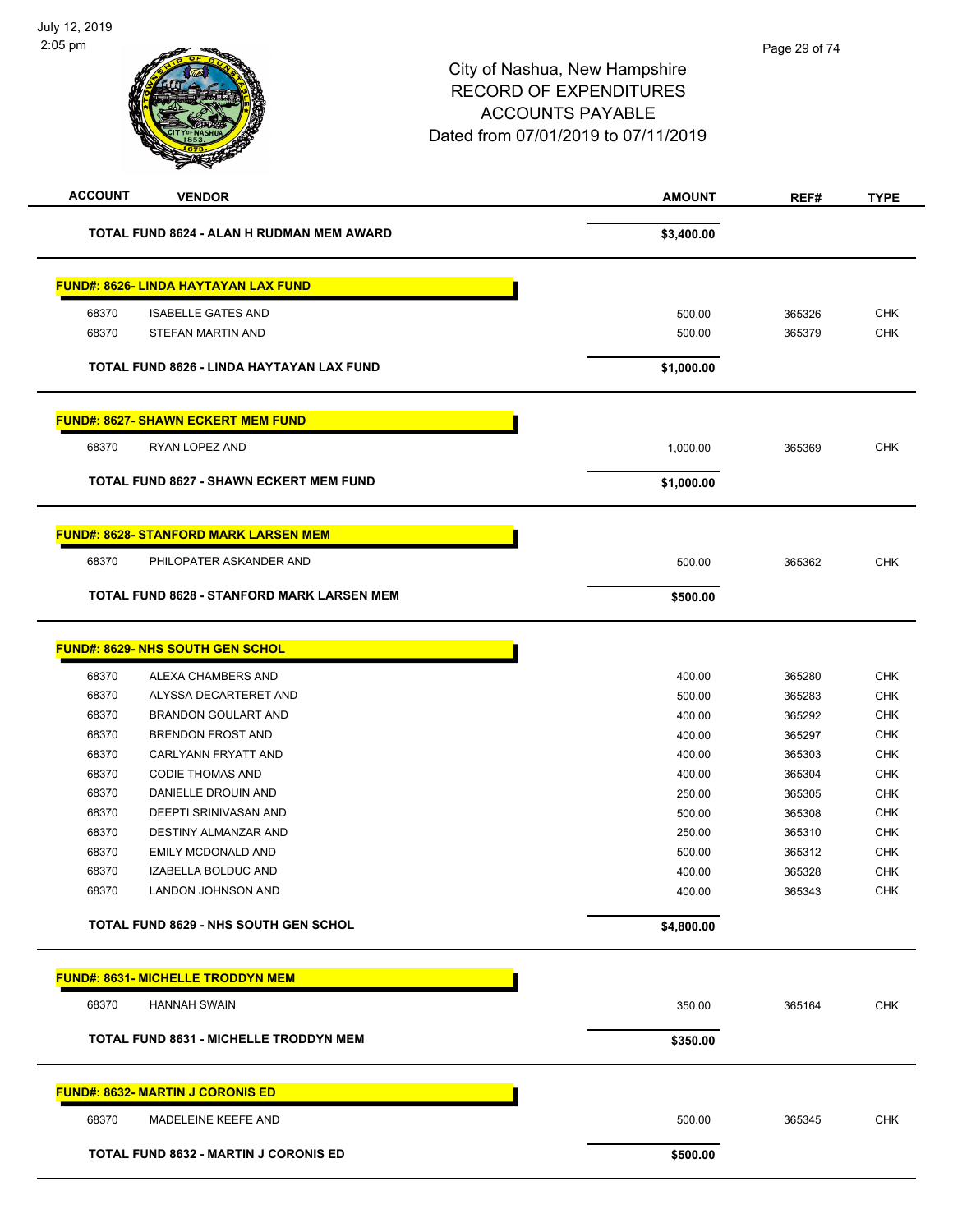| <b>ACCOUNT</b> | <b>VENDOR</b>                                     | <b>AMOUNT</b> | REF#   | <b>TYPE</b> |
|----------------|---------------------------------------------------|---------------|--------|-------------|
|                | FUND#: 8633- JOHN H GIACOBBE SCHOL                |               |        |             |
| 68370          | NICHOLAS CONROY AND                               | 500.00        | 365350 | <b>CHK</b>  |
|                | <b>TOTAL FUND 8633 - JOHN H GIACOBBE SCHOL</b>    | \$500.00      |        |             |
|                |                                                   |               |        |             |
|                | <b>FUND#: 8634- NHS NORTH GEN SCHOL</b>           |               |        |             |
| 68370          | <b>BRANDON HUGH AND</b>                           | 620.00        | 365293 | <b>CHK</b>  |
| 68370          | <b>BREDAN GAFFNEY AND</b>                         | 748.81        | 365295 | <b>CHK</b>  |
| 68370          | <b>BRIAN MONTMINY AND</b>                         | 500.00        | 365298 | <b>CHK</b>  |
| 68370          | <b>EMILY VALCOURT AND</b>                         | 620.00        | 365313 | <b>CHK</b>  |
| 68370          | <b>GARRETT HILLARD AND</b>                        | 748.80        | 365319 | <b>CHK</b>  |
| 68370          | <b>GEDIYON PRINCE AND</b>                         | 620.00        | 365320 | <b>CHK</b>  |
| 68370          | MAXWELL SHEPHERD AND                              | 500.00        | 365346 | <b>CHK</b>  |
| 68370          | <b>MEGHAN MAGNER AND</b>                          | 500.00        | 365347 | <b>CHK</b>  |
| 68370          | <b>PATRICK GILLIS AND</b>                         | 500.00        | 365357 | <b>CHK</b>  |
| 68370          | PEYTON RYAN AND                                   | 620.00        | 365360 | <b>CHK</b>  |
| 68370          | <b>TREVOR TURMEL AND</b>                          | 620.00        | 365385 | <b>CHK</b>  |
| 68370          | <b>TYLER DOWNING AND</b>                          | 500.00        | 365386 | <b>CHK</b>  |
|                | <b>TOTAL FUND 8634 - NHS NORTH GEN SCHOL</b>      | \$7,097.61    |        |             |
|                |                                                   |               |        |             |
|                | <b>FUND#: 8636- EILEEN MCDEVITT FUCILE</b>        |               |        |             |
| 68370          | ISABELLA SCHUELER AND                             | 3,000.00      | 365325 | <b>CHK</b>  |
|                | <b>TOTAL FUND 8636 - EILEEN MCDEVITT FUCILE</b>   | \$3,000.00    |        |             |
|                | <b>FUND#: 8641- NHS N/S GEN SCHOLARSHIPS</b>      |               |        |             |
|                |                                                   |               |        |             |
| 68370          | BENJAMIN TELERSKI AND                             | 1,000.00      | 365290 | <b>CHK</b>  |
| 68370          | <b>BRADY CANFIELD AND</b>                         | 500.00        | 365291 | <b>CHK</b>  |
| 68370          | <b>BRIANNA HENDERSON AND</b>                      | 500.00        | 365299 | <b>CHK</b>  |
| 68370          | ELENA LONGAN AND                                  | 1.000.00      | 365311 | <b>CHK</b>  |
| 68370          | ETHAN DUNCAN AND                                  | 1,000.00      | 365314 | <b>CHK</b>  |
| 68370          | HAILEY SWEENEY AND                                | 1,000.00      | 365323 | <b>CHK</b>  |
| 68370          | HANNAH SWABOWICZ AND                              | 1,000.00      | 365324 | <b>CHK</b>  |
| 68370          | KAYLEIGH ECKENRODE AND                            | 1,500.00      | 365339 | <b>CHK</b>  |
| 68370          | PATRICK MARTIN AND                                | 1,000.00      | 365359 | <b>CHK</b>  |
| 68370          | SARAH WARD AND                                    | 1,000.00      | 365373 | <b>CHK</b>  |
| 68370          | STEVE MBOUADEU AND                                | 1,500.00      | 365381 | <b>CHK</b>  |
| 68370          | TIFFANY NGUYEN AND                                | 1,000.00      | 365382 | <b>CHK</b>  |
| 68370          | TREVOR KELLY AND                                  | 1,500.00      | 365384 | <b>CHK</b>  |
| 68370          | <b>VICTORIA GATES AND</b>                         | 1,000.00      | 365387 | <b>CHK</b>  |
|                | <b>TOTAL FUND 8641 - NHS N/S GEN SCHOLARSHIPS</b> | \$14,500.00   |        |             |
|                |                                                   |               |        |             |

**FUND#: 8643- KAUSHIK KORRAPATY SCHOLARSHIP**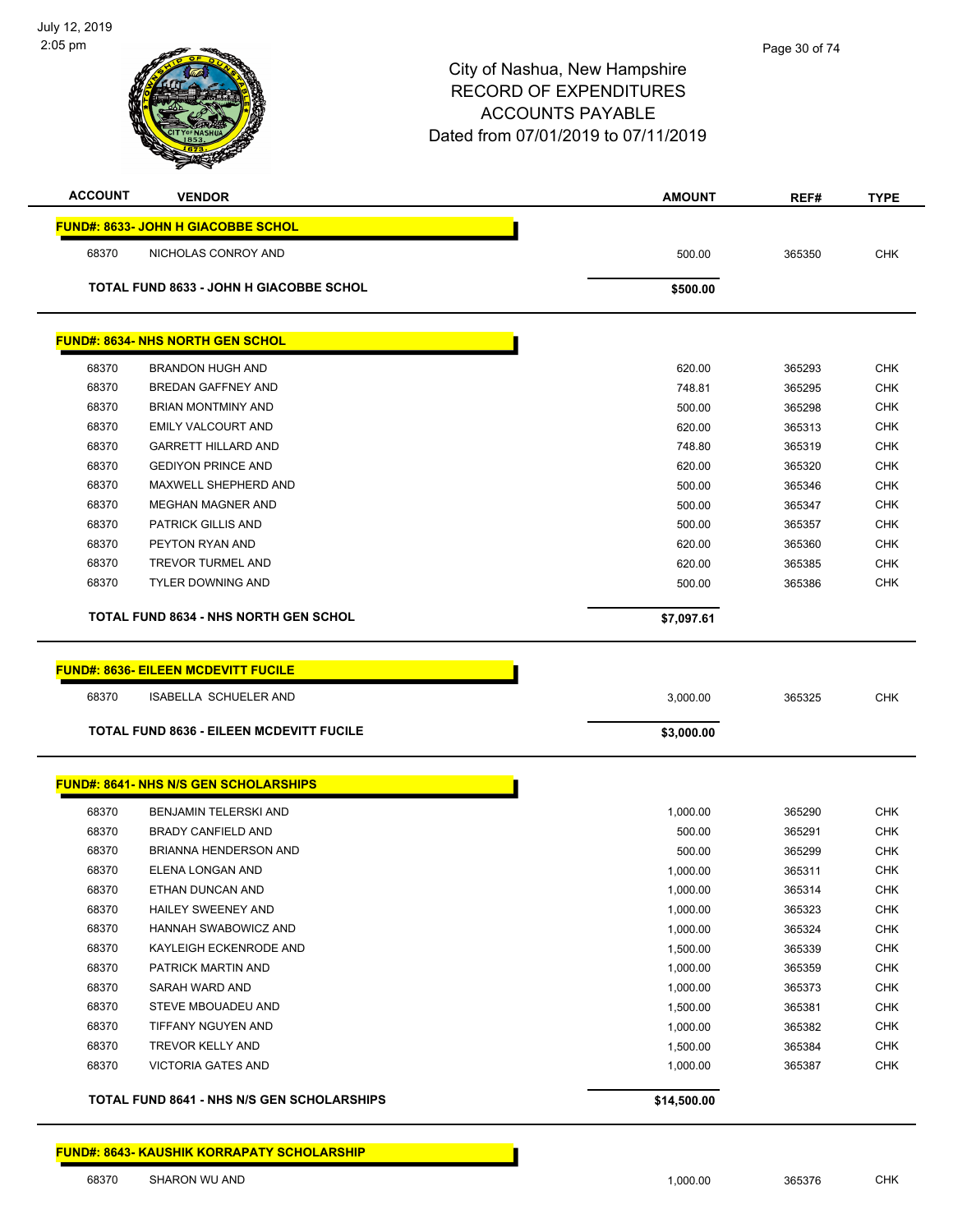| <b>ACCOUNT</b> | <b>VENDOR</b>                                           | <b>AMOUNT</b> | REF#   | <b>TYPE</b> |
|----------------|---------------------------------------------------------|---------------|--------|-------------|
|                | <b>TOTAL FUND 8643 - KAUSHIK KORRAPATY SCHOLARSHIP</b>  | \$1,000.00    |        |             |
|                | <b>FUND#: 8644- THOMAS MULCAHY MEMORIAL FUND</b>        |               |        |             |
| 68370          | ALEX EVANS AND                                          | 500.00        | 365279 | <b>CHK</b>  |
| 68370          | <b>BRANDON HUGH AND</b>                                 | 500.00        | 365294 | <b>CHK</b>  |
| 68370          | <b>EVAN SOUCY AND</b>                                   | 500.00        | 365315 | <b>CHK</b>  |
|                | <b>TOTAL FUND 8644 - THOMAS MULCAHY MEMORIAL FUND</b>   | \$1,500.00    |        |             |
|                | <b>FUND#: 8646- COLLEEN DARWISH MEM SCHOLARSHP</b>      |               |        |             |
| 68370          | REBEKA AHERRERA AND                                     | 500.00        | 365364 | <b>CHK</b>  |
| 68370          | SOPHIA WAIBLE AND                                       | 1,000.00      | 365377 | <b>CHK</b>  |
|                | <b>TOTAL FUND 8646 - COLLEEN DARWISH MEM SCHOLARSHP</b> | \$1,500.00    |        |             |
|                | <b>FUND#: 8647- RUSSELL V CARDIN SCHOLARSHIP</b>        |               |        |             |
| 68370          | SAMANTHA PARKER AND                                     | 1,000.00      | 365371 | <b>CHK</b>  |
|                | <b>TOTAL FUND 8647 - RUSSELL V CARDIN SCHOLARSHIP</b>   | \$1,000.00    |        |             |
|                | <b>FUND#: 8648- SOCIAL SCIENCE SCHOLARSHIP</b>          |               |        |             |
| 68370          | ASHLEY MURPHY AND                                       | 2,500.00      | 365289 | <b>CHK</b>  |
|                | TOTAL FUND 8648 - SOCIAL SCIENCE SCHOLARSHIP            | \$2,500.00    |        |             |
|                | <b>FUND#: 8649- NHCF-NHSS 1963 ALUM ENDOWMENT</b>       |               |        |             |
| 68370          | AIDEN MARIA AND                                         | 2,000.00      | 365278 | <b>CHK</b>  |
| 68370          | AMANDA MWANGI AND                                       | 2,000.00      | 365284 | <b>CHK</b>  |
| 68370          | HAILEY SWEENEY AND                                      | 2,000.00      | 365322 | <b>CHK</b>  |
|                | <b>TOTAL FUND 8649 - NHCF-NHSS 1963 ALUM ENDOWMENT</b>  | \$6,000.00    |        |             |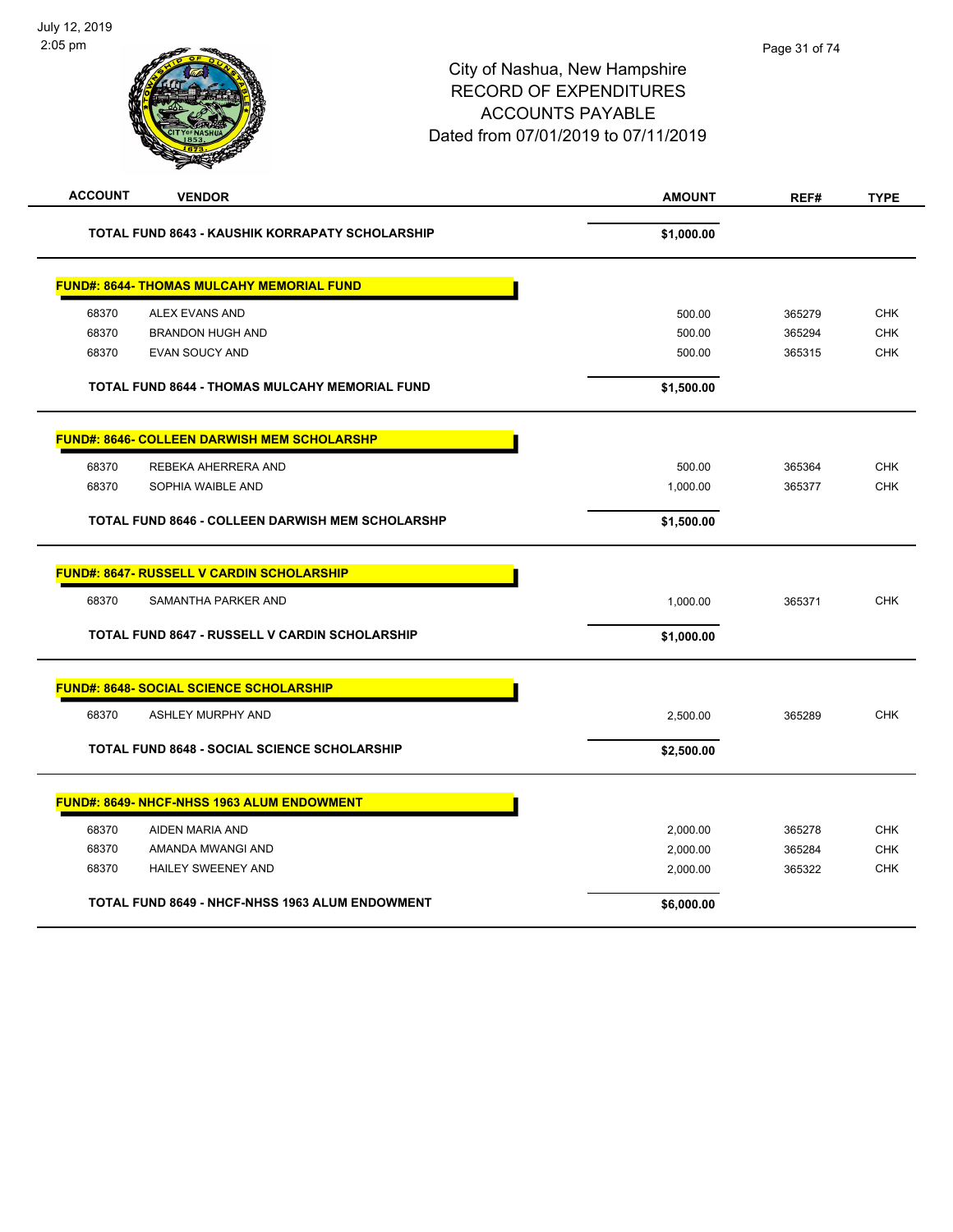

| <b>ACCOUNT</b> | <b>VENDOR</b> |                                           | <b>AMOUNT</b><br>REF# | <b>TYPE</b> |
|----------------|---------------|-------------------------------------------|-----------------------|-------------|
|                |               | <b>EXPENDITURE SUMMARY BY FUND</b>        | <b>AMOUNT</b>         |             |
|                | 1000          | <b>GENERAL FUND</b>                       | 8,258,541.03          |             |
|                | 1010          | <b>GF-PRIOR YEAR ENC &amp; ESCROWS</b>    | 2,825.06              |             |
|                | 2201          | DRIVERS EDUCATION FUND                    | 1,391.04              |             |
|                | 2212          | ATHLETICS REVENUE FUND                    | 12.99                 |             |
|                | 2247          | <b>CULINARY ARTS</b>                      | 401.44                |             |
|                | 2503          | <b>PARKS &amp; REC PROGRAMS FUND</b>      | 6,183.50              |             |
|                | 2504          | HOLMAN STADIUM EVENTS FUND                | 1,975.00              |             |
|                | 2505          | PEG ACCESS CHANNELS FUND                  | 34,352.99             |             |
|                | 2506          | HUNT BLDG FACILITY RENTAL FUND            | 524.75                |             |
|                | 2507          | FIRE TRAINING FACILITY RENTAL             | 223.97                |             |
|                | 2510          | PENNICHUCK BOND FUND                      | 2,587,783.92          |             |
|                | 3050          | POLICE GRANTS FUND                        | 2,000.00              |             |
|                | 3060          | FIRE GRANTS FUND                          | 531.19                |             |
|                | 3068          | COMMUNITY SERVICES GRANTS FUND            | 19,933.84             |             |
|                | 3070          | COMMUNITY HEALTH GRANTS FUND              | 3,235.40              |             |
|                | 3080          | COMMUNITY DEVELOPMENT GRANTS              | 7,016.84              |             |
|                | 3090          | URBAN PROGRAM GRANTS FUND                 | 43,710.20             |             |
|                | 3120          | <b>TRANSIT GRANTS FUND</b>                | 175,207.68            |             |
|                | 3200          | <b>PARKS &amp; RECREATION GRANTS FUND</b> | 1,638.00              |             |
|                | 3800          | <b>SCHOOL GRANTS FUND</b>                 | 107,751.31            |             |
|                | 4005          | TRAFFIC VIOLATIONS FUND                   | 7,151.13              |             |
|                | 4020          | POLICE DRUG ENFORCEMENT FUND              | 1,505.69              |             |
|                | 4025          | DOJ DRUG FORFEITURE FUND                  | 7,869.81              |             |
|                | 4085          | RIVERFRONT PROMENADE TIF FUND             | 3,500.00              |             |
|                | 4090          | LIB-LOST/DAMAGED BOOK FINES               | 163.35                |             |
|                | 5050          | CAP PROJECTS-COMMUNICATIONS               | 2,350.00              |             |
|                | 5100          | CAP PROJECTS-ECONOMIC DEV                 | 101,564.76            |             |
|                | 5700          | CAP PROJECTS-BROAD ST PARKWAY             | 24.67                 |             |
|                | 5800          | SCHOOL CAPITAL PROJECTS FUND              | 72,666.35             |             |
|                | 6000          | SOLID WASTE FUND                          | 127,380.05            |             |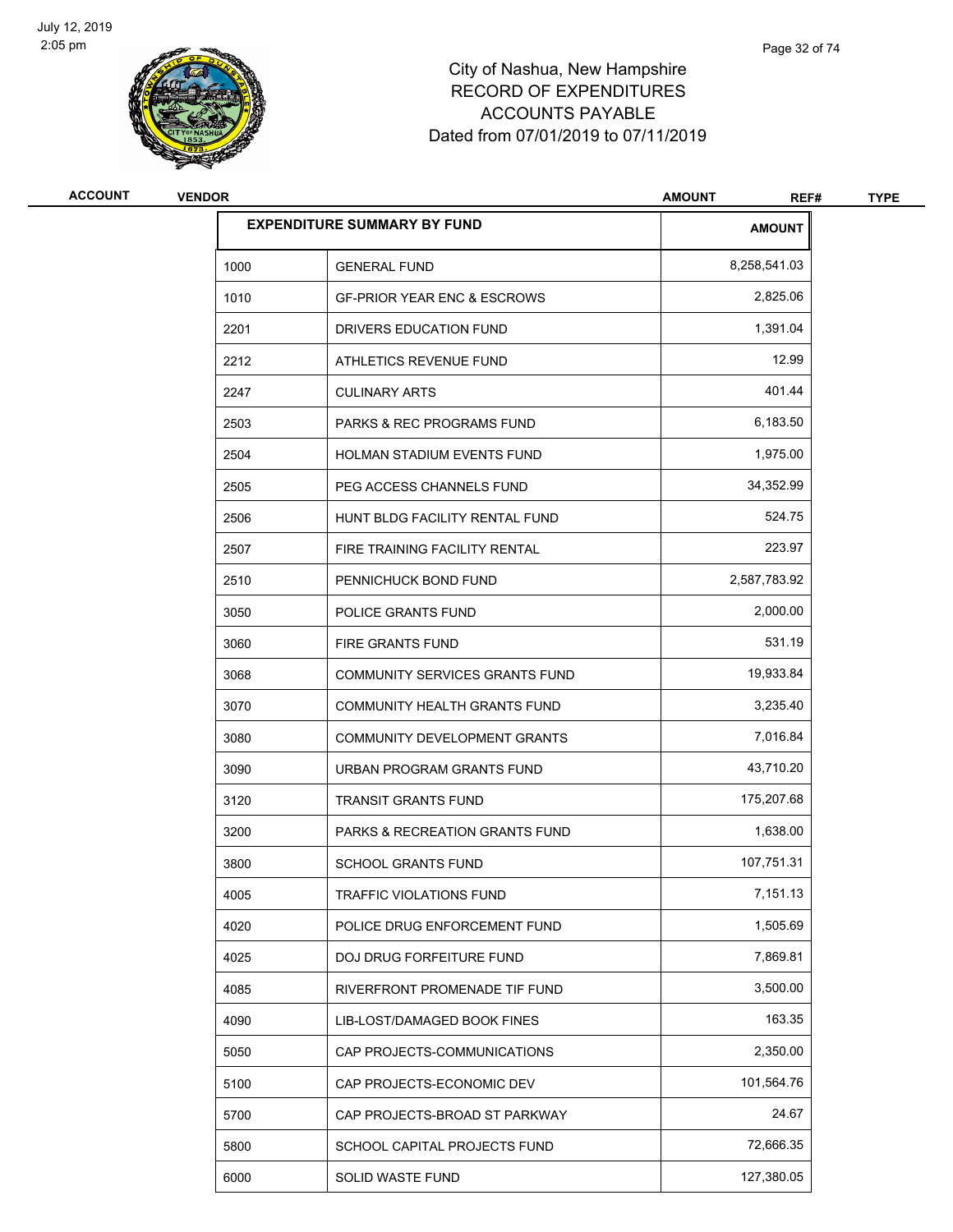

| <b>ACCOUNT</b> | <b>VENDOR</b> |                               |               | <b>TYPE</b> |
|----------------|---------------|-------------------------------|---------------|-------------|
|                |               |                               | <b>AMOUNT</b> |             |
|                | 6200          | <b>WASTEWATER FUND</b>        | 47,815.64     |             |
|                | 6500          | PROPERTY & CASUALTY FUND      | 14,663.91     |             |
|                | 6600          | BENEFITS SELF INSURANCE FUND  | 189,560.88    |             |
|                | 7082          | DOWNTOWN IMPROVEMENTS ETF     | 173.50        |             |
|                | 7546          | LIB-VIRGINIA CARR BLOOMFIELD  | 1,200.00      |             |
|                | 7549          | LIBRARY-MISC LIB DONATIONS    | 1,700.00      |             |
|                | 7551          | P&R-SUMMERFUN                 | 2,773.00      |             |
|                | 7565          | SCHOOL RELATED PROGRAMS-ETF   | 227.99        |             |
|                | 8063          | LIBRARY-HENRY STEARNS FUND    | 289.59        |             |
|                | 8400          | AGENCY-DEVELOPER ESCROWS      | 200.00        |             |
|                | 8600          | <b>WILLIS T DODGE AWARD</b>   | 400.00        |             |
|                | 8601          | <b>NOYES PRIZE</b>            | 135.00        |             |
|                | 8602          | CLASS OF 1924 EVELYN F LAMOND | 680.00        |             |
|                | 8603          | RALPH J & ALICE F BURNS       | 5,750.00      |             |
|                | 8604          | THELMA F DOE                  | 325.00        |             |
|                | 8605          | <b>MATSIS MATH ACH AWARD</b>  | 325.00        |             |
|                | 8606          | LEO & OLIVE FERRYALL          | 460.00        |             |
|                | 8608          | WALTER & EVELYN NESMITH       | 250.00        |             |
|                | 8610          | NHS CLASS OF 1939 MEM         | 475.00        |             |
|                | 8611          | RAYMOND N CHANTAL MEM         | 225.00        |             |
|                | 8612          | FRANK & EMMA CLANCY           | 3,400.00      |             |
|                | 8613          | WILLIAM H & EDITH E KEENAN    | 16,700.00     |             |
|                | 8614          | <b>CHARLES H AUSTIN</b>       | 55,000.00     |             |
|                | 8615          | LANTZAS/ERICKSON SCHOL        | 550.00        |             |
|                | 8616          | RUTH MILAN SCHOL              | 20,000.00     |             |
|                | 8617          | <b>SCHEER SCIENCE AWARD</b>   | 500.00        |             |
|                | 8624          | ALAN H RUDMAN MEM AWARD       | 3,400.00      |             |
|                | 8626          | LINDA HAYTAYAN LAX FUND       | 1,000.00      |             |
|                | 8627          | SHAWN ECKERT MEM FUND         | 1,000.00      |             |
|                | 8628          | STANFORD MARK LARSEN MEM      | 500.00        |             |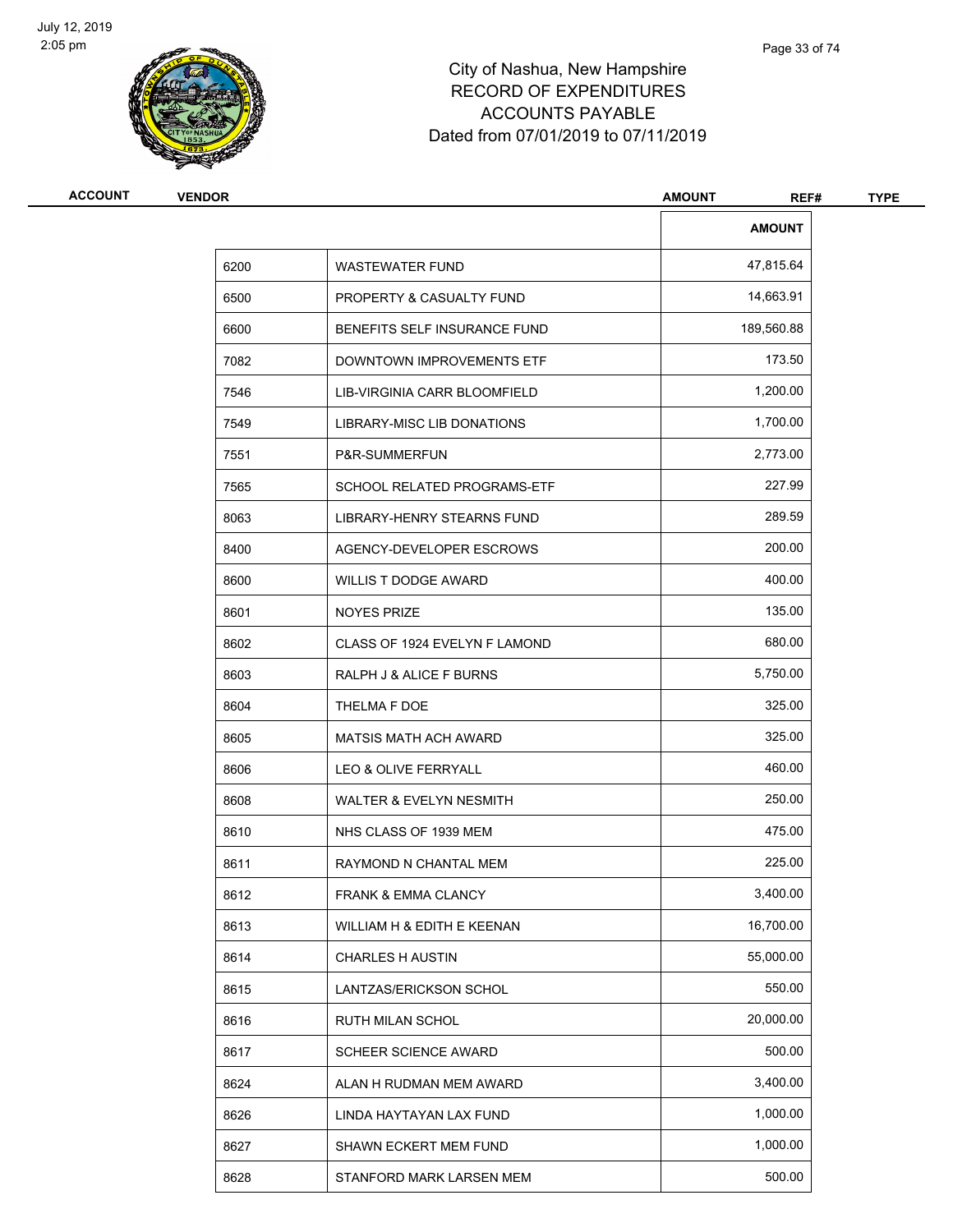

| <b>ACCOUNT</b> | <b>VENDOR</b> |                                       | <b>AMOUNT</b><br>REF# | <b>TYPE</b> |
|----------------|---------------|---------------------------------------|-----------------------|-------------|
|                |               |                                       | <b>AMOUNT</b>         |             |
|                | 8629          | NHS SOUTH GEN SCHOL                   | 4,800.00              |             |
|                | 8631          | MICHELLE TRODDYN MEM                  | 350.00                |             |
|                | 8632          | <b>MARTIN J CORONIS ED</b>            | 500.00                |             |
|                | 8633          | JOHN H GIACOBBE SCHOL                 | 500.00                |             |
|                | 8634          | NHS NORTH GEN SCHOL                   | 7,097.61              |             |
|                | 8636          | EILEEN MCDEVITT FUCILE                | 3,000.00              |             |
|                | 8641          | NHS N/S GEN SCHOLARSHIPS              | 14,500.00             |             |
|                | 8643          | KAUSHIK KORRAPATY SCHOLARSHIP         | 1,000.00              |             |
|                | 8644          | THOMAS MULCAHY MEMORIAL FUND          | 1,500.00              |             |
|                | 8646          | <b>COLLEEN DARWISH MEM SCHOLARSHP</b> | 1,500.00              |             |
|                | 8647          | RUSSELL V CARDIN SCHOLARSHIP          | 1,000.00              |             |
|                | 8648          | SOCIAL SCIENCE SCHOLARSHIP            | 2,500.00              |             |
|                | 8649          | NHCF-NHSS 1963 ALUM ENDOWMENT         | 6,000.00              |             |
|                | <b>TOTAL:</b> |                                       | 11,993,343.08         |             |
|                |               |                                       |                       |             |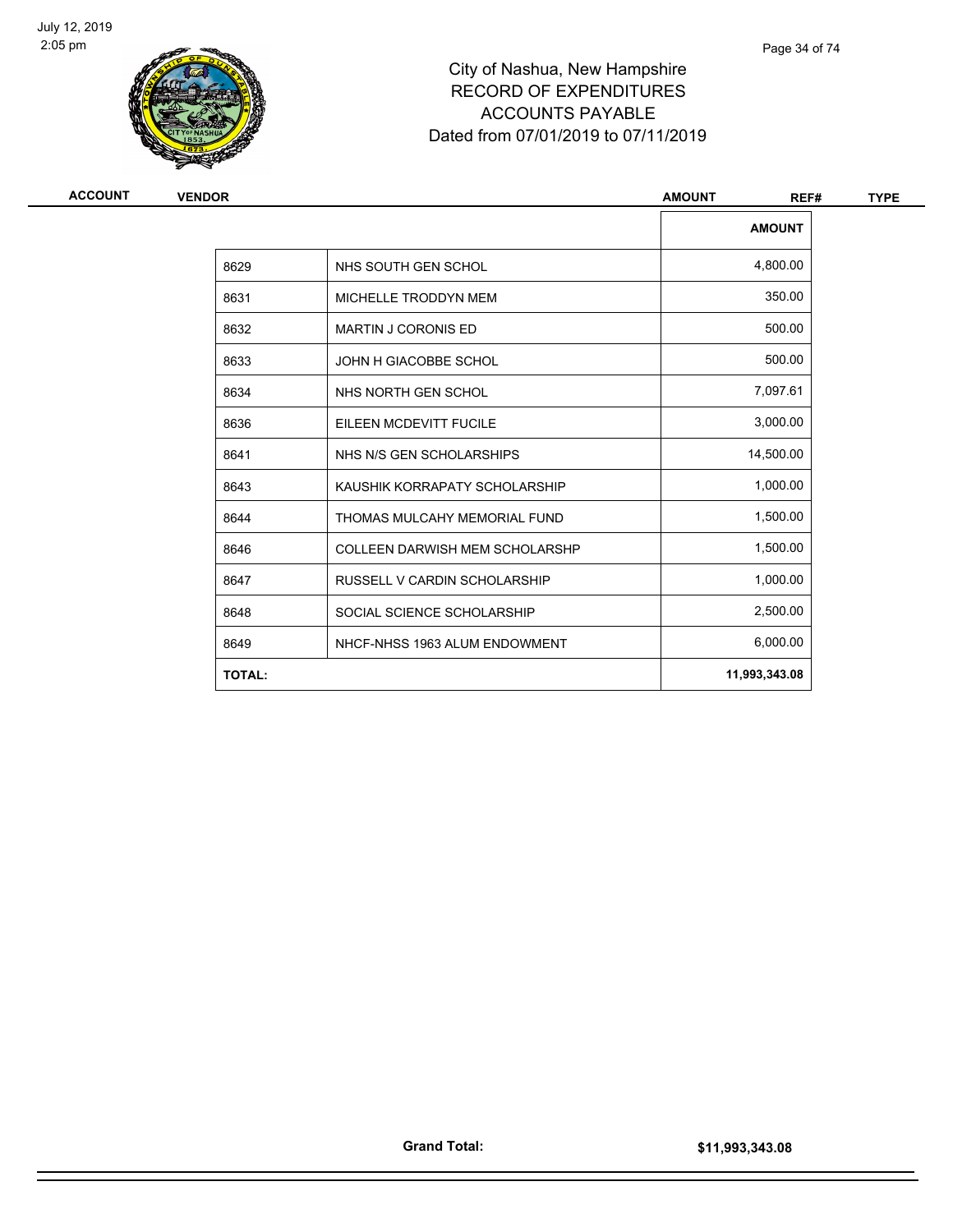

#### City of Nashua, New Hampshire RECORD OF EXPENDITURES PAYROLL-GROSS WAGES Dated from July 01, 2019 to July 11, 2019

Page 35 of 74

|                                   | <b>PAY DATE</b>          | <b>ACCOUNT</b>                             | <b>DESCRIPTION</b>                       | <b>AMOUNT</b> |
|-----------------------------------|--------------------------|--------------------------------------------|------------------------------------------|---------------|
| <b>FUND#: 1000 - GENERAL FUND</b> |                          |                                            |                                          |               |
|                                   |                          |                                            |                                          |               |
| 101                               | <b>MAYOR</b>             |                                            |                                          |               |
|                                   | 7/3/19                   | 51100                                      | ADMINISTRATIVE ASSISTANT II              | 634.60        |
|                                   | 7/11/19                  | 51100                                      | ADMINISTRATIVE ASSISTANT II              | 679.35        |
|                                   | 7/3/19                   | 51100                                      | CHIEF OF STAFF                           | 1,658.40      |
|                                   | 7/11/19                  | 51100                                      | CHIEF OF STAFF                           | 1,686.59      |
|                                   | 7/3/19                   | 51100                                      | COMMUNICATIONS & SPECIAL PRJ COORDINATOR | 837.70        |
|                                   | 7/11/19                  | 51100                                      | COMMUNICATIONS & SPECIAL PRJ COORDINATOR | 851.95        |
|                                   | 7/3/19                   | 51100                                      | CONSTITUENT SERVICES COORDINATOR         | 837.70        |
|                                   | 7/11/19                  | 51100                                      | CONSTITUENT SERVICES COORDINATOR         | 819.20        |
|                                   | 7/3/19                   | 51500                                      | <b>MAYOR</b>                             | 2,252.50      |
|                                   | 7/11/19                  | 51500                                      | <b>MAYOR</b>                             | 2,290.80      |
|                                   |                          | <b>TOTAL 101 - MAYOR</b>                   |                                          | \$12,548.79   |
| 102                               |                          | <b>BOARD OF ALDERMEN</b>                   |                                          |               |
|                                   | 7/3/19                   | 51100                                      | LEGISLATIVE AFFAIRS MANAGER              | 1,656.55      |
|                                   | 7/11/19                  | 51100                                      | <b>LEGISLATIVE AFFAIRS MANAGER</b>       | 1,751.00      |
|                                   | 7/3/19                   | 51200                                      | LEGISLATIVE TRANSCRIPTION SPEC           | 259.27        |
|                                   | 7/11/19                  | 51200                                      | LEGISLATIVE TRANSCRIPTION SPEC           | 376.31        |
|                                   |                          | <b>TOTAL 102 - BOARD OF ALDERMEN</b>       |                                          | \$4,043.13    |
| 103                               | <b>LEGAL</b>             |                                            |                                          |               |
|                                   | 7/3/19                   | 51100                                      | <b>CORPORATION COUNSEL</b>               | 2,421.70      |
|                                   | 7/11/19                  | 51100                                      | <b>CORPORATION COUNSEL</b>               | 2,561.50      |
|                                   | 7/3/19                   | 51100                                      | DEPUTY CORPORATION COUNSEL               | 4,203.30      |
|                                   | 7/11/19                  | 51100                                      | DEPUTY CORPORATION COUNSEL               | 4,444.50      |
|                                   | 7/3/19                   | 51100                                      | <b>LEGAL ASSISTANT</b>                   | 1,994.26      |
|                                   | 7/11/19                  | 51100                                      | <b>LEGAL ASSISTANT</b>                   | 2,065.25      |
|                                   | <b>TOTAL 103 - LEGAL</b> |                                            |                                          | \$17,690.51   |
| 106                               |                          | <b>ADMINISTRATIVE SERVICES</b>             |                                          |               |
|                                   | 7/3/19                   | 51100                                      | ADMINISTRATIVE SERVICES DIRECTOR         | 2,023.90      |
|                                   | 7/11/19                  | 51100                                      | ADMINISTRATIVE SERVICES DIRECTOR         | 2,023.90      |
|                                   |                          | <b>TOTAL 106 - ADMINISTRATIVE SERVICES</b> |                                          | \$4,047.80    |
|                                   |                          |                                            |                                          |               |
| 107                               |                          | <b>CITY CLERK</b>                          |                                          |               |
|                                   | 7/3/19                   | 51100                                      | <b>CITY CLERK</b>                        | 1,804.30      |
|                                   | 7/11/19                  | 51100                                      | <b>CITY CLERK</b>                        | 1,907.15      |
|                                   | 7/3/19                   | 51100                                      | <b>CLERK VITAL RECORDS II</b>            | 1,218.80      |
|                                   | 7/11/19                  | 51100                                      | <b>CLERK VITAL RECORDS II</b>            | 1,245.00      |
|                                   | 7/3/19                   | 51100                                      | DEPARTMENT COORDINATOR, CC               | 729.60        |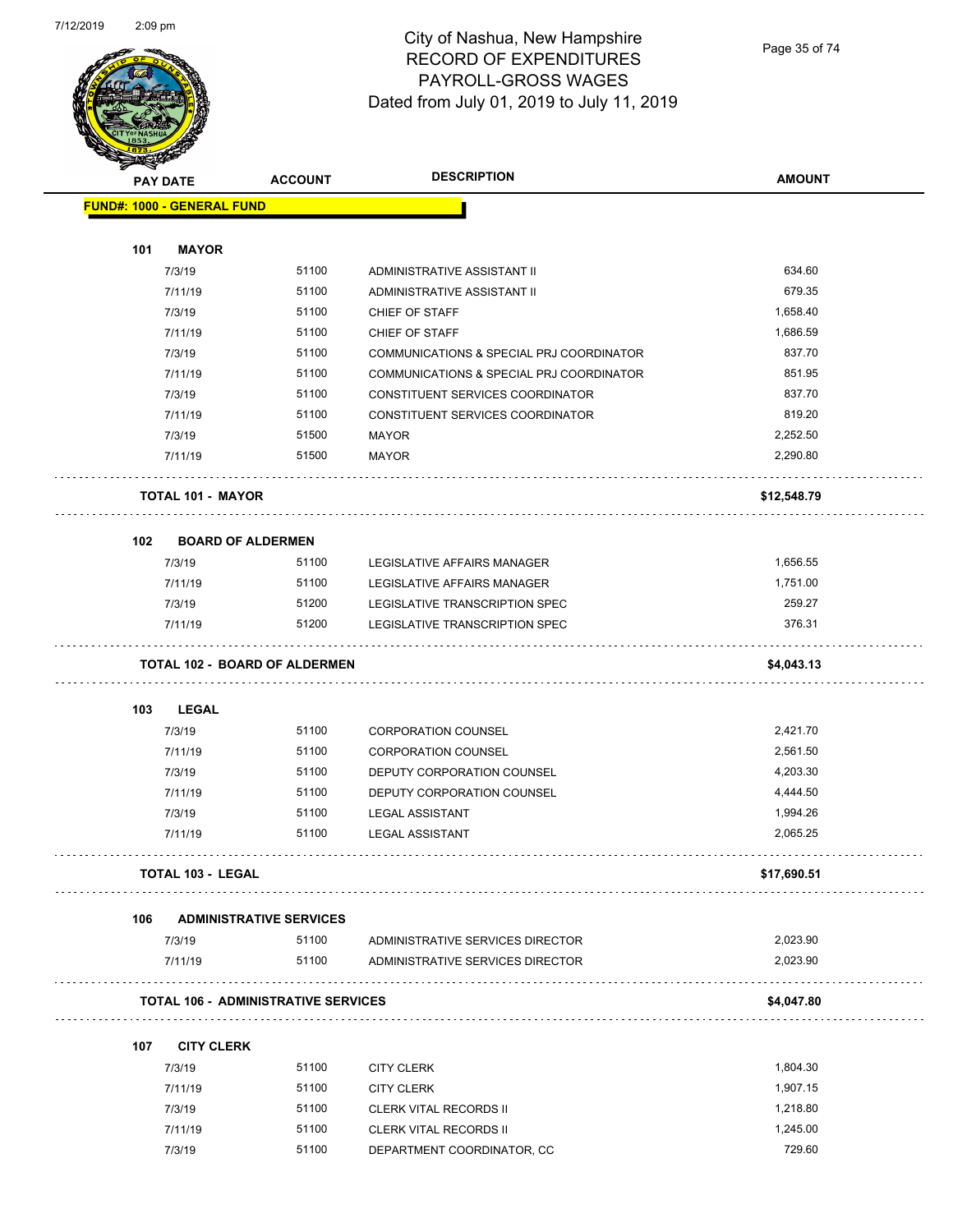

#### City of Nashua, New Hampshire RECORD OF EXPENDITURES PAYROLL-GROSS WAGES Dated from July 01, 2019 to July 11, 2019

Page 36 of 74

| <b>PAY DATE</b>                   |                               | <b>ACCOUNT</b>                                   | <b>DESCRIPTION</b>                     | <b>AMOUNT</b> |
|-----------------------------------|-------------------------------|--------------------------------------------------|----------------------------------------|---------------|
| <b>FUND#: 1000 - GENERAL FUND</b> |                               |                                                  |                                        |               |
| 107                               | <b>CITY CLERK</b>             |                                                  |                                        |               |
|                                   | 7/11/19                       | 51100                                            | DEPARTMENT COORDINATOR, CC             | 730.70        |
|                                   | 7/3/19                        | 51100                                            | DEPUTY CITY CLERK                      | 1,279.50      |
|                                   | 7/11/19                       | 51100                                            | DEPUTY CITY CLERK                      | 1,352.40      |
|                                   | <b>TOTAL 107 - CITY CLERK</b> |                                                  |                                        | \$10,267.45   |
|                                   |                               |                                                  |                                        |               |
| 110                               |                               | <b>ARLINGTON ST COMMUNITY CENTER</b>             |                                        |               |
| 7/3/19                            |                               | 51100                                            | ARLINGTON ST COMMUNITY CENTER DIRECTOR | 986.60        |
|                                   | 7/11/19                       | 51100                                            | ARLINGTON ST COMMUNITY CENTER DIRECTOR | 1,043.55      |
|                                   |                               | <b>TOTAL 110 - ARLINGTON ST COMMUNITY CENTER</b> |                                        | \$2,030.15    |
| 111                               | <b>HUMAN RESOURCES</b>        |                                                  |                                        |               |
| 7/3/19                            |                               | 51100                                            | HR SPEC                                | 927.07        |
|                                   | 7/11/19                       | 51100                                            | <b>HR SPEC</b>                         | 979.90        |
| 7/3/19                            |                               | 51100                                            | HRIS & PAYROLL ANALYST                 | 1,172.20      |
|                                   | 7/11/19                       | 51100                                            | HRIS & PAYROLL ANALYST                 | 1,239.00      |
|                                   | 7/3/19                        | 51100                                            | HUMAN RESOURCES DIRECTOR               | 1,803.30      |
|                                   | 7/11/19                       | 51100                                            | HUMAN RESOURCES DIRECTOR               | 1,907.35      |
| 7/3/19                            |                               | 51100                                            | HUMAN RESOURCES MANAGER                | 1,242.65      |
|                                   | 7/11/19                       | 51100                                            | HUMAN RESOURCES MANAGER                | 1,313.50      |
|                                   | 7/3/19                        | 51100                                            | PAYROLL ANALYST                        | 2,223.22      |
|                                   | 7/11/19                       | 51100                                            | PAYROLL ANALYST                        | 2,349.98      |
| 7/3/19                            |                               | 51100                                            | PAYROLL MANAGER                        | 1,562.35      |
|                                   | 7/11/19                       | 51100                                            | PAYROLL MANAGER                        | 1,651.40      |
| 7/3/19                            |                               | 51200                                            | ADMINISTRATIVE ASSISTANT I             | 383.52        |
|                                   | 7/11/19                       | 51200                                            | ADMINISTRATIVE ASSISTANT I             | 409.45        |
| 7/3/19                            |                               | 51300                                            | <b>OVERTIME</b>                        | 20.84         |
|                                   | 7/11/19                       | 51300                                            | <b>OVERTIME</b>                        | 318.00        |
| 7/3/19                            |                               | 52800                                            | EDUCATIONAL ASSISTANCE                 | 1,500.00      |
|                                   |                               | <b>TOTAL 111 - HUMAN RESOURCES</b>               |                                        | \$21,003.73   |
| 122                               |                               | <b>INFORMATION TECHNOLOGY</b>                    |                                        |               |
| 7/3/19                            |                               | 51100                                            | ADMIN ASSISTANT III                    | 801.90        |
|                                   | 7/11/19                       | 51100                                            | ADMIN ASSISTANT III                    | 824.10        |
| 7/3/19                            |                               | 51100                                            | <b>ENTERPRISE SYS ADMINISTRATOR</b>    | 1,562.35      |
|                                   | 7/11/19                       | 51100                                            | <b>ENTERPRISE SYS ADMINISTRATOR</b>    | 1,651.40      |
| 7/3/19                            |                               | 51100                                            | ERP SYSTEM ADMIN DBA                   | 1,913.25      |
|                                   | 7/11/19                       | 51100                                            | ERP SYSTEM ADMIN DBA                   | 1,973.35      |
| 7/3/19                            |                               | 51100                                            | IT APPLICATIONS ANALYST                | 1,414.95      |
|                                   |                               | 51100                                            |                                        | 1,445.40      |
|                                   | 7/11/19                       |                                                  | IT APPLICATIONS ANALYST                |               |
| 7/3/19                            |                               | 51100                                            | IT DIVISION DIRECTOR                   | 2,294.80      |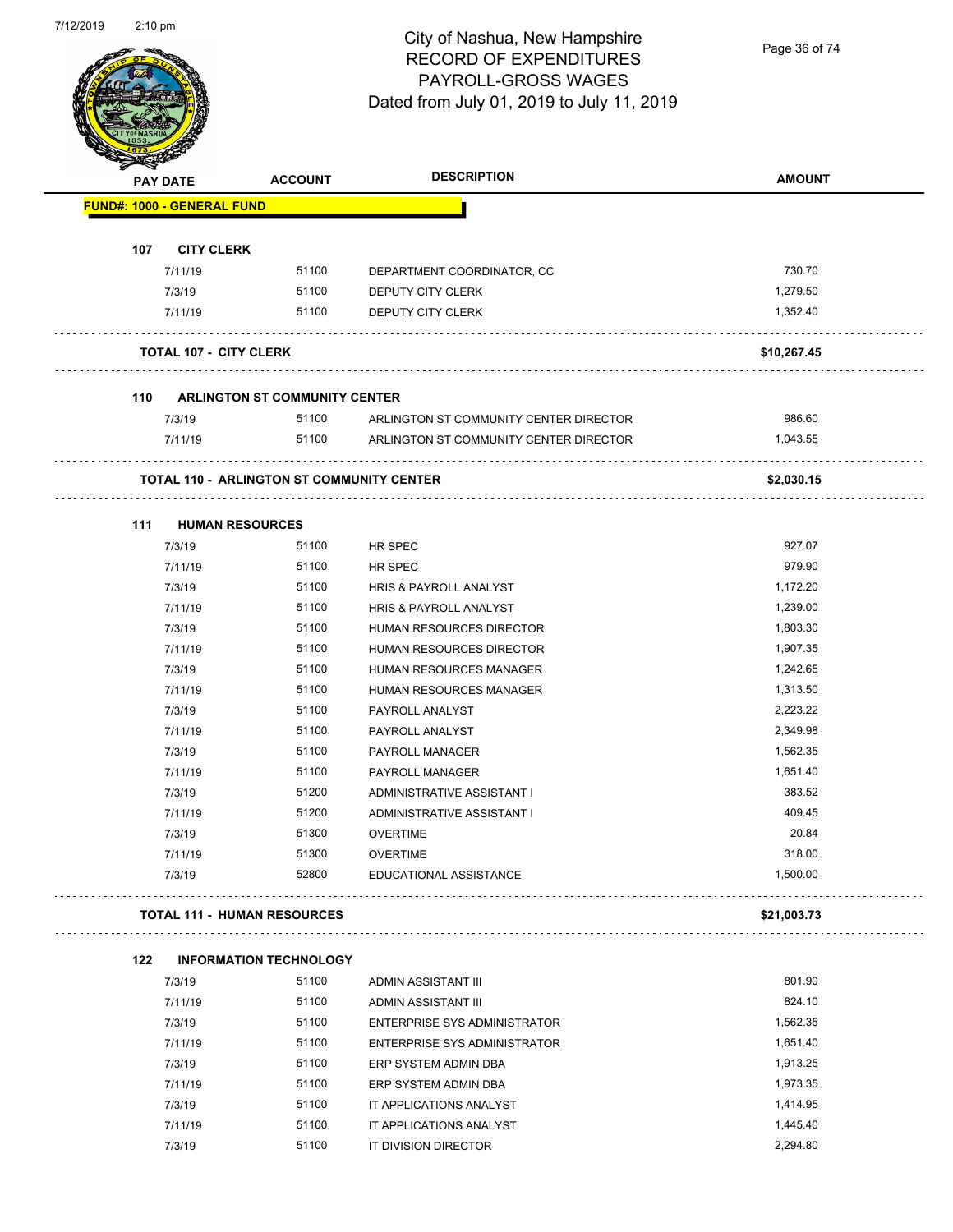

|     | <b>PAY DATE</b>                   | <b>ACCOUNT</b> | <b>DESCRIPTION</b>                             | <b>AMOUNT</b>        |
|-----|-----------------------------------|----------------|------------------------------------------------|----------------------|
|     | <b>FUND#: 1000 - GENERAL FUND</b> |                |                                                |                      |
| 122 | <b>INFORMATION TECHNOLOGY</b>     |                |                                                |                      |
|     | 7/11/19                           | 51100          | IT DIVISION DIRECTOR                           | 2,427.25             |
|     | 7/3/19                            | 51100          | IT INFRASTRUCTURE ANALYST                      | 1,306.00             |
|     | 7/11/19                           | 51100          | IT INFRASTRUCTURE ANALYST                      | 1,334.10             |
|     | 7/3/19                            | 51100          | IT MANAGER, INFRASTRUCTURE                     | 2,059.95             |
|     | 7/11/19                           | 51100          | IT MANAGER, INFRASTRUCTURE                     | 2,177.35             |
|     | 7/3/19                            | 51100          | IT MANAGER, PROJECT/DEVELOPMENT SERVICES       | 1,593.40             |
|     | 7/11/19                           | 51100          | IT MANAGER, PROJECT/DEVELOPMENT SERVICES       | 1,684.20             |
|     | 7/3/19                            | 51100          | IT MANAGER, TECHNICAL SERVICES                 | 1,620.45             |
|     | 7/11/19                           | 51100          | IT MANAGER, TECHNICAL SERVICES                 | 1,620.44             |
|     | 7/3/19                            | 51100          | SYSTEMS ADM DATABASE ADM                       | 1,810.10             |
|     | 7/11/19                           | 51100          | SYSTEMS ADM DATABASE ADM                       | 1,849.10             |
|     | 7/3/19                            | 51100          | TECHNICAL SPEC II NET SUPPORT                  | 1,246.35             |
|     | 7/11/19                           | 51100          | TECHNICAL SPEC II NET SUPPORT                  | 1,273.15             |
|     | 7/3/19                            | 51100          | <b>TECHNICAL SPECIALIST I</b>                  | 870.15               |
|     | 7/11/19                           | 51100          | <b>TECHNICAL SPECIALIST I</b>                  | 888.90               |
|     | 7/3/19                            | 51100          | WEB ADMINISTRATOR/GRAPHIC DESINGER             | 962.70               |
|     | 7/11/19                           | 51100          | WEB ADMINISTRATOR/GRAPHIC DESINGER             | 983.40               |
|     |                                   |                |                                                |                      |
| 126 | <b>FINANCIAL SERVICES</b>         |                |                                                |                      |
|     | 7/3/19                            | 51100          | <b>ACCOUNTANT</b>                              | 1,060.70             |
|     | 7/11/19                           | 51100          | <b>ACCOUNTANT</b>                              | 1,062.30             |
|     | 7/3/19                            | 51100          | ACCOUNTS PAYABLE COORDINATOR                   | 2,308.64             |
|     | 7/11/19                           | 51100          | ACCOUNTS PAYABLE COORDINATOR                   | 2,362.35             |
|     | 7/3/19                            | 51100          | <b>ACCOUNTS PAYABLE SUPV</b>                   | 1,095.90             |
|     | 7/11/19                           | 51100          | <b>ACCOUNTS PAYABLE SUPV</b>                   | 1,158.35             |
|     | 7/3/19                            | 51100          | ASSISTANT TREASURER                            | 1,466.05             |
|     | 7/11/19                           | 51100          | ASSISTANT TREASURER                            | 1,550.70<br>2,518.65 |
|     | 7/3/19                            | 51100          | <b>CFO COMPTROLLER</b>                         | 2,664.05             |
|     | 7/11/19<br>7/3/19                 | 51100<br>51100 | CFO COMPTROLLER<br>DEP TREASURER TAX COLLECTOR | 1,222.45             |
|     | 7/11/19                           | 51100          | DEP TREASURER TAX COLLECTOR                    | 1,243.25             |
|     |                                   | 51100          |                                                | 873.15               |
|     | 7/3/19                            | 51100          | FINANCE AND ADMIN MANAGER                      | 888.05               |
|     | 7/11/19                           | 51100          | FINANCE AND ADMIN MANAGER                      | 585.75               |
|     | 7/3/19<br>7/11/19                 | 51100          | <b>MVR CLERK I</b><br><b>MVR CLERK I</b>       | 598.35               |
|     | 7/3/19                            | 51100          | MVR CLERK II                                   | 2,463.44             |
|     | 7/11/19                           | 51100          | MVR CLERK II                                   | 1,895.15             |
|     | 7/3/19                            | 51100          | MVR CLERK III                                  | 1,529.90             |
|     | 7/11/19                           | 51100          | MVR CLERK III                                  | 1,565.40             |
|     | 7/3/19                            | 51100          | ORDINANCE VIOLATIONS COORDINATOR               | 291.81               |
|     | 7/11/19                           | 51100          | ORDINANCE VIOLATIONS COORDINATOR               | 299.55               |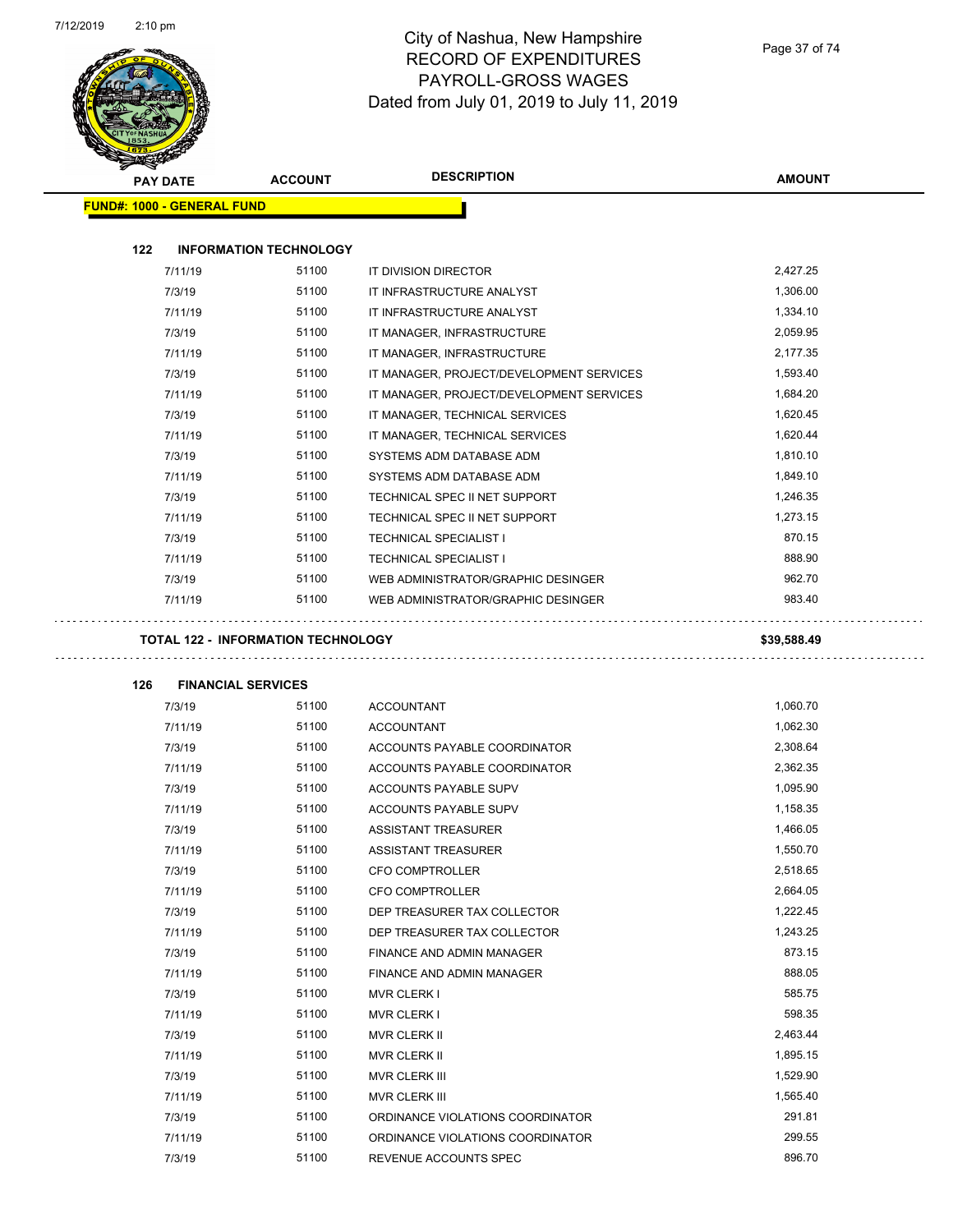

Page 38 of 74

|     |                                   | <b>ACCOUNT</b>                        | <b>DESCRIPTION</b>                     | <b>AMOUNT</b> |
|-----|-----------------------------------|---------------------------------------|----------------------------------------|---------------|
|     | <b>PAY DATE</b>                   |                                       |                                        |               |
|     | <b>FUND#: 1000 - GENERAL FUND</b> |                                       |                                        |               |
| 126 |                                   | <b>FINANCIAL SERVICES</b>             |                                        |               |
|     | 7/11/19                           | 51100                                 | REVENUE ACCOUNTS SPEC                  | 898.05        |
|     | 7/3/19                            | 51100                                 | REVENUE COORDINATOR                    | 1,080.35      |
|     | 7/11/19                           | 51100                                 | <b>REVENUE COORDINATOR</b>             | 1,103.65      |
|     | 7/3/19                            | 51100                                 | SENIOR FINANCE MANAGER                 | 1,705.80      |
|     | 7/11/19                           | 51100                                 | <b>SENIOR FINANCE MANAGER</b>          | 1,776.05      |
|     | 7/3/19                            | 51100                                 | SENIOR FINANCIAL ANALYST               | 1,240.50      |
|     | 7/11/19                           | 51100                                 | SENIOR FINANCIAL ANALYST               | 1,268.05      |
|     | 7/3/19                            | 51100                                 | SR MGR ACCT FIN REPORTING              | 1,339.30      |
|     | 7/11/19                           | 51100                                 | SR MGR ACCT FIN REPORTING              | 1,381.35      |
|     | 7/3/19                            | 51100                                 | SUPV VEHICLE REGISTRATION              | 1,214.70      |
|     | 7/11/19                           | 51100                                 | <b>SUPV VEHICLE REGISTRATION</b>       | 1,282.70      |
|     | 7/3/19                            | 51100                                 | TREASURER TAX COLLECTOR                | 2,059.95      |
|     | 7/11/19                           | 51100                                 | TREASURER TAX COLLECTOR                | 2,177.35      |
|     | 7/3/19                            | 51200                                 | TRUST ACCOUNTANT PT                    | 756.21        |
|     | 7/11/19                           | 51200                                 | TRUST ACCOUNTANT PT                    | 773.00        |
|     | 7/3/19                            | 51300                                 | <b>OVERTIME</b>                        | 357.23        |
|     | 7/11/19                           | 51300                                 | <b>OVERTIME</b>                        | 73.44         |
|     | 7/3/19                            | 51750                                 | <b>RETIREMENT &amp; SEPARATION PAY</b> | 684.89        |
|     |                                   | <b>TOTAL 126 - FINANCIAL SERVICES</b> |                                        | \$52,773.21   |
| 129 | <b>CITY BUILDINGS</b>             |                                       |                                        |               |
|     | 7/3/19                            | 51100                                 | <b>BUILDING MANAGER</b>                | 1,234.87      |
|     | 7/11/19                           | 51100                                 | <b>BUILDING MANAGER</b>                | 1,305.25      |
|     | 7/3/19                            | 51100                                 | <b>CUSTODIAN I</b>                     | 1,239.37      |
|     | 7/11/19                           | 51100                                 | <b>CUSTODIAN I</b>                     | 1,282.70      |
|     | 7/3/19                            | 51100                                 | <b>MAINTENANCE SPEC</b>                | 1,424.00      |
|     | 7/11/19                           | 51100                                 | <b>MAINTENANCE SPEC</b>                | 1,440.85      |
|     | 7/3/19                            | 51200                                 | <b>CUSTODIAN I</b>                     | 355.10        |
|     | 7/11/19                           | 51200                                 | <b>CUSTODIAN I</b>                     | 341.43        |
|     | 7/3/19                            | 51300                                 | <b>OVERTIME</b>                        | 93.38         |
|     | 7/11/19                           | 51300                                 | <b>OVERTIME</b>                        | 105.81        |
|     |                                   | <b>TOTAL 129 - CITY BUILDINGS</b>     |                                        | \$8,822.76    |
|     |                                   |                                       |                                        |               |
| 130 | <b>PURCHASING</b>                 |                                       |                                        |               |
|     | 7/3/19                            | 51100                                 | PURCHASING AGENT I                     | 756.10        |
|     | 7/11/19                           | 51100                                 | PURCHASING AGENT I                     | 774.95        |
|     | 7/3/19                            | 51100                                 | PURCHASING AGENT II                    | 941.90        |
|     | 7/11/19                           | 51100                                 | PURCHASING AGENT II                    | 962.15        |
|     | 7/3/19                            | 51100                                 | PURCHASING MANAGER                     | 1,746.35      |
|     | 7/11/19                           | 51100                                 | PURCHASING MANAGER                     | 1,776.05      |
|     | 7/3/19                            | 51200                                 | MESSENGER MAIL DISTRIBUTION CL         | 359.90        |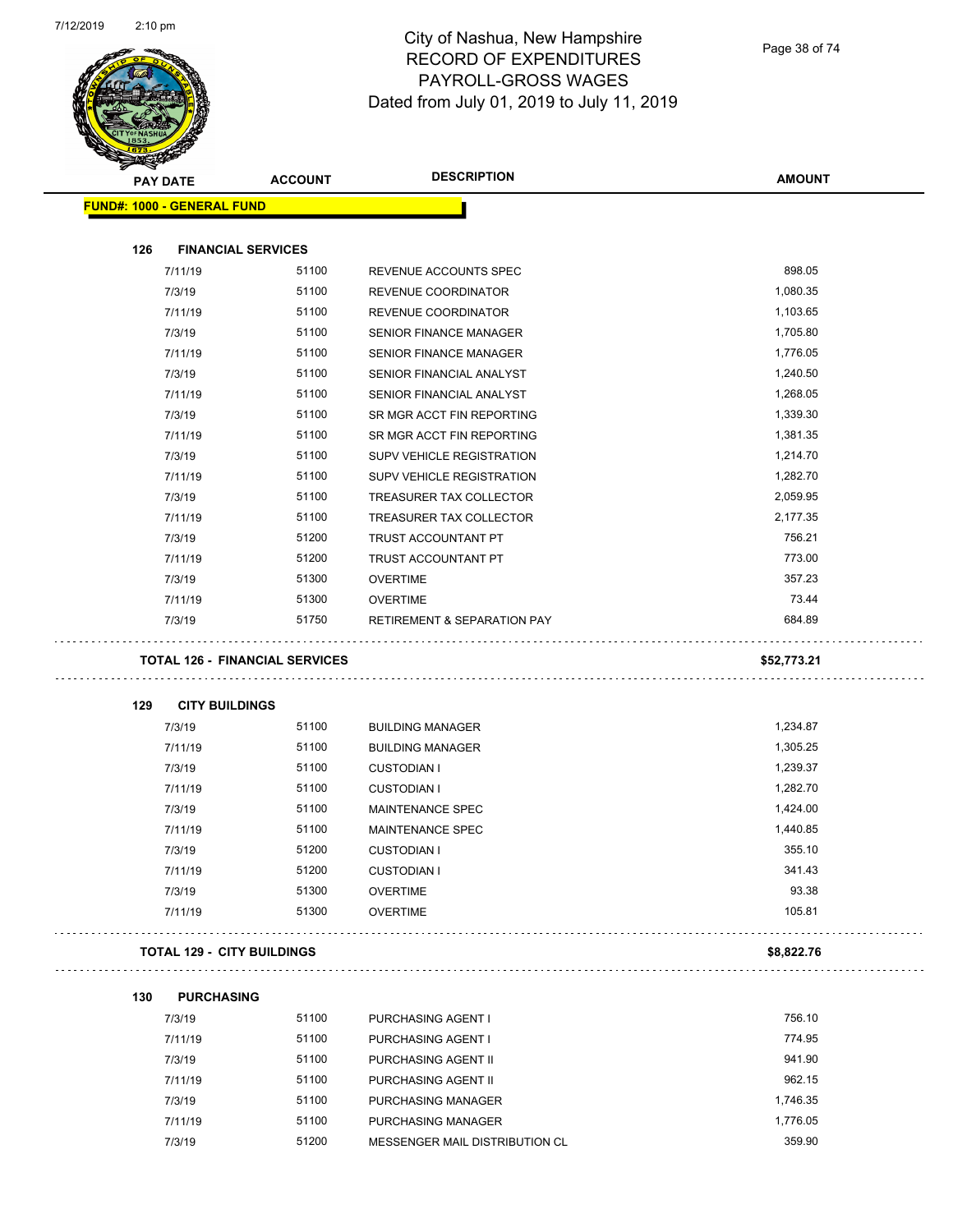

Page 39 of 74

| <b>PAY DATE</b>                   | <b>ACCOUNT</b>                       | <b>DESCRIPTION</b>             | <b>AMOUNT</b> |
|-----------------------------------|--------------------------------------|--------------------------------|---------------|
| <b>FUND#: 1000 - GENERAL FUND</b> |                                      |                                |               |
| 130<br><b>PURCHASING</b>          |                                      |                                |               |
| 7/11/19                           | 51200                                | MESSENGER MAIL DISTRIBUTION CL | 314.55        |
| 7/3/19                            | 51300                                | <b>OVERTIME</b>                | 8.83          |
| <b>TOTAL 130 - PURCHASING</b>     |                                      |                                | \$7,640.78    |
| <b>HUNT BUILDING</b><br>131       |                                      |                                |               |
| 7/3/19                            | 51100                                | HUNT MEMORIAL BLDG & ARTS ADM  | 372.90        |
| 7/11/19                           | 51100                                | HUNT MEMORIAL BLDG & ARTS ADM  | 394.20        |
| <b>TOTAL 131 - HUNT BUILDING</b>  |                                      |                                | \$767.10      |
| 132<br><b>ASSESSING</b>           |                                      |                                |               |
| 7/3/19                            | 51100                                | ASSESSING ADMIN SPEC I CSR     | 654.95        |
| 7/11/19                           | 51100                                | ASSESSING ADMIN SPEC I CSR     | 670.15        |
| 7/3/19                            | 51100                                | ASSESSING ADMIN SPEC II CSR    | 715.30        |
| 7/11/19                           | 51100                                | ASSESSING ADMIN SPEC II CSR    | 730.70        |
| 7/3/19                            | 51100                                | ASSESSING ADMIN SPEC III CSR   | 998.55        |
| 7/11/19                           | 51100                                | ASSESSING ADMIN SPEC III CSR   | 1,020.05      |
| 7/3/19                            | 51100                                | ASSESSOR I                     | 796.30        |
| 7/11/19                           | 51100                                | ASSESSOR I                     | 813.44        |
| 7/3/19                            | 51100                                | ASSESSOR II                    | 1,146.50      |
| 7/11/19                           | 51100                                | ASSESSOR II                    | 1,171.16      |
| 7/3/19                            | 51100                                | ASSESSOR III                   | 2,465.70      |
| 7/11/19                           | 51100                                | ASSESSOR III                   | 2,518.80      |
| 7/3/19                            | 51100                                | DEPARTMENT COORDINATOR         | 948.25        |
| 7/11/19                           | 51100                                | DEPARTMENT COORDINATOR         | 968.65        |
| 7/11/19                           | 51300                                | <b>OVERTIME</b>                | 9.08          |
| <b>TOTAL 132 - ASSESSING</b>      |                                      |                                | \$15,627.58   |
| 134<br><b>GIS</b>                 |                                      |                                |               |
| 7/3/19                            | 51100                                | <b>GIS TECHNICIAN II</b>       | 1,174.40      |
| 7/11/19                           | 51100                                | <b>GIS TECHNICIAN II</b>       | 1,199.70      |
| <b>TOTAL 134 - GIS</b>            |                                      |                                | \$2,374.10    |
| 140                               | <b>PINEWOOD CEMETERY</b>             |                                |               |
| 7/3/19                            | 51400                                | WAGES TEMPORARY/SEASONAL       | 497.25        |
| 6/27/19                           | 51700                                | <b>STIPENDS</b>                | 1,000.00      |
|                                   | <b>TOTAL 140 - PINEWOOD CEMETERY</b> |                                | \$1,497.25    |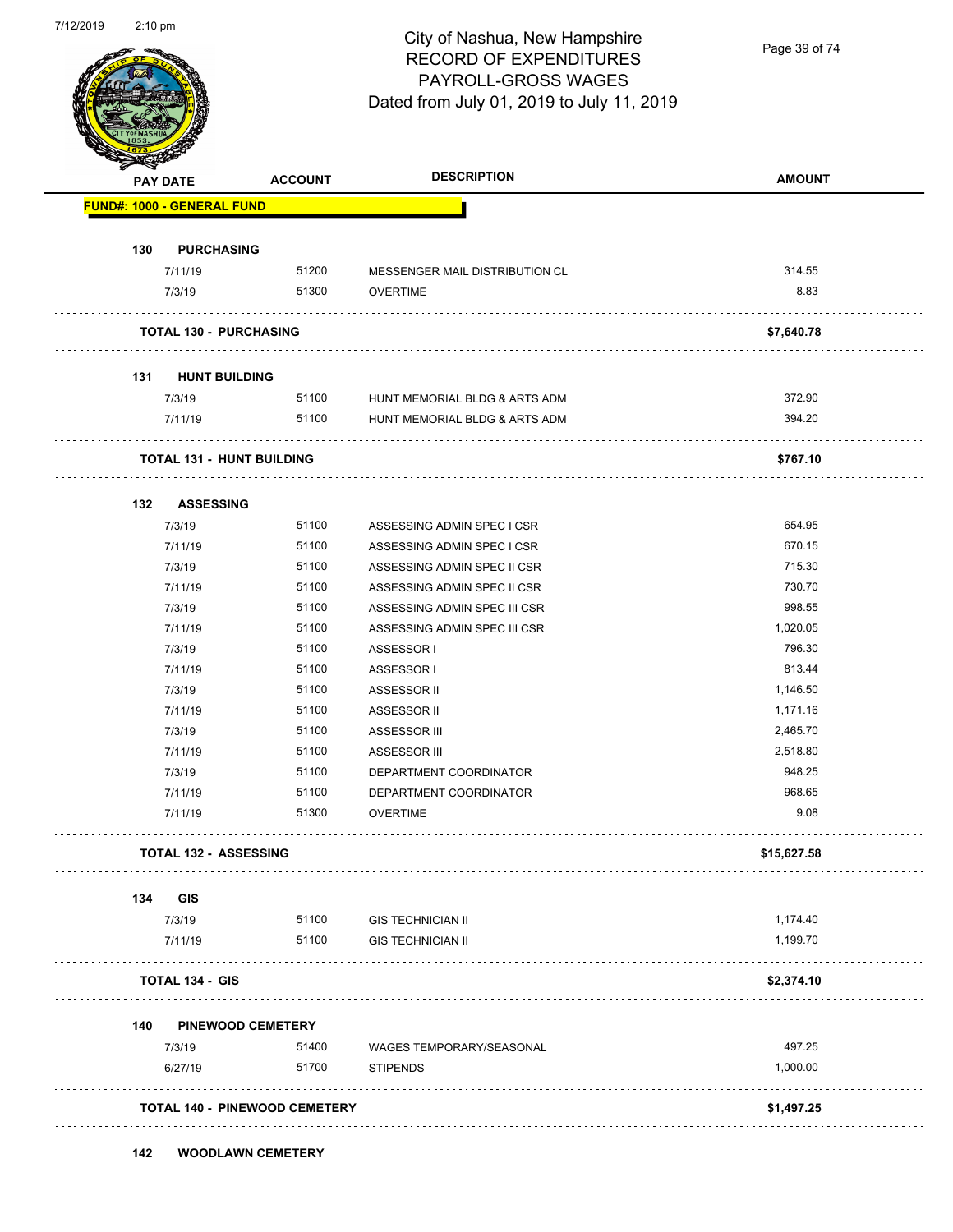

Page 40 of 74

|     | <b>PAY DATE</b>                   | <b>ACCOUNT</b>                            | <b>DESCRIPTION</b>                                    | <b>AMOUNT</b> |
|-----|-----------------------------------|-------------------------------------------|-------------------------------------------------------|---------------|
|     | <b>FUND#: 1000 - GENERAL FUND</b> |                                           |                                                       |               |
|     |                                   |                                           |                                                       |               |
| 142 |                                   | <b>WOODLAWN CEMETERY</b>                  |                                                       |               |
|     | 7/3/19                            | 51100                                     | <b>GROUNDSKEEPER CEMETERY</b>                         | 1,455.30      |
|     | 7/11/19                           | 51100                                     | <b>GROUNDSKEEPER CEMETERY</b>                         | 1,480.01      |
|     | 7/3/19                            | 51100                                     | <b>SUBFOREMAN CEMETERY</b>                            | 852.10        |
|     | 7/11/19                           | 51100                                     | <b>SUBFOREMAN CEMETERY</b>                            | 901.25        |
|     | 7/3/19                            | 51100                                     | SUPERINTENDENT CEMETERY I                             | 1,195.60      |
|     | 7/11/19                           | 51100                                     | SUPERINTENDENT CEMETERY I                             | 1,263.75      |
|     | 7/3/19                            | 51300                                     | <b>OVERTIME</b>                                       | 163.72        |
|     | 7/11/19                           | 51400                                     | <b>WAGES TEMPORARY/SEASONAL</b>                       | 299.00        |
|     | 6/27/19                           | 51700                                     | <b>STIPENDS</b>                                       | (1,000.00)    |
|     |                                   | <b>TOTAL 142 - WOODLAWN CEMETERY</b>      |                                                       | \$6,610.73    |
| 144 |                                   | <b>EDGEWOOD &amp; SUBURBAN CEMETERIES</b> |                                                       |               |
|     | 7/3/19                            | 51100                                     | <b>GROUNDSKEEPER CEMETERY</b>                         | 1,209.08      |
|     | 7/11/19                           | 51100                                     | <b>GROUNDSKEEPER CEMETERY</b>                         | 1,286.25      |
|     | 7/3/19                            | 51100                                     | <b>SUBFOREMAN CEMETERY</b>                            | 736.70        |
|     | 7/11/19                           | 51100                                     | SUBFOREMAN CEMETERY                                   | 778.65        |
|     | 7/3/19                            | 51100                                     | SUPERINTENDENT CEMETERY II                            | 1,261.25      |
|     | 7/11/19                           | 51100                                     | SUPERINTENDENT CEMETERY II                            | 1,282.70      |
|     | 7/3/19                            | 51300                                     | <b>OVERTIME</b>                                       | 110.50        |
|     | 7/3/19                            | 51400                                     | <b>WAGES TEMPORARY/SEASONAL</b>                       | 2,536.00      |
|     | 7/11/19                           | 51400                                     | <b>WAGES TEMPORARY/SEASONAL</b>                       | 1,431.25      |
|     |                                   |                                           | <b>TOTAL 144 - EDGEWOOD &amp; SUBURBAN CEMETERIES</b> | \$10,632.38   |
| 150 | <b>POLICE</b>                     |                                           |                                                       |               |
|     | 7/3/19                            | 51100                                     | <b>1ST YEAR OFFICERS</b>                              | 3,065.25      |
|     | 7/11/19                           | 51100                                     | <b>1ST YEAR OFFICERS</b>                              | 3,151.07      |
|     | 7/3/19                            | 51100                                     | 1ST YR OFFICERS CERTIFIED SPEC                        | 2,135.70      |
|     | 7/11/19                           | 51100                                     | 1ST YR OFFICERS CERTIFIED SPEC                        | 2,192.59      |
|     | 7/3/19                            | 51100                                     | 1st YR SPECIAL OFFICER CERTIFIED II                   | 1,388.40      |
|     | 7/11/19                           | 51100                                     | 1st YR SPECIAL OFFICER CERTIFIED II                   | 1,421.68      |
|     | 7/3/19                            | 51100                                     | <b>ACCOUNT CLERK III</b>                              | 1,575.30      |
|     | 7/11/19                           | 51100                                     | <b>ACCOUNT CLERK III</b>                              | 1,606.75      |
|     | 7/3/19                            | 51100                                     | ADMIN ASSISTANT I DETECTIVES                          | 1,461.60      |
|     | 7/11/19                           | 51100                                     | ADMIN ASSISTANT I DETECTIVES                          | 1,490.85      |
|     | 7/3/19                            | 51100                                     | ADMIN ASSISTANT I LEGAL                               | 758.90        |
|     | 7/11/19                           | 51100                                     | ADMIN ASSISTANT I LEGAL                               | 774.05        |
|     | 7/3/19                            | 51100                                     | ADMIN ASSISTANT II LEGAL                              | 768.85        |
|     | 7/11/19                           | 51100                                     | ADMIN ASSISTANT II LEGAL                              | 784.25        |
|     | 7/3/19                            | 51100                                     | ADMIN ASSISTANT III PROF STANDARDS                    | 964.00        |
|     | 7/11/19                           | 51100                                     | ADMIN ASSISTANT III PROF STANDARDS                    | 983.25        |

7/3/19 51100 ADMIN ASSISTANT III SERVICES 794.70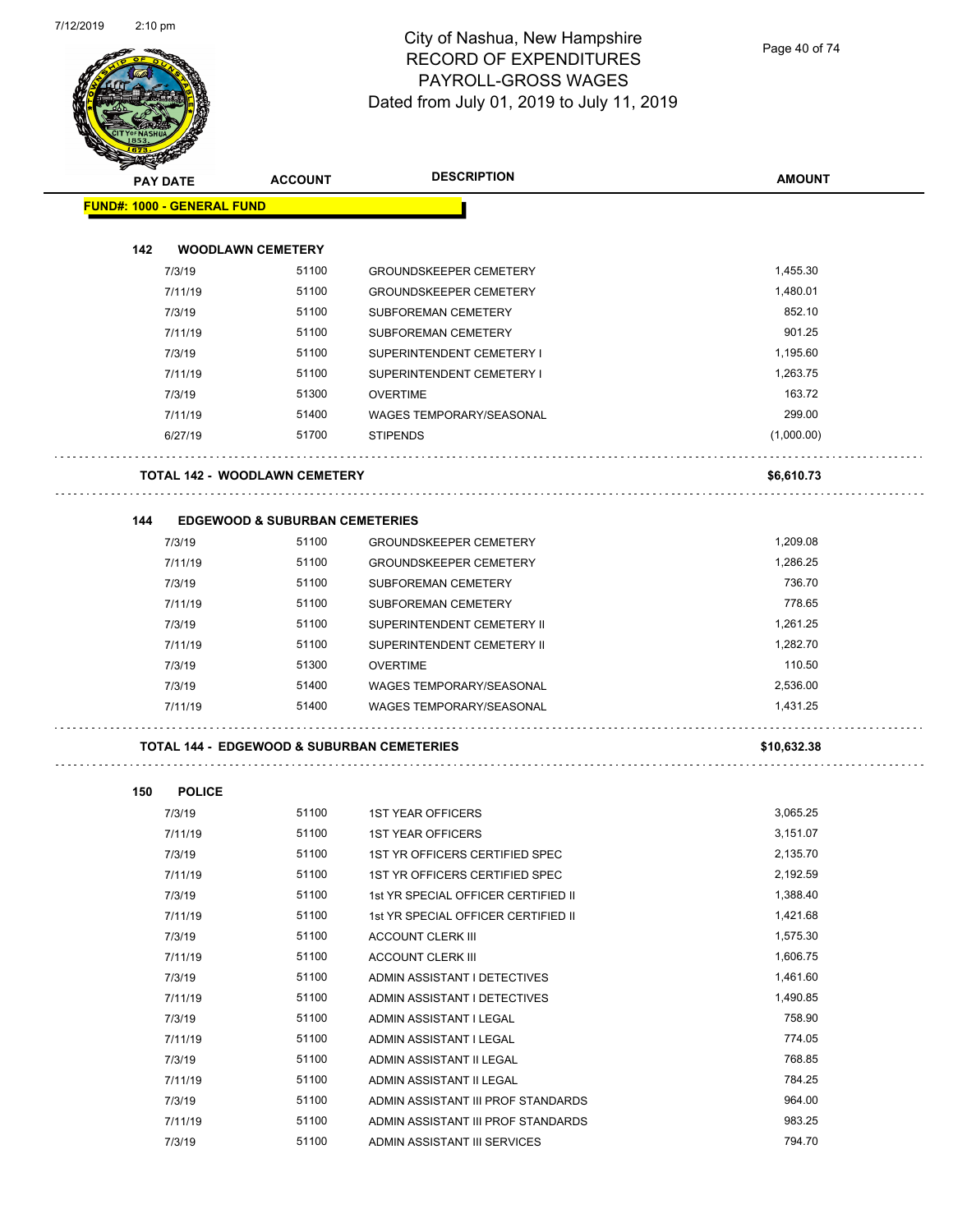

| <b>André</b> s<br><b>PAY DATE</b> | <b>ACCOUNT</b> | <b>DESCRIPTION</b>                               | <b>AMOUNT</b>        |
|-----------------------------------|----------------|--------------------------------------------------|----------------------|
| FUND#: 1000 - GENERAL FUND        |                |                                                  |                      |
|                                   |                |                                                  |                      |
| <b>POLICE</b><br>150              |                |                                                  |                      |
| 7/11/19                           | 51100          | ADMIN ASSISTANT III SERVICES                     | 810.55               |
| 7/3/19                            | 51100          | ADMIN ASSISTANT IV UNIFORM FIELD OPS             | 836.30               |
| 7/11/19                           | 51100          | ADMIN ASSISTANT IV UNIFORM FIELD OPS             | 853.00               |
| 7/3/19                            | 51100          | ADMIN SUPERVISOR DETECTIVES                      | 943.95               |
| 7/11/19                           | 51100          | ADMIN SUPERVISOR DETECTIVES                      | 943.95               |
| 7/3/19                            | 51100          | ADMINISTRATIVE PROJECT SPEC                      | 1,428.35             |
| 7/11/19                           | 51100          | ADMINISTRATIVE PROJECT SPEC                      | 1,480.05             |
| 7/3/19                            | 51100          | ANIMAL CONTROL OFFICER                           | 998.95               |
| 7/11/19                           | 51100          | ANIMAL CONTROL OFFICER                           | 1,028.90             |
| 7/3/19                            | 51100          | ASSISTANT RECORDS MANAGER                        | 1,028.25             |
| 7/11/19                           | 51100          | ASSISTANT RECORDS MANAGER                        | 1,028.25             |
| 7/3/19                            | 51100          | AUTO MECHANIC 1ST CLASS                          | 1,720.80             |
| 7/11/19                           | 51100          | AUTO MECHANIC 1ST CLASS                          | 1,751.73             |
| 7/3/19                            | 51100          | <b>BUILDING MAINTENANCE SUPV</b>                 | 1,028.24             |
| 7/11/19                           | 51100          | <b>BUILDING MAINTENANCE SUPV</b>                 | 1,028.25             |
| 7/3/19                            | 51100          | <b>CAPTAIN</b>                                   | 16,153.55            |
| 7/11/19                           | 51100          | <b>CAPTAIN</b>                                   | 17,113.67            |
| 7/3/19                            | 51100          | CHIEF OF POLICE                                  | 2,843.35             |
| 7/11/19                           | 51100          | CHIEF OF POLICE                                  | 2,928.65             |
| 7/3/19                            | 51100          | COMM TECH ALL DESIGNATIONS                       | 7,395.31             |
| 7/11/19                           | 51100          | COMM TECH ALL DESIGNATIONS                       | 7,395.32             |
| 7/3/19                            | 51100          | COMMUNITY POLICE COORD CEMD                      | 1,354.20             |
| 7/11/19                           | 51100          | COMMUNITY POLICE COORD CEMD                      | 1,354.20             |
| 7/3/19                            | 51100          | <b>CRIME ANALYST</b>                             | 1,075.20             |
| 7/11/19                           | 51100          | <b>CRIME ANALYST</b>                             | 1,096.70             |
| 7/3/19                            | 51100<br>51100 | <b>CUSTODIAN III</b>                             | 2,337.80<br>2,384.55 |
| 7/11/19                           | 51100          | <b>CUSTODIAN III</b>                             |                      |
| 7/3/19<br>7/11/19                 | 51100          | DEPUTY CHIEF OF POLICE<br>DEPUTY CHIEF OF POLICE | 5,153.20<br>5,307.80 |
| 7/3/19                            | 51100          | DETENTION SPEC                                   | 2,665.95             |
| 7/11/19                           | 51100          | <b>DETENTION SPEC</b>                            | 2,718.86             |
| 7/3/19                            | 51100          | DISPATCHERS ALL DESIGNATIONS                     | 4,456.58             |
| 7/11/19                           | 51100          | DISPATCHERS ALL DESIGNATIONS                     | 4,599.90             |
| 7/3/19                            | 51100          | FLEET MAINTENANCE ASST SUPV                      | 963.20               |
| 7/11/19                           | 51100          | FLEET MAINTENANCE ASST SUPV                      | 963.20               |
| 7/3/19                            | 51100          | IT MANAGER/SOFTWARE SPECIALIST                   | 1,728.00             |
| 7/11/19                           | 51100          | IT MANAGER/SOFTWARE SPECIALIST                   | 1,728.00             |
| 7/3/19                            | 51100          | IT PROGRAMS ADMIN & INSTRUCTOR                   | 1,081.50             |
| 7/11/19                           | 51100          | IT PROGRAMS ADMIN & INSTRUCTOR                   | 1,081.50             |
| 7/3/19                            | 51100          | LIEUTENANT                                       | 17,792.61            |
| 7/11/19                           | 51100          | LIEUTENANT                                       | 17,792.61            |
| 7/3/19                            | 51100          | NPD BUSINESS COORDINATOR                         | 1,080.60             |
| 7/11/19                           | 51100          | NPD BUSINESS COORDINATOR                         | 1,080.60             |
| 7/3/19                            | 51100          | NPD BUSINESS MANAGER                             | 1,802.00             |
|                                   |                |                                                  |                      |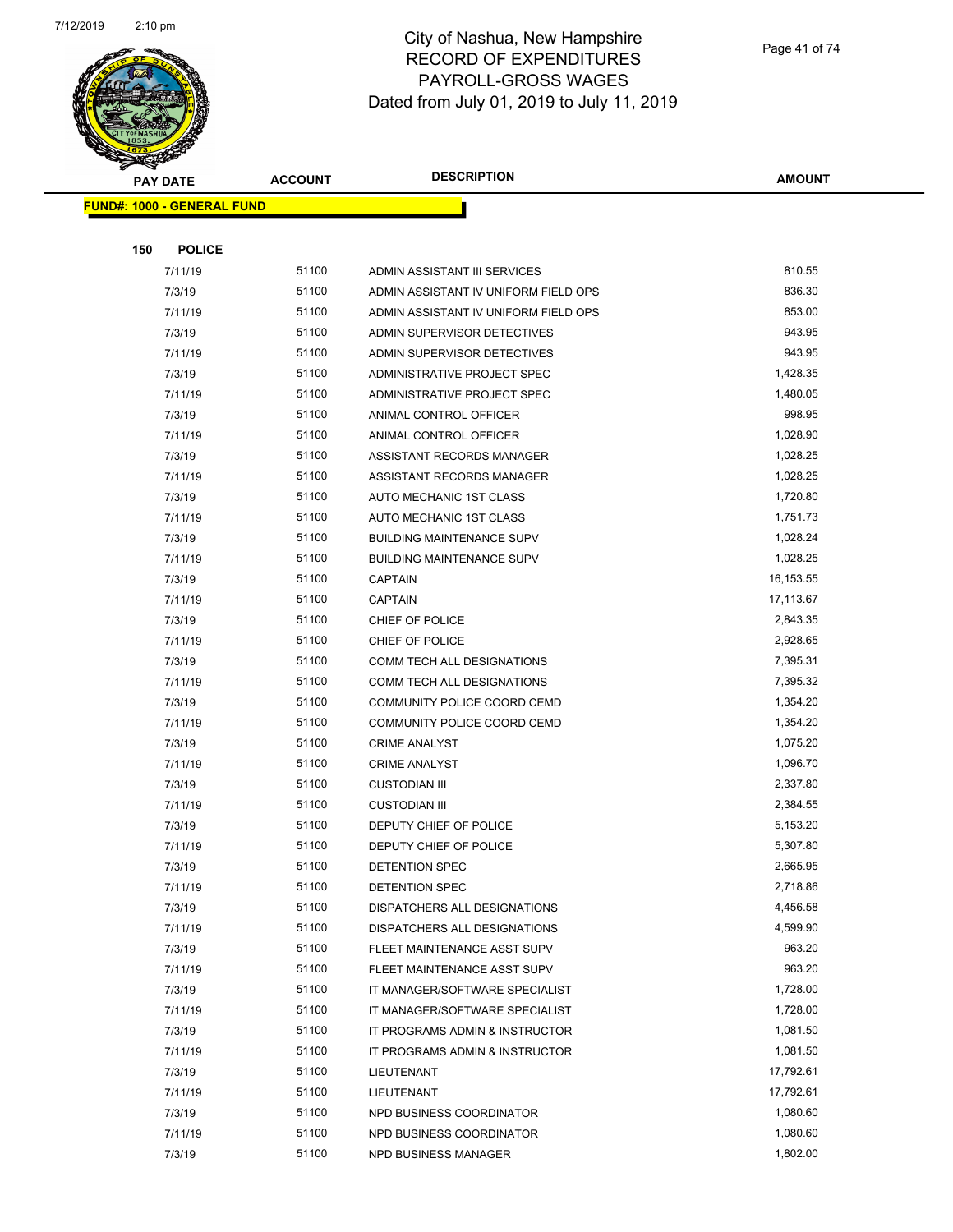

#### City of Nashua, New Hampshire RECORD OF EXPENDITURES PAYROLL-GROSS WAGES Dated from July 01, 2019 to July 11, 2019

Page 42 of 74

| <b>REAL PROPERTY</b>              |                |                                         |               |
|-----------------------------------|----------------|-----------------------------------------|---------------|
| <b>PAY DATE</b>                   | <b>ACCOUNT</b> | <b>DESCRIPTION</b>                      | <b>AMOUNT</b> |
| <b>FUND#: 1000 - GENERAL FUND</b> |                |                                         |               |
|                                   |                |                                         |               |
| <b>POLICE</b><br>150              |                |                                         |               |
| 7/11/19                           | 51100          | NPD BUSINESS MANAGER                    | 1,802.00      |
| 7/3/19                            | 51100          | NPD NETWORK ADMINISTRATOR               | 1,377.50      |
| 7/11/19                           | 51100          | NPD NETWORK ADMINISTRATOR               | 1,377.50      |
| 7/3/19                            | 51100          | PARALEGAL                               | 854.00        |
| 7/11/19                           | 51100          | PARALEGAL                               | 871.10        |
| 7/3/19                            | 51100          | PATROLMAN ALL RANKS                     | 174,755.41    |
| 7/11/19                           | 51100          | PATROLMAN ALL RANKS                     | 179,303.57    |
| 7/3/19                            | 51100          | POLICE ATTORNEY                         | 2,942.33      |
| 7/11/19                           | 51100          | POLICE ATTORNEY                         | 2,942.33      |
| 7/3/19                            | 51100          | <b>RECORDS &amp; COMMUNICATIONS MGR</b> | 1,589.40      |
| 7/11/19                           | 51100          | <b>RECORDS &amp; COMMUNICATIONS MGR</b> | 1,589.40      |
| 7/3/19                            | 51100          | <b>RECORDS TECHNICIAN I</b>             | 1,371.35      |
| 7/11/19                           | 51100          | <b>RECORDS TECHNICIAN I</b>             | 1,398.80      |
| 7/3/19                            | 51100          | RECORDS TECHNICIAN II                   | 1,676.30      |
| 7/11/19                           | 51100          | RECORDS TECHNICIAN II                   | 1,709.85      |
| 7/3/19                            | 51100          | <b>SECRETARY III</b>                    | 1,371.30      |
| 7/11/19                           | 51100          | <b>SECRETARY III</b>                    | 1,398.80      |
| 7/3/19                            | 51100          | <b>SERGEANT</b>                         | 41,552.45     |
| 7/11/19                           | 51100          | <b>SERGEANT</b>                         | 41,325.85     |
| 7/3/19                            | 51100          | SHIFT LEADER                            | 2,185.00      |
| 7/11/19                           | 51100          | SHIFT LEADER                            | 2,185.00      |
| 7/3/19                            | 51100          | <b>SUPV POLICE FLEET</b>                | 1,306.34      |
| 7/11/19                           | 51100          | <b>SUPV POLICE FLEET</b>                | 1,306.35      |
| 7/3/19                            | 51200          | <b>ACCREDITATION MANAGER</b>            | 1,129.28      |
| 7/11/19                           | 51200          | <b>ACCREDITATION MANAGER</b>            | 1,151.84      |
| 7/3/19                            | 51200          | SENIOR RELATIONS SPECIALIST             | 725.40        |
| 7/11/19                           | 51200          | SENIOR RELATIONS SPECIALIST             | 739.92        |
| 7/3/19                            | 51300          | <b>OVERTIME</b>                         | 8,947.64      |
| 7/11/19                           | 51300          | <b>OVERTIME</b>                         | 16.648.85     |
| 7/3/19                            | 51309          | <b>OVERTIME-TRAINING</b>                | 798.68        |
| 7/3/19                            | 51315          | OVERTIME-WITNESS                        | 1,461.23      |
| 7/11/19                           | 51315          | <b>OVERTIME-WITNESS</b>                 | 1,556.84      |
| 7/3/19                            | 51322          | OVERTIME-INVESTIGATIVE                  | 5,871.05      |
| 7/11/19                           | 51322          | OVERTIME-INVESTIGATIVE                  | 7,539.36      |
| 7/3/19                            | 51330          | OVERTIME-COVERAGE                       | 31,615.29     |
| 7/11/19                           | 51330          | OVERTIME-COVERAGE                       | 36,526.17     |
| 7/3/19                            | 51412          | <b>WAGES PER DIEM</b>                   | 199.74        |
| 7/11/19                           | 51412          | <b>WAGES PER DIEM</b>                   | 199.74        |
| 7/3/19                            | 51600          | LONGEVITY                               | 800.00        |
| 7/11/19                           | 51628          | <b>EXTRA HOLIDAY</b>                    | 65,682.92     |
| 7/3/19                            | 52800          | EDUCATIONAL ASSISTANCE                  | 203.10        |
| 7/3/19                            | 52809          | <b>WELLNESS PROGRAM</b>                 | (203.10)      |
|                                   |                |                                         |               |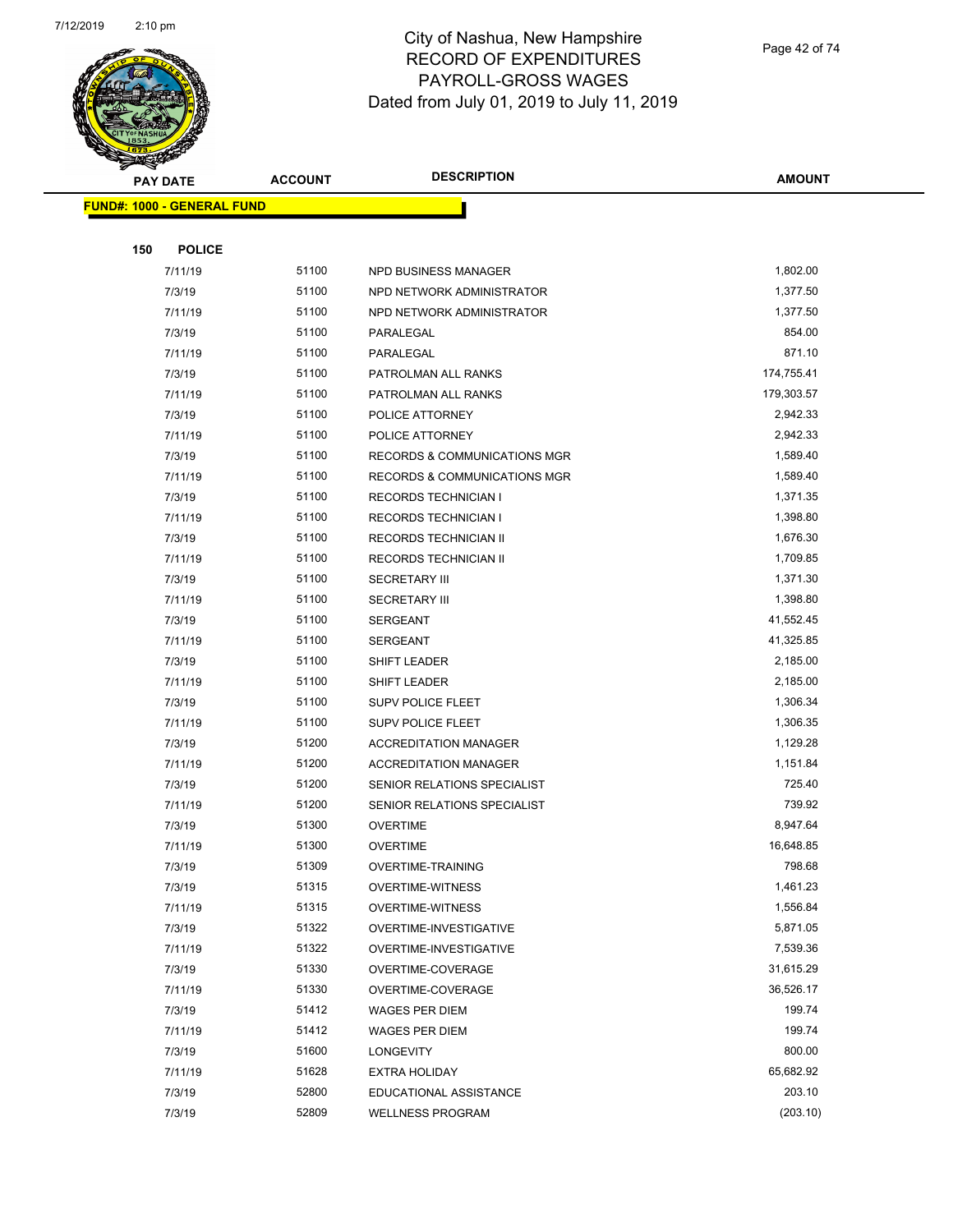

Page 43 of 74

| <b>PAY DATE</b>                   | <b>ACCOUNT</b> | <b>DESCRIPTION</b>                  | <b>AMOUNT</b> |
|-----------------------------------|----------------|-------------------------------------|---------------|
| <b>FUND#: 1000 - GENERAL FUND</b> |                |                                     |               |
| <b>TOTAL 150 - POLICE</b>         |                |                                     | \$827,441.20  |
| 152<br><b>FIRE</b>                |                |                                     |               |
| 7/3/19                            | 51100          | ADMINISTRATIVE ASSISTANT II         | 2,320.60      |
| 7/11/19                           | 51100          | ADMINISTRATIVE ASSISTANT II         | 2,378.65      |
| 7/3/19                            | 51100          | <b>ASST FIRE CHIEF</b>              | 2,409.56      |
| 7/11/19                           | 51100          | <b>ASST FIRE CHIEF</b>              | 2,525.92      |
| 7/3/19                            | 51100          | ASST SUPERINTENDENT FIRE FLEET      | 1,645.88      |
| 7/11/19                           | 51100          | ASST SUPERINTENDENT FIRE FLEET      | 1,746.60      |
| 7/3/19                            | 51100          | ASST SUPERINTENDENT PREVENTION      | 3,147.56      |
| 7/11/19                           | 51100          | ASST SUPERINTENDENT PREVENTION      | 3,147.56      |
| 7/3/19                            | 51100          | <b>CAPTAIN</b>                      | 11,623.22     |
| 7/11/19                           | 51100          | <b>CAPTAIN</b>                      | 11,623.21     |
| 7/3/19                            | 51100          | <b>CAPTAIN FIRE TRAINING SAFETY</b> | 1,799.56      |
| 7/11/19                           | 51100          | CAPTAIN FIRE TRAINING SAFETY        | 1,799.56      |
| 7/3/19                            | 51100          | <b>DEPUTY FIRE CHIEF</b>            | 8,596.21      |
| 7/11/19                           | 51100          | <b>DEPUTY FIRE CHIEF</b>            | 9,100.14      |
| 7/3/19                            | 51100          | <b>EXEC ASST BUSINESS COORD</b>     | 868.70        |
| 7/11/19                           | 51100          | <b>EXEC ASST BUSINESS COORD</b>     | 888.00        |
| 7/3/19                            | 51100          | FIRE CHIEF                          | 2,635.48      |
| 7/11/19                           | 51100          | <b>FIRE CHIEF</b>                   | 2,762.72      |
| 7/3/19                            | 51100          | FIRE DISPATCH ALL RANKS             | 11,591.52     |
| 7/11/19                           | 51100          | FIRE DISPATCH ALL RANKS             | 11,370.02     |
| 7/3/19                            | 51100          | FIRE DISPATCHER CLERK TRAINER       | 1,331.92      |
| 7/11/19                           | 51100          | FIRE DISPATCHER CLERK TRAINER       | 1,682.42      |
| 7/3/19                            | 51100          | FIRE LIEUTENANT                     | 41,597.66     |
| 7/11/19                           | 51100          | FIRE LIEUTENANT                     | 41,456.08     |
| 7/3/19                            | 51100          | <b>FIRE MECHANIC</b>                | 1,381.76      |
| 7/11/19                           | 51100          | FIRE MECHANIC                       | 1,381.76      |
| 7/3/19                            | 51100          | FIRE TRAINING OFFICER               | 1,645.88      |
| 7/11/19                           | 51100          | FIRE TRAINING OFFICER               | 1,645.88      |
| 7/3/19                            | 51100          | FIREFIGHTERS ALL RANKS              | 133,142.87    |
| 7/11/19                           | 51100          | FIREFIGHTERS ALL RANKS              | 131,872.28    |
| 7/3/19                            | 51100          | SUPERINTENDENT FIRE ALARM           | 1,835.72      |
| 7/11/19                           | 51100          | SUPERINTENDENT FIRE ALARM           | 1,835.72      |
| 7/3/19                            | 51100          | SUPERINTENDENT FIRE FLEET           | 1,799.56      |
| 7/11/19                           | 51100          | SUPERINTENDENT FIRE FLEET           | 1,799.56      |
| 7/3/19                            | 51100          | SUPERINTENDENT FIRE PREVENTION      | 1,817.56      |
| 7/11/19                           | 51100          | SUPERINTENDENT FIRE PREVENTION      | 1,817.56      |
| 7/11/19                           | 51300          | <b>OVERTIME</b>                     | 2,588.60      |
| 7/3/19                            | 51330          | OVERTIME-COVERAGE                   | 17,641.98     |
| 7/11/19                           | 51330          | OVERTIME-COVERAGE                   | 23,680.30     |
| 7/11/19                           | 51628          | <b>EXTRA HOLIDAY</b>                | 53,718.01     |
| 7/3/19                            | 51650          | <b>ADDITIONAL HOURS</b>             | 41,571.05     |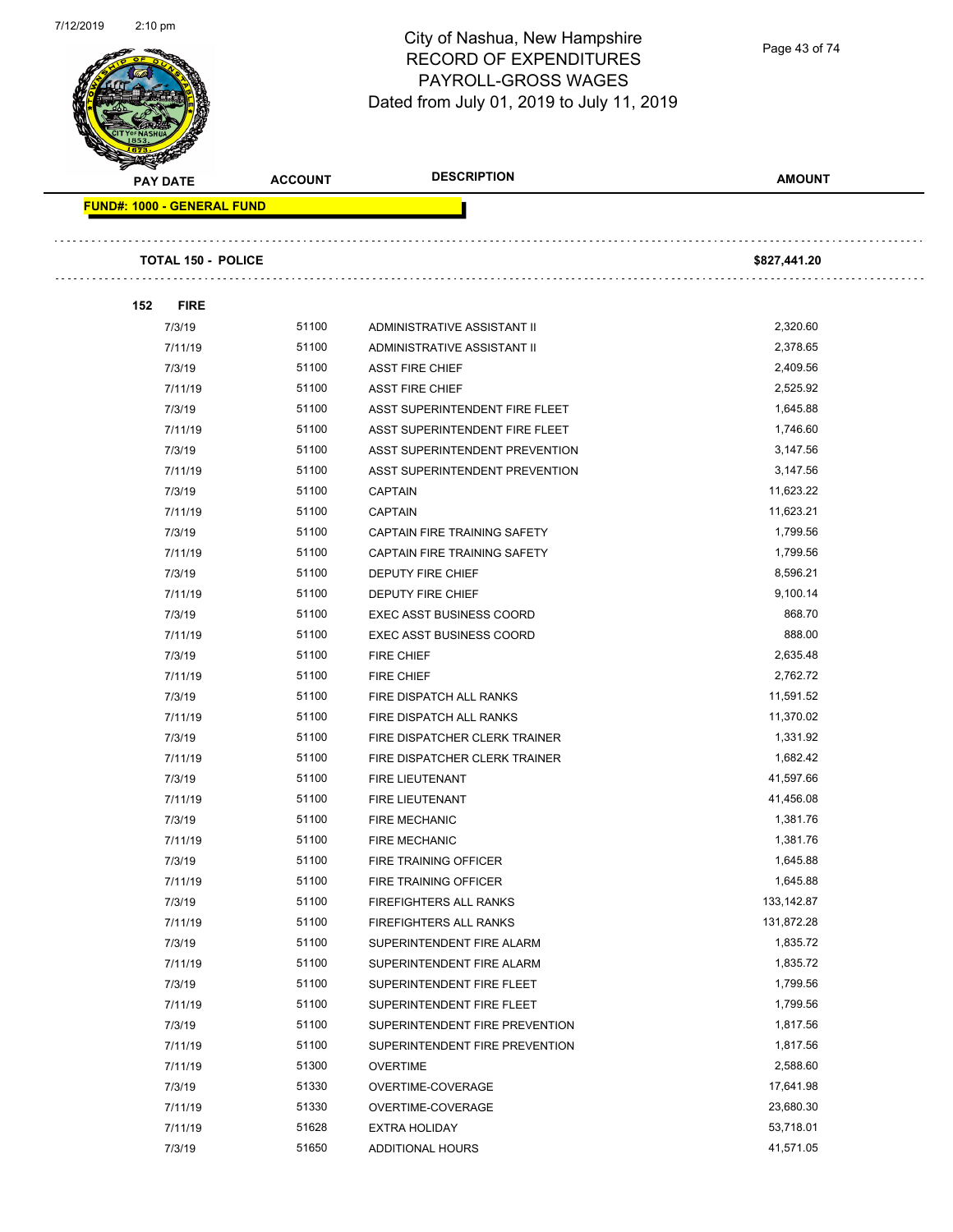

Page 44 of 74

|     | <b>PAY DATE</b>                   | <b>ACCOUNT</b>                          | <b>DESCRIPTION</b>                     | <b>AMOUNT</b> |
|-----|-----------------------------------|-----------------------------------------|----------------------------------------|---------------|
|     | <b>FUND#: 1000 - GENERAL FUND</b> |                                         |                                        |               |
|     |                                   |                                         |                                        |               |
| 152 | <b>FIRE</b>                       |                                         |                                        |               |
|     | 7/11/19                           | 51650                                   | ADDITIONAL HOURS                       | 51,154.99     |
|     | 7/3/19                            | 51700                                   | <b>STIPENDS</b>                        | 4,867.39      |
|     | 7/11/19                           | 51700                                   | <b>STIPENDS</b>                        | 4,784.18      |
|     | 7/8/19                            | 51750                                   | <b>RETIREMENT &amp; SEPARATION PAY</b> | 33,346.56     |
|     | 7/3/19                            | 52800                                   | EDUCATIONAL ASSISTANCE                 | 1,147.25      |
|     | <b>TOTAL 152 - FIRE</b>           |                                         |                                        | \$696,525.17  |
| 153 |                                   | <b>BUILDING INSPECTION</b>              |                                        |               |
|     | 7/3/19                            | 51100                                   | BLD INSP ASST PLANS EXAMINER           | 1,046.85      |
|     | 7/11/19                           | 51100                                   | BLD INSP ASST PLANS EXAMINER           | 1,069.30      |
|     | 7/3/19                            | 51100                                   | <b>BUILDING AND UTILITIES INSPCTR</b>  | 3,635.40      |
|     | 7/11/19                           | 51100                                   | <b>BUILDING AND UTILITIES INSPCTR</b>  | 3,713.45      |
|     | 7/3/19                            | 51100                                   | <b>BUILDING DEPARTMENT MANAGER</b>     | 1,612.75      |
|     | 7/11/19                           | 51100                                   | <b>BUILDING DEPARTMENT MANAGER</b>     | 1,677.35      |
|     | 7/3/19                            | 51100                                   | PERMIT TECHNICIAN I                    | 1,287.45      |
|     | 7/11/19                           | 51100                                   | PERMIT TECHNICIAN I                    | 1,315.65      |
|     | 7/3/19                            | 51100                                   | <b>PLANS EXAMINER</b>                  | 1,271.25      |
|     | 7/11/19                           | 51100                                   | <b>PLANS EXAMINER</b>                  | 1,298.65      |
|     |                                   | <b>TOTAL 153 - BUILDING INSPECTION</b>  |                                        | \$17,928.10   |
| 155 |                                   | <b>CODE ENFORCEMENT</b>                 |                                        |               |
|     | 7/3/19                            | 51100                                   | CODE ENFORCEMENT OFFICER II            | 2,773.40      |
|     | 7/11/19                           | 51100                                   | CODE ENFORCEMENT OFFICER II            | 2,822.40      |
|     | 7/3/19                            | 51100                                   | MGR CODE ENFORCEMENT DEPT              | 1,521.05      |
|     | 7/11/19                           | 51100                                   | MGR CODE ENFORCEMENT DEPT              | 1,607.75      |
|     |                                   | <b>TOTAL 155 - CODE ENFORCEMENT</b>     |                                        | \$8,724.60    |
| 156 |                                   | <b>EMERGENCY MANAGEMENT</b>             |                                        |               |
|     | 7/3/19                            | 51100                                   | <b>EMERGENCY MANAGEMENT DIRECTOR</b>   | 1,701.60      |
|     | 7/11/19                           | 51100                                   | <b>EMERGENCY MANAGEMENT DIRECTOR</b>   | 1,776.05      |
|     | 7/3/19                            | 51200                                   | EMERGENCY MANAGEMENT COORDINAT         | 718.18        |
|     | 7/11/19                           | 51200                                   | EMERGENCY MANAGEMENT COORDINAT         | 759.10        |
|     |                                   | <b>TOTAL 156 - EMERGENCY MANAGEMENT</b> |                                        | \$4,954.93    |
|     |                                   |                                         |                                        |               |
| 157 |                                   | <b>CITYWIDE COMMUNICATIONS</b>          |                                        |               |
|     | 7/3/19                            | 51100                                   | <b>COMM SYS ENGR TECH</b>              | 1,616.80      |
|     | 7/11/19                           | 51100                                   | <b>COMM SYS ENGR TECH</b>              | 1,616.80      |
|     | 7/3/19                            | 51200                                   | RADIO SYSTEMS MANAGER                  | 1,371.96      |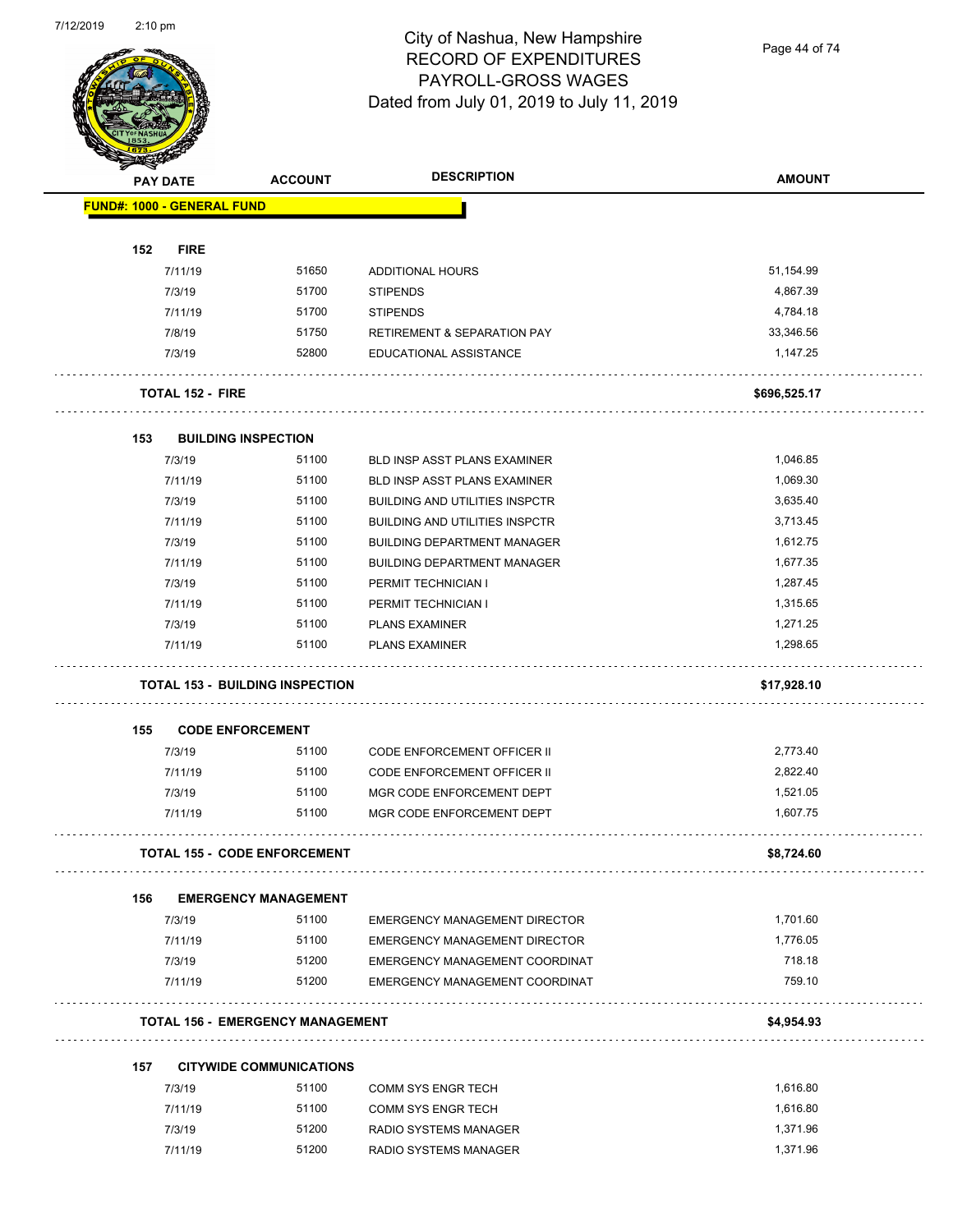| 7/12/2019 | 2:10 pm                           |                                            | City of Nashua, New Hampshire<br><b>RECORD OF EXPENDITURES</b><br>PAYROLL-GROSS WAGES<br>Dated from July 01, 2019 to July 11, 2019 | Page 45 of 74 |
|-----------|-----------------------------------|--------------------------------------------|------------------------------------------------------------------------------------------------------------------------------------|---------------|
|           | PAY DATE                          | <b>ACCOUNT</b>                             | <b>DESCRIPTION</b>                                                                                                                 | <b>AMOUNT</b> |
|           | <b>FUND#: 1000 - GENERAL FUND</b> |                                            |                                                                                                                                    |               |
|           |                                   |                                            |                                                                                                                                    |               |
|           | 157                               | <b>CITYWIDE COMMUNICATIONS</b>             |                                                                                                                                    |               |
|           | 7/3/19                            | 51300                                      | <b>OVERTIME</b>                                                                                                                    | 183.42        |
|           |                                   | <b>TOTAL 157 - CITYWIDE COMMUNICATIONS</b> |                                                                                                                                    | \$6,160.94    |
|           |                                   |                                            |                                                                                                                                    |               |
|           | 160                               | <b>PW-ADMIN &amp; ENGINEERING</b>          |                                                                                                                                    |               |
|           | 7/3/19                            | 51100                                      | ADMINISTRATIVE ASSISTANT II                                                                                                        | 766.50        |
|           | 7/11/19                           | 51100                                      | ADMINISTRATIVE ASSISTANT II                                                                                                        | 786.83        |
|           | 7/3/19                            | 51100                                      | ASSISTANT CONSTRUCTION ENGINEER                                                                                                    | 938.30        |
|           | 7/11/19                           | 51100                                      | ASSISTANT CONSTRUCTION ENGINEER                                                                                                    | 958.50        |
|           | 7/3/19                            | 51100                                      | ASSISTANT DIRECTOR OF PUBLIC WORKS                                                                                                 | 1,619.05      |
|           | 7/11/19                           | 51100                                      | ASSISTANT DIRECTOR OF PUBLIC WORKS                                                                                                 | 1,711.30      |
|           | 7/3/19                            | 51100                                      | <b>CITY ENGINEER</b>                                                                                                               | 1,144.75      |
|           | 7/11/19                           | 51100                                      | <b>CITY ENGINEER</b>                                                                                                               | 1,210.00      |
|           | 7/3/19                            | 51100                                      | <b>CITY SURVEYOR</b>                                                                                                               | 1,230.70      |
|           | 7/11/19                           | 51100                                      | <b>CITY SURVEYOR</b>                                                                                                               | 1,257.20      |
|           | 7/3/19                            | 51100                                      | DEPUTY CITY ENGINEER                                                                                                               | 738.35        |
|           | 7/11/19                           | 51100                                      | DEPUTY CITY ENGINEER                                                                                                               | 780.45        |
|           | 7/3/19                            | 51100                                      | <b>DIRECTOR PUBLIC WORKS</b>                                                                                                       | 1,828.35      |
|           | 7/11/19                           | 51100                                      | <b>DIRECTOR PUBLIC WORKS</b>                                                                                                       | 1,933.90      |
|           | 7/3/19                            | 51100                                      | DIVISION OPERATIONS MANAGER                                                                                                        | 1,463.05      |
|           | 7/11/19                           | 51100                                      | DIVISION OPERATIONS MANAGER                                                                                                        | 1,546.45      |
|           | 7/3/19                            | 51100                                      | DPW CONTRACT ADMINISTRATOR                                                                                                         | 365.00        |
|           | 7/11/19                           | 51100                                      | DPW CONTRACT ADMINISTRATOR                                                                                                         | 372.85        |
|           | 7/3/19                            | 51100                                      | <b>ENGINEERING INSPECTOR</b>                                                                                                       | 2,049.65      |
|           | 7/11/19                           | 51100                                      | <b>ENGINEERING INSPECTOR</b>                                                                                                       | 2,093.65      |
|           | 7/3/19                            | 51100                                      | <b>EXECUTIVE ASSISTANT</b>                                                                                                         | 767.14        |
|           | 7/11/19                           | 51100                                      | <b>EXECUTIVE ASSISTANT</b>                                                                                                         | 810.85        |
|           | 7/3/19                            | 51100                                      | PUBLIC RELATIONS ADMINISTRATOR                                                                                                     | 712.35        |
|           | 7/11/19                           | 51100                                      | PUBLIC RELATIONS ADMINISTRATOR                                                                                                     | 752.95        |
|           | 7/3/19                            | 51100                                      | SENIOR STAFF ENGINEER                                                                                                              | 503.35        |
|           | 7/11/19                           | 51100                                      | SENIOR STAFF ENGINEER                                                                                                              | 532.05        |
|           | 7/3/19                            | 51100                                      | SENIOR TRAFFIC ENGINEER                                                                                                            | 1,746.35      |
|           | 7/11/19                           | 51100                                      | SENIOR TRAFFIC ENGINEER                                                                                                            | 1,776.05      |
|           | 7/3/19                            | 51100                                      | <b>STAFF ENGINEER</b>                                                                                                              | 1,064.00      |
|           | 7/11/19                           | 51100                                      | <b>STAFF ENGINEER</b>                                                                                                              | 1,124.60      |
|           | 7/3/19                            | 51100                                      | STREET CONSTRUCTION ENGINEER                                                                                                       | 1,455.30      |
|           | 7/11/19                           | 51100                                      | STREET CONSTRUCTION ENGINEER                                                                                                       | 1,480.05      |
|           | 7/3/19                            | 51300                                      | <b>OVERTIME</b>                                                                                                                    | 2,148.21      |
|           | 7/11/19                           | 51300                                      | <b>OVERTIME</b>                                                                                                                    | 2,391.73      |
|           |                                   | TOTAL 160 - PW-ADMIN & ENGINEERING         |                                                                                                                                    | \$42,059.81   |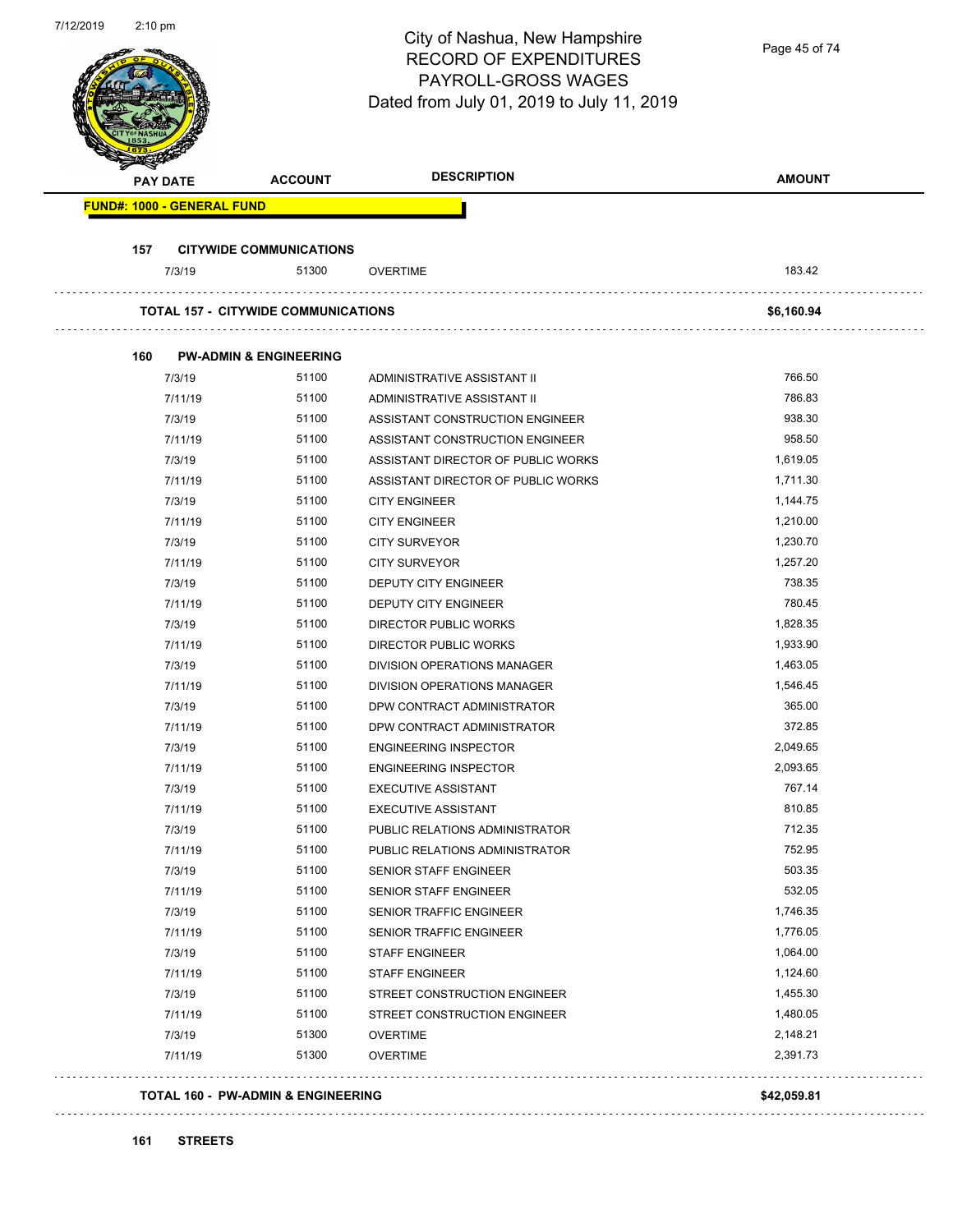

Page 46 of 74

| <b>Andri</b><br><b>PAY DATE</b>   | <b>ACCOUNT</b> | <b>DESCRIPTION</b>                     | <b>AMOUNT</b> |
|-----------------------------------|----------------|----------------------------------------|---------------|
| <b>FUND#: 1000 - GENERAL FUND</b> |                |                                        |               |
|                                   |                |                                        |               |
| 161<br><b>STREETS</b>             |                |                                        |               |
| 7/3/19                            | 51100          | ADMINISTRATIVE ASSISTANT II            | 821.65        |
| 7/11/19                           | 51100          | ADMINISTRATIVE ASSISTANT II            | 822.90        |
| 7/3/19                            | 51100          | AUTO MECH 1ST CLASS NIGHTS             | 4,353.60      |
| 7/11/19                           | 51100          | AUTO MECH 1ST CLASS NIGHTS             | 4,353.60      |
| 7/3/19                            | 51100          | <b>AUTO MECH 2ND CLASS</b>             | 1,959.20      |
| 7/11/19                           | 51100          | AUTO MECH 2ND CLASS                    | 1,959.20      |
| 7/3/19                            | 51100          | AUTO MECHANIC 1ST CLASS                | 3,229.20      |
| 7/11/19                           | 51100          | AUTO MECHANIC 1ST CLASS                | 3,229.21      |
| 7/3/19                            | 51100          | <b>EQUIP OPR STREET REPAIR</b>         | 7,854.80      |
| 7/11/19                           | 51100          | <b>EQUIP OPR STREET REPAIR</b>         | 7,854.80      |
| 7/3/19                            | 51100          | FLEET MAINTENANCE FOREMAN              | 1,296.65      |
| 7/11/19                           | 51100          | FLEET MAINTENANCE FOREMAN              | 1,324.60      |
| 7/3/19                            | 51100          | FLEET MANAGER STREET DEPT              | 1,187.54      |
| 7/11/19                           | 51100          | FLEET MANAGER STREET DEPT              | 1,207.70      |
| 7/3/19                            | 51100          | FOREMAN LABOR STREET                   | 2,567.90      |
| 7/11/19                           | 51100          | FOREMAN LABOR STREET                   | 2,649.19      |
| 7/3/19                            | 51100          | <b>MASON PIPELAYER</b>                 | 3,759.21      |
| 7/11/19                           | 51100          | <b>MASON PIPELAYER</b>                 | 3,759.20      |
| 7/3/19                            | 51100          | OPERATIONS SUPERVISOR                  | 1,092.80      |
| 7/11/19                           | 51100          | OPERATIONS SUPERVISOR                  | 1,116.35      |
| 7/3/19                            | 51100          | <b>SIGN MAINTENANCE</b>                | 1,901.44      |
| 7/11/19                           | 51100          | <b>SIGN MAINTENANCE</b>                | 969.04        |
| 7/3/19                            | 51100          | STOREKEEPER PWD                        | 1,006.30      |
| 7/11/19                           | 51100          | STOREKEEPER PWD                        | 1,252.29      |
| 7/3/19                            | 51100          | STREET FOREMAN                         | 2,593.31      |
| 7/11/19                           | 51100          | <b>STREET FOREMAN</b>                  | 2,649.19      |
| 7/3/19                            | 51100          | SUPERINTENDENT OF STREETS              | 1,940.40      |
| 7/11/19                           | 51100          | SUPERINTENDENT OF STREETS              | 1,973.35      |
| 7/3/19                            | 51100          | <b>TRAFFIC FOREMAN</b>                 | 1,322.60      |
| 7/11/19                           | 51100          | <b>TRAFFIC FOREMAN</b>                 | 1,351.10      |
| 7/3/19                            | 51100          | <b>TRAFFIC TECHNICIAN I</b>            | 2,231.20      |
| 7/11/19                           | 51100          | TRAFFIC TECHNICIAN I                   | 2,231.20      |
| 7/3/19                            | 51100          | TRUCK DRIVER STREET REPAIR             | 14,747.15     |
| 7/11/19                           | 51100          | TRUCK DRIVER STREET REPAIR             | 15,183.89     |
| 7/3/19                            | 51100          | <b>WELDER FIRST CLASS</b>              | 1,060.80      |
| 7/11/19                           | 51100          | <b>WELDER FIRST CLASS</b>              | 1,060.80      |
| 7/3/19                            | 51300          | <b>OVERTIME</b>                        | 1,558.47      |
| 7/11/19                           | 51300          | <b>OVERTIME</b>                        | 3,330.86      |
| 7/3/19                            | 51600          | LONGEVITY                              | 1,000.00      |
| 7/11/19                           | 51600          | LONGEVITY                              | 600.00        |
| 7/11/19                           | 51750          | <b>RETIREMENT &amp; SEPARATION PAY</b> | 8,947.77      |
|                                   |                |                                        |               |

#### **TOTAL 161 - STREETS \$125,310.46**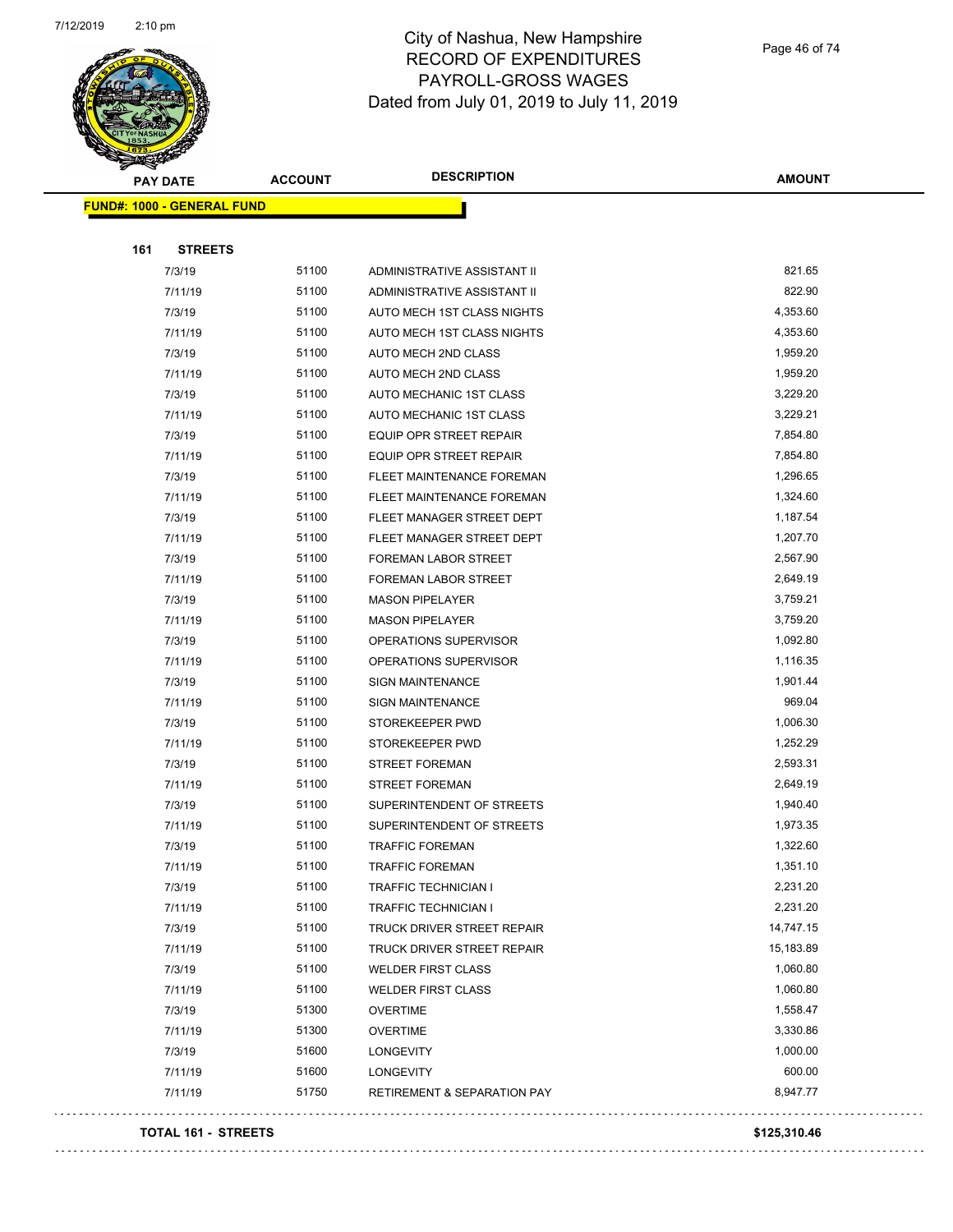

Page 47 of 74

|     | <b>PAY DATE</b>            | <b>ACCOUNT</b>                        | <b>DESCRIPTION</b>               | <b>AMOUNT</b> |
|-----|----------------------------|---------------------------------------|----------------------------------|---------------|
|     | FUND#: 1000 - GENERAL FUND |                                       |                                  |               |
| 166 |                            | <b>PARKING OPERATIONS</b>             |                                  |               |
|     | 7/3/19                     | 51100                                 | PARKING MAINTENANCE              | 646.04        |
|     | 7/11/19                    | 51100                                 | PARKING MAINTENANCE              | 1,333.11      |
|     | 7/3/19                     | 51100                                 | <b>PARKING MANAGER</b>           | 896.45        |
|     | 7/11/19                    | 51100                                 | <b>PARKING MANAGER</b>           | 947.55        |
|     | 7/3/19                     | 51300                                 | <b>OVERTIME</b>                  | 72.69         |
|     | 7/11/19                    | 51300                                 | <b>OVERTIME</b>                  | 164.08        |
|     | 7/3/19                     | 51400                                 | WAGES TEMPORARY/SEASONAL         | 339.50        |
|     | 7/11/19                    | 51400                                 | <b>WAGES TEMPORARY/SEASONAL</b>  | 420.00        |
|     |                            | <b>TOTAL 166 - PARKING OPERATIONS</b> |                                  | \$4,819.42    |
| 171 |                            | <b>COMMUNITY SERVICES</b>             |                                  |               |
|     | 7/3/19                     | 51100                                 | DIRECTOR HEALTH AND COMM SVS     | 1,920.95      |
|     | 7/11/19                    | 51100                                 | DIRECTOR HEALTH AND COMM SVS     | 2,030.45      |
|     | 7/3/19                     | 51100                                 | <b>EPIDEMIOLOGIST</b>            | 1,025.65      |
|     | 7/11/19                    | 51100                                 | <b>EPIDEMIOLOGIST</b>            | 1,084.10      |
|     | 7/3/19                     | 51100                                 | <b>HEALTH PROMOTION SPEC</b>     | 975.35        |
|     | 7/11/19                    | 51100                                 | <b>HEALTH PROMOTION SPEC</b>     | 1,030.95      |
|     |                            | <b>TOTAL 171 - COMMUNITY SERVICES</b> |                                  | \$8,067.45    |
| 172 |                            | <b>COMMUNITY HEALTH</b>               |                                  |               |
|     | 7/3/19                     | 51100                                 | ADMINISTRATIVE ASSISTANT II      | 797.28        |
|     | 7/11/19                    | 51100                                 | ADMINISTRATIVE ASSISTANT II      | 842.70        |
|     | 7/3/19                     | 51100                                 | <b>BILINGUAL OUTREACH WORKER</b> | 874.70        |
|     | 7/11/19                    | 51100                                 | <b>BILINGUAL OUTREACH WORKER</b> | 924.60        |
|     | 7/3/19                     | 51100                                 | CHIEF PUBLIC HEALTH NURSE        | 1,524.75      |
|     | 7/11/19                    | 51100                                 | CHIEF PUBLIC HEALTH NURSE        | 1,612.80      |
|     | 7/3/19                     | 51100                                 | PUB HEALTH NURSE                 | 3,520.80      |
|     | 7/11/19                    | 51100                                 | PUB HEALTH NURSE                 | 3,654.10      |
|     | 7/3/19                     | 51300                                 | <b>OVERTIME</b>                  | 37.37         |
|     | 7/11/19                    | 51300                                 | <b>OVERTIME</b>                  | 104.01        |
|     | 7/3/19                     | 51412                                 | WAGES PER DIEM                   | 1,024.80      |
|     | 7/11/19                    | 51412                                 | <b>WAGES PER DIEM</b>            | 89.40         |
|     |                            | <b>TOTAL 172 - COMMUNITY HEALTH</b>   |                                  | \$15,007.31   |
| 173 |                            | <b>ENVIRONMENTAL HEALTH</b>           |                                  |               |
|     | 7/3/19                     | 51100                                 | DEP HEALTH OFFICER/LAB DIRECTOR  | 1,172.20      |
|     |                            |                                       |                                  |               |

| 7/11/19 | 51100 | DEP HEALTH OFFICER/LAB DIRECTOR   | 1.239.00 |
|---------|-------|-----------------------------------|----------|
| 7/3/19  | 51100 | ENVIRONMENTAL HEALTH SPEC         | 2.618.72 |
| 7/11/19 | 51100 | <b>FNVIRONMENTAL HEALTH SPEC.</b> | 2.735.55 |
| 7/3/19  | 51100 | ENVIRONMENTAL TECH OFFICE MGR     | 1.067.20 |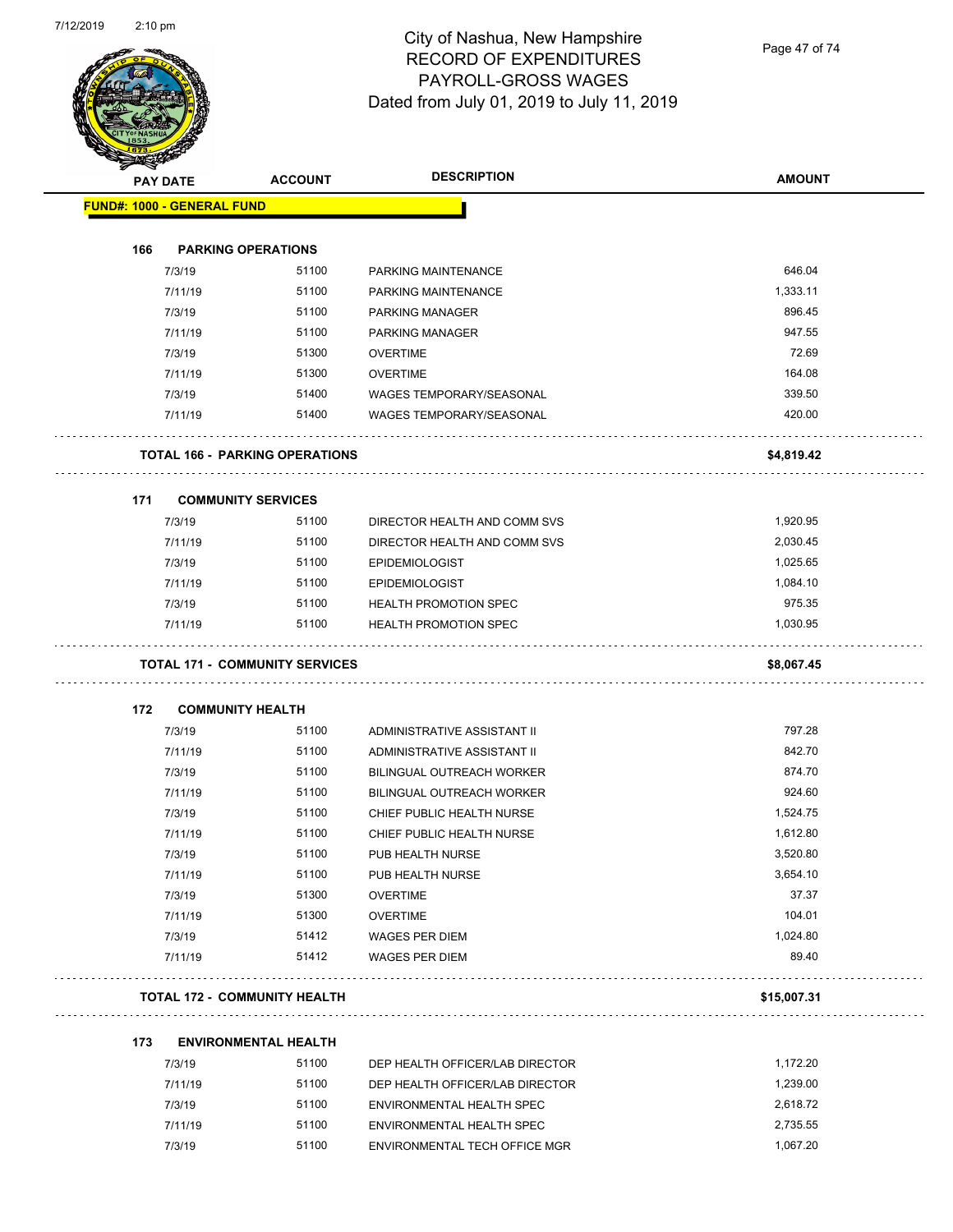Page 48 of 74

|     | <b>PAY DATE</b>                   | <b>ACCOUNT</b>                            | <b>DESCRIPTION</b>                          | <b>AMOUNT</b> |
|-----|-----------------------------------|-------------------------------------------|---------------------------------------------|---------------|
|     | <b>FUND#: 1000 - GENERAL FUND</b> |                                           |                                             |               |
| 173 |                                   | <b>ENVIRONMENTAL HEALTH</b>               |                                             |               |
|     | 7/11/19                           | 51100                                     | ENVIRONMENTAL TECH OFFICE MGR               | 1,085.35      |
|     | 7/3/19                            | 51100                                     | MANAGER ENVIRONMENTAL HEALTH                | 1,649.35      |
|     | 7/11/19                           | 51100                                     | MANAGER ENVIRONMENTAL HEALTH                | 1,677.35      |
|     | 7/3/19                            | 51300                                     | <b>OVERTIME</b>                             | 27.63         |
|     | 7/11/19                           | 51300                                     | <b>OVERTIME</b>                             | 101.09        |
|     |                                   | TOTAL 173 - ENVIRONMENTAL HEALTH          |                                             | \$13,373.44   |
|     |                                   |                                           |                                             |               |
| 174 |                                   | <b>WELFARE ADMINISTRATION</b>             |                                             |               |
|     | 7/3/19                            | 51100                                     | CASE TECHNICIAN WELFARE                     | 2,522.00      |
|     | 7/11/19                           | 51100                                     | <b>CASE TECHNICIAN WELFARE</b>              | 2,633.95      |
|     | 7/3/19                            | 51100                                     | <b>INTAKE WORKER</b>                        | 803.60        |
|     | 7/11/19                           | 51100                                     | <b>INTAKE WORKER</b>                        | 849.40        |
|     | 7/3/19                            | 51100                                     | SENIOR CASE TECHNICIAN                      | 1,034.85      |
|     | 7/11/19                           | 51100                                     | SENIOR CASE TECHNICIAN                      | 1,094.60      |
|     | 7/3/19                            | 51100                                     | <b>WELFARE OFFICER</b>                      | 1,705.81      |
|     | 7/11/19                           | 51100                                     | <b>WELFARE OFFICER</b>                      | 1,776.05      |
|     |                                   | <b>TOTAL 174 - WELFARE ADMINISTRATION</b> |                                             | \$12,420.26   |
|     |                                   |                                           |                                             |               |
| 177 | 7/3/19                            | <b>PARKS &amp; RECREATION</b><br>51100    | ADMINISTRATIVE ASSISTANT II                 | 842.05        |
|     | 7/11/19                           | 51100                                     | ADMINISTRATIVE ASSISTANT II                 | 860.17        |
|     | 7/3/19                            | 51100                                     | EQUIPMENT OPERATOR, PARKS                   | 979.60        |
|     | 7/11/19                           | 51100                                     | EQUIPMENT OPERATOR, PARKS                   | 979.60        |
|     | 7/3/19                            | 51100                                     | <b>FOREMAN LABOR PARK</b>                   | 3,865.66      |
|     | 7/11/19                           | 51100                                     | <b>FOREMAN LABOR PARK</b>                   | 3,774.96      |
|     | 7/3/19                            | 51100                                     | GROUNDSKEEPER MAINTENANCE                   | 7,114.81      |
|     |                                   | 51100                                     | <b>GROUNDSKEEPER MAINTENANCE</b>            | 7,238.08      |
|     | 7/11/19<br>7/3/19                 | 51100                                     | <b>GROUNDSMAN I</b>                         | 5,911.32      |
|     |                                   | 51100                                     |                                             | 5,880.00      |
|     | 7/11/19                           | 51100                                     | <b>GROUNDSMAN I</b><br><b>GROUNDSMAN II</b> | 882.00        |
|     | 7/3/19                            |                                           |                                             |               |
|     | 7/11/19                           | 51100                                     | <b>GROUNDSMAN II</b>                        | 882.00        |
|     | 7/3/19                            | 51100                                     | <b>LEAD GROUNDSMAN</b>                      | 1,998.71      |
|     | 7/11/19                           | 51100                                     | <b>LEAD GROUNDSMAN</b>                      | 1,912.13      |
|     | 7/3/19                            | 51100                                     | PROGRAM COORDINATOR                         | 382.70        |
|     | 7/11/19                           | 51100                                     | PROGRAM COORDINATOR                         | 390.90        |
|     | 7/3/19                            | 51100                                     | RECREATION PROGRAM MANAGER                  | 1,033.85      |
|     | 7/11/19                           | 51100                                     | RECREATION PROGRAM MANAGER                  | 1,092.80      |
|     | 7/3/19                            | 51100                                     | STELLOS STADIUM ATTENDANT                   | 979.60        |
|     | 7/11/19                           | 51100                                     | STELLOS STADIUM ATTENDANT                   | 979.60        |
|     | 7/3/19                            | 51100                                     | SUPERINTENDENT OF PARKS RECR                | 1,940.40      |
|     | 7/11/19                           | 51100                                     | SUPERINTENDENT OF PARKS RECR                | 1,973.35      |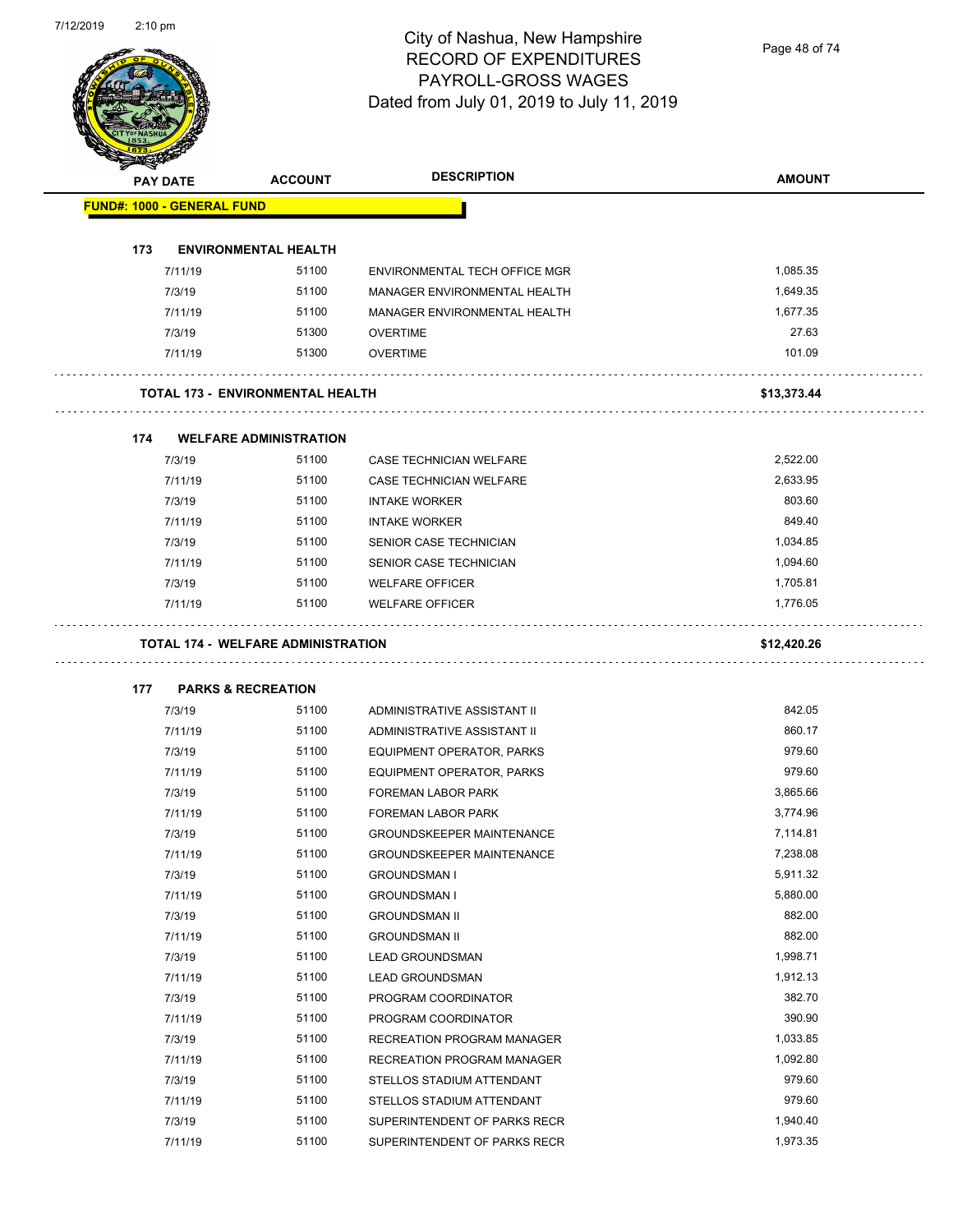Page 49 of 74

| <b>PAY DATE</b>                   | <b>ACCOUNT</b>                            | <b>DESCRIPTION</b>              | <b>AMOUNT</b> |
|-----------------------------------|-------------------------------------------|---------------------------------|---------------|
| <b>FUND#: 1000 - GENERAL FUND</b> |                                           |                                 |               |
|                                   |                                           |                                 |               |
| 177                               | <b>PARKS &amp; RECREATION</b>             |                                 |               |
| 7/3/19                            | 51300                                     | <b>OVERTIME</b>                 | 5,692.90      |
| 7/11/19                           | 51300                                     | <b>OVERTIME</b>                 | 12,902.77     |
| 7/3/19                            | 51400                                     | <b>WAGES TEMPORARY/SEASONAL</b> | 17,771.75     |
| 7/11/19                           | 51400                                     | <b>WAGES TEMPORARY/SEASONAL</b> | 17,014.25     |
| 7/3/19                            | 51420                                     | <b>WAGES-GAME OFFICIALS</b>     | 1,392.50      |
| 7/11/19                           | 51420                                     | <b>WAGES-GAME OFFICIALS</b>     | 60.00         |
| 7/3/19                            | 51600                                     | <b>LONGEVITY</b>                | 1,000.00      |
|                                   | <b>TOTAL 177 - PARKS &amp; RECREATION</b> |                                 | \$107,728.46  |
| 179<br><b>LIBRARY</b>             |                                           |                                 |               |
| 7/3/19                            | 51100                                     | ASSISTANT DIRECTOR LIBRARY      | 1,566.20      |
| 7/11/19                           | 51100                                     | ASSISTANT DIRECTOR LIBRARY      | 1,655.50      |
| 7/3/19                            | 51100                                     | ASSISTANT LIBRARIAN CIRCULATIO  | 1,061.30      |
| 7/11/19                           | 51100                                     | ASSISTANT LIBRARIAN CIRCULATIO  | 1,084.10      |
| 7/3/19                            | 51100                                     | ASSISTANT LIBRARIAN TECH SVS    | 802.25        |
| 7/11/19                           | 51100                                     | ASSISTANT LIBRARIAN TECH SVS    | 819.50        |
| 7/3/19                            | 51100                                     | ASSISTANT LIBRARIAN YOUTH SERV  | 850.64        |
| 7/11/19                           | 51100                                     | ASSISTANT LIBRARIAN YOUTH SERV  | 868.90        |
| 7/3/19                            | 51100                                     | DIRECTOR LIBRARY                | 2,160.15      |
| 7/11/19                           | 51100                                     | <b>DIRECTOR LIBRARY</b>         | 2,210.20      |
| 7/3/19                            | 51100                                     | EXECUTIVE ASST OFFICE MANAGER   | 491.30        |
| 7/11/19                           | 51100                                     | EXECUTIVE ASST OFFICE MANAGER   | 519.30        |
| 7/3/19                            | 51100                                     | IT COORDINATOR                  | 942.65        |
| 7/11/19                           | 51100                                     | <b>IT COORDINATOR</b>           | 962.95        |
| 7/3/19                            | 51100                                     | <b>JANITOR</b>                  | 227.70        |
| 7/11/19                           | 51100                                     | <b>JANITOR</b>                  | 434.70        |
| 7/3/19                            | 51100                                     | LIBRARIAN ADULT SERVICES        | 902.54        |
| 7/11/19                           | 51100                                     | LIBRARIAN ADULT SERVICES        | 921.95        |
| 7/3/19                            | 51100                                     | <b>LIBRARIAN CIRCULATION</b>    | 1,093.85      |
| 7/11/19                           | 51100                                     | LIBRARIAN CIRCULATION           | 1,117.35      |
| 7/3/19                            | 51100                                     | <b>LIBRARIAN OUTREACH SVS</b>   | 1,089.66      |
| 7/11/19                           | 51100                                     | LIBRARIAN OUTREACH SVS          | 1,113.10      |
| 7/3/19                            | 51100                                     | <b>LIBRARIAN TECH SERVICES</b>  | 1,130.99      |
| 7/11/19                           | 51100                                     | <b>LIBRARIAN TECH SERVICES</b>  | 1,155.30      |
| 7/3/19                            | 51100                                     | <b>LIBRARIAN YOUTH SERVICES</b> | 2,444.41      |
| 7/11/19                           | 51100                                     | LIBRARIAN YOUTH SERVICES        | 2,496.94      |
| 7/3/19                            | 51100                                     | LIBRARY ASSISTANT CIRCULATION   | 6,428.56      |
| 7/11/19                           | 51100                                     | LIBRARY ASSISTANT CIRCULATION   | 6,566.79      |
| 7/3/19                            | 51100                                     | LIBRARY ASSISTANT MEDIA SERVIC  | 770.95        |
| 7/11/19                           | 51100                                     | LIBRARY ASSISTANT MEDIA SERVIC  | 787.51        |
| 7/3/19                            | 51100                                     | LIBRARY ASSISTANT TECH SVS      | 770.95        |
| 7/11/19                           | 51100                                     | LIBRARY ASSISTANT TECH SVS      | 787.50        |
| 7/3/19                            | 51100                                     | LIBRARY ASSISTANT YOUTH SERVIC  | 2,139.70      |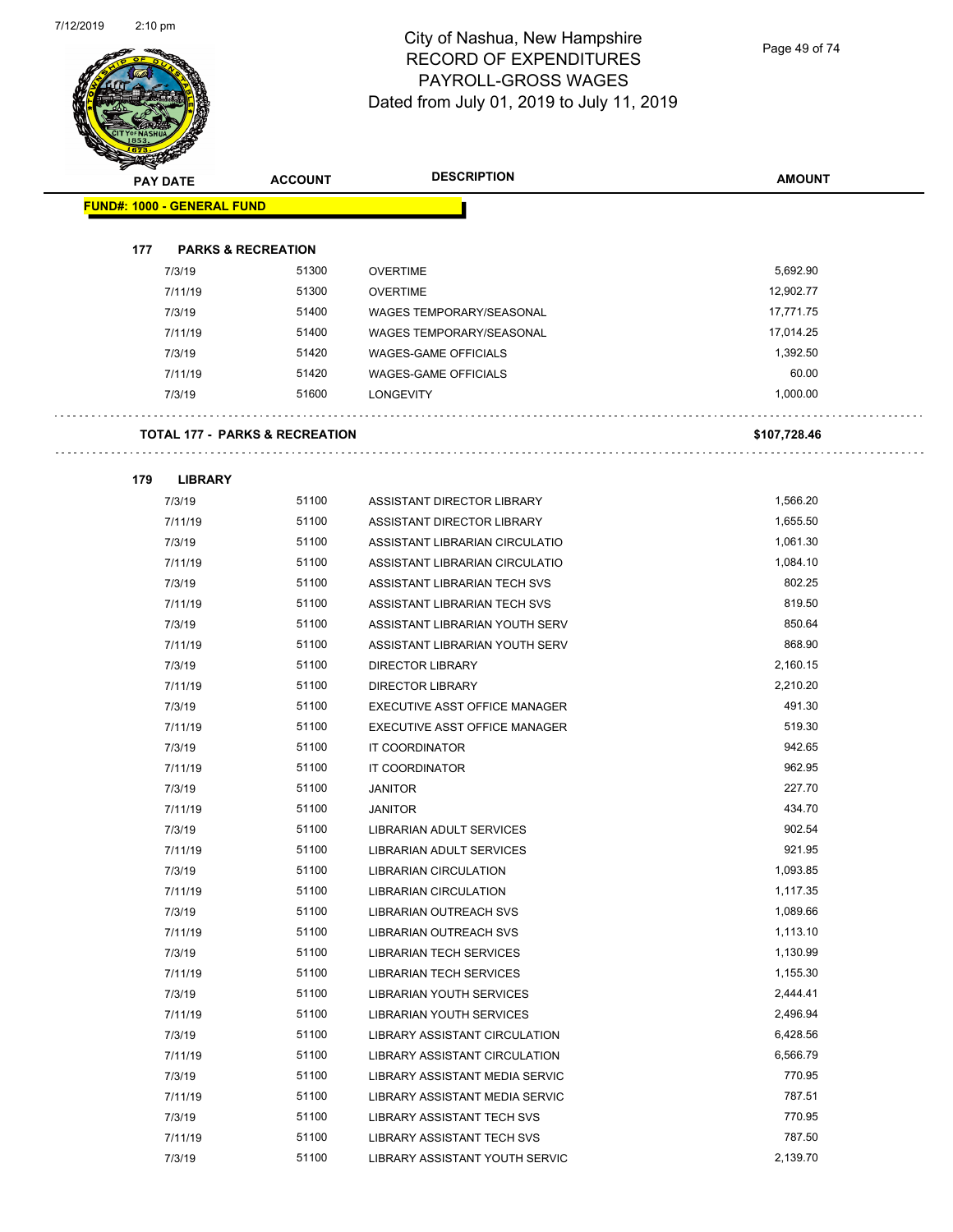

Page 50 of 74

| <b>Santa Career</b>               |                              |                                    |               |  |
|-----------------------------------|------------------------------|------------------------------------|---------------|--|
| <b>PAY DATE</b>                   | <b>ACCOUNT</b>               | <b>DESCRIPTION</b>                 | <b>AMOUNT</b> |  |
| <b>FUND#: 1000 - GENERAL FUND</b> |                              |                                    |               |  |
|                                   |                              |                                    |               |  |
| 179<br><b>LIBRARY</b>             |                              |                                    |               |  |
| 7/11/19                           | 51100                        | LIBRARY ASSISTANT YOUTH SERVIC     | 2,185.74      |  |
| 7/3/19                            | 51100                        | <b>MAINTENANCE SUPV</b>            | 929.50        |  |
| 7/11/19                           | 51100                        | <b>MAINTENANCE SUPV</b>            | 949.45        |  |
| 7/3/19                            | 51100                        | PAGE & COLLECTION COORDINATOR      | 916.14        |  |
| 7/11/19                           | 51100                        | PAGE & COLLECTION COORDINATOR      | 935.81        |  |
| 7/3/19                            | 51100                        | REFERENCE LIBRARIAN ADULT SERV     | 3,223.06      |  |
| 7/11/19                           | 51100                        | REFERENCE LIBRARIAN ADULT SERV     | 3,292.40      |  |
| 7/3/19                            | 51100                        | REFERENCE LIBRARIAN TECH SVS       | 824.75        |  |
| 7/11/19                           | 51100                        | REFERENCE LIBRARIAN TECH SVS       | 842.50        |  |
| 7/3/19                            | 51100                        | <b>SECURITY LIBRARY</b>            | 648.66        |  |
| 7/11/19                           | 51100                        | <b>SECURITY LIBRARY</b>            | 662.58        |  |
| 7/3/19                            | 51200                        | <b>JANITOR</b>                     | 268.75        |  |
| 7/11/19                           | 51200                        | <b>JANITOR</b>                     | 255.36        |  |
| 7/3/19                            | 51200                        | <b>LIBRARY ASSISTANT TECH SVS</b>  | 457.68        |  |
| 7/11/19                           | 51200                        | <b>LIBRARY ASSISTANT TECH SVS</b>  | 462.90        |  |
| 7/3/19                            | 51200                        | <b>LIBRARY PAGE</b>                | 1,000.68      |  |
| 7/11/19                           | 51200                        | <b>LIBRARY PAGE</b>                | 988.08        |  |
| 7/3/19                            | 51200                        | RECEPTIONIST/DATA ENTRY SPECIALIST | 438.50        |  |
| 7/11/19                           | 51200                        | RECEPTIONIST/DATA ENTRY SPECIALIST | 510.18        |  |
| 7/3/19                            | 51200                        | REFERENCE LIBRARIAN ADULT SERV     | 772.09        |  |
| 7/11/19                           | 51200                        | REFERENCE LIBRARIAN ADULT SERV     | 707.98        |  |
| 7/3/19                            | 51200                        | <b>SECURITY LIBRARY</b>            | 385.94        |  |
| 7/11/19                           | 51200                        | <b>SECURITY LIBRARY</b>            | 390.09        |  |
| 7/3/19                            | 51300                        | <b>OVERTIME</b>                    | 1,226.75      |  |
| 7/11/19                           | 51300                        | <b>OVERTIME</b>                    | 1,344.85      |  |
| TOTAL 179 - LIBRARY               |                              |                                    | \$72,995.81   |  |
| 181                               | <b>COMMUNITY DEVELOPMENT</b> |                                    |               |  |
| 7/3/19                            | 51100                        | ADMINISTRATIVE ASSISTANT II        | 766.50        |  |
| 7/11/19                           | 51100                        | ADMINISTRATIVE ASSISTANT II        | 786.85        |  |
| 7/3/19                            | 51100                        | DIRECTOR COMMUNITY DEVELOPMENT     | 2.294.80      |  |

| 7/11/19 | 51100 | ADMINISTRATIVE ASSISTANT II     | 786.85   |
|---------|-------|---------------------------------|----------|
| 7/3/19  | 51100 | DIRECTOR COMMUNITY DEVELOPMENT  | 2,294.80 |
| 7/11/19 | 51100 | DIRECTOR COMMUNITY DEVELOPMENT  | 2,427.25 |
| 7/3/19  | 51100 | <b>TRANSPORTATION PLANNER</b>   | 1,285.65 |
| 7/11/19 | 51100 | <b>TRANSPORTATION PLANNER</b>   | 1,313.35 |
| 7/3/19  | 51100 | <b>WATERWAYS MANAGER</b>        | 1,524.77 |
| 7/11/19 | 51100 | <b>WATERWAYS MANAGER</b>        | 1,612.80 |
| 7/3/19  | 51200 | ADMINISTRATIVE ASSISTANT I      | 382.40   |
| 7/11/19 | 51200 | ADMINISTRATIVE ASSISTANT I      | 390.64   |
| 7/3/19  | 51400 | <b>WAGES TEMPORARY/SEASONAL</b> | 100.00   |
| 7/11/19 | 51400 | WAGES TEMPORARY/SEASONAL        | 100.00   |
|         |       |                                 |          |

#### **TOTAL 181 - COMMUNITY DEVELOPMENT \$12,985.01**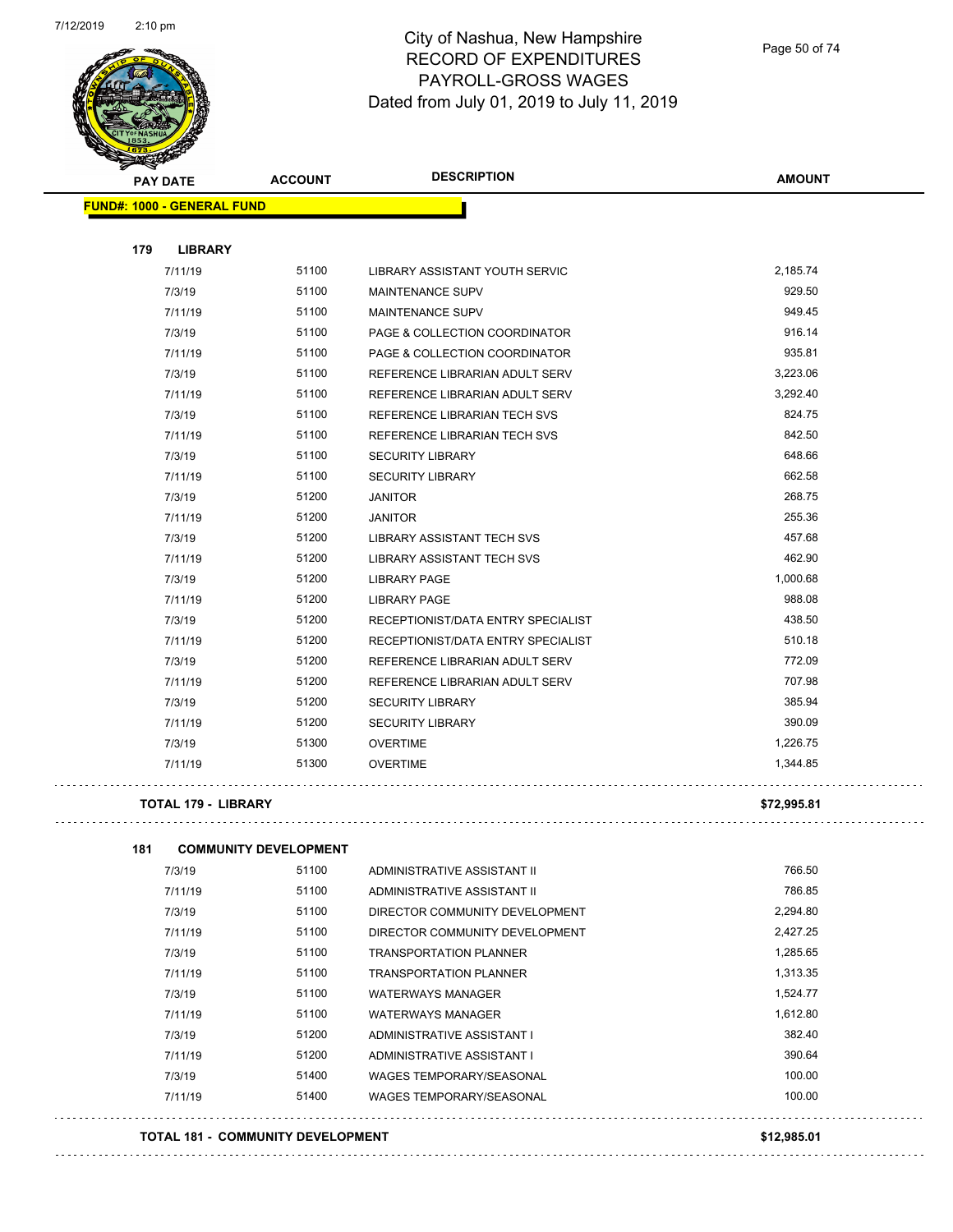

Page 51 of 74

|     | <b>PAY DATE</b>                   | <b>ACCOUNT</b>                          | <b>DESCRIPTION</b>             | <b>AMOUNT</b> |
|-----|-----------------------------------|-----------------------------------------|--------------------------------|---------------|
|     | <b>FUND#: 1000 - GENERAL FUND</b> |                                         |                                |               |
| 182 |                                   | <b>PLANNING AND ZONING</b>              |                                |               |
|     | 7/3/19                            | 51100                                   | DEPARTMENT COORDINATOR         | 1,026.40      |
|     | 7/11/19                           | 51100                                   | DEPARTMENT COORDINATOR         | 1,048.50      |
|     | 7/3/19                            | 51100                                   | DEPUTY PLANNING MANAGER        | 2,800.80      |
|     | 7/11/19                           | 51100                                   | DEPUTY PLANNING MANAGER        | 2,861.15      |
|     | 7/3/19                            | 51100                                   | MANAGER PLANNING DEPT          | 2,151.45      |
|     | 7/11/19                           | 51100                                   | MANAGER PLANNING DEPT          | 2,210.20      |
|     | 7/3/19                            | 51100                                   | PLANNER I                      | 1,877.70      |
|     | 7/11/19                           | 51100                                   | PLANNER I                      | 1,918.15      |
|     | 7/3/19                            | 51100                                   | ZONING COORDINATOR             | 821.65        |
|     | 7/11/19                           | 51100                                   | <b>ZONING COORDINATOR</b>      | 839.35        |
|     | 7/3/19                            | 53428                                   | STENOGRAPHIC SERVICES          | 250.00        |
|     |                                   | TOTAL 182 - PLANNING AND ZONING         |                                | \$17,805.35   |
| 183 |                                   | <b>ECONOMIC DEVELOPMENT</b>             |                                |               |
|     | 7/3/19                            | 51100                                   | DWNTWN SPCLST & OED PGRM COOR  | 905.50        |
|     | 7/11/19                           | 51100                                   | DWNTWN SPCLST & OED PGRM COOR  | 920.90        |
|     | 7/3/19                            | 51100                                   | <b>ECONOMIC DEV DIRECTOR</b>   | 2,084.05      |
|     | 7/11/19                           | 51100                                   | <b>ECONOMIC DEV DIRECTOR</b>   | 2,202.85      |
|     | 7/3/19                            | 51100                                   | HUNT MEMORIAL BLDG & ARTS ADM  | 372.97        |
|     | 7/11/19                           | 51100                                   | HUNT MEMORIAL BLDG & ARTS ADM  | 394.20        |
|     |                                   | <b>TOTAL 183 - ECONOMIC DEVELOPMENT</b> |                                | \$6,880.47    |
| 191 | <b>SCHOOL</b>                     |                                         |                                |               |
|     | 7/3/19                            | 51100                                   | 21 CENTURY ELEM MFAM RES COORD | 1,250.00      |
|     | 7/8/19                            | 51100                                   | ASSISTANT PRINCIPAL AMH        | 3,163.46      |
|     | 7/3/19                            | 51100                                   | ASSISTANT PRINCIPAL BIC        | 2,826.91      |
|     | 7/3/19                            | 51100                                   | ASSISTANT PRINCIPAL BIR        | 1,655.51      |
|     | 7/3/19                            | 51100                                   | ASSISTANT PRINCIPAL BRO        | 1,659.61      |
|     | 7/3/19                            | 51100                                   | ASSISTANT PRINCIPAL CHARL      | 3,228.22      |
|     | 7/3/19                            | 51100                                   | ASSISTANT PRINCIPAL DR CRSP    | 1,614.11      |
|     | 7/3/19                            | 51100                                   | ASSISTANT PRINCIPAL ELM        | 6,673.10      |
|     | 7/3/19                            | 51100                                   | ASSISTANT PRINCIPAL FES        | 2,826.91      |
|     | 7/3/19                            | 51100                                   | ASSISTANT PRINCIPAL FMS        | 3,240.40      |
|     | 7/3/19                            | 51100                                   | ASSISTANT PRINCIPAL LEDGE      | 3,228.20      |
|     | 7/3/19                            | 51100                                   | ASSISTANT PRINCIPAL MDE        | 3,067.29      |
|     | 7/3/19                            | 51100                                   | ASSISTANT PRINCIPAL MTP        | 1,413.47      |
|     | 7/3/19                            | 51100                                   | ASSISTANT PRINCIPAL NHN        | 10,526.49     |
|     | 7/3/19                            | 51100                                   | ASSISTANT PRINCIPAL NHS        | 13,615.41     |
|     | 7/3/19                            | 51100                                   | ASSISTANT PRINCIPAL SHE        | 1,437.50      |
|     | 7/3/19                            | 51100                                   | ASSISTANT SUPERINTENDENT       | 8,830.90      |
|     | 7/3/19                            | 51100                                   | ASST DIRECTOR PLANT OPS        | 2,689.30      |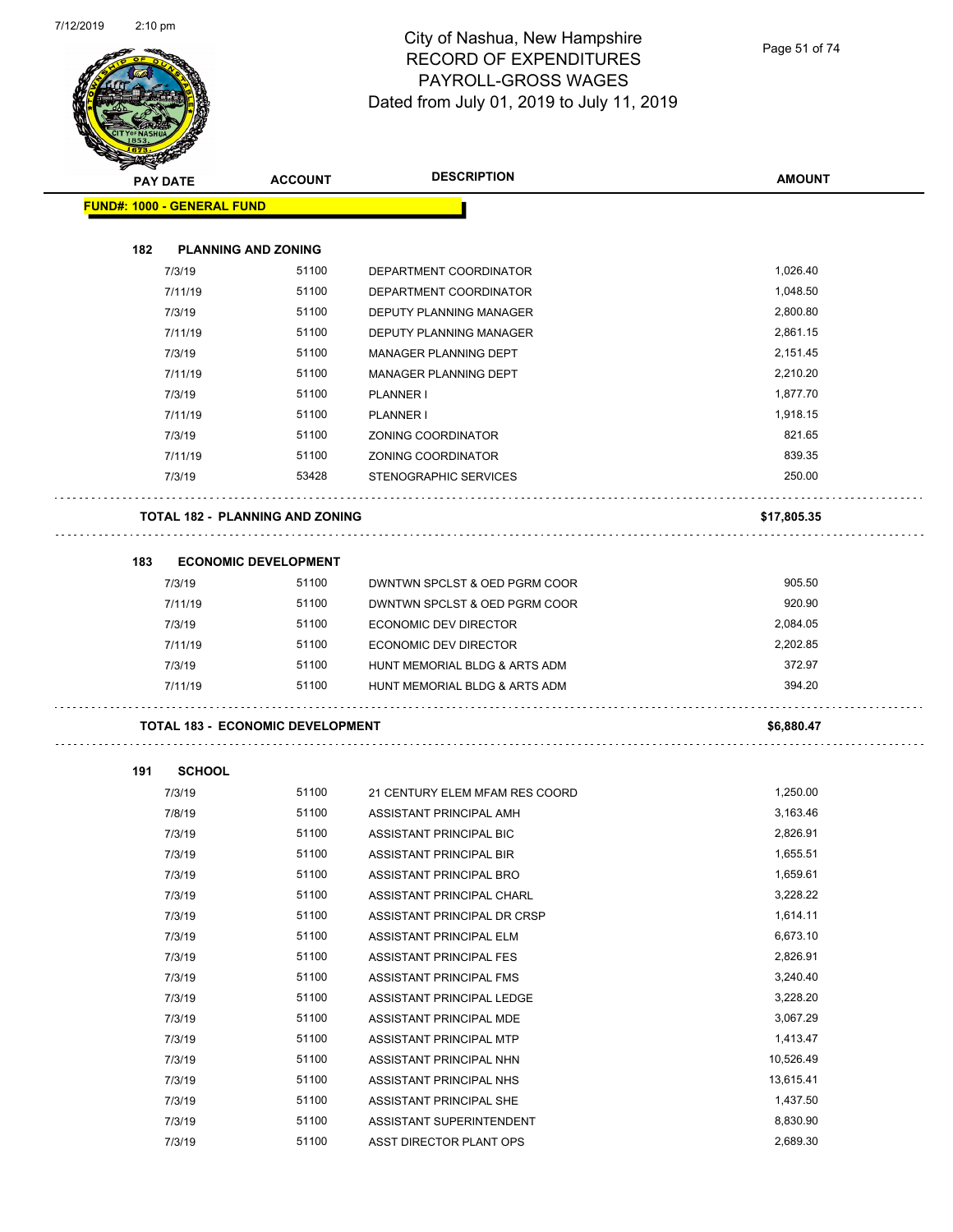

Page 52 of 74

| <b>PAY DATE</b>                   | <b>ACCOUNT</b> | <b>DESCRIPTION</b>             | <b>AMOUNT</b> |
|-----------------------------------|----------------|--------------------------------|---------------|
| <b>FUND#: 1000 - GENERAL FUND</b> |                |                                |               |
|                                   |                |                                |               |
| 191<br><b>SCHOOL</b>              |                |                                |               |
| 7/3/19                            | 51100          | <b>ASST DIRECTOR SPED</b>      | 6,448.10      |
| 7/3/19                            | 51100          | ASST SYSTEMS ADMIN FULL YEAR   | 16,127.44     |
| 7/3/19                            | 51100          | CAREER CENTER COORD NHN        | 1,348.90      |
| 7/3/19                            | 51100          | CHIEF OPERATING OFFICER        | 4,323.70      |
| 7/3/19                            | 51100          | CLERICAL ACADEMY NHN           | 2,504.07      |
| 7/11/19                           | 51100          | CLERICAL ACADEMY NHN           | 2,100.60      |
| 7/3/19                            | 51100          | CLERICAL ACADEMY NHS           | 2,155.12      |
| 7/11/19                           | 51100          | CLERICAL ACADEMY NHS           | 2,121.78      |
| 7/3/19                            | 51100          | CLERICAL ASST SUPER SUP        | 1,320.44      |
| 7/11/19                           | 51100          | <b>CLERICAL ASST SUPER SUP</b> | 1,297.78      |
| 7/3/19                            | 51100          | CLERICAL ATHLETIC NHN          | 426.60        |
| 7/11/19                           | 51100          | CLERICAL ATHLETIC NHN          | 451.32        |
| 7/3/19                            | 51100          | <b>CLERICAL ATHLETIC NHS</b>   | 382.20        |
| 7/11/19                           | 51100          | <b>CLERICAL ATHLETIC NHS</b>   | 585.00        |
| 7/3/19                            | 51100          | <b>CLERICAL BUSINESS</b>       | 3,217.20      |
| 7/11/19                           | 51100          | <b>CLERICAL BUSINESS</b>       | 3,334.96      |
| 7/3/19                            | 51100          | CLERICAL CHIEF OP OFFICER SUP  | 738.24        |
| 7/11/19                           | 51100          | CLERICAL CHIEF OP OFFICER SUP  | 738.24        |
| 7/3/19                            | 51100          | CLERICAL CTE NHN               | 636.30        |
| 7/11/19                           | 51100          | CLERICAL CTE NHN               | 444.96        |
| 7/3/19                            | 51100          | CLERICAL CTE NHS               | 693.25        |
| 7/11/19                           | 51100          | <b>CLERICAL CTE NHS</b>        | 652.52        |
| 7/3/19                            | 51100          | CLERICAL GUIDANCE ELM          | 581.25        |
| 7/11/19                           | 51100          | CLERICAL GUIDANCE ELM          | 407.81        |
| 7/3/19                            | 51100          | CLERICAL GUIDANCE NHN          | 1,537.04      |
| 7/11/19                           | 51100          | <b>CLERICAL GUIDANCE NHN</b>   | 1,069.67      |
| 7/3/19                            | 51100          | <b>CLERICAL GUIDANCE NHS</b>   | 1,262.07      |
| 7/11/19                           | 51100          | <b>CLERICAL GUIDANCE NHS</b>   | 736.97        |
| 7/3/19                            | 51100          | CLERICAL HUMAN RESOURCES       | 1,308.96      |
| 7/11/19                           | 51100          | CLERICAL HUMAN RESOURCES       | 1,808.67      |
| 7/3/19                            | 51100          | <b>CLERICAL PAYROLL SUP</b>    | 1,502.30      |
| 7/11/19                           | 51100          | <b>CLERICAL PAYROLL SUP</b>    | 1,532.30      |
| 7/3/19                            | 51100          | <b>CLERICAL PLANT OPS</b>      | 751.15        |
| 7/11/19                           | 51100          | <b>CLERICAL PLANT OPS</b>      | 766.15        |
| 7/3/19                            | 51100          | <b>CLERICAL PRINCIPAL AMH</b>  | 1,208.75      |
| 7/11/19                           | 51100          | <b>CLERICAL PRINCIPAL AMH</b>  | 1,090.68      |
| 7/3/19                            | 51100          | <b>CLERICAL PRINCIPAL BIC</b>  | 1,145.01      |
| 7/11/19                           | 51100          | <b>CLERICAL PRINCIPAL BIC</b>  | 1,091.27      |
| 7/3/19                            | 51100          | <b>CLERICAL PRINCIPAL BIR</b>  | 1,269.17      |
| 7/11/19                           | 51100          | <b>CLERICAL PRINCIPAL BIR</b>  | 1,087.52      |
| 7/3/19                            | 51100          | <b>CLERICAL PRINCIPAL BRO</b>  | 1,193.55      |
| 7/11/19                           | 51100          | <b>CLERICAL PRINCIPAL BRO</b>  | 1,139.64      |
| 7/3/19                            | 51100          | CLERICAL PRINCIPAL CHA         | 1,131.72      |
| 7/11/19                           | 51100          | CLERICAL PRINCIPAL CHA         | 868.28        |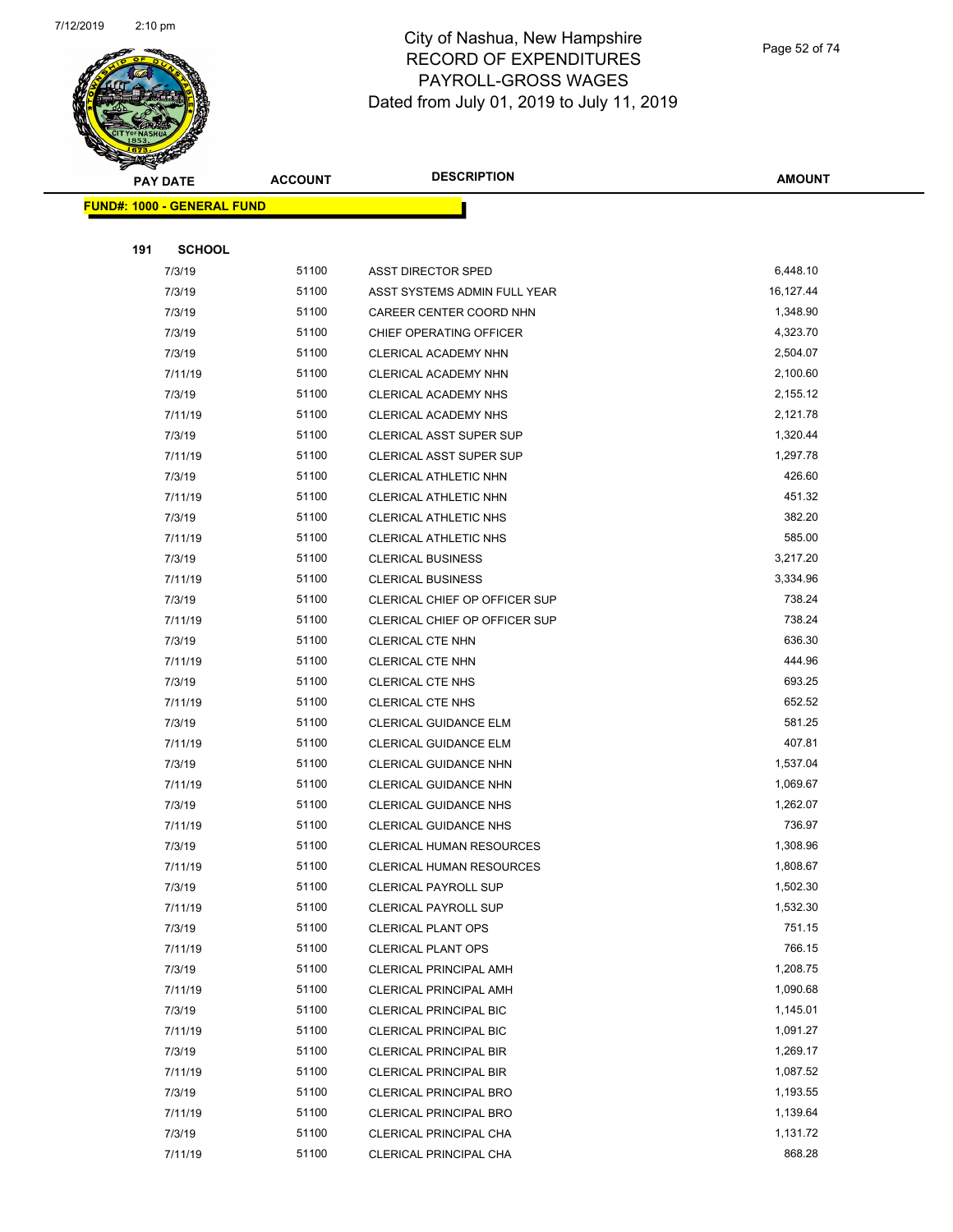

Page 53 of 74

|                                   | <b>PAY DATE</b> | <b>ACCOUNT</b> | <b>DESCRIPTION</b>             | <b>AMOUNT</b> |
|-----------------------------------|-----------------|----------------|--------------------------------|---------------|
| <b>FUND#: 1000 - GENERAL FUND</b> |                 |                |                                |               |
|                                   |                 |                |                                |               |
| 191                               | <b>SCHOOL</b>   |                |                                |               |
|                                   | 7/3/19          | 51100          | CLERICAL PRINCIPAL DRC         | 1,175.52      |
|                                   | 7/11/19         | 51100          | <b>CLERICAL PRINCIPAL DRC</b>  | 888.52        |
|                                   | 7/3/19          | 51100          | <b>CLERICAL PRINCIPAL ELM</b>  | 1,936.15      |
|                                   | 7/11/19         | 51100          | <b>CLERICAL PRINCIPAL ELM</b>  | 1,383.60      |
|                                   | 7/3/19          | 51100          | <b>CLERICAL PRINCIPAL FES</b>  | 1,107.43      |
|                                   | 7/11/19         | 51100          | <b>CLERICAL PRINCIPAL FES</b>  | 905.14        |
|                                   | 7/3/19          | 51100          | <b>CLERICAL PRINCIPAL FMS</b>  | 1,659.72      |
|                                   | 7/11/19         | 51100          | <b>CLERICAL PRINCIPAL FMS</b>  | 1,469.83      |
|                                   | 7/3/19          | 51100          | <b>CLERICAL PRINCIPAL LDG</b>  | 1,031.68      |
|                                   | 7/11/19         | 51100          | CLERICAL PRINCIPAL LDG         | 1,030.07      |
|                                   | 7/3/19          | 51100          | <b>CLERICAL PRINCIPAL MDE</b>  | 1,187.77      |
|                                   | 7/11/19         | 51100          | CLERICAL PRINCIPAL MDE         | 1,095.55      |
|                                   | 7/3/19          | 51100          | <b>CLERICAL PRINCIPAL MTP</b>  | 1,083.81      |
|                                   | 7/11/19         | 51100          | <b>CLERICAL PRINCIPAL MTP</b>  | 1,068.61      |
|                                   | 7/3/19          | 51100          | <b>CLERICAL PRINCIPAL NHN</b>  | 1,337.74      |
|                                   | 7/11/19         | 51100          | <b>CLERICAL PRINCIPAL NHN</b>  | 1,080.92      |
|                                   | 7/3/19          | 51100          | <b>CLERICAL PRINCIPAL NHS</b>  | 1,178.51      |
|                                   | 7/11/19         | 51100          | <b>CLERICAL PRINCIPAL NHS</b>  | 848.00        |
|                                   | 7/3/19          | 51100          | <b>CLERICAL PRINCIPAL NSE</b>  | 1,154.40      |
|                                   | 7/11/19         | 51100          | CLERICAL PRINCIPAL NSE         | 648.22        |
|                                   | 7/3/19          | 51100          | <b>CLERICAL PRINCIPAL PMS</b>  | 1,109.63      |
|                                   | 7/11/19         | 51100          | <b>CLERICAL PRINCIPAL PMS</b>  | 1,009.13      |
|                                   | 7/3/19          | 51100          | <b>CLERICAL PRINCIPAL SHE</b>  | 1,193.01      |
|                                   | 7/11/19         | 51100          | <b>CLERICAL PRINCIPAL SHE</b>  | 1,091.27      |
|                                   | 7/3/19          | 51100          | CLERICAL RECEPTIONIST NHN      | 575.92        |
|                                   | 7/11/19         | 51100          | CLERICAL RECEPTIONIST NHN      | 489.38        |
|                                   | 7/3/19          | 51100          | CLERICAL RECEPTIONIST NHS      | 504.51        |
|                                   | 7/11/19         | 51100          | CLERICAL RECEPTIONIST NHS      | 347.63        |
|                                   | 7/3/19          | 51100          | CLERICAL SPECIAL ED NHN        | 490.86        |
|                                   | 7/11/19         | 51100          | CLERICAL SPECIAL ED NHN        | 390.00        |
|                                   | 7/3/19          | 51100          | CLERICAL SPECIAL ED NHS        | 621.10        |
|                                   | 7/11/19         | 51100          | CLERICAL SPECIAL ED NHS        | 390.00        |
|                                   | 7/3/19          | 51100          | CLERICAL SPECIAL ED SUP        | 1,358.96      |
|                                   | 7/11/19         | 51100          | CLERICAL SPECIAL ED SUP        | 1,416.75      |
|                                   | 7/3/19          | 51100          | CLERICAL STUDENT SERV SUP      | 822.75        |
|                                   | 7/11/19         | 51100          | CLERICAL STUDENT SERV SUP      | 822.76        |
|                                   | 7/3/19          | 51100          | CLERICAL SUPERINTENDANT HRLY   | 779.64        |
|                                   | 7/11/19         | 51100          | CLERICAL SUPERINTENDANT HRLY   | 779.64        |
|                                   | 7/3/19          | 51100          | CLERICAL SUPERINTENDANT SUP    | 1,848.30      |
|                                   | 7/3/19          | 51100          | <b>CUSTODIAN AMH</b>           | 1,320.12      |
|                                   | 7/11/19         | 51100          | <b>CUSTODIAN AMH</b>           | 833.76        |
|                                   | 7/3/19          | 51100          | <b>CUSTODIAN ASST HEAD ELM</b> | 791.20        |
|                                   | 7/11/19         | 51100          | <b>CUSTODIAN ASST HEAD ELM</b> | 791.20        |
|                                   | 7/3/19          | 51100          | <b>CUSTODIAN ASST HEAD FMS</b> | 791.20        |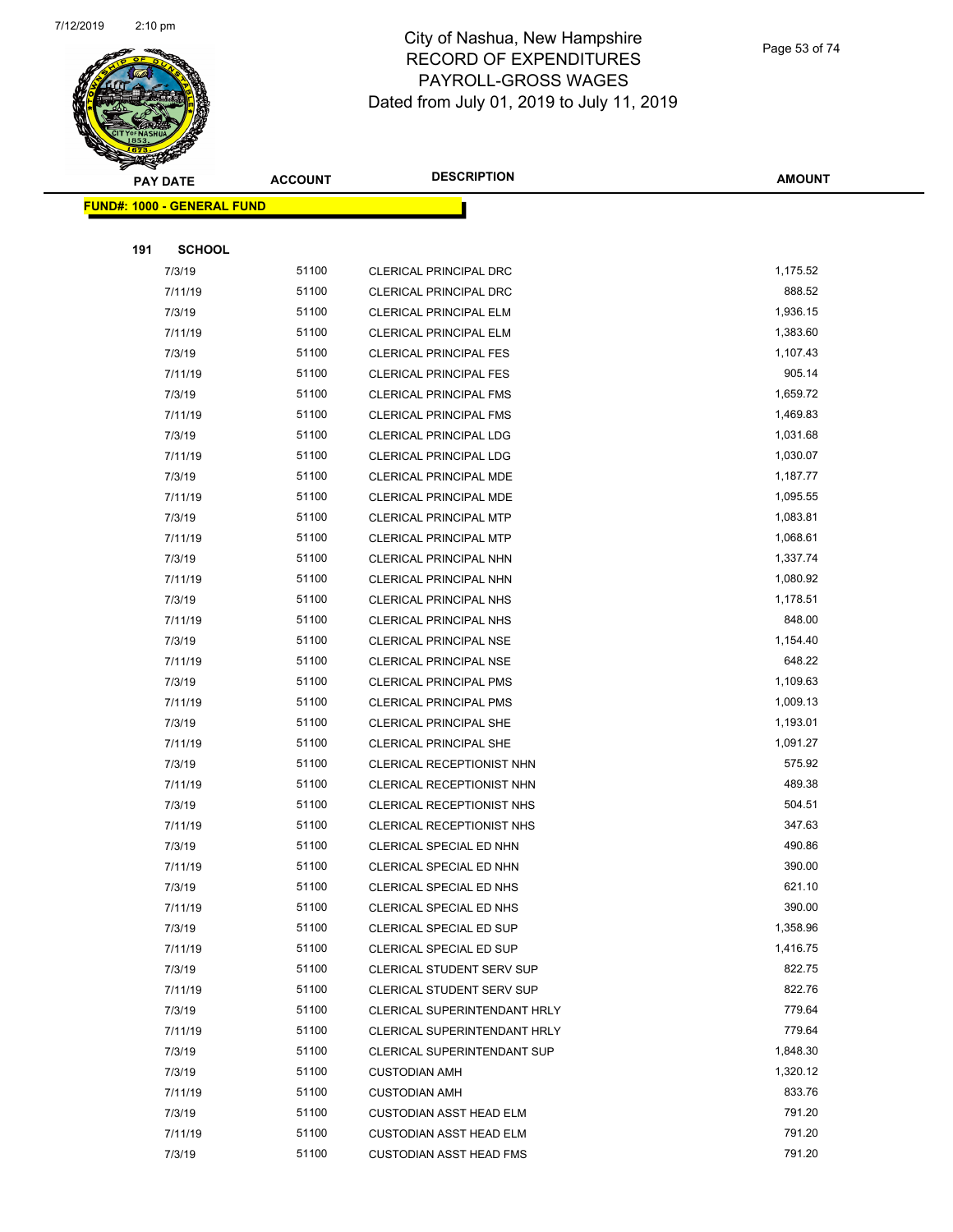

Page 54 of 74

|     | <b>PAY DATE</b>                    | <b>ACCOUNT</b> | <b>DESCRIPTION</b>             | <b>AMOUNT</b> |
|-----|------------------------------------|----------------|--------------------------------|---------------|
|     | <u> FUND#: 1000 - GENERAL FUND</u> |                |                                |               |
|     |                                    |                |                                |               |
| 191 | <b>SCHOOL</b>                      |                |                                |               |
|     | 7/11/19                            | 51100          | <b>CUSTODIAN ASST HEAD FMS</b> | 791.20        |
|     | 7/3/19                             | 51100          | CUSTODIAN ASST HEAD NHN        | 1,590.40      |
|     | 7/11/19                            | 51100          | <b>CUSTODIAN ASST HEAD NHN</b> | 1,590.41      |
|     | 7/3/19                             | 51100          | <b>CUSTODIAN ASST HEAD NHS</b> | 1,582.40      |
|     | 7/11/19                            | 51100          | <b>CUSTODIAN ASST HEAD NHS</b> | 1,582.40      |
|     | 7/3/19                             | 51100          | <b>CUSTODIAN ASST HEAD PMS</b> | 791.20        |
|     | 7/11/19                            | 51100          | <b>CUSTODIAN ASST HEAD PMS</b> | 791.20        |
|     | 7/3/19                             | 51100          | <b>CUSTODIAN BIC</b>           | 1,389.60      |
|     | 7/11/19                            | 51100          | <b>CUSTODIAN BIC</b>           | 1,389.60      |
|     | 7/3/19                             | 51100          | <b>CUSTODIAN BIR</b>           | 1,389.60      |
|     | 7/11/19                            | 51100          | <b>CUSTODIAN BIR</b>           | 1,389.60      |
|     | 7/3/19                             | 51100          | <b>CUSTODIAN BRO</b>           | 1,389.60      |
|     | 7/11/19                            | 51100          | <b>CUSTODIAN BRO</b>           | 1,389.60      |
|     | 7/3/19                             | 51100          | <b>CUSTODIAN CHA</b>           | 1,389.60      |
|     | 7/11/19                            | 51100          | <b>CUSTODIAN CHA</b>           | 1,389.60      |
|     | 7/3/19                             | 51100          | <b>CUSTODIAN DRC</b>           | 1,389.60      |
|     | 7/11/19                            | 51100          | <b>CUSTODIAN DRC</b>           | 1,389.60      |
|     | 7/3/19                             | 51100          | <b>CUSTODIAN ELM</b>           | 4,540.66      |
|     | 7/11/19                            | 51100          | <b>CUSTODIAN ELM</b>           | 4,484.20      |
|     | 7/3/19                             | 51100          | <b>CUSTODIAN FES</b>           | 1,389.60      |
|     | 7/11/19                            | 51100          | <b>CUSTODIAN FES</b>           | 1,389.60      |
|     | 7/3/19                             | 51100          | <b>CUSTODIAN FMS</b>           | 2,779.20      |
|     | 7/11/19                            | 51100          | <b>CUSTODIAN FMS</b>           | 2,779.20      |
|     | 7/3/19                             | 51100          | <b>CUSTODIAN HEAD AMH</b>      | 791.20        |
|     | 7/11/19                            | 51100          | <b>CUSTODIAN HEAD AMH</b>      | 791.20        |
|     | 7/3/19                             | 51100          | <b>CUSTODIAN HEAD BIC</b>      | 791.20        |
|     | 7/11/19                            | 51100          | <b>CUSTODIAN HEAD BIC</b>      | 791.20        |
|     | 7/3/19                             | 51100          | <b>CUSTODIAN HEAD BIR</b>      | 791.20        |
|     | 7/11/19                            | 51100          | <b>CUSTODIAN HEAD BIR</b>      | 791.20        |
|     | 7/3/19                             | 51100          | <b>CUSTODIAN HEAD BRO</b>      | 791.20        |
|     | 7/11/19                            | 51100          | <b>CUSTODIAN HEAD BRO</b>      | 791.20        |
|     | 7/3/19                             | 51100          | <b>CUSTODIAN HEAD CHA</b>      | 791.20        |
|     | 7/11/19                            | 51100          | <b>CUSTODIAN HEAD CHA</b>      | 791.20        |
|     | 7/3/19                             | 51100          | <b>CUSTODIAN HEAD DRC</b>      | 791.20        |
|     | 7/11/19                            | 51100          | <b>CUSTODIAN HEAD DRC</b>      | 791.20        |
|     | 7/3/19                             | 51100          | <b>CUSTODIAN HEAD ELM</b>      | 937.60        |
|     | 7/11/19                            | 51100          | <b>CUSTODIAN HEAD ELM</b>      | 937.60        |
|     | 7/3/19                             | 51100          | <b>CUSTODIAN HEAD FES</b>      | 791.20        |
|     | 7/11/19                            | 51100          | <b>CUSTODIAN HEAD FES</b>      | 791.20        |
|     | 7/3/19                             | 51100          | <b>CUSTODIAN HEAD FMS</b>      | 937.60        |
|     | 7/11/19                            | 51100          | <b>CUSTODIAN HEAD FMS</b>      | 937.60        |
|     | 7/3/19                             | 51100          | <b>CUSTODIAN HEAD LDG</b>      | 791.21        |
|     | 7/11/19                            | 51100          | <b>CUSTODIAN HEAD LDG</b>      | 791.20        |
|     | 7/3/19                             | 51100          | <b>CUSTODIAN HEAD MDE</b>      | 791.20        |
|     |                                    |                |                                |               |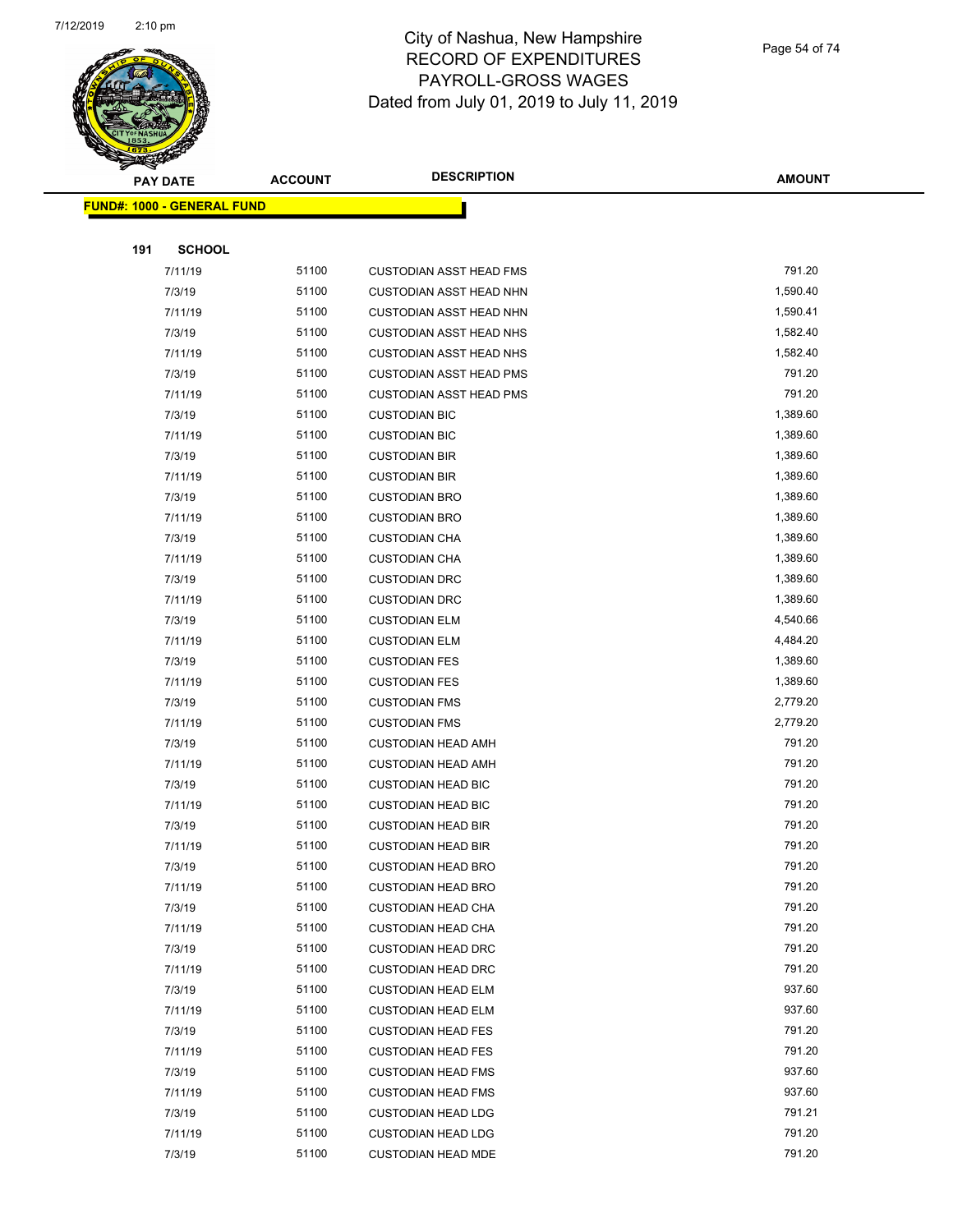

Page 55 of 74

|     | <b>PAY DATE</b>                   | <b>ACCOUNT</b> | <b>DESCRIPTION</b>                        | <b>AMOUNT</b>      |
|-----|-----------------------------------|----------------|-------------------------------------------|--------------------|
|     | <b>FUND#: 1000 - GENERAL FUND</b> |                |                                           |                    |
|     |                                   |                |                                           |                    |
| 191 | <b>SCHOOL</b>                     |                |                                           |                    |
|     | 7/11/19                           | 51100          | <b>CUSTODIAN HEAD MDE</b>                 | 791.21             |
|     | 7/3/19                            | 51100          | <b>CUSTODIAN HEAD MTP</b>                 | 791.20             |
|     | 7/11/19                           | 51100          | <b>CUSTODIAN HEAD MTP</b>                 | 791.20             |
|     | 7/3/19                            | 51100          | <b>CUSTODIAN HEAD NHN</b>                 | 943.20             |
|     | 7/11/19                           | 51100          | <b>CUSTODIAN HEAD NHN</b>                 | 943.20             |
|     | 7/3/19                            | 51100          | <b>CUSTODIAN HEAD NHS</b>                 | 943.20             |
|     | 7/11/19                           | 51100          | <b>CUSTODIAN HEAD NHS</b>                 | 943.20             |
|     | 7/3/19                            | 51100          | <b>CUSTODIAN HEAD NSE</b>                 | 791.20             |
|     | 7/11/19                           | 51100          | <b>CUSTODIAN HEAD NSE</b>                 | 791.20             |
|     | 7/3/19                            | 51100          | <b>CUSTODIAN HEAD PMS</b>                 | 937.60             |
|     | 7/11/19                           | 51100          | <b>CUSTODIAN HEAD PMS</b>                 | 937.60             |
|     | 7/3/19                            | 51100          | <b>CUSTODIAN HEAD SHE</b>                 | 791.20             |
|     | 7/11/19                           | 51100          | <b>CUSTODIAN HEAD SHE</b>                 | 791.20             |
|     | 7/3/19                            | 51100          | <b>CUSTODIAN LDG</b>                      | 1,389.60           |
|     | 7/11/19                           | 51100          | <b>CUSTODIAN LDG</b>                      | 1,389.60           |
|     | 7/3/19                            | 51100          | <b>CUSTODIAN MDE</b>                      | 1,389.60           |
|     | 7/11/19                           | 51100          | <b>CUSTODIAN MDE</b>                      | 1,389.60           |
|     | 7/3/19                            | 51100          | <b>CUSTODIAN MTP</b>                      | 1,389.60           |
|     | 7/11/19                           | 51100          | <b>CUSTODIAN MTP</b>                      | 1,389.60           |
|     | 7/3/19                            | 51100          | <b>CUSTODIAN NHN</b>                      | 8,334.84           |
|     | 7/11/19                           | 51100          | <b>CUSTODIAN NHN</b>                      | 8,334.87           |
|     | 7/3/19                            | 51100          | <b>CUSTODIAN NHS</b>                      | 9,096.50           |
|     | 7/11/19                           | 51100          | <b>CUSTODIAN NHS</b>                      | 9,092.15           |
|     | 7/3/19                            | 51100          | <b>CUSTODIAN NSE</b>                      | 1,389.60           |
|     | 7/11/19                           | 51100          | <b>CUSTODIAN NSE</b>                      | 1,389.60           |
|     | 7/3/19                            | 51100          | <b>CUSTODIAN PMS</b>                      | 2,084.40           |
|     | 7/11/19                           | 51100          | <b>CUSTODIAN PMS</b>                      | 2,084.41           |
|     | 7/3/19                            | 51100          | <b>CUSTODIAN SHE</b>                      | 1,389.60           |
|     | 7/11/19                           | 51100          | <b>CUSTODIAN SHE</b>                      | 1,389.60           |
|     | 7/3/19                            | 51100          | CUSTODIAN SUPERVISOR WPO                  | 4,012.40           |
|     | 7/8/19                            | 51100          | <b>CUSTODIAN SUPERVISOR WPO</b>           | 2,104.20           |
|     | 7/3/19                            | 51100          | <b>CUSTODIAN WID</b>                      | 660.00             |
|     | 7/11/19                           | 51100<br>51100 | <b>CUSTODIAN WID</b>                      | 660.00<br>3,134.60 |
|     | 7/3/19                            | 51100          | DATA ANALYST                              | 3,761.50           |
|     | 7/3/19<br>7/3/19                  | 51100          | DIRECTOR ATHLETICS<br>DIRECTOR COM GRANTS | 1,644.68           |
|     | 7/3/19                            | 51100          | DIRECTOR GUIDANCE                         | 6,640.00           |
|     | 7/3/19                            | 51100          | DIRECTOR HUMAN RESOURCES                  | 3,422.50           |
|     | 7/3/19                            | 51100          | DIRECTOR PLANT OPS                        | 3,904.60           |
|     | 7/3/19                            | 51100          | DIRECTOR SPECIAL ED                       | 3,670.60           |
|     | 7/3/19                            | 51100          | DIRECTOR STUDENT SERVICES                 | 3,429.60           |
|     | 7/3/19                            | 51100          | DIRECTOR TECHNOLOGY                       | 4,319.90           |
|     | 7/3/19                            | 51100          | DIRECTOR TRANSPORTATION                   | 3,264.80           |
|     | 7/3/19                            | 51100          | DIRECTOR VOCATIONAL                       | 6,624.40           |
|     |                                   |                |                                           |                    |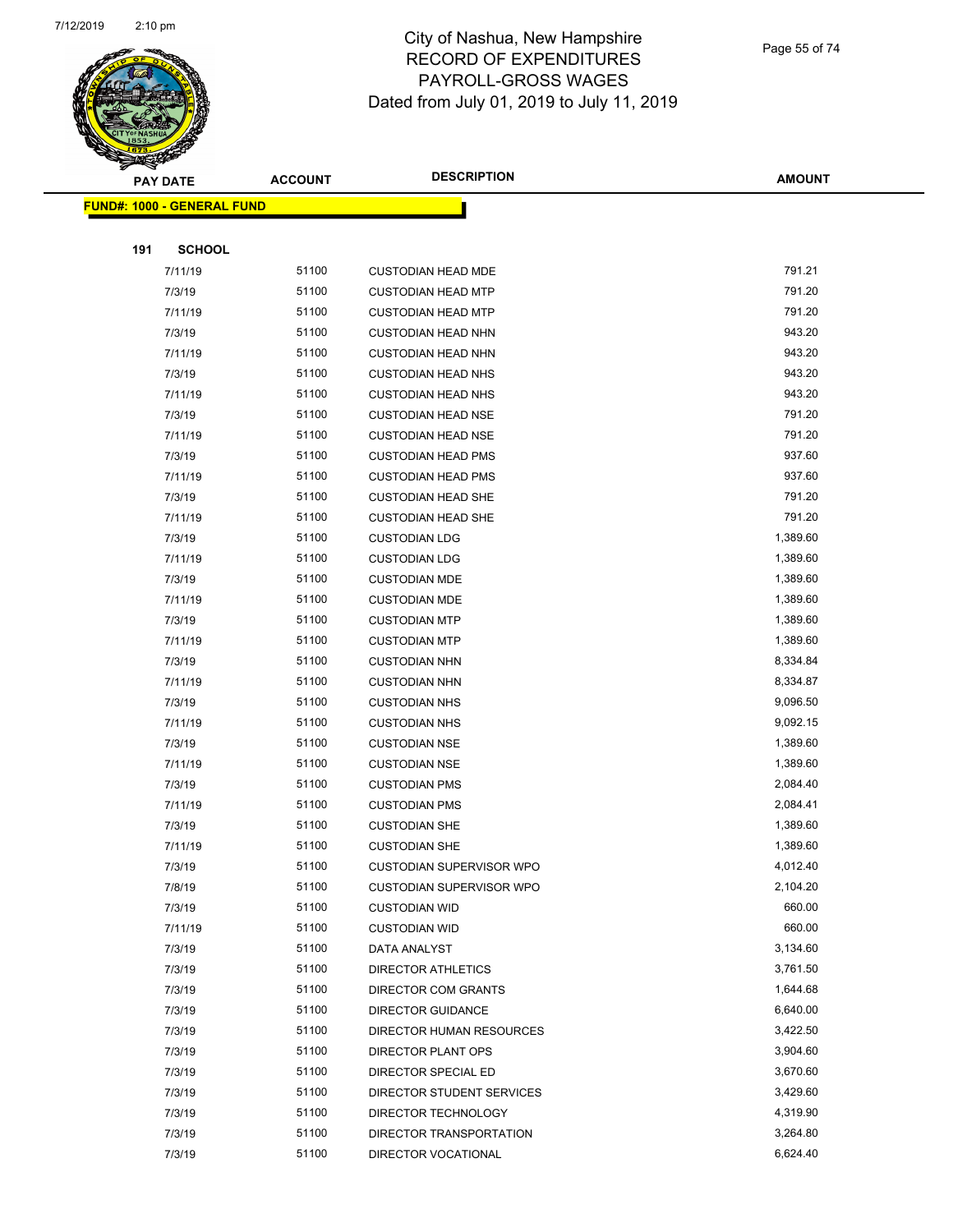

Page 56 of 74

|     | <b>PAY DATE</b>                   | <b>ACCOUNT</b> | <b>DESCRIPTION</b>            | <b>AMOUNT</b> |
|-----|-----------------------------------|----------------|-------------------------------|---------------|
|     | <b>FUND#: 1000 - GENERAL FUND</b> |                |                               |               |
|     |                                   |                |                               |               |
| 191 | <b>SCHOOL</b>                     |                |                               |               |
|     | 7/3/19                            | 51100          | DW TECHNOLOGY PEER COACH      | 1,785.82      |
|     | 7/3/19                            | 51100          | E-BLOCK TECHNICAL PARA        | 589.42        |
|     | 7/11/19                           | 51100          | E-BLOCK TECHNICAL PARA        | 319.68        |
|     | 7/3/19                            | 51100          | ELL OUTREACH WORKER           | 1,722.98      |
|     | 7/3/19                            | 51100          | <b>GUIDANCE COUNSELOR BIC</b> | 2,026.27      |
|     | 7/3/19                            | 51100          | GUIDANCE COUNSELOR BRO        | 1,942.00      |
|     | 7/3/19                            | 51100          | <b>GUIDANCE COUNSELOR CHA</b> | 2,977.34      |
|     | 7/3/19                            | 51100          | <b>GUIDANCE COUNSELOR ELM</b> | 5,646.38      |
|     | 7/3/19                            | 51100          | <b>GUIDANCE COUNSELOR FES</b> | 2,885.23      |
|     | 7/3/19                            | 51100          | <b>GUIDANCE COUNSELOR FMS</b> | 5,545.35      |
|     | 7/3/19                            | 51100          | GUIDANCE COUNSELOR LDG        | 2,977.35      |
|     | 7/3/19                            | 51100          | <b>GUIDANCE COUNSELOR MDE</b> | 2,856.65      |
|     | 7/3/19                            | 51100          | GUIDANCE COUNSELOR NHN        | 14,682.70     |
|     | 7/3/19                            | 51100          | GUIDANCE COUNSELOR NHS        | 13,457.55     |
|     | 7/3/19                            | 51100          | GUIDANCE COUNSELOR NSE        | 2,885.23      |
|     | 7/3/19                            | 51100          | GUIDANCE COUNSELOR PMS        | 6,482.04      |
|     | 7/3/19                            | 51100          | LIBRARIAN AMH                 | 1,951.08      |
|     | 7/3/19                            | 51100          | <b>LIBRARIAN BIC</b>          | 1,792.39      |
|     | 7/3/19                            | 51100          | LIBRARIAN ELM                 | 2,001.58      |
|     | 7/3/19                            | 51100          | <b>LIBRARIAN FES</b>          | 2,885.23      |
|     | 7/3/19                            | 51100          | <b>LIBRARIAN LDG</b>          | 2,257.04      |
|     | 7/3/19                            | 51100          | LIBRARIAN MDE                 | 2,856.65      |
|     | 7/3/19                            | 51100          | <b>LIBRARIAN MTP</b>          | 1,629.00      |
|     | 7/3/19                            | 51100          | <b>LIBRARIAN NHN</b>          | 2,110.19      |
|     | 7/3/19                            | 51100          | <b>LIBRARIAN NHS</b>          | 2,490.96      |
|     | 7/3/19                            | 51100          | <b>LIBRARIAN SHE</b>          | 2,885.23      |
|     | 7/3/19                            | 51100          | MAINTENANCE ALARM WPO         | 998.80        |
|     | 7/11/19                           | 51100          | MAINTENANCE ALARM WPO         | 998.80        |
|     | 7/3/19                            | 51100          | MAINTENANCE CARPENTER WPO     | 975.60        |
|     | 7/11/19                           | 51100          | MAINTENANCE CARPENTER WPO     | 975.60        |
|     | 7/3/19                            | 51100          | MAINTENANCE ELECTRICIAN WPO   | 1,997.60      |
|     | 7/11/19                           | 51100          | MAINTENANCE ELECTRICIAN WPO   | 1,997.60      |
|     | 7/3/19                            | 51100          | MAINTENANCE GRDS FORMEN WPO   | 975.60        |
|     | 7/11/19                           | 51100          | MAINTENANCE GRDS FORMEN WPO   | 975.60        |
|     | 7/3/19                            | 51100          | MAINTENANCE GROUNDS WPO       | 3,625.90      |
|     | 7/11/19                           | 51100          | MAINTENANCE GROUNDS WPO       | 3,720.80      |
|     | 7/3/19                            | 51100          | MAINTENANCE HVAC WPO          | 5,857.47      |
|     | 7/11/19                           | 51100          | MAINTENANCE HVAC WPO          | 5,863.53      |
|     | 7/3/19                            | 51100          | MAINTENANCE MESSENGER WPO     | 937.60        |
|     | 7/11/19                           | 51100          | MAINTENANCE MESSENGER WPO     | 937.60        |
|     | 7/3/19                            | 51100          | MAINTENANCE PLUMBER WPO       | 1,002.80      |
|     | 7/11/19                           | 51100          | MAINTENANCE PLUMBER WPO       | 1,002.80      |
|     | 7/3/19                            | 51100          | MAINTENANCE TRADES WPO        | 2,946.00      |
|     | 7/11/19                           | 51100          | MAINTENANCE TRADES WPO        | 2,946.00      |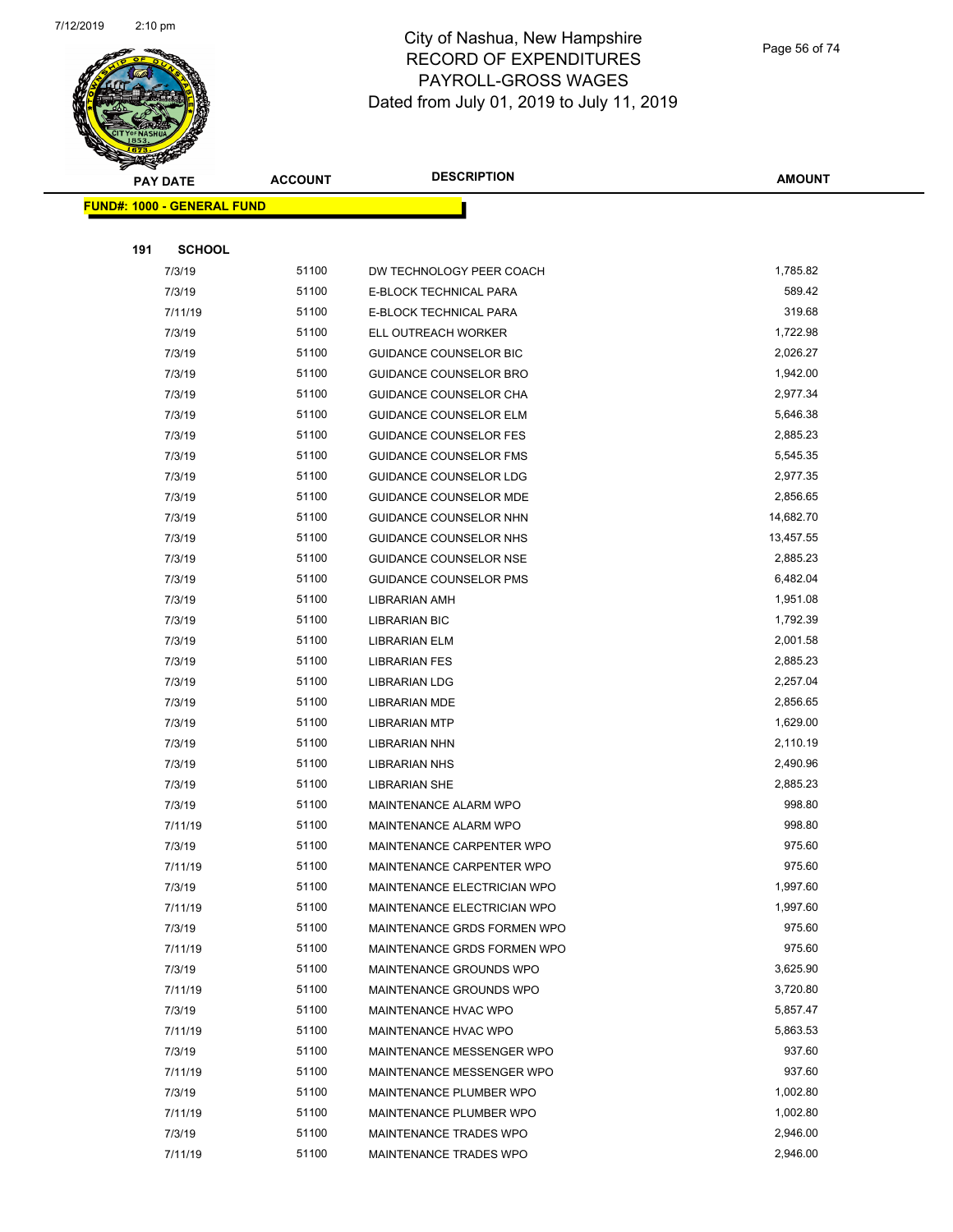

Page 57 of 74

|     | <b>PAY DATE</b>                    | <b>ACCOUNT</b> | <b>DESCRIPTION</b>             | <b>AMOUNT</b> |
|-----|------------------------------------|----------------|--------------------------------|---------------|
|     | <u> FUND#: 1000 - GENERAL FUND</u> |                |                                |               |
|     |                                    |                |                                |               |
| 191 | <b>SCHOOL</b>                      |                |                                |               |
|     | 7/3/19                             | 51100          | <b>NURSE BIC</b>               | 2,701.15      |
|     | 7/3/19                             | 51100          | <b>NURSE BIR</b>               | 2,674.39      |
|     | 7/3/19                             | 51100          | <b>NURSE BRO</b>               | 2,701.15      |
|     | 7/8/19                             | 51100          | <b>NURSE CHA</b>               | 2,701.15      |
|     | 7/3/19                             | 51100          | NURSE DRC                      | 2,701.15      |
|     | 7/3/19                             | 51100          | <b>NURSE FES</b>               | 149.46        |
|     | 7/8/19                             | 51100          | <b>NURSE FMS</b>               | 4,431.57      |
|     | 7/3/19                             | 51100          | <b>NURSE LDG</b>               | 2,555.77      |
|     | 7/3/19                             | 51100          | <b>NURSE MTP</b>               | 1,819.65      |
|     | 7/3/19                             | 51100          | <b>NURSE NHN</b>               | 3,460.84      |
|     | 7/3/19                             | 51100          | <b>NURSE NHS</b>               | 1,670.27      |
|     | 7/3/19                             | 51100          | <b>NURSE NSE</b>               | 2,701.15      |
|     | 7/3/19                             | 51100          | <b>NURSE PMS</b>               | 1,561.39      |
|     | 7/3/19                             | 51100          | <b>NURSE SHE</b>               | 1,794.54      |
|     | 7/3/19                             | 51100          | OFFICE MANAGER HUMAN RESOURCES | 713.57        |
|     | 7/9/19                             | 51100          | OFFICE MANAGER HUMAN RESOURCES | 2,038.46      |
|     | 7/3/19                             | 51100          | OFFICE MANAGER SPED            | 2,002.10      |
|     | 7/3/19                             | 51100          | OUT DISTRICT COORDINATOR       | 2,879.90      |
|     | 7/3/19                             | 51100          | PARA INST NSE                  | 39.08         |
|     | 7/3/19                             | 51100          | PEER COACH                     | 2,977.35      |
|     | 7/3/19                             | 51100          | PRINCIPAL AMH                  | 3,767.30      |
|     | 7/3/19                             | 51100          | PRINCIPAL BIC                  | 3,727.50      |
|     | 7/3/19                             | 51100          | PRINCIPAL BIR                  | 3,855.80      |
|     | 7/3/19                             | 51100          | PRINCIPAL BRO                  | 3,621.80      |
|     | 7/3/19                             | 51100          | PRINCIPAL CHA                  | 3,802.60      |
|     | 7/3/19                             | 51100          | PRINCIPAL DRC                  | 3,745.20      |
|     | 7/3/19                             | 51100          | PRINCIPAL ELM                  | 3,785.30      |
|     | 7/3/19                             | 51100          | PRINCIPAL FES                  | 3,740.40      |
|     | 7/3/19                             | 51100          | PRINCIPAL FMS                  | 3,902.51      |
|     | 7/3/19                             | 51100          | PRINCIPAL LDG                  | 3,973.10      |
|     | 7/3/19                             | 51100          | PRINCIPAL MDE                  | 3,775.59      |
|     | 7/3/19                             | 51100          | PRINCIPAL MTP                  | 3,851.00      |
|     | 7/3/19                             | 51100          | PRINCIPAL NHN                  | 4,000.00      |
|     | 7/3/19                             | 51100          | PRINCIPAL NHS                  | 4,245.20      |
|     | 7/3/19                             | 51100          | PRINCIPAL NSE                  | 3,933.30      |
|     | 7/8/19                             | 51100          | PRINCIPAL PMS                  | 3,817.31      |
|     | 7/3/19                             | 51100          | PRINCIPAL SHE                  | 3,639.40      |
|     | 7/3/19                             | 51100          | SCHOOL PSYCHOLOGIST WID        | 20,619.55     |
|     | 7/11/19                            | 51100          | SECURITY MONITOR NHN           | 273.57        |
|     | 7/3/19                             | 51100          | SOCIAL WORKER                  | 1,927.85      |
|     | 7/3/19                             | 51100          | SOCIAL WORKER FMS              | 2,026.27      |
|     | 7/3/19                             | 51100          | SPECIAL SERVICES ADMINISTRATOR | 5,211.50      |
|     | 7/3/19                             | 51100          | SPEECH LANG PATHOLOGIST WID    | 35,181.99     |
|     | 7/8/19                             | 51100          | SPEECH LANG PATHOLOGIST WID    | 3,069.39      |
|     |                                    |                |                                |               |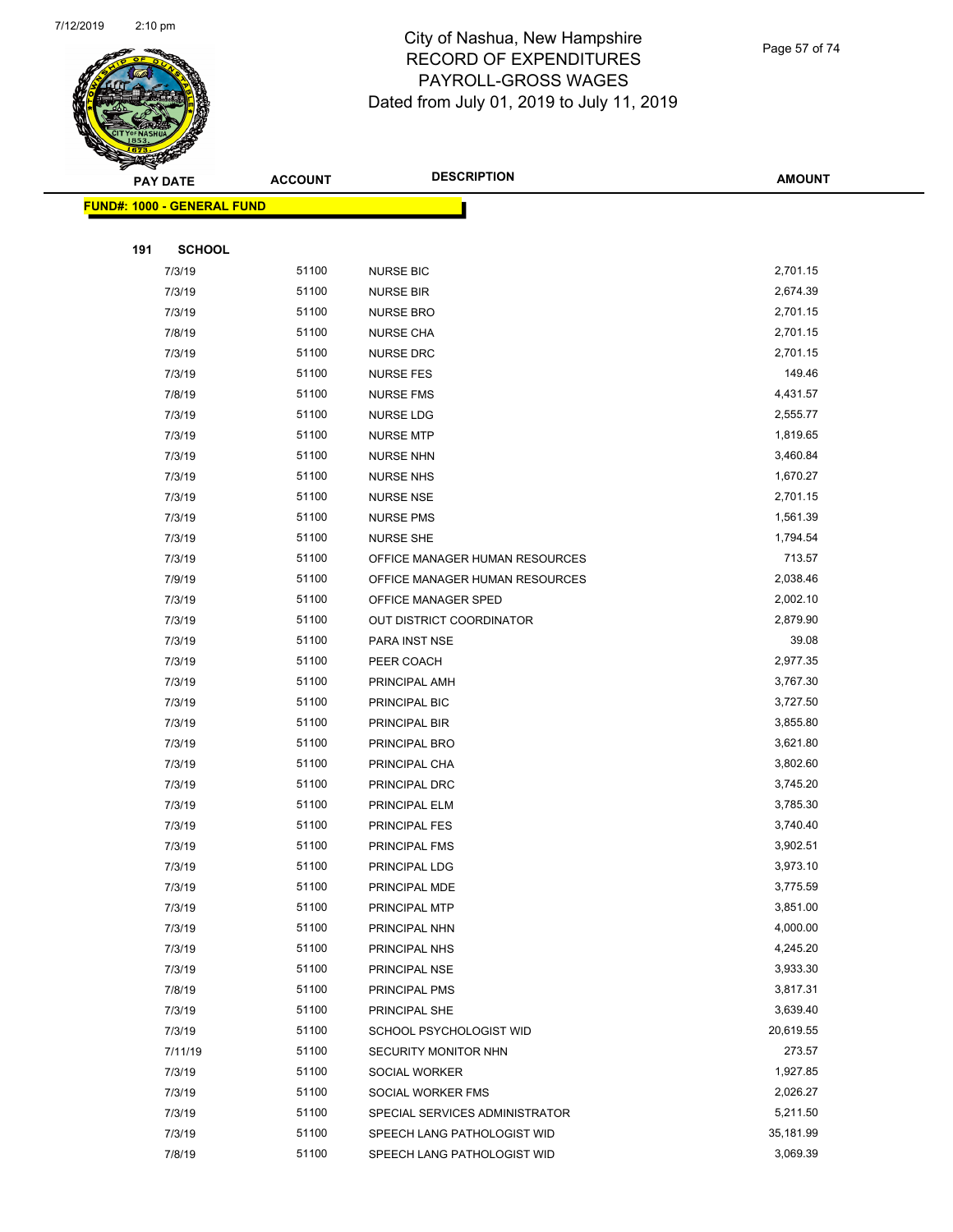

Page 58 of 74

|     | <b>PAY DATE</b>                   | <b>ACCOUNT</b> | <b>DESCRIPTION</b>          | <b>AMOUNT</b> |
|-----|-----------------------------------|----------------|-----------------------------|---------------|
|     | <b>FUND#: 1000 - GENERAL FUND</b> |                |                             |               |
|     |                                   |                |                             |               |
| 191 | <b>SCHOOL</b>                     |                |                             |               |
|     | 7/3/19                            | 51100          | SUPERINTENDENT              | 6,166.80      |
|     | 7/3/19                            | 51100          | SYSTEMS ADMIN FULL YEAR     | 8,055.20      |
|     | 7/3/19                            | 51100          | <b>TEACHER ART BIC</b>      | 2,110.19      |
|     | 7/3/19                            | 51100          | TEACHER ART CHA             | 2,085.04      |
|     | 7/3/19                            | 51100          | <b>TEACHER ART DRC</b>      | 2,026.27      |
|     | 7/3/19                            | 51100          | <b>TEACHER ART ELM</b>      | 4,827.23      |
|     | 7/3/19                            | 51100          | <b>TEACHER ART FES</b>      | 1,670.27      |
|     | 7/3/19                            | 51100          | <b>TEACHER ART LDG</b>      | 2,701.15      |
|     | 7/3/19                            | 51100          | <b>TEACHER ART MDE</b>      | 2,026.27      |
|     | 7/3/19                            | 51100          | TEACHER ART NHN             | 4,915.00      |
|     | 7/3/19                            | 51100          | <b>TEACHER ART NHS</b>      | 5,770.46      |
|     | 7/3/19                            | 51100          | <b>TEACHER ART PMS</b>      | 2,026.27      |
|     | 7/3/19                            | 51100          | <b>TEACHER ART SHE</b>      | 2,555.77      |
|     | 7/3/19                            | 51100          | <b>TEACHER AUTO NHN</b>     | 2,701.15      |
|     | 7/3/19                            | 51100          | TEACHER BEHAVIOR SPEC WID   | 5,770.46      |
|     | 7/3/19                            | 51100          | TEACHER BUILD CONST NHS     | 2,701.15      |
|     | 7/3/19                            | 51100          | <b>TEACHER BUSINESS NHN</b> | 5,575.50      |
|     | 7/3/19                            | 51100          | <b>TEACHER BUSINESS NHS</b> | 2,977.34      |
|     | 7/3/19                            | 51100          | TEACHER COMPUTER ELM        | 1,561.39      |
|     | 7/3/19                            | 51100          | TEACHER COMPUTER FMS        | 2,885.23      |
|     | 7/3/19                            | 51100          | TEACHER COMPUTER NHS        | 1,561.39      |
|     | 7/3/19                            | 51100          | <b>TEACHER COMPUTER PMS</b> | 2,885.23      |
|     | 7/3/19                            | 51100          | TEACHER COSMETOLOGY NHN     | 4,495.69      |
|     | 7/3/19                            | 51100          | TEACHER CULINARY NHN        | 5,466.69      |
|     | 7/3/19                            | 51100          | TEACHER DEAF NSE            | 4,690.92      |
|     | 7/3/19                            | 51100          | TEACHER DEAF WID            | 2,885.23      |
|     | 7/3/19                            | 51100          | <b>TEACHER DWSE AMH</b>     | 2,885.23      |
|     | 7/3/19                            | 51100          | <b>TEACHER DWSE BIR</b>     | 2,701.15      |
|     | 7/3/19                            | 51100          | <b>TEACHER DWSE BRO</b>     | 2,977.35      |
|     | 7/3/19                            | 51100          | TEACHER DWSE CHA            | 1,737.04      |
|     | 7/3/19                            | 51100          | <b>TEACHER DWSE ELM</b>     | 12,035.35     |
|     | 7/3/19                            | 51100          | <b>TEACHER DWSE FMS</b>     | 4,974.12      |
|     | 7/8/19                            | 51100          | TEACHER DWSE MDE            | 2,885.23      |
|     | 7/3/19                            | 51100          | <b>TEACHER DWSE NHS</b>     | 2,777.36      |
|     | 7/3/19                            | 51100          | TEACHER DWSE SHE            | 1,868.85      |
|     | 7/3/19                            | 51100          | <b>TEACHER ECE NHS</b>      | 5,770.46      |
|     | 7/3/19                            | 51100          | <b>TEACHER ELL AMH</b>      | 2,178.35      |
|     | 7/3/19                            | 51100          | TEACHER ELL BIC             | 1,927.85      |
|     | 7/3/19                            | 51100          | TEACHER ELL BIR             | 2,885.23      |
|     | 7/3/19                            | 51100          | TEACHER ELL DRC             | 2,885.23      |
|     | 7/3/19                            | 51100          | TEACHER ELL ELM             | 4,778.12      |
|     | 7/3/19                            | 51100          | <b>TEACHER ELL FES</b>      | 4,682.38      |
|     | 7/3/19                            | 51100          | <b>TEACHER ELL FMS</b>      | 1,865.81      |
|     | 7/3/19                            | 51100          | <b>TEACHER ELL LDG</b>      | 1,805.69      |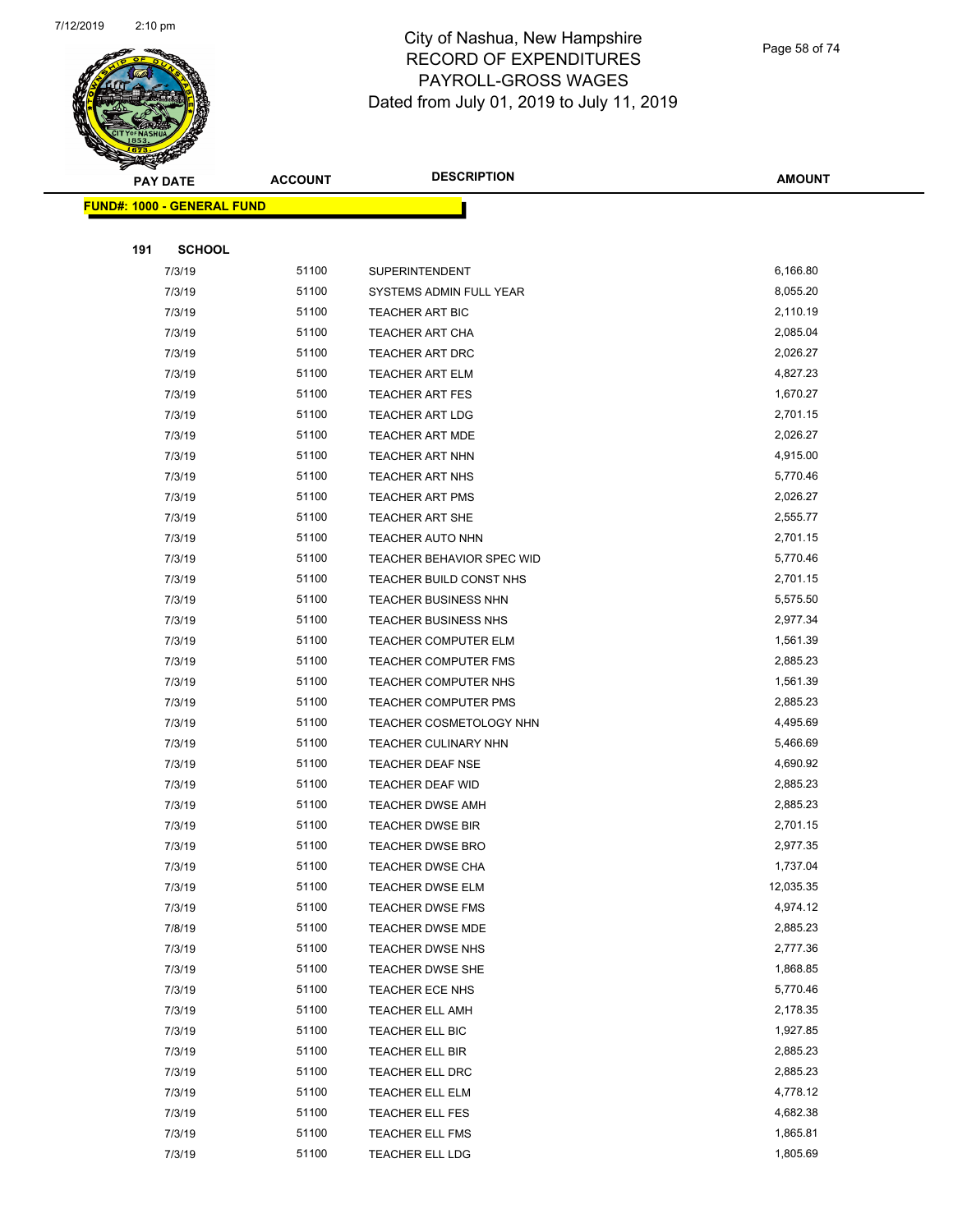

Page 59 of 74

| <b>PAY DATE</b>                   | <b>ACCOUNT</b> | <b>DESCRIPTION</b>                               | <b>AMOUNT</b>        |
|-----------------------------------|----------------|--------------------------------------------------|----------------------|
| <b>FUND#: 1000 - GENERAL FUND</b> |                |                                                  |                      |
|                                   |                |                                                  |                      |
| <b>SCHOOL</b><br>191              |                |                                                  |                      |
| 7/3/19                            | 51100          | <b>TEACHER ELL MTP</b>                           | 2,885.23             |
| 7/3/19                            | 51100          | TEACHER ELL NHN                                  | 5,665.61             |
| 7/3/19                            | 51100          | <b>TEACHER ELL NHS</b>                           | 11,189.01            |
| 7/3/19                            | 51100          | TEACHER ELL SHE                                  | 2,016.89             |
| 7/3/19                            | 51100          | <b>TEACHER ENGLISH ELM</b>                       | 11,782.82            |
| 7/3/19                            | 51100          | <b>TEACHER ENGLISH FMS</b>                       | 3,164.16             |
| 7/8/19                            | 51100          | <b>TEACHER ENGLISH FMS</b>                       | 2,977.35             |
| 7/3/19                            | 51100          | <b>TEACHER ENGLISH NHN</b>                       | 30,771.01            |
| 7/3/19                            | 51100          | <b>TEACHER ENGLISH NHS</b>                       | 40,739.22            |
| 7/3/19                            | 51100          | <b>TEACHER ENGLISH PMS</b>                       | 14,408.31            |
| 7/3/19                            | 51100          | <b>TEACHER FACS FMS</b>                          | 4,679.77             |
| 7/3/19                            | 51100          | <b>TEACHER FACS NHN</b>                          | 6,610.69             |
| 7/3/19                            | 51100          | <b>TEACHER FACS NHS</b>                          | 5,804.50             |
| 7/3/19                            | 51100          | <b>TEACHER FACS PMS</b>                          | 3,190.39             |
| 7/3/19                            | 51100          | TEACHER FOREIGN LANG FMS                         | 2,885.23             |
| 7/3/19                            | 51100          | TEACHER FOREIGN LANG NHN                         | 8,005.87             |
| 7/3/19                            | 51100          | TEACHER FOREIGN LANG NHS                         | 10,558.99            |
| 7/3/19                            | 51100          | TEACHER FOREIGN LANG PMS                         | 5,305.08             |
| 7/3/19                            | 51100          | <b>TEACHER GR1 AMH</b>                           | 6,184.96             |
| 7/3/19                            | 51100          | TEACHER GR1 BIC                                  | 7,742.31             |
| 7/3/19                            | 51100          | <b>TEACHER GR1 BIR</b>                           | 4,499.92             |
| 7/3/19                            | 51100          | <b>TEACHER GR1 BRO</b>                           | 4,931.43             |
| 7/3/19                            | 51100          | <b>TEACHER GR1 CHA</b>                           | 8,103.45             |
| 7/3/19                            | 51100          | <b>TEACHER GR1 DRC</b>                           | 3,651.23             |
| 7/3/19                            | 51100          | <b>TEACHER GR1 FES</b>                           | 7,159.19             |
| 7/3/19                            | 51100          | <b>TEACHER GR1 LDG</b>                           | 3,557.44             |
| 7/3/19                            | 51100          | TEACHER GR1 MDE                                  | 4,331.50             |
| 7/3/19                            | 51100          | <b>TEACHER GR1 MTP</b>                           | 3,658.27             |
| 7/3/19                            | 51100          | <b>TEACHER GR1 NSE</b>                           | 4,679.77             |
| 7/3/19                            | 51100          | TEACHER GR1 SHE                                  | 8,561.89             |
| 7/3/19                            | 51100          | <b>TEACHER GR2 AMH</b>                           | 5,811.92             |
| 7/3/19                            | 51100          | TEACHER GR2 BIC                                  | 3,562.97             |
| 7/3/19                            | 51100          | TEACHER GR2 BIR                                  | 4,836.31             |
| 7/3/19                            | 51100          | TEACHER GR2 BRO                                  | 2,885.23             |
| 7/3/19                            | 51100          | TEACHER GR2 CHA                                  | 3,953.89             |
| 7/3/19                            | 51100          | <b>TEACHER GR2 DRC</b>                           | 4,807.73             |
| 7/3/19                            | 51100          | <b>TEACHER GR2 FES</b>                           | 6,527.31             |
| 7/3/19                            | 51100          | TEACHER GR2 LDG                                  | 4,019.00<br>7,089.12 |
| 7/3/19                            | 51100          | TEACHER GR2 MDE                                  |                      |
| 7/3/19                            | 51100<br>51100 | <b>TEACHER GR2 MTP</b>                           | 2,110.19<br>6,951.68 |
| 7/3/19                            | 51100          | <b>TEACHER GR2 NSE</b><br>TEACHER GR2 SHE        | 4,727.42             |
| 7/3/19                            | 51100          |                                                  | 2,701.15             |
| 7/3/19<br>7/3/19                  | 51100          | <b>TEACHER GR3 AMH</b><br><b>TEACHER GR3 BIC</b> | 1,730.42             |
|                                   |                |                                                  |                      |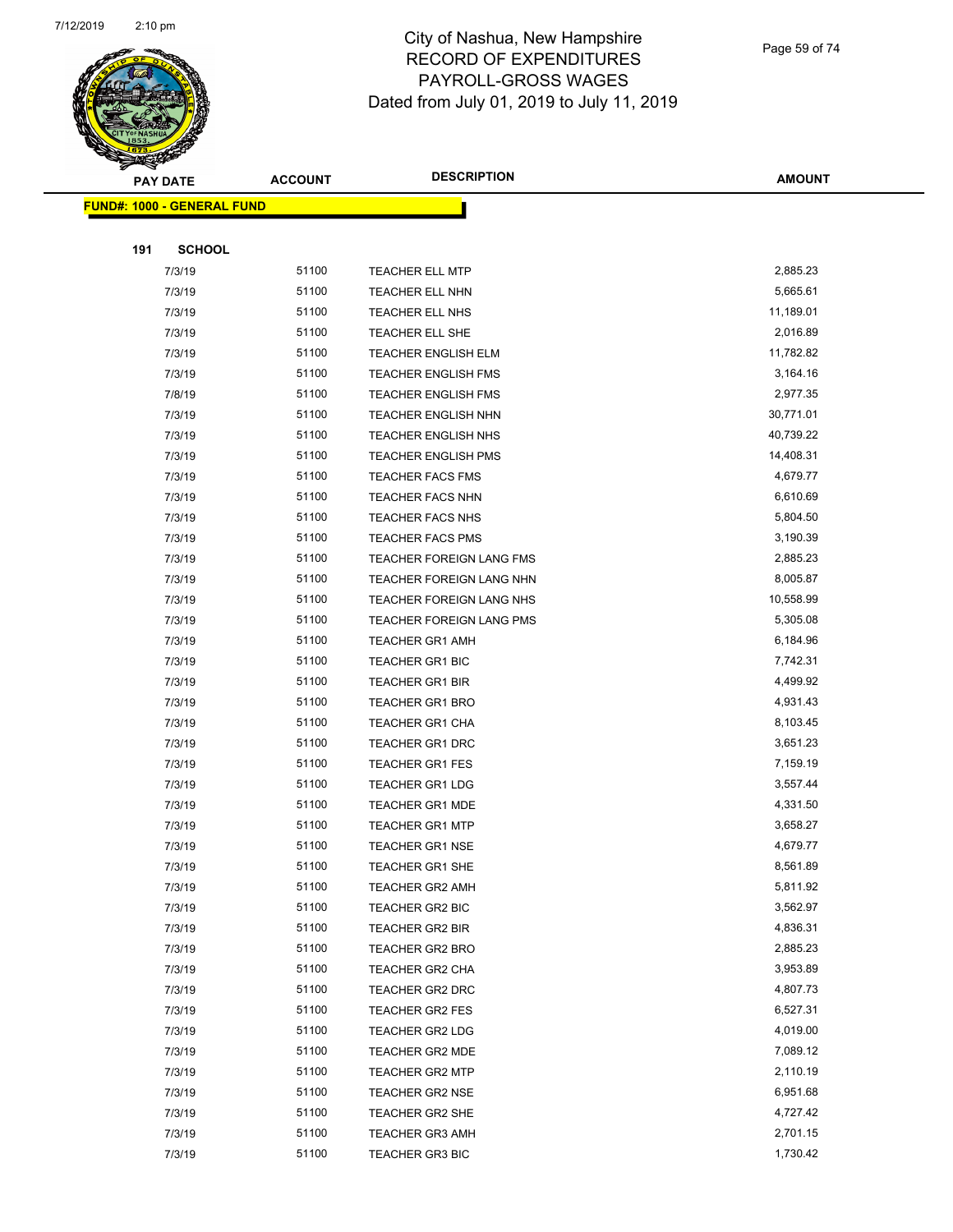

Page 60 of 74

| $\sim$ | <b>PAY DATE</b>                   | <b>ACCOUNT</b> | <b>DESCRIPTION</b>          | <b>AMOUNT</b> |
|--------|-----------------------------------|----------------|-----------------------------|---------------|
|        |                                   |                |                             |               |
|        | <b>FUND#: 1000 - GENERAL FUND</b> |                |                             |               |
|        |                                   |                |                             |               |
| 191    | <b>SCHOOL</b>                     |                |                             |               |
|        | 7/3/19                            | 51100          | <b>TEACHER GR3 BIR</b>      | 3,739.12      |
|        | 7/8/19                            | 51100          | <b>TEACHER GR3 BIR</b>      | 2,179.42      |
|        | 7/3/19                            | 51100          | <b>TEACHER GR3 BRO</b>      | 2,701.15      |
|        | 7/3/19                            | 51100          | TEACHER GR3 CHA             | 7,043.50      |
|        | 7/3/19                            | 51100          | <b>TEACHER GR3 DRC</b>      | 8,662.99      |
|        | 7/3/19                            | 51100          | <b>TEACHER GR3 FES</b>      | 9,365.85      |
|        | 7/3/19                            | 51100          | <b>TEACHER GR3 LDG</b>      | 7,669.73      |
|        | 7/3/19                            | 51100          | <b>TEACHER GR3 MDE</b>      | 2,885.23      |
|        | 7/3/19                            | 51100          | <b>TEACHER GR3 MTP</b>      | 3,494.13      |
|        | 7/3/19                            | 51100          | <b>TEACHER GR3 NSE</b>      | 4,811.34      |
|        | 7/3/19                            | 51100          | TEACHER GR3 SHE             | 1,321.56      |
|        | 7/3/19                            | 51100          | <b>TEACHER GR4 AMH</b>      | 4,052.19      |
|        | 7/3/19                            | 51100          | <b>TEACHER GR4 BIC</b>      | 11,084.23     |
|        | 7/3/19                            | 51100          | TEACHER GR4 BIR             | 5,276.31      |
|        | 7/3/19                            | 51100          | <b>TEACHER GR4 BRO</b>      | 2,490.96      |
|        | 7/3/19                            | 51100          | <b>TEACHER GR4 CHA</b>      | 4,882.92      |
|        | 7/3/19                            | 51100          | <b>TEACHER GR4 DRC</b>      | 3,753.77      |
|        | 7/3/19                            | 51100          | <b>TEACHER GR4 FES</b>      | 6,213.39      |
|        | 7/3/19                            | 51100          | <b>TEACHER GR4 LDG</b>      | 1,865.81      |
|        | 7/3/19                            | 51100          | <b>TEACHER GR4 MDE</b>      | 7,113.73      |
|        | 7/3/19                            | 51100          | <b>TEACHER GR4 MTP</b>      | 4,761.85      |
|        | 7/3/19                            | 51100          | <b>TEACHER GR4 NSE</b>      | 2,085.04      |
|        | 7/3/19                            | 51100          | <b>TEACHER GR4 SHE</b>      | 4,754.08      |
|        | 7/3/19                            | 51100          | <b>TEACHER GR5 AMH</b>      | 5,586.38      |
|        | 7/3/19                            | 51100          | <b>TEACHER GR5 BIC</b>      | 7,796.73      |
|        | 7/8/19                            | 51100          | <b>TEACHER GR5 BIC</b>      | 2,885.23      |
|        | 7/3/19                            | 51100          | <b>TEACHER GR5 BIR</b>      | 5,019.47      |
|        | 7/3/19                            | 51100          | <b>TEACHER GR5 BRO</b>      | 2,885.23      |
|        | 7/3/19                            | 51100          | <b>TEACHER GR5 CHA</b>      | 5,879.42      |
|        | 7/3/19                            | 51100          | TEACHER GR5 DRC             | 2,085.04      |
|        | 7/3/19                            | 51100          | <b>TEACHER GR5 FES</b>      | 4,355.06      |
|        | 7/3/19                            | 51100          | <b>TEACHER GR5 LDG</b>      | 7,663.35      |
|        | 7/3/19                            | 51100          | <b>TEACHER GR5 MDE</b>      | 11,538.43     |
|        | 7/3/19                            | 51100          | <b>TEACHER GR5 MTP</b>      | 1,865.81      |
|        | 7/3/19                            | 51100          | <b>TEACHER GR5 NSE</b>      | 8,563.65      |
|        | 7/3/19                            | 51100          | <b>TEACHER GR5 SHE</b>      | 5,620.81      |
|        | 7/3/19                            | 51100          | <b>TEACHER GR6 ELM</b>      | 26,783.04     |
|        | 7/3/19                            | 51100          | <b>TEACHER GR6 FMS</b>      | 16,066.91     |
|        | 7/3/19                            | 51100          | <b>TEACHER GR6 PMS</b>      | 17,587.74     |
|        | 7/3/19                            | 51100          | <b>TEACHER GRAPH NHS</b>    | 3,475.78      |
|        | 7/3/19                            | 51100          | <b>TEACHER GRAPHICS NHN</b> | 2,701.15      |
|        | 7/3/19                            | 51100          | TEACHER HEALTH NHS          | 2,701.15      |
|        | 7/3/19                            | 51100          | TEACHER HEALTHOC NHS        | 5,058.38      |
|        | 7/3/19                            | 51100          | TEACHER HVAC NHS            | 1,951.08      |
|        |                                   |                |                             |               |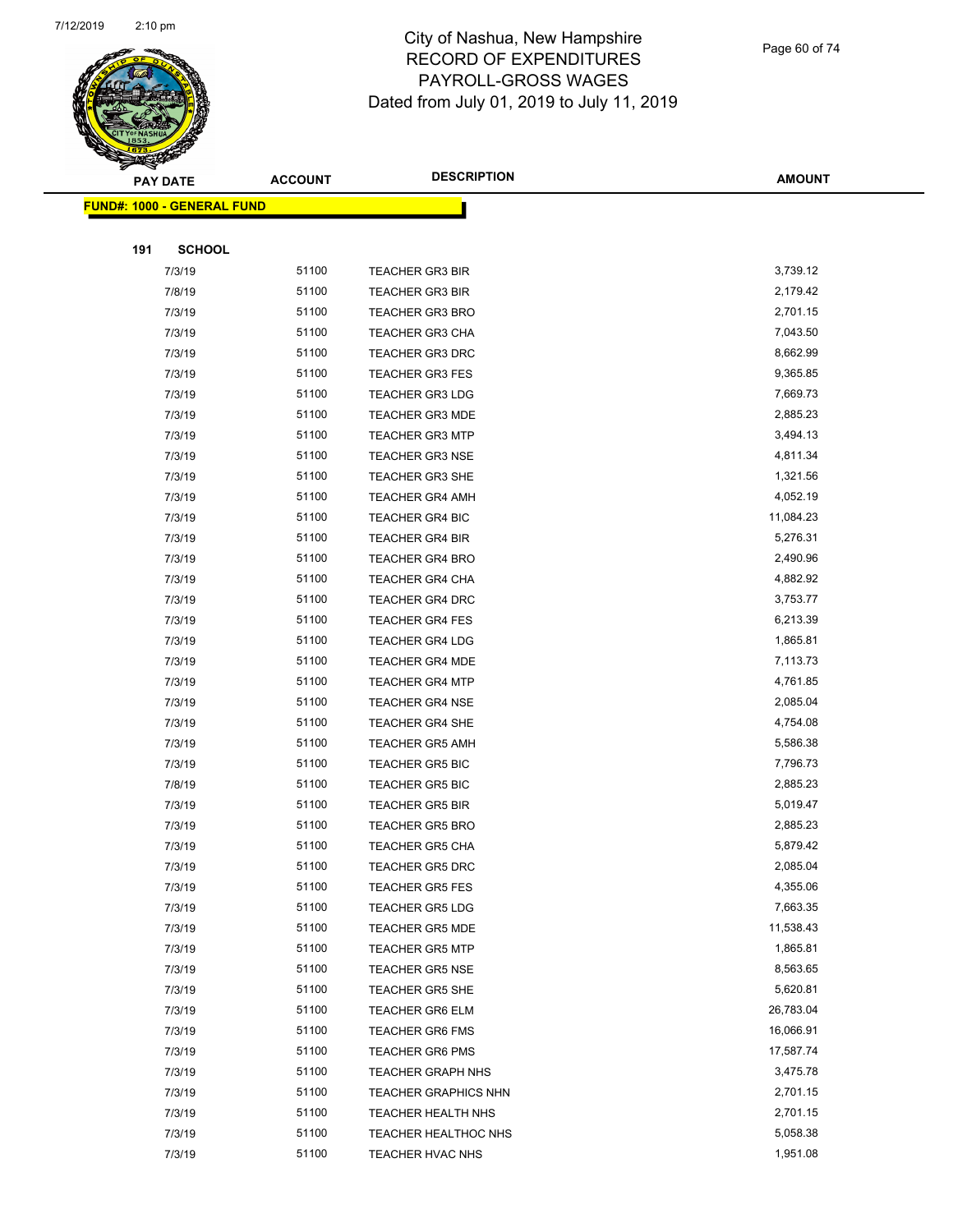

| ទ<br>$\blacktriangleleft$ . | <b>PAY DATE</b>                   | <b>ACCOUNT</b> | <b>DESCRIPTION</b>            | <b>AMOUNT</b> |
|-----------------------------|-----------------------------------|----------------|-------------------------------|---------------|
|                             | <b>FUND#: 1000 - GENERAL FUND</b> |                |                               |               |
|                             |                                   |                |                               |               |
| 191                         | <b>SCHOOL</b>                     |                |                               |               |
|                             | 7/3/19                            | 51100          | TEACHER IN SCH SUSPENSION ELM | 1,805.69      |
|                             | 7/3/19                            | 51100          | TEACHER IN SCH SUSPENSION NHN | 2,885.23      |
|                             | 7/3/19                            | 51100          | TEACHER IN SCH SUSPENSION NHS | 1,582.72      |
|                             | 7/3/19                            | 51100          | TEACHER INST SPED WID         | 2,885.23      |
|                             | 7/3/19                            | 51100          | TEACHER KIND AMH              | 2,885.23      |
|                             | 7/3/19                            | 51100          | TEACHER KIND BIC              | 4,566.96      |
|                             | 7/3/19                            | 51100          | <b>TEACHER KIND BIR</b>       | 5,142.27      |
|                             | 7/3/19                            | 51100          | <b>TEACHER KIND BRO</b>       | 2,977.35      |
|                             | 7/3/19                            | 51100          | <b>TEACHER KIND CHA</b>       | 6,764.16      |
|                             | 7/3/19                            | 51100          | TEACHER KIND DRC              | 9,760.54      |
|                             | 7/3/19                            | 51100          | <b>TEACHER KIND FES</b>       | 5,790.08      |
|                             | 7/3/19                            | 51100          | <b>TEACHER KIND LDG</b>       | 6,069.77      |
|                             | 7/3/19                            | 51100          | <b>TEACHER KIND MDE</b>       | 8,719.24      |
|                             | 7/3/19                            | 51100          | <b>TEACHER KIND MTP</b>       | 6,034.38      |
|                             | 7/3/19                            | 51100          | <b>TEACHER KIND NSE</b>       | 5,064.65      |
|                             | 7/3/19                            | 51100          | TEACHER KIND SHE              | 6,896.97      |
|                             | 7/3/19                            | 51100          | <b>TEACHER MATH ELM</b>       | 12,053.27     |
|                             | 7/3/19                            | 51100          | <b>TEACHER MATH FMS</b>       | 11,720.51     |
|                             | 7/3/19                            | 51100          | <b>TEACHER MATH NHN</b>       | 26,295.84     |
|                             | 7/3/19                            | 51100          | TEACHER MATH NHS              | 28,070.67     |
|                             | 7/3/19                            | 51100          | <b>TEACHER MATH PMS</b>       | 8,053.08      |
|                             | 7/3/19                            | 51100          | <b>TEACHER MUSIC AMH</b>      | 2,419.65      |
|                             | 7/3/19                            | 51100          | <b>TEACHER MUSIC BIR</b>      | 1,730.42      |
|                             | 7/3/19                            | 51100          | <b>TEACHER MUSIC BRO</b>      | 1,602.77      |
|                             | 7/3/19                            | 51100          | TEACHER MUSIC CHA             | 2,885.23      |
|                             | 7/3/19                            | 51100          | <b>TEACHER MUSIC DRC</b>      | 2,793.19      |
|                             | 7/8/19                            | 51100          | <b>TEACHER MUSIC ELM</b>      | 1,730.42      |
|                             | 7/3/19                            | 51100          | <b>TEACHER MUSIC FES</b>      | 1,670.27      |
|                             | 7/3/19                            | 51100          | <b>TEACHER MUSIC FMS</b>      | 5,770.46      |
|                             | 7/3/19                            | 51100          | TEACHER MUSIC MDE             | 2,110.19      |
|                             | 7/3/19                            | 51100          | <b>TEACHER MUSIC NHN</b>      | 4,690.92      |
|                             | 7/3/19                            | 51100          | <b>TEACHER MUSIC PMS</b>      | 4,250.54      |
|                             | 7/3/19                            | 51100          | TEACHER PE BIR                | 2,977.35      |
|                             | 7/3/19                            | 51100          | TEACHER PE BRO                | 2,793.19      |
|                             | 7/3/19                            | 51100          | TEACHER PE DRC                | 2,885.23      |
|                             | 7/3/19                            | 51100          | TEACHER PE ELM                | 9,290.17      |
|                             | 7/3/19                            | 51100          | TEACHER PE FES                | 1,730.42      |
|                             | 7/3/19                            | 51100          | TEACHER PE FMS                | 2,701.15      |
|                             | 7/3/19                            | 51100          | TEACHER PE LDG                | 1,974.27      |
|                             | 7/3/19                            | 51100          | TEACHER PE MTP                | 1,607.12      |
|                             | 7/3/19                            | 51100          | TEACHER PE NHN                | 7,284.73      |
|                             | 7/3/19                            | 51100          | TEACHER PE NHS                | 9,542.28      |
|                             | 7/3/19                            | 51100          | TEACHER PE PMS                | 3,597.46      |
|                             | 7/3/19                            | 51100          | TEACHER PRE SCHOOL BIR        | 4,570.00      |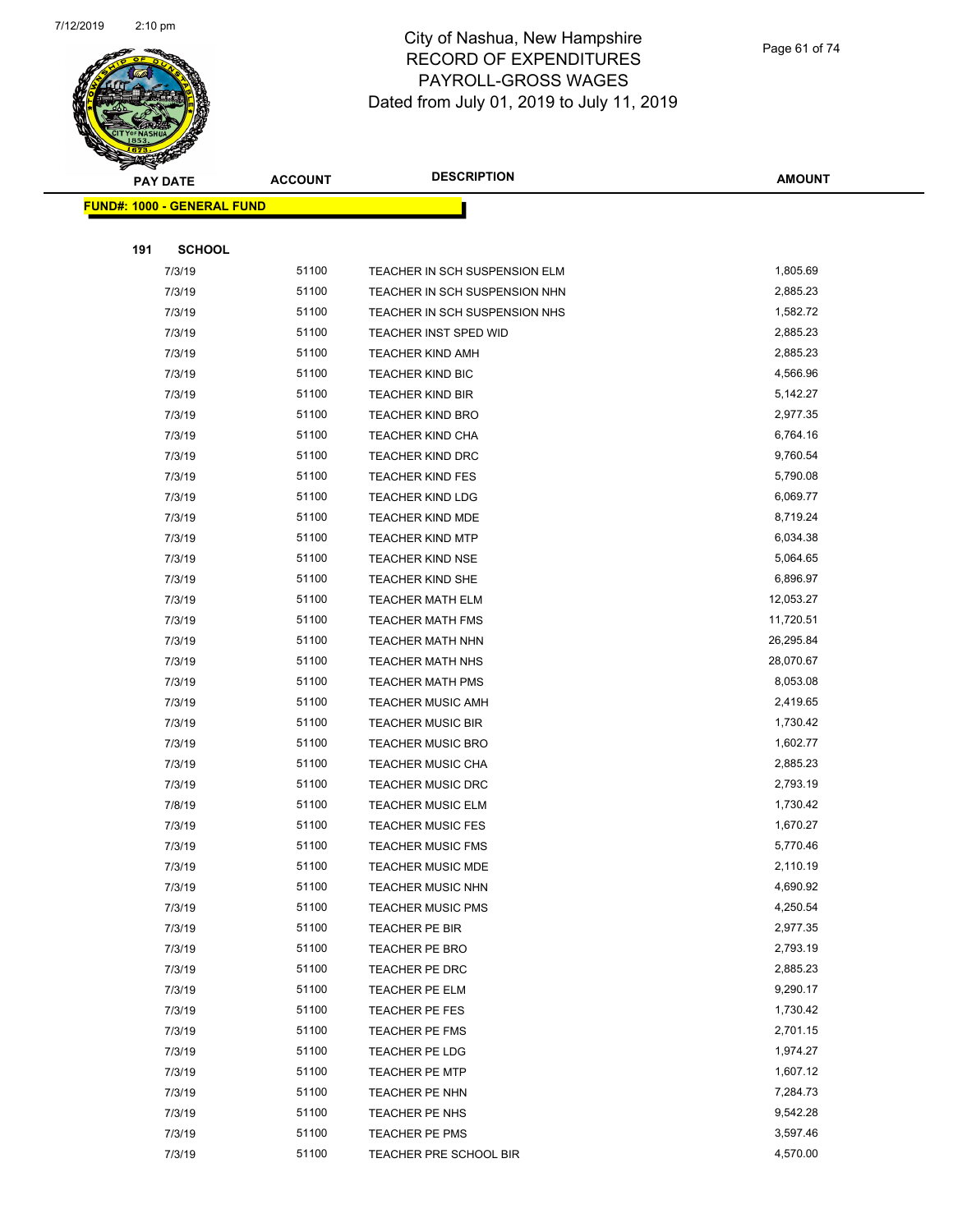

Page 62 of 74

|     | <b>PAY DATE</b>                   | <b>ACCOUNT</b> | <b>DESCRIPTION</b>           | <b>AMOUNT</b> |
|-----|-----------------------------------|----------------|------------------------------|---------------|
|     | <b>FUND#: 1000 - GENERAL FUND</b> |                |                              |               |
|     |                                   |                |                              |               |
| 191 | <b>SCHOOL</b>                     |                |                              |               |
|     | 7/3/19                            | 51100          | TEACHER PRESCHOOL BIC        | 5,678.42      |
|     | 7/3/19                            | 51100          | <b>TEACHER PRESCHOOL BRO</b> | 8,750.54      |
|     | 7/3/19                            | 51100          | <b>TEACHER PRESCHOOL MTP</b> | 1,730.42      |
|     | 7/3/19                            | 51100          | TEACHER PRESCHOOL NHS        | 820.59        |
|     | 7/3/19                            | 51100          | <b>TEACHER PRESCHOOL NSE</b> | 9,028.02      |
|     | 7/8/19                            | 51100          | TEACHER READ BIC             | 2,885.23      |
|     | 7/3/19                            | 51100          | <b>TEACHER READ BIR</b>      | 2,885.23      |
|     | 7/3/19                            | 51100          | <b>TEACHER READ BRO</b>      | 2,885.23      |
|     | 7/3/19                            | 51100          | TEACHER READ CHA             | 2,085.04      |
|     | 7/3/19                            | 51100          | <b>TEACHER READ ELM</b>      | 5,862.58      |
|     | 7/3/19                            | 51100          | <b>TEACHER READ FES</b>      | 2,885.23      |
|     | 7/3/19                            | 51100          | <b>TEACHER READ FMS</b>      | 2,885.23      |
|     | 7/3/19                            | 51100          | <b>TEACHER READ MDE</b>      | 2,885.23      |
|     | 7/3/19                            | 51100          | <b>TEACHER READ MTP</b>      | 2,257.04      |
|     | 7/3/19                            | 51100          | <b>TEACHER READ NHN</b>      | 1,951.08      |
|     | 7/3/19                            | 51100          | <b>TEACHER READ PMS</b>      | 2,885.23      |
|     | 7/3/19                            | 51100          | <b>TEACHER READ SHE</b>      | 2,885.23      |
|     | 7/3/19                            | 51100          | <b>TEACHER ROTC NHN</b>      | 4,904.73      |
|     | 7/3/19                            | 51100          | <b>TEACHER SCIENCE ELM</b>   | 17,078.66     |
|     | 7/3/19                            | 51100          | TEACHER SCIENCE FMS          | 8,339.25      |
|     | 7/3/19                            | 51100          | <b>TEACHER SCIENCE NHN</b>   | 21,706.59     |
|     | 7/8/19                            | 51100          | <b>TEACHER SCIENCE NHN</b>   | 1,730.42      |
|     | 7/3/19                            | 51100          | <b>TEACHER SCIENCE NHS</b>   | 24,851.43     |
|     | 7/3/19                            | 51100          | <b>TEACHER SCIENCE PMS</b>   | 6,757.81      |
|     | 7/3/19                            | 51100          | TEACHER SOCIAL STUDIES ELM   | 6,679.15      |
|     | 7/3/19                            | 51100          | TEACHER SOCIAL STUDIES FMS   | 3,298.43      |
|     | 7/3/19                            | 51100          | TEACHER SOCIAL STUDIES NHN   | 26,926.16     |
|     | 7/3/19                            | 51100          | TEACHER SOCIAL STUDIES NHS   | 20,969.53     |
|     | 7/3/19                            | 51100          | TEACHER SOCIAL STUDIES PMS   | 7,668.27      |
|     | 7/3/19                            | 51100          | TEACHER SPED AMH             | 6,310.60      |
|     | 7/3/19                            | 51100          | TEACHER SPED BIC             | 5,483.46      |
|     | 7/3/19                            | 51100          | <b>TEACHER SPED BIR</b>      | 5,586.38      |
|     | 7/3/19                            | 51100          | <b>TEACHER SPED BRO</b>      | 6,445.31      |
|     | 7/3/19                            | 51100          | <b>TEACHER SPED CHA</b>      | 5,256.92      |
|     | 7/3/19                            | 51100          | TEACHER SPED DRC             | 5,483.38      |
|     | 7/3/19                            | 51100          | TEACHER SPED ELM             | 7,682.10      |
|     | 7/3/19                            | 51100          | <b>TEACHER SPED FES</b>      | 3,273.04      |
|     | 7/3/19                            | 51100          | <b>TEACHER SPED FMS</b>      | 9,421.73      |
|     | 7/3/19                            | 51100          | TEACHER SPED LDG             | 3,543.42      |
|     | 7/3/19                            | 51100          | <b>TEACHER SPED MDE</b>      | 4,727.69      |
|     | 7/3/19                            | 51100          | <b>TEACHER SPED MTP</b>      | 3,870.43      |
|     | 7/3/19                            | 51100          | <b>TEACHER SPED NHN</b>      | 16,392.04     |
|     | 7/3/19                            | 51100          | TEACHER SPED NHS             | 26,115.92     |
|     | 7/8/19                            | 51100          | <b>TEACHER SPED NHS</b>      | 2,977.35      |
|     |                                   |                |                              |               |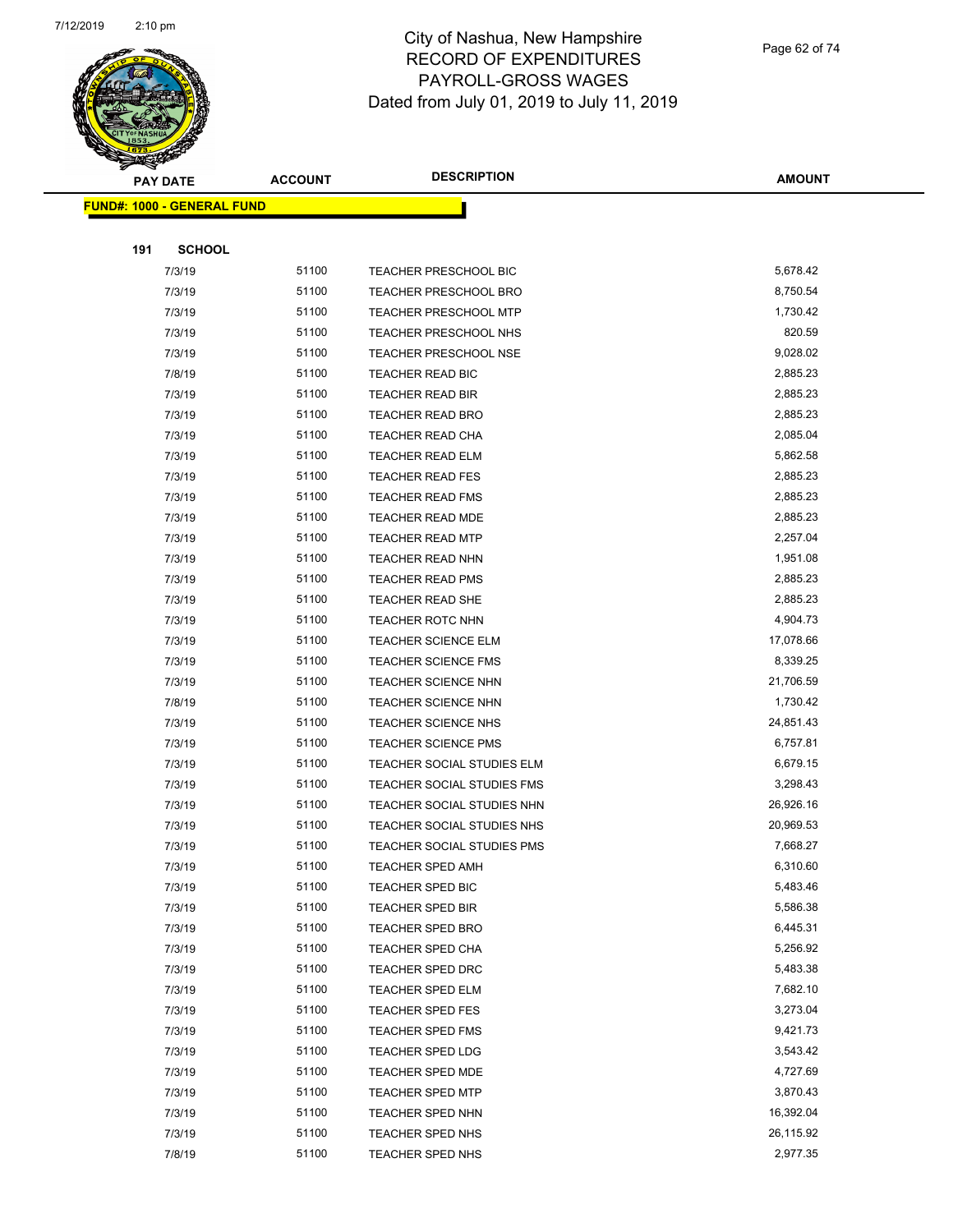

Page 63 of 74

| $\tilde{\phantom{a}}$<br><b>PAY DATE</b> | <b>ACCOUNT</b> | <b>DESCRIPTION</b>                     | AMOUNT    |
|------------------------------------------|----------------|----------------------------------------|-----------|
| <b>FUND#: 1000 - GENERAL FUND</b>        |                |                                        |           |
|                                          |                |                                        |           |
| 191<br><b>SCHOOL</b>                     |                |                                        |           |
| 7/3/19                                   | 51100          | <b>TEACHER SPED PMS</b>                | 9,690.79  |
| 7/3/19                                   | 51100          | TEACHER SPED SHE                       | 2,885.23  |
| 7/3/19                                   | 51100          | <b>TEACHER TECHED ELM</b>              | 5,651.74  |
| 7/8/19                                   | 51100          | <b>TEACHER TECHED ELM</b>              | 2,885.23  |
| 7/3/19                                   | 51100          | <b>TEACHER TECHED FMS</b>              | 1,737.73  |
| 7/3/19                                   | 51100          | TEACHER TECHED NHS                     | 11,264.88 |
| 7/3/19                                   | 51100          | TEACHER TECHED PMS                     | 5,770.46  |
| 7/3/19                                   | 51100          | TEACHER TV PROD NHS                    | 2,885.23  |
| 7/3/19                                   | 51100          | <b>TEACHER VISION WID</b>              | 1,805.69  |
| 7/3/19                                   | 51200          | CLERICAL BOARD OF ED SUP               | 765.63    |
| 7/11/19                                  | 51200          | CLERICAL BOARD OF ED SUP               | 714.59    |
| 7/3/19                                   | 51200          | CLERICAL PRINCIPAL NSE                 | 55.06     |
| 7/3/19                                   | 51200          | <b>CUSTODIAN BRO</b>                   | 31.18     |
| 7/11/19                                  | 51200          | <b>CUSTODIAN MTP</b>                   | 15.59     |
| 7/3/19                                   | 51200          | DIRECTOR ADULT ED                      | 2,658.30  |
| 7/11/19                                  | 51200          | PARA PRE SCHOOL BIR                    | 1,523.00  |
| 7/3/19                                   | 51200          | SCHOOL PSYCHOLOGIST WID                | 2,455.51  |
| 7/3/19                                   | 51200          | SPEECH LANG PATHOLOGIST WID            | 3,462.28  |
| 7/3/19                                   | 51200          | SUB CLERICAL                           | 599.00    |
| 7/11/19                                  | 51200          | SUB CLERICAL                           | 515.14    |
| 7/3/19                                   | 51200          | <b>TEACHER ART FMS</b>                 | 2,846.04  |
| 7/3/19                                   | 51200          | <b>TEACHER ART NHS</b>                 | 975.54    |
| 7/3/19                                   | 51200          | TEACHER MATH NHN                       | 112.50    |
| 7/3/19                                   | 51200          | <b>TEACHER MUSIC ELM</b>               | 1,934.42  |
| 7/3/19                                   | 51200          | TEACHER PE NHS                         | 420.00    |
| 7/3/19                                   | 51200          | <b>TEACHER SCIENCE ELM</b>             | 125.00    |
| 7/3/19                                   | 51200          | <b>TEACHER SCIENCE NHS</b>             | 774.69    |
| 7/3/19                                   | 51200          | <b>TEACHER SCIENCE PMS</b>             | 75.00     |
| 7/3/19                                   | 51200          | TEACHER SOCIAL STUDIES NHN             | 1,075.00  |
| 7/3/19                                   | 51200          | TEACHER SPED FMS                       | 191.75    |
| 7/3/19                                   | 51200          | TEACHER SPED NHS                       | 2,550.00  |
| 7/3/19                                   | 51200          | <b>TEACHER VISION WID</b>              | 802.29    |
| 7/3/19                                   | 51300          | <b>OVERTIME</b>                        | 1,286.47  |
| 7/11/19                                  | 51300          | <b>OVERTIME</b>                        | 1,484.58  |
| 7/3/19                                   | 51400          | WAGES TEMPORARY/SEASONAL               | 5,843.38  |
| 7/11/19                                  | 51400          | WAGES TEMPORARY/SEASONAL               | 4,617.90  |
| 7/3/19                                   | 51412          | WAGES PER DIEM                         | 10,883.54 |
| 7/3/19                                   | 51650          | <b>ADDITIONAL HOURS</b>                | 6,541.18  |
| 7/11/19                                  | 51650          | ADDITIONAL HOURS                       | 1,546.36  |
| 7/3/19                                   | 51700          | <b>STIPENDS</b>                        | 9,865.39  |
| 7/8/19                                   | 51750          | <b>RETIREMENT &amp; SEPARATION PAY</b> | 29,896.47 |
|                                          |                |                                        |           |

#### **TOTAL 191 - SCHOOL \$2,106,996.61**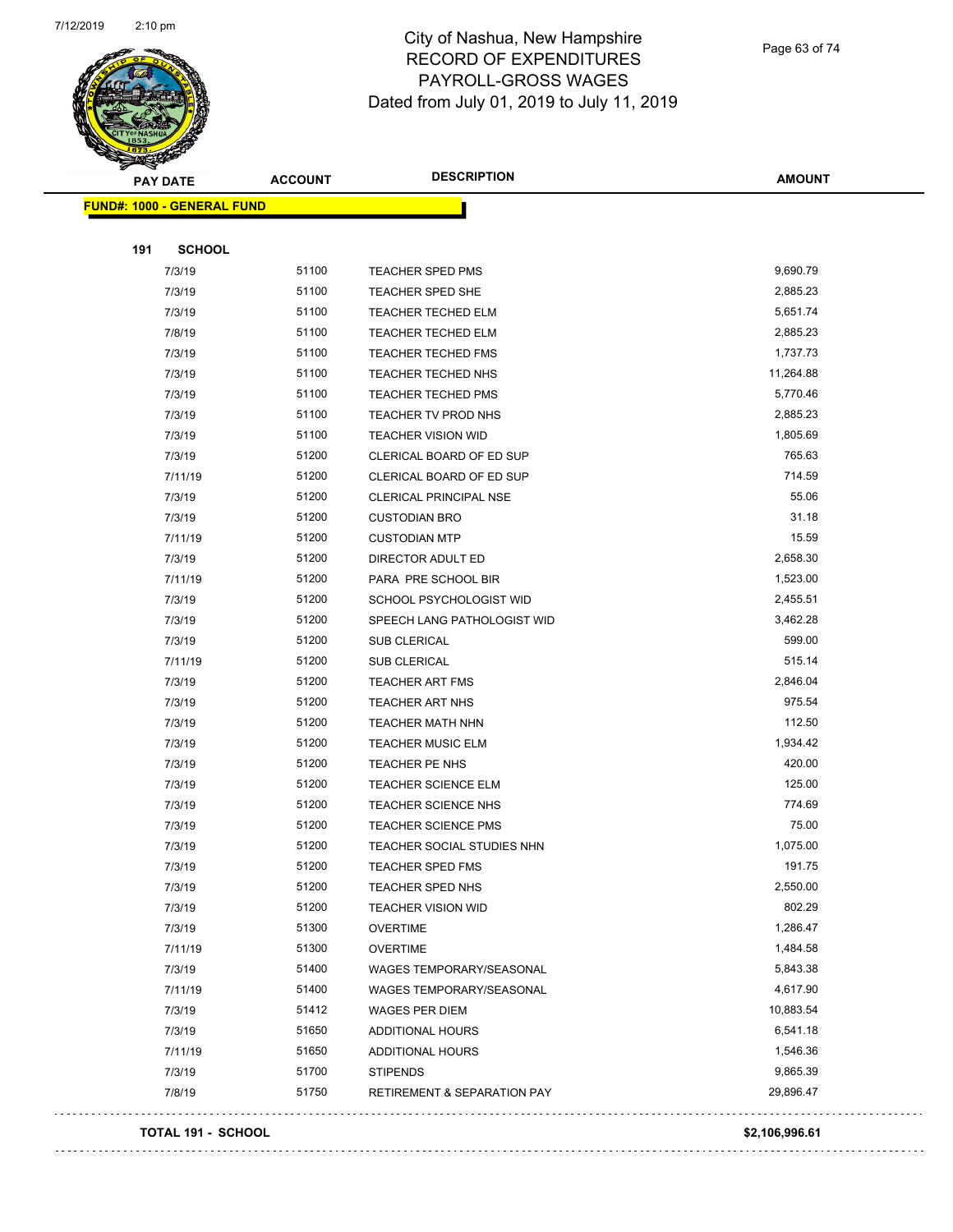Page 64 of 74

**AMOUNT** RECORD OF EXPENDITURES PAYROLL-GROSS WAGES Dated from July 01, 2019 to July 11, 2019 **PAY DATE ACCOUNT DESCRIPTION TOTAL FUND 1000 - GENERAL FUND \$4,326,150.74 FUND#: 2100 - FOOD SERVICES FUND** 7/3/19 51100 CLERICAL FOOD SERVICE NHS 788.64 7/11/19 51100 CLERICAL FOOD SERVICE NHS 804.40 7/3/19 51100 DIRECTOR FOOD SERVICE 2,884.60 7/3/19 51100 FOOD SERVICE BUSINESS MANAGER 2,219.71 7/11/19 51200 FOOD SERVICE ASST PT MDE 18.74 **TOTAL FUND 2100 - FOOD SERVICES FUND \$6,716.09 FUND#: 2120 - SUMMER FEEDING PROGRAM FUND** 7/11/19 51100 FOOD SERVICE ASST PT ELM 221.82 7/11/19 51100 FOOD SERVICE ASST PT FMS 443.64 7/11/19 51100 FOOD SERVICE ASST PT LDG 63.10 7/11/19 51100 FOOD SERVICE ASST PT NHN 394.72 7/11/19 51100 FOOD SERVICE ASST PT NHS 1,131.60 7/11/19 51100 FOOD SERVICE ASST PT SHE 234.19

City of Nashua, New Hampshire

7/12/2019 2:10 pm

| <b>TOTAL FUND 2120 - SUMMER FEEDING PROGRAM FUND</b> |       |                      | \$3.151.66 |
|------------------------------------------------------|-------|----------------------|------------|
| 7/11/19                                              | 51100 | FOOD SERVICECOOK MTP | 289.78     |

| 7/3/19  | 51200 | DRIVER INSTRUCTOR      | 805.00 |
|---------|-------|------------------------|--------|
| 7/11/19 | 51200 | DRIVER INSTRUCTOR      | 575.00 |
| 7/3/19  | 51200 | <b>TEACHER ELL FES</b> | 350.00 |
| 7/3/19  | 51200 | TEACHER TECHED ELM     | 980.00 |

7/11/19 51100 FOOD SERVICE COOK FMS 372.81

| <b>FUND#: 2207 - ADULT ED/CONTINUING ED</b> |       |                               |          |
|---------------------------------------------|-------|-------------------------------|----------|
|                                             |       |                               |          |
| 7/3/19                                      | 51100 | CLERICAL ADULT ED NHN         | 709.78   |
| 7/11/19                                     | 51100 | CLERICAL ADULT ED NHN         | 750.77   |
| 7/3/19                                      | 51200 | <b>GUIDANCE COUNSELOR NHN</b> | 325.00   |
| 7/3/19                                      | 51200 | GUIDANCE COUNSELOR NHS        | 1,050.00 |
| 7/3/19                                      | 51200 | TEACHER ENGLISH NHN           | 450.00   |
| 7/3/19                                      | 51200 | TEACHER MATH NHN              | 37.50    |
|                                             |       |                               |          |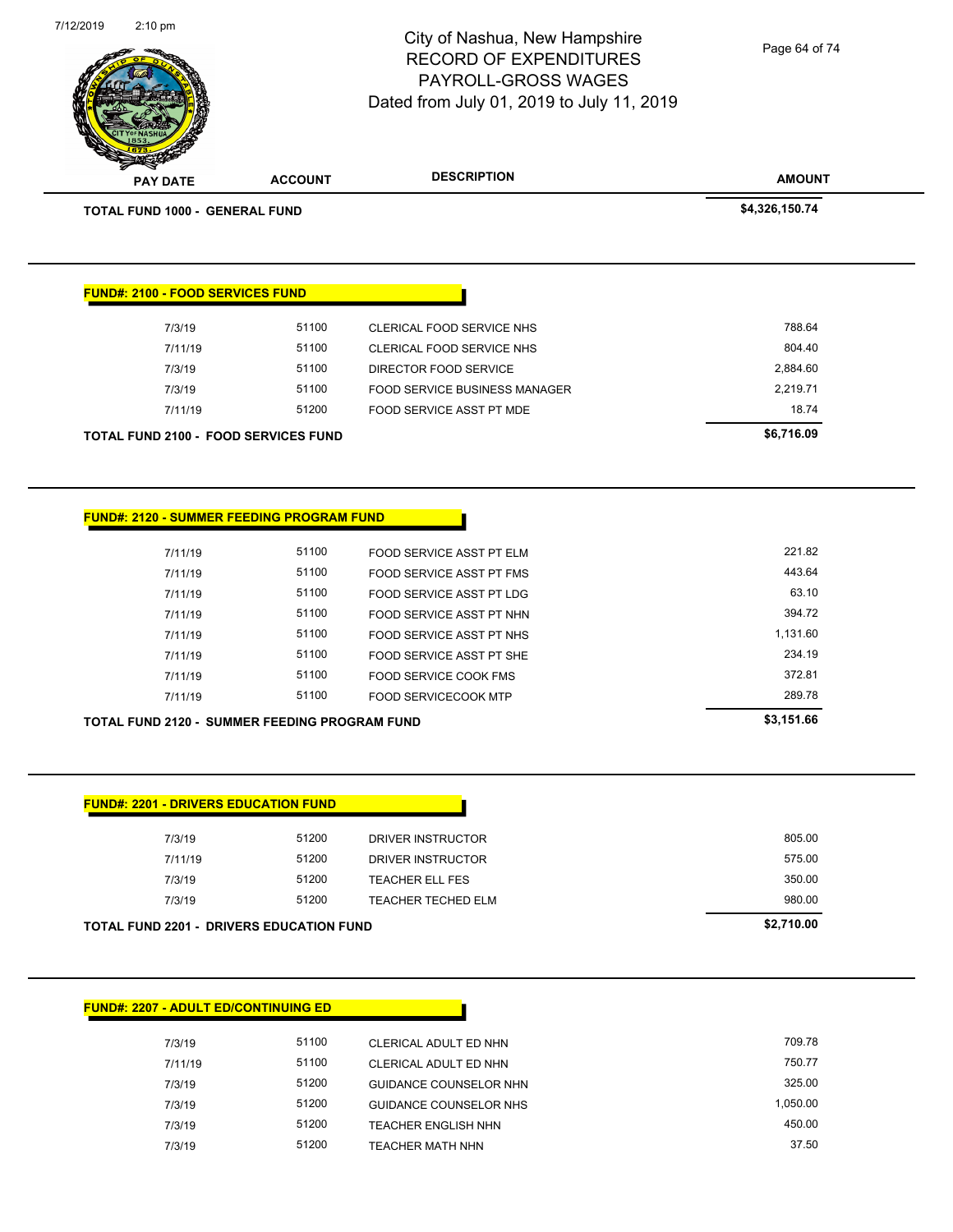

Page 65 of 74

| <b>PAY DATE</b>                                                                                              | <b>ACCOUNT</b> | <b>DESCRIPTION</b>            | <b>AMOUNT</b> |
|--------------------------------------------------------------------------------------------------------------|----------------|-------------------------------|---------------|
| <b>FUND#: 2207 - ADULT ED/CONTINUING ED</b>                                                                  |                |                               |               |
| 7/3/19                                                                                                       | 51200          | <b>TEACHER MATH NHS</b>       | 225.00        |
| 7/3/19                                                                                                       | 51200          | TEACHER PE NHN                | 37.50         |
| 7/3/19                                                                                                       | 51200          | <b>TEACHER SCIENCE NHN</b>    | 75.00         |
| 7/3/19                                                                                                       | 51200          | TEACHER SOCIAL STUDIES NHN    | 37.50         |
| 7/3/19                                                                                                       | 51200          | TEACHER SOCIAL STUDIES NHS    | 100.00        |
| TOTAL FUND 2207 - ADULT ED/CONTINUING ED                                                                     |                |                               | \$3,798.05    |
| <b>FUND#: 2222 - AFTER SCHOOL PROGRAM</b>                                                                    |                |                               |               |
| 7/3/19                                                                                                       | 51100          | 21 CENTURY COORDINATOR        | 2,322.00      |
| TOTAL FUND 2222 - AFTER SCHOOL PROGRAM                                                                       |                |                               | \$2,322.00    |
|                                                                                                              |                |                               |               |
|                                                                                                              |                |                               |               |
|                                                                                                              |                |                               |               |
| 7/3/19                                                                                                       | 51100          | PANTHER PRESCHOOL DIRECTOR    | 1,096.16      |
| <b>FUND#: 2252 - DAY CARE</b><br><b>TOTAL FUND 2252 - DAY CARE</b>                                           |                |                               | \$1,096.16    |
|                                                                                                              |                |                               |               |
| 7/3/19                                                                                                       | 51100          | PROGRAM COORDINATOR           | 382.70        |
| 7/11/19                                                                                                      | 51100          | PROGRAM COORDINATOR           | 390.95        |
| 7/11/19                                                                                                      | 51300          | <b>OVERTIME</b>               | 73.31         |
| 7/3/19                                                                                                       | 51400          | WAGES TEMPORARY/SEASONAL      | 1,500.00      |
| <b>FUND#: 2503 - PARKS &amp; REC PROGRAMS FUND</b><br><b>TOTAL FUND 2503 - PARKS &amp; REC PROGRAMS FUND</b> |                |                               | \$2,346.96    |
|                                                                                                              |                |                               |               |
| 7/3/19                                                                                                       | 51100          | ECHANNEL ACCESS ADMINISTRATOR | 1,164.25      |
| 7/11/19                                                                                                      | 51100          | ECHANNEL ACCESS ADMINISTRATOR | 1,184.00      |
| 7/3/19                                                                                                       | 51100          | PEG PROGRAM MANAGER           | 1,261.26      |
| 7/11/19                                                                                                      | 51100          | PEG PROGRAM MANAGER           | 1,282.69      |
| 7/3/19                                                                                                       | 51200          | <b>VIDEOGRAPHER</b>           | 941.25        |
| <b>FUND#: 2505 - PEG ACCESS CHANNELS FUND</b><br>7/11/19                                                     | 51200          | <b>VIDEOGRAPHER</b>           | 120.00        |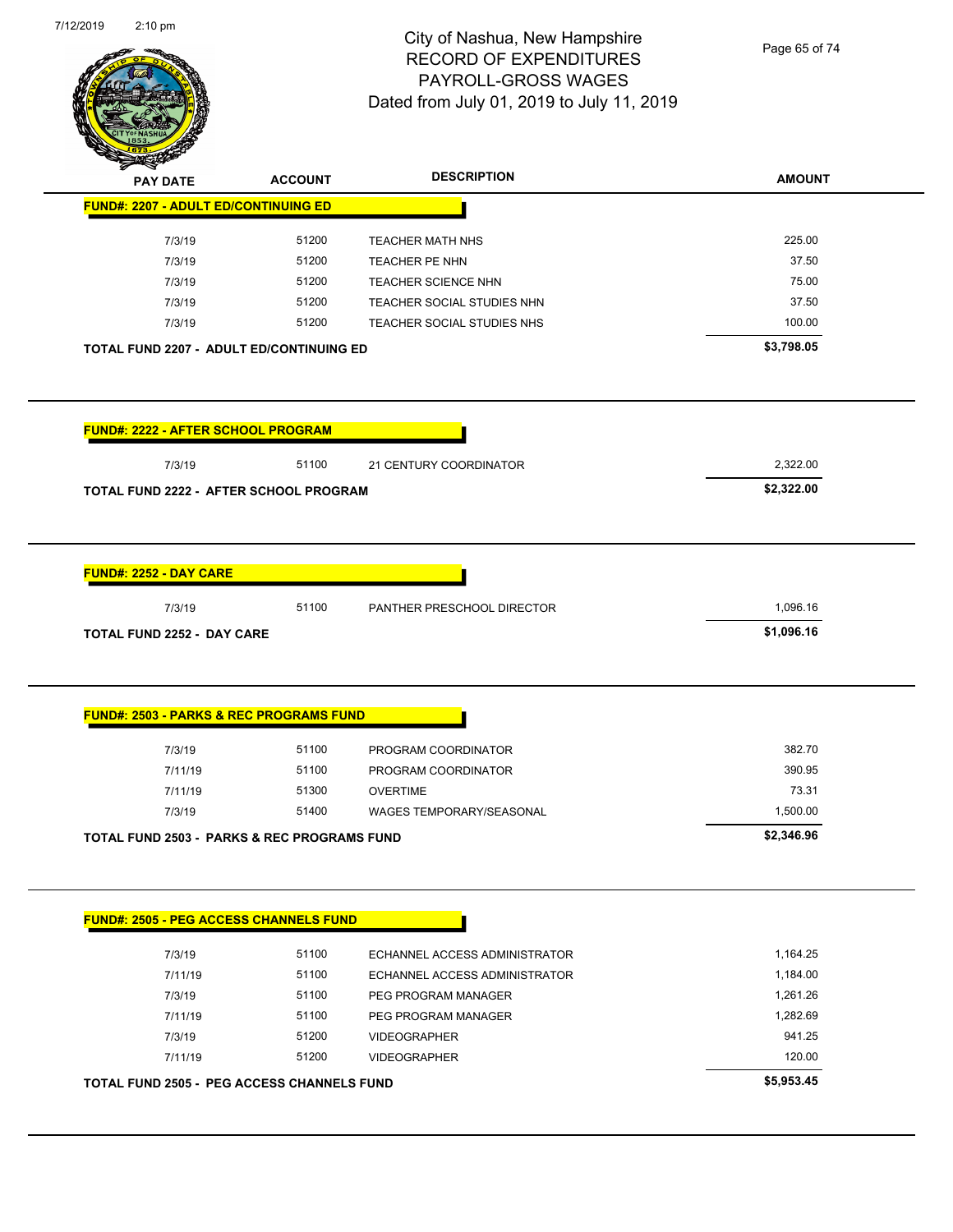

Page 66 of 74

| <b>PAY DATE</b>                         |         | <b>ACCOUNT</b>                              | <b>DESCRIPTION</b>         | <b>AMOUNT</b> |
|-----------------------------------------|---------|---------------------------------------------|----------------------------|---------------|
| <b>FUND#: 3050 - POLICE GRANTS FUND</b> |         |                                             |                            |               |
|                                         | 7/3/19  | 51100                                       | DOMESTIC VIOLENCE ADVOCATE | 882.25        |
|                                         | 7/11/19 | 51100                                       | DOMESTIC VIOLENCE ADVOCATE | 882.25        |
|                                         | 7/3/19  | 51100                                       | PATROLMAN ALL RANKS        | 1,399.00      |
|                                         | 7/11/19 | 51100                                       | PATROLMAN ALL RANKS        | 1,440.95      |
|                                         | 7/3/19  | 51300                                       | <b>OVERTIME</b>            | 605.57        |
|                                         | 7/11/19 | 51300                                       | <b>OVERTIME</b>            | 208.26        |
|                                         | 7/11/19 | 51628                                       | <b>EXTRA HOLIDAY</b>       | 288.19        |
|                                         |         | <b>TOTAL FUND 3050 - POLICE GRANTS FUND</b> |                            | \$5,706.47    |

#### **FUND#: 3068 - COMMUNITY SERVICES GRANTS FUND**

| <b>TOTAL FUND 3068 - COMMUNITY SERVICES GRANTS FUND</b> |       |                                    | \$9,868.57 |
|---------------------------------------------------------|-------|------------------------------------|------------|
| 7/3/19                                                  | 51700 | <b>STIPENDS</b>                    | 174.00     |
| 7/3/19                                                  | 51300 | <b>OVERTIME</b>                    | 1.98       |
| 7/11/19                                                 | 51100 | <b>SMP PROGRAM COORDINATOR</b>     | 1,030.95   |
| 7/3/19                                                  | 51100 | <b>SMP PROGRAM COORDINATOR</b>     | 975.35     |
| 7/11/19                                                 | 51100 | PUB HEALTH PREPAREDNESS COORD      | 1,092.30   |
| 7/3/19                                                  | 51100 | PUB HEALTH PREPAREDNESS COORD      | 1,033.40   |
| 7/11/19                                                 | 51100 | PUB HEALTH NURSE                   | 228.00     |
| 7/3/19                                                  | 51100 | PUB HEALTH NURSE                   | 224.19     |
| 7/11/19                                                 | 51100 | PUB HEALTH NET SVS COORD           | 1,392.50   |
| 7/3/19                                                  | 51100 | PUB HEALTH NET SVS COORD           | 1,317.40   |
| 7/11/19                                                 | 51100 | PROGRAM ASSISTANT COMMUNITY HEALTH | 223.90     |
| 7/3/19                                                  | 51100 | PROGRAM ASSISTANT COMMUNITY HEALTH | 211.80     |
| 7/11/19                                                 | 51100 | PHNS PROGRAM ASSISTANT             | 853.70     |
| 7/3/19                                                  | 51100 | PHNS PROGRAM ASSISTANT             | 807.65     |
| 7/11/19                                                 | 51100 | <b>EPIDEMIOLOGIST</b>              | 154.90     |
| 7/3/19                                                  | 51100 | <b>EPIDEMIOLOGIST</b>              | 146.55     |

#### **FUND#: 3070 - COMMUNITY HEALTH GRANTS FUND**

| 7/3/19  | 51100 | BILINGUAL COMM HEALTH WORKER       | 737.05 |
|---------|-------|------------------------------------|--------|
| 7/11/19 | 51100 | BILINGUAL COMM HEALTH WORKER       | 749.60 |
| 7/3/19  | 51100 | PROGRAM ASSISTANT COMMUNITY HEALTH | 635.39 |
| 7/11/19 | 51100 | PROGRAM ASSISTANT COMMUNITY HEALTH | 671.60 |
| 7/3/19  | 51100 | PUB HEALTH NURSE                   | 896.91 |
| 7/11/19 | 51100 | PUB HEALTH NURSE                   | 912.15 |
| 7/3/19  | 51300 | <b>OVERTIME</b>                    | 5.96   |
| 7/3/19  | 51412 | <b>WAGES PER DIEM</b>              | 184.50 |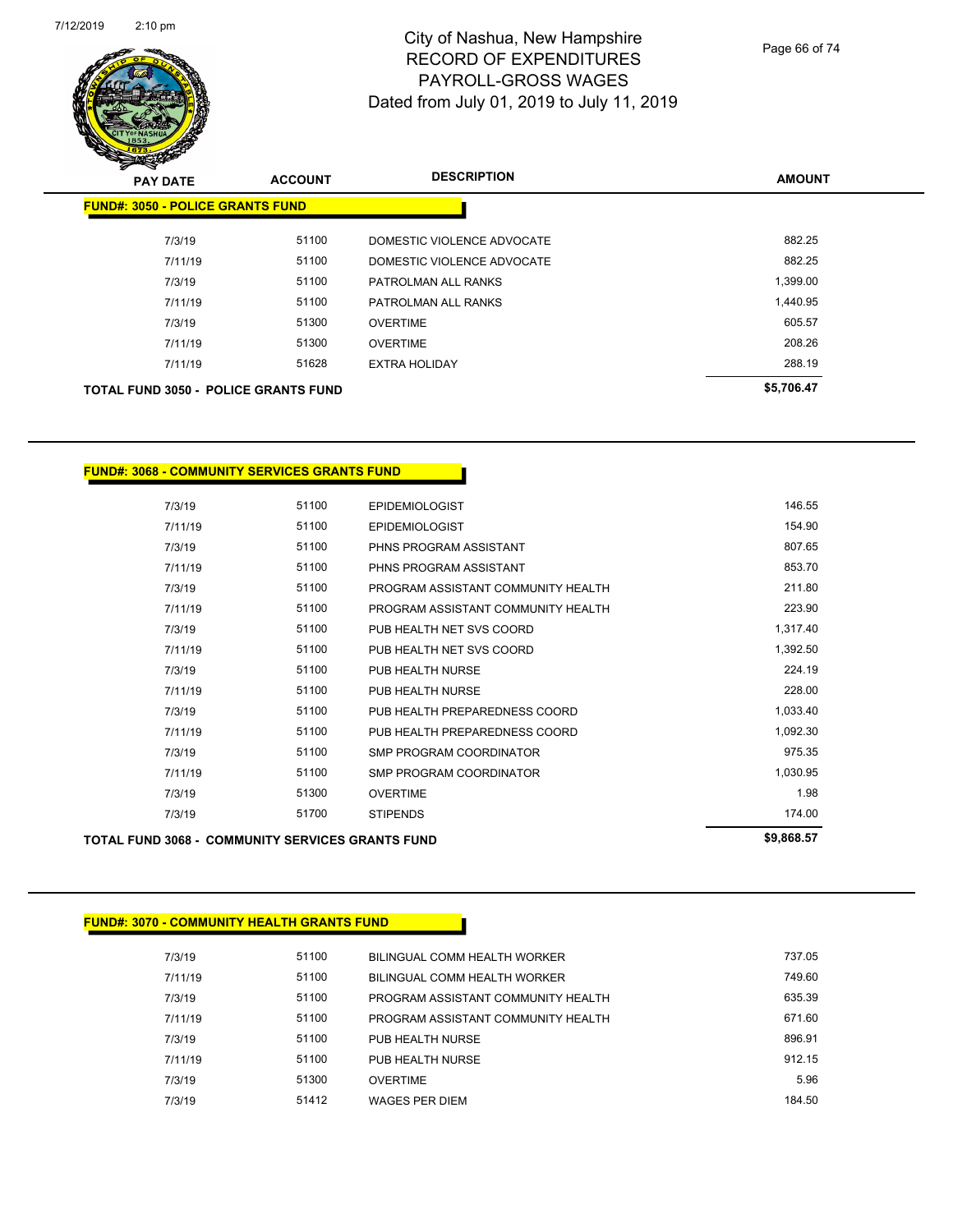7/12/2019 2:10 pm



## City of Nashua, New Hampshire RECORD OF EXPENDITURES PAYROLL-GROSS WAGES Dated from July 01, 2019 to July 11, 2019

Page 67 of 74

| <b>PAY DATE</b>                                       | <b>ACCOUNT</b> | <b>DESCRIPTION</b>                 | <b>AMOUNT</b> |
|-------------------------------------------------------|----------------|------------------------------------|---------------|
| <b>TOTAL FUND 3070 - COMMUNITY HEALTH GRANTS FUND</b> | \$4,793.16     |                                    |               |
|                                                       |                |                                    |               |
|                                                       |                |                                    |               |
| <b>FUND#: 3090 - URBAN PROGRAM GRANTS FUND</b>        |                |                                    |               |
| 7/3/19                                                | 51100          | <b>CODE ENFORCEMENT OFFICER II</b> | 488.50        |
| 7/11/19                                               | 51100          | <b>CODE ENFORCEMENT OFFICER II</b> | 488.50        |
| 7/3/19                                                | 51100          | <b>GRANT MGMT SPECIALIST</b>       | 1,080.35      |
| 7/11/19                                               | 51100          | <b>GRANT MGMT SPECIALIST</b>       | 1,103.65      |
| 7/3/19                                                | 51100          | MANAGER URBAN PROGRAMS             | 1,649.34      |
| 7/11/19                                               | 51100          | <b>MANAGER URBAN PROGRAMS</b>      | 1,677.35      |
| 7/3/19                                                | 51100          | PROGRAM COORDINATOR LP&HH          | 1,255.30      |
| 7/11/19                                               | 51100          | PROGRAM COORDINATOR LP&HH          | 1,282.35      |
| 7/3/19                                                | 51100          | PROJECT ADMINISTRATOR              | 1,306.00      |
| 7/11/19                                               | 51100          | PROJECT ADMINISTRATOR              | 1,334.15      |
| 7/3/19                                                | 51100          | PROJECT ADMINISTRATOR LP&HH        | 1,230.70      |
| 7/11/19                                               | 51100          | PROJECT ADMINISTRATOR LP&HH        | 1,257.20      |
| 7/3/19                                                | 51100          | PROJECT SPECIALIST URBAN PROGR     | 1,171.10      |
| 7/11/19                                               | 51100          | PROJECT SPECIALIST URBAN PROGR     | 1,196.35      |

TOTAL FUND 3090 - URBAN PROGRAM GRANTS FUND<br>
\$16,520.84

| 7/3/19  | 51100 | <b>COMMUNICATION SPEC</b>             | 996.55   |
|---------|-------|---------------------------------------|----------|
| 7/11/19 | 51100 | <b>COMMUNICATION SPEC</b>             | 1,054.05 |
| 7/3/19  | 51100 | <b>TRANSIT FINANCE COORDINATOR</b>    | 1,280.40 |
| 7/11/19 | 51100 | <b>TRANSIT FINANCE COORDINATOR</b>    | 1,308.00 |
| 7/3/19  | 51100 | <b>TRANSIT FLEET FACILITIES SUPV</b>  | 1,080.35 |
| 7/11/19 | 51100 | <b>TRANSIT FLEET FACILITIES SUPV</b>  | 1,103.65 |
| 7/3/19  | 51100 | <b>TRANSIT MECHANICS</b>              | 1,959.40 |
| 7/11/19 | 51100 | <b>TRANSIT MECHANICS</b>              | 2,001.65 |
| 7/3/19  | 51100 | <b>TRANSIT OPERATIONS COORDINATOR</b> | 970.00   |
| 7/11/19 | 51100 | <b>TRANSIT OPERATIONS COORDINATOR</b> | 990.90   |
| 7/3/19  | 51100 | <b>TRANSIT OPERATIONS SUPERVISOR</b>  | 1,161.20 |
| 7/11/19 | 51100 | <b>TRANSIT OPERATIONS SUPERVISOR</b>  | 1,180.95 |
| 7/3/19  | 51100 | <b>TRANSIT UTILITY SERVICE WORKER</b> | 1,442.65 |
| 7/11/19 | 51100 | <b>TRANSIT UTILITY SERVICE WORKER</b> | 1,473.63 |
| 7/3/19  | 51100 | <b>TRANSPORTATION DEPT MANAGER</b>    | 1,746.35 |
| 7/11/19 | 51100 | <b>TRANSPORTATION DEPT MANAGER</b>    | 1,776.05 |
| 7/3/19  | 51300 | <b>OVERTIME</b>                       | 115.82   |
| 7/11/19 | 51300 | <b>OVERTIME</b>                       | 469.03   |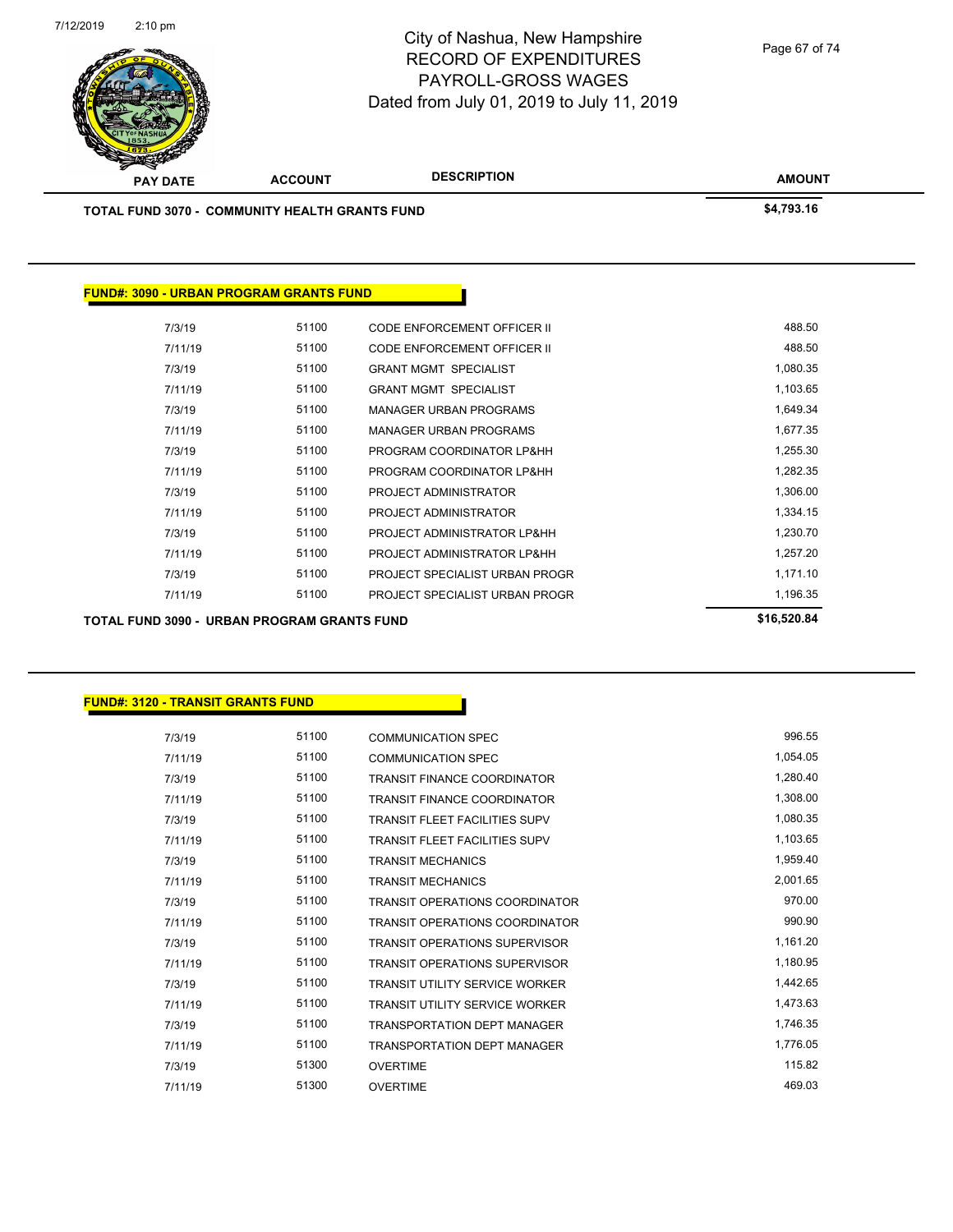7/12/2019 2:10 pm



#### City of Nashua, New Hampshire RECORD OF EXPENDITURES PAYROLL-GROSS WAGES Dated from July 01, 2019 to July 11, 2019

**TOTAL FUND 3120 - TRANSIT GRANTS FUND \$22,110.63 FUND#: 3800 - SCHOOL GRANTS FUND** 7/3/19 51100 21 CENTURY ELEM MFAM RES COORD 51,428.38 7/8/19 51100 21 CENTURY ELEM MFAM RES COORD 3,988.65 7/3/19 51100 ASSISTANT PRINCIPAL BIR 7/3/19 51100 ASSISTANT PRINCIPAL BRO 1,659.61 T/3/19 51100 ASSISTANT PRINCIPAL DR CRSP 1,614.11 7/3/19 51100 ASSISTANT PRINCIPAL MTP 1,413.45 7/3/19 51100 ASSISTANT PRINCIPAL SHE 1,437.50 7/3/19 51100 CLERICAL 21 CENTURY 683.50 7/11/19 51100 CLERICAL 21 CENTURY 396.83 7/3/19 51100 DIRECTOR TITLE 1 3,248.20 7/3/19 51100 INTRUCTIONAL LEADER FES 2,999.41 7/3/19 51100 OFFICE MANAGER TITLE 1 3/100 1,619.30 7/3/19 51100 PARA TTI NURSERY 245.70 7/3/19 51100 PEER COACH 2,221.35 7/3/19 51100 SOCIAL WORKER 4,564.59 7/3/19 51100 TEACHER DWSE BRO 1,794.54 7/3/19 51100 TEACHER DWSE CHA 3,976.00 7/3/19 51100 TEACHER PRESCHOOL NHS 1,914.70 7/3/19 51100 TEACHER SPED AMH 2,085.04 7/3/19 51100 TEACHER SPED BIC 1,949.19 7/3/19 51100 TEACHER SPED BRO 1,698.35 7/3/19 51100 TEACHER SPED DRC 1,805.69 7/3/19 51100 TEACHER SPED ELM 1,737.54 7/3/19 51100 TEACHER SPED FES 1,561.39 7/3/19 51100 TEACHER SPED LDG 1,797.15 7/3/19 51100 TEACHER SPED MDE 2,026.27 7/3/19 51100 TEACHER SPED NHN 573/19 58,957.39 7/3/19 51100 TEACHER SPED NHS 2,735.58 7/3/19 51100 TEACHER SPED NSE 6,712.93 7/3/19 51100 TEACHER SPED PMS 3,537.19 7/3/19 51200 HOME SCHOOL CORD TTI 312.73 7/11/19 51200 SUB CLERICAL 25.00 7/3/19 51200 TEACHER ENGLISH NHS 125.00 The Transition of the State of Teacher Social Studies NHS 125.00 125.00 7/3/19 51200 TEACHER TTI AMH 7,637.31 7/3/19 7,637.31 7/3/19 51200 TEACHER TTI FES 2,308.19 7/3/19 51200 TEACHER TTI LDG 1,492.65 7/3/19 51200 TEACHER TTI MTP 3,972.52 7/3/19 51200 TEACHER TTI NURSERY 3,719.38 7/3/19 51200 TITLE ONE TUTOR 212.50 7/3/19 51650 ADDITIONAL HOURS 24,679.10

**AMOUNT**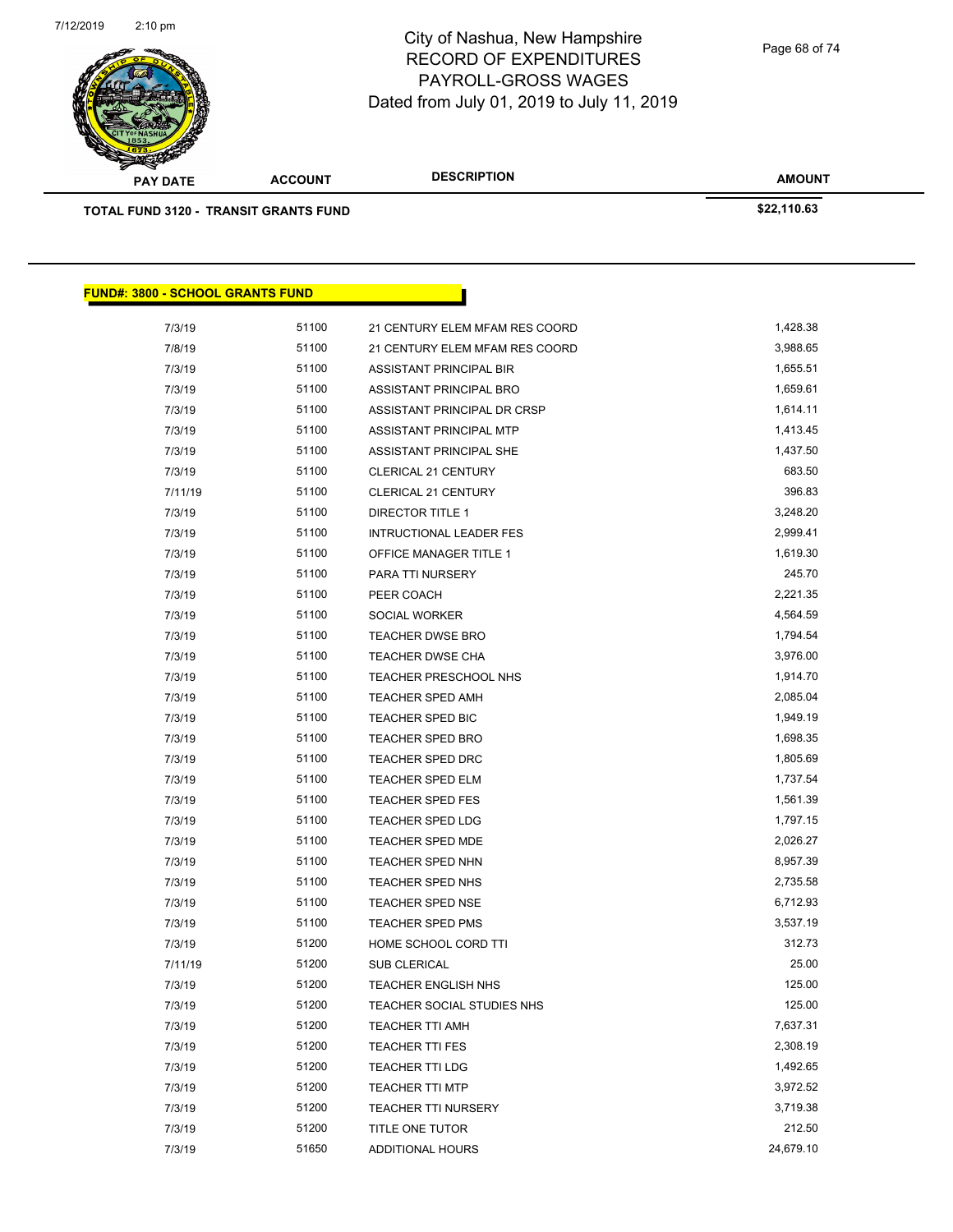| 7/12/2019 | $2:10$ pm                                    |                                                   | City of Nashua, New Hampshire<br><b>RECORD OF EXPENDITURES</b><br>PAYROLL-GROSS WAGES<br>Dated from July 01, 2019 to July 11, 2019 | Page 69 of 74 |
|-----------|----------------------------------------------|---------------------------------------------------|------------------------------------------------------------------------------------------------------------------------------------|---------------|
|           | PAY DATE                                     | <b>ACCOUNT</b>                                    | <b>DESCRIPTION</b>                                                                                                                 | <b>AMOUNT</b> |
|           | <b>FUND#: 3800 - SCHOOL GRANTS FUND</b>      |                                                   |                                                                                                                                    |               |
|           | 7/11/19                                      | 51650                                             | <b>ADDITIONAL HOURS</b>                                                                                                            | 1,580.40      |
|           |                                              | <b>TOTAL FUND 3800 - SCHOOL GRANTS FUND</b>       |                                                                                                                                    | \$119,654.82  |
|           | <b>FUND#: 4005 - TRAFFIC VIOLATIONS FUND</b> |                                                   |                                                                                                                                    |               |
|           | 7/3/19                                       | 51100                                             | MVR CLERK II                                                                                                                       | 320.50        |
|           | 7/11/19                                      | 51100                                             | <b>MVR CLERK II</b>                                                                                                                | 327.95        |
|           | 7/3/19                                       | 51100                                             | ORDINANCE VIOLATIONS COORDINATOR                                                                                                   | 437.70        |
|           | 7/11/19                                      | 51100                                             | ORDINANCE VIOLATIONS COORDINATOR                                                                                                   | 449.35        |
|           | 7/3/19                                       | 51100                                             | PARKING MANAGER                                                                                                                    | 298.80        |
|           | 7/11/19                                      | 51100                                             | PARKING MANAGER                                                                                                                    | 315.85        |
|           | 7/3/19                                       | 51200                                             | <b>MVR CLERK I</b>                                                                                                                 | 435.64        |
|           | 7/11/19                                      | 51200                                             | <b>MVR CLERK I</b>                                                                                                                 | 381.43        |
|           | 7/3/19                                       | 51200                                             | PARKING ENFORCEMENT SPECIALIST                                                                                                     | 801.33        |
|           | 7/11/19                                      | 51200                                             | PARKING ENFORCEMENT SPECIALIST                                                                                                     | 734.52        |
|           | 7/3/19                                       | 51200                                             | PARKING MAINTENANCE                                                                                                                | 535.40        |
|           | 7/3/19                                       | 51300                                             | <b>OVERTIME</b>                                                                                                                    | 40.45         |
|           | 7/11/19                                      | 51300                                             | <b>OVERTIME</b>                                                                                                                    | 138.85        |
|           |                                              | TOTAL FUND 4005 - TRAFFIC VIOLATIONS FUND         |                                                                                                                                    | \$5,217.77    |
|           |                                              | <b>FUND#: 4010 - MOTOR VEHICLE ADMIN FUND</b>     |                                                                                                                                    |               |
|           | 7/3/19                                       | 51100                                             | <b>MVR CLERK II</b>                                                                                                                | 304.40        |
|           | 7/11/19                                      | 51100                                             | <b>MVR CLERK II</b>                                                                                                                | 310.95        |
|           | 7/3/19                                       | 51300                                             | <b>OVERTIME</b>                                                                                                                    | 2.85          |
|           |                                              | <b>TOTAL FUND 4010 - MOTOR VEHICLE ADMIN FUND</b> |                                                                                                                                    | \$618.20      |
|           |                                              | <b>FUND#: 4030 - POLICE SPECIAL DETAILS FUND</b>  |                                                                                                                                    |               |
|           | 7/3/19                                       | 51710                                             | SPECIAL DETAIL-NON PENSIONABLE                                                                                                     | 10,715.88     |
|           |                                              |                                                   |                                                                                                                                    |               |
|           | 7/11/19                                      | 51710                                             | SPECIAL DETAIL-NON PENSIONABLE                                                                                                     | 4,045.95      |
|           | 7/3/19                                       | 51712                                             | SPECIAL DETAIL-PENSIONABLE                                                                                                         | 5,320.54      |
|           | 7/11/19                                      | 51712                                             | SPECIAL DETAIL-PENSIONABLE                                                                                                         | 2,732.31      |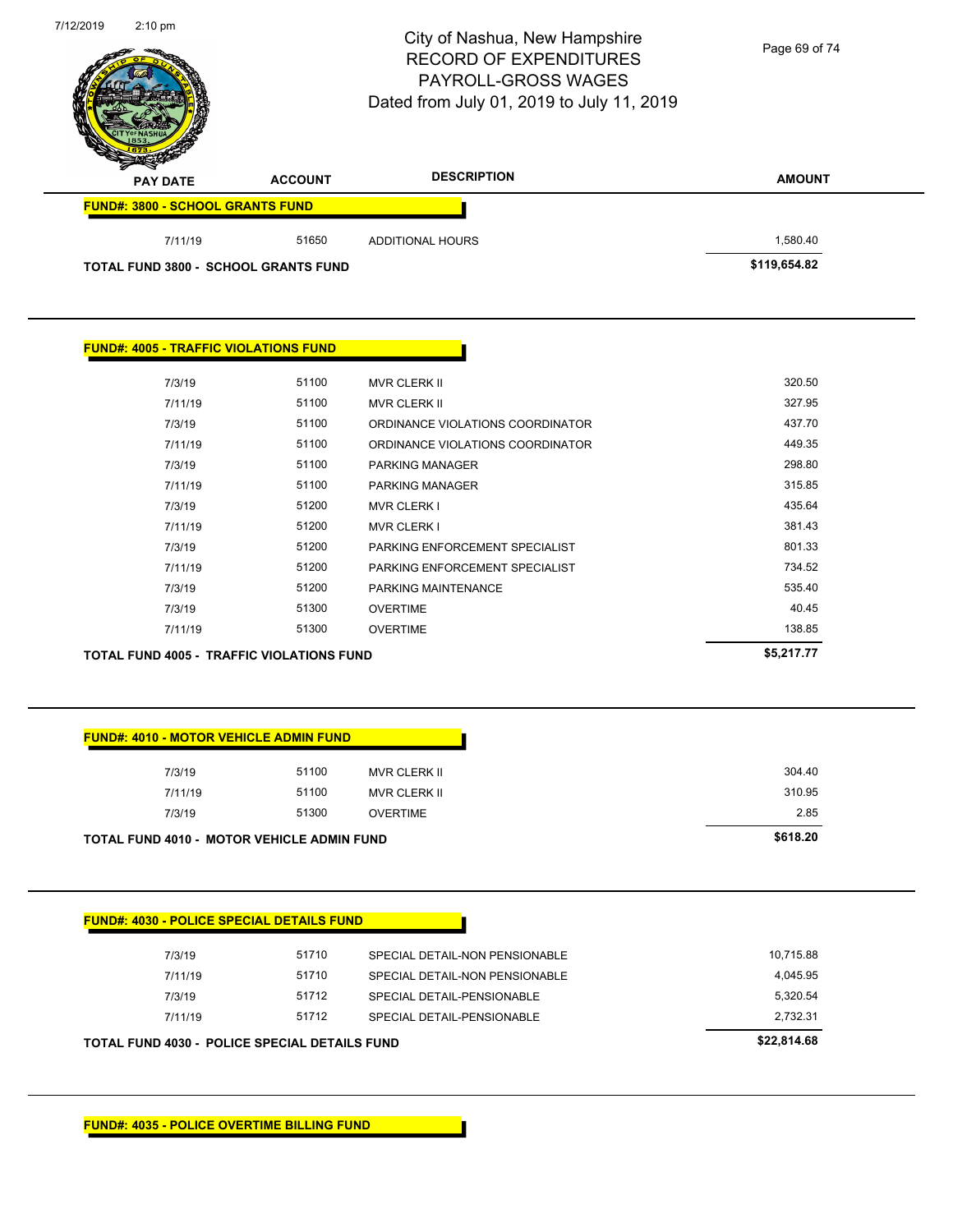

Page 70 of 74

| <b>PAY DATE</b>                                                                     | <b>ACCOUNT</b> | <b>DESCRIPTION</b>                                       | <b>AMOUNT</b>    |
|-------------------------------------------------------------------------------------|----------------|----------------------------------------------------------|------------------|
| <b>FUND#: 4035 - POLICE OVERTIME BILLING FUND</b>                                   |                |                                                          |                  |
| 7/3/19                                                                              | 51300          | <b>OVERTIME</b>                                          | 14,723.33        |
| 7/11/19                                                                             | 51300          | <b>OVERTIME</b>                                          | 699.50           |
| <b>TOTAL FUND 4035 - POLICE OVERTIME BILLING FUND</b>                               |                |                                                          | \$15,422.83      |
|                                                                                     |                |                                                          |                  |
| <b>FUND#: 4065 - FIRE WATCHGUARDS FUND</b>                                          |                |                                                          |                  |
| 7/3/19                                                                              | 51712          | SPECIAL DETAIL-PENSIONABLE                               | 160.68           |
| <b>TOTAL FUND 4065 - FIRE WATCHGUARDS FUND</b>                                      |                |                                                          | \$160.68         |
|                                                                                     |                |                                                          |                  |
| <b>FUND#: 4600 - ECON DEV-GREATER NASHUA RLF</b>                                    |                |                                                          |                  |
| 7/3/19                                                                              | 51100          | DWNTWN SPCLST & OED PGRM COOR                            | 194.04           |
| 7/11/19                                                                             | 51100          | DWNTWN SPCLST & OED PGRM COOR                            | 197.35           |
| TOTAL FUND 4600 - ECON DEV-GREATER NASHUA RLF                                       |                |                                                          | \$391.39         |
|                                                                                     |                |                                                          |                  |
|                                                                                     |                |                                                          |                  |
| 7/3/19                                                                              | 51100          | DWNTWN SPCLST & OED PGRM COOR                            | 194.06           |
| <b>FUND#: 4610 - ECON DEV-BROWNFIELDS RLF</b><br>7/11/19                            | 51100          | DWNTWN SPCLST & OED PGRM COOR                            | 197.35           |
|                                                                                     |                |                                                          | \$391.41         |
| <b>TOTAL FUND 4610 - ECON DEV-BROWNFIELDS RLF</b><br>FUND#: 6000 - SOLID WASTE FUND |                |                                                          |                  |
|                                                                                     |                |                                                          |                  |
| 7/3/19<br>7/11/19                                                                   | 51100<br>51100 | ADMINISTRATIVE ASSISTANT I<br>ADMINISTRATIVE ASSISTANT I | 545.96<br>554.95 |
| 7/3/19                                                                              | 51100          | ADMINISTRATIVE ASSISTANT II                              | 858.87           |
| 7/11/19                                                                             | 51100          | ADMINISTRATIVE ASSISTANT II                              | 877.35           |
| 7/3/19                                                                              | 51100          | ASSISTANT DIRECTOR OF PUBLIC WORKS                       | 202.40           |
| 7/11/19                                                                             | 51100          | ASSISTANT DIRECTOR OF PUBLIC WORKS                       | 213.90           |
| 7/3/19                                                                              | 51100          | AUTOMATED TRASH COLLECTION OPR                           | 4,898.00         |
| 7/11/19                                                                             | 51100          | AUTOMATED TRASH COLLECTION OPR                           | 4,898.00         |
| 7/3/19                                                                              | 51100          | <b>CITY ENGINEER</b>                                     | 343.40           |
| 7/11/19                                                                             | 51100          | <b>CITY ENGINEER</b>                                     | 362.95           |
| 7/3/19                                                                              | 51100          | <b>COLLECTION EQUIP OPR</b>                              | 8,406.94         |
| 7/11/19                                                                             | 51100          | <b>COLLECTION EQUIP OPR</b>                              | 8,332.77         |
| 7/3/19                                                                              | 51100          | COLLECTION EQUIP OPR LANDFILL                            | 970.41           |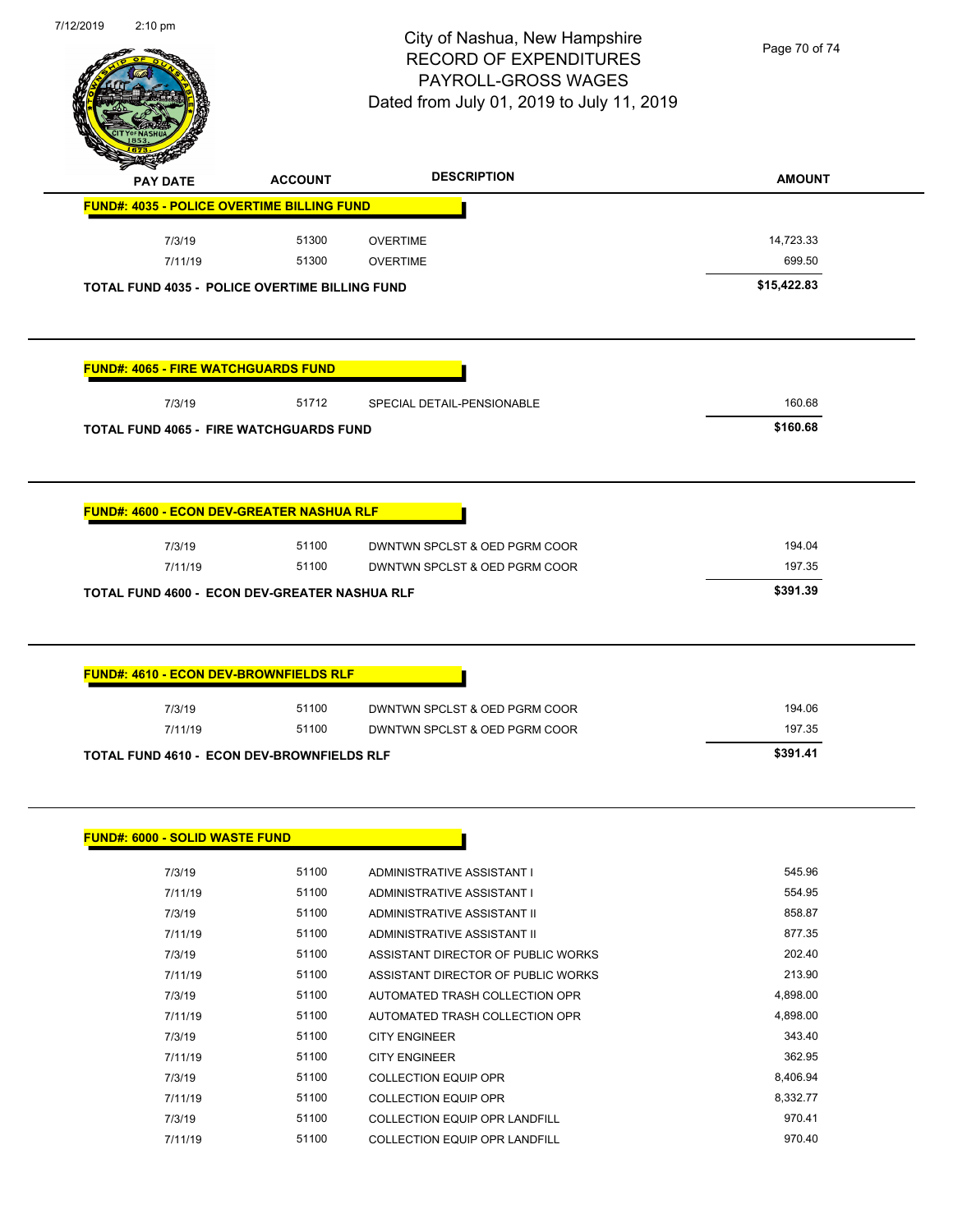

| <b>PAY DATE</b>                       | <b>ACCOUNT</b> | <b>DESCRIPTION</b>              | <b>AMOUNT</b>    |
|---------------------------------------|----------------|---------------------------------|------------------|
| <b>FUND#: 6000 - SOLID WASTE FUND</b> |                |                                 |                  |
| 7/3/19                                | 51100          | DEP TREASURER TAX COLLECTOR     | 261.95           |
| 7/11/19                               | 51100          | DEP TREASURER TAX COLLECTOR     | 266.40           |
| 7/3/19                                | 51100          | DEPUTY CITY ENGINEER            | 82.05            |
| 7/11/19                               | 51100          | <b>DEPUTY CITY ENGINEER</b>     | 86.70            |
| 7/3/19                                | 51100          | <b>DIRECTOR PUBLIC WORKS</b>    | 261.20           |
| 7/11/19                               | 51100          | <b>DIRECTOR PUBLIC WORKS</b>    | 276.30           |
| 7/3/19                                | 51100          | DPW BILLING ACCOUNTANT          | 499.05           |
| 7/11/19                               | 51100          | DPW BILLING ACCOUNTANT          | 509.81           |
| 7/3/19                                | 51100          | DPW COLLECTIONS SPEC III        | 406.05           |
| 7/11/19                               | 51100          | DPW COLLECTIONS SPEC III        | 414.80           |
| 7/3/19                                | 51100          | DPW CONTRACT ADMINISTRATOR      | 121.65           |
| 7/11/19                               | 51100          | DPW CONTRACT ADMINISTRATOR      | 124.30           |
| 7/3/19                                | 51100          | <b>ENVIRONMENTAL ENGINEER</b>   | 1,480.85         |
| 7/11/19                               | 51100          | <b>ENVIRONMENTAL ENGINEER</b>   | 1,565.25         |
| 7/3/19                                | 51100          | <b>EQUIPMENT OPR LANDFILL</b>   | 5,786.85         |
| 7/11/19                               | 51100          | EQUIPMENT OPR LANDFILL          | 5,916.00         |
| 7/3/19                                | 51100          | <b>EXECUTIVE ASSISTANT</b>      | 164.36           |
|                                       | 51100          | <b>EXECUTIVE ASSISTANT</b>      | 173.75           |
| 7/11/19<br>7/3/19                     | 51100          | FINANCE AND ADMIN MANAGER       | 436.60           |
|                                       | 51100          |                                 | 444.00           |
| 7/11/19                               |                | FINANCE AND ADMIN MANAGER       |                  |
| 7/3/19                                | 51100          | FLEET MANAGER STREET DEPT       | 346.34<br>352.25 |
| 7/11/19                               | 51100          | FLEET MANAGER STREET DEPT       |                  |
| 7/3/19                                | 51100          | LICENSED SCALE OPERATOR         | 870.35           |
| 7/11/19                               | 51100          | LICENSED SCALE OPERATOR         | 889.10           |
| 7/3/19                                | 51100          | PUBLIC RELATIONS ADMINISTRATOR  | 164.40           |
| 7/11/19                               | 51100          | PUBLIC RELATIONS ADMINISTRATOR  | 173.75           |
| 7/3/19                                | 51100          | <b>RECYCLING COORDINATOR</b>    | 1,192.80         |
| 7/11/19                               | 51100          | RECYCLING COORDINATOR           | 1,218.50         |
| 7/3/19                                | 51100          | <b>SENIOR STAFF ENGINEER</b>    | 143.80           |
| 7/11/19                               | 51100          | SENIOR STAFF ENGINEER           | 152.00           |
| 7/3/19                                | 51100          | <b>SOLID WASTE FOREMAN</b>      | 2,593.30         |
| 7/11/19                               | 51100          | SOLID WASTE FOREMAN             | 2,649.19         |
| 7/3/19                                | 51100          | SOLID WASTE TECHNICIAN          | 1,128.30         |
| 7/11/19                               | 51100          | SOLID WASTE TECHNICIAN          | 1,184.00         |
| 7/3/19                                | 51100          | SR MGR ACCT FIN REPORTING       | 191.25           |
| 7/11/19                               | 51100          | SR MGR ACCT FIN REPORTING       | 197.30           |
| 7/3/19                                | 51100          | SUPERINTENDENT OF SOLID WASTE   | 1,804.30         |
| 7/11/19                               | 51100          | SUPERINTENDENT OF SOLID WASTE   | 1,907.15         |
| 7/11/19                               | 51100          | TRUCK DRIVER STREET REPAIR      | 185.28           |
| 7/3/19                                | 51200          | LICENSED SCALE OPERATOR         | 598.35           |
| 7/11/19                               | 51200          | LICENSED SCALE OPERATOR         | 719.11           |
| 7/3/19                                | 51300          | <b>OVERTIME</b>                 | 2,885.83         |
| 7/11/19                               | 51300          | <b>OVERTIME</b>                 | 8,679.28         |
| 7/3/19                                | 51400          | WAGES TEMPORARY/SEASONAL        | 5,730.00         |
| 7/11/19                               | 51400          | <b>WAGES TEMPORARY/SEASONAL</b> | 4,818.75         |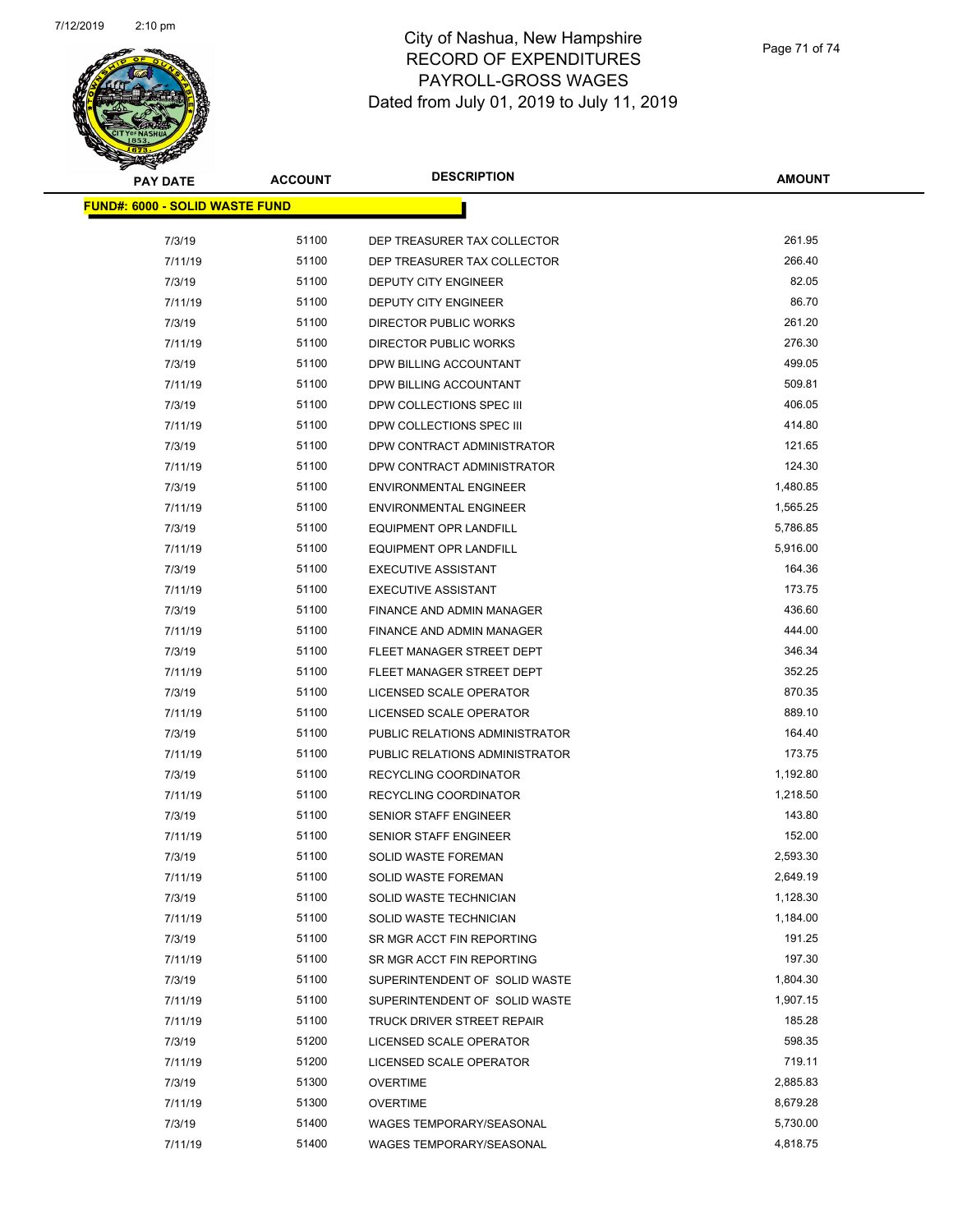

**AMOUNT PAY DATE ACCOUNT DESCRIPTION TOTAL FUND 6000 - SOLID WASTE FUND \$92,488.90 FUND#: 6200 - WASTEWATER FUND** 7/3/19 51100 ADMINISTRATIVE ASSISTANT II 744.20 7/11/19 51100 ADMINISTRATIVE ASSISTANT II 760.20 7/3/19 51100 ANALYTICAL CHEMIST 861.94 7/11/19 51100 ANALYTICAL CHEMIST 880.23 7/3/19 51100 ASSISTANT CONSTRUCTION ENGINEER 1,339.75 7/11/19 51100 ASSISTANT CONSTRUCTION ENGINEER 1,368.60 7/3/19 51100 ASSISTANT DIRECTOR OF PUBLIC WORKS 202.35 7/11/19 51100 ASSISTANT DIRECTOR OF PUBLIC WORKS 213.95 7/3/19 51100 CITY ENGINEER 801.30 7/11/19 51100 CITY ENGINEER 847.00 7/3/19 51100 COLLECTION SYSTEMS OPERATOR 1,077.58 7/11/19 51100 COLLECTION SYSTEMS OPERATOR 1,077.56 7/3/19 51100 COLLECTION SYSTEMS TECHNICIAN 2,103.20 7/11/19 51100 COLLECTION SYSTEMS TECHNICIAN 2,103.20 7/3/19 51100 COLLECTIONS SPEC II 821.65 7/11/19 51100 COLLECTIONS SPEC II 822.90 7/3/19 51100 DEP TREASURER TAX COLLECTOR 261.95 7/11/19 51100 DEP TREASURER TAX COLLECTOR 266.40 7/3/19 51100 DEPUTY CITY ENGINEER 820.35 7/11/19 51100 DEPUTY CITY ENGINEER 867.15 7/3/19 51100 DIRECTOR PUBLIC WORKS 522.40 7/11/19 51100 DIRECTOR PUBLIC WORKS 552.50 7/3/19 51100 DPW BILLING ACCOUNTANT 499.05 7/11/19 51100 DPW BILLING ACCOUNTANT 509.74 7/3/19 51100 DPW COLLECTIONS SPEC III 406.10 7/11/19 51100 DPW COLLECTIONS SPEC III 414.85 7/3/19 51100 DPW CONTRACT ADMINISTRATOR 730.00 7/11/19 51100 DPW CONTRACT ADMINISTRATOR 745.70 7/3/19 51100 ELECTRICAL DIAGNOSTIC TECH I 1,120.00 7/11/19 51100 ELECTRICAL DIAGNOSTIC TECH I 1,120.00 T/3/19 51100 EXECUTIVE ASSISTANT **164.40** 7/11/19 51100 EXECUTIVE ASSISTANT **173.75** 7/3/19 51100 FINANCE AND ADMIN MANAGER 436.60

> 7/11/19 51100 FINANCE AND ADMIN MANAGER 444.00 T/3/19 51100 FLEET MANAGER STREET DEPT **115.46** 7/11/19 51100 FLEET MANAGER STREET DEPT 117.40 7/3/19 51100 MECHANIC WWTP 1ST CLASS 3,236.40 7/11/19 51100 MECHANIC WWTP 1ST CLASS 3,334.72 7/3/19 51100 OPERATOR I CERTIFIED WWTP 1st 1,074.40 7/11/19 51100 OPERATOR I CERTIFIED WWTP 1st 1,074.40 7/3/19 51100 OPERATOR II WWTP 1st 3,219.20

Page 72 of 74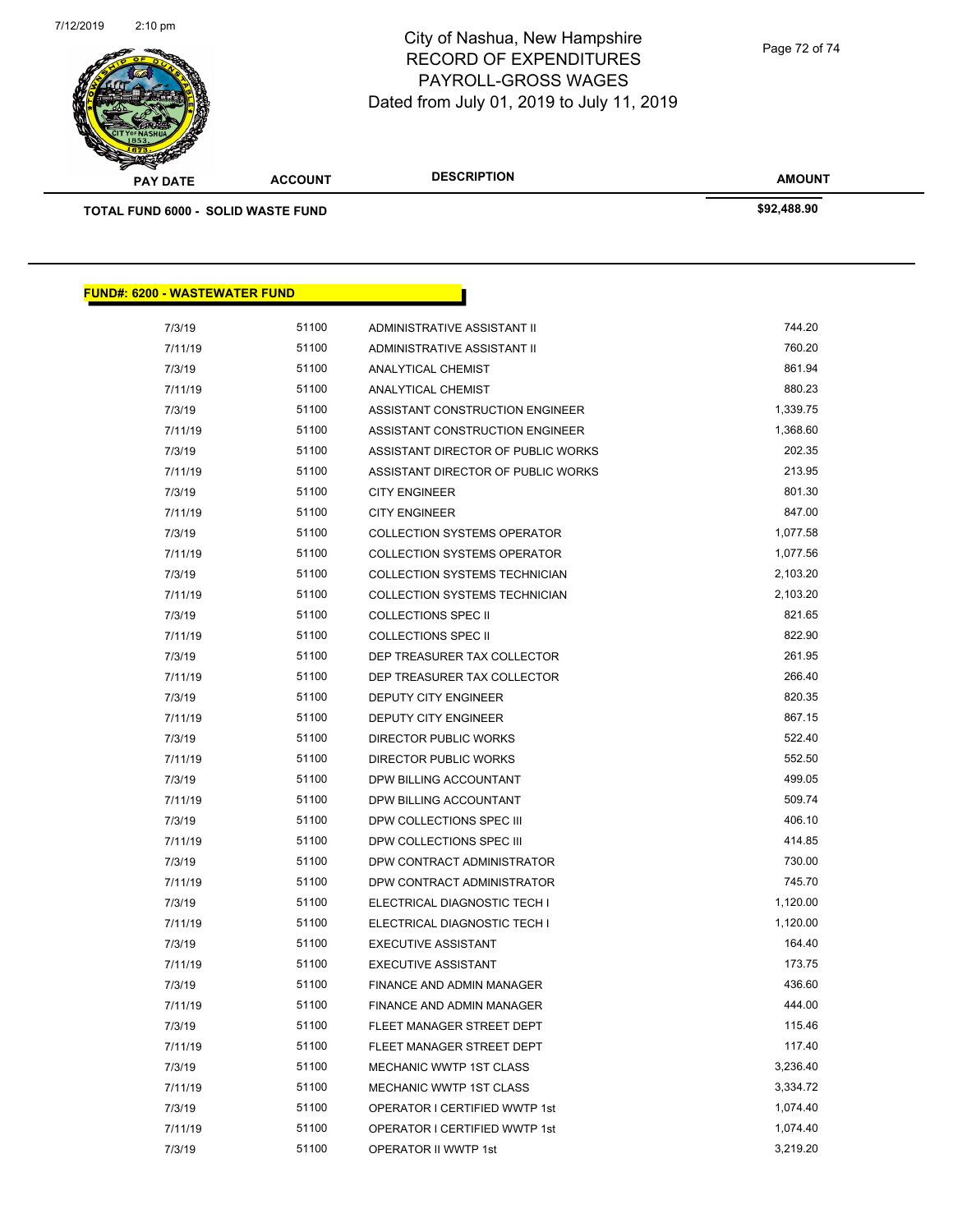

## City of Nashua, New Hampshire RECORD OF EXPENDITURES PAYROLL-GROSS WAGES Dated from July 01, 2019 to July 11, 2019

Page 73 of 74

| <b>PAY DATE</b>                          | <b>ACCOUNT</b> | <b>DESCRIPTION</b>                 | <b>AMOUNT</b> |
|------------------------------------------|----------------|------------------------------------|---------------|
| <b>FUND#: 6200 - WASTEWATER FUND</b>     |                |                                    |               |
|                                          |                |                                    |               |
| 7/11/19                                  | 51100          | OPERATOR II WWTP 1st               | 3,219.20      |
| 7/3/19                                   | 51100          | OPERATOR II WWTP 2nd               | 2,172.80      |
| 7/11/19                                  | 51100          | OPERATOR II WWTP 2nd               | 2,172.80      |
| 7/3/19                                   | 51100          | OPERATOR II WWTP 3rd               | 2,070.01      |
| 7/11/19                                  | 51100          | OPERATOR II WWTP 3rd               | 2,180.84      |
| 7/3/19                                   | 51100          | OPERATOR III WWTP 1st              | 3,390.80      |
| 7/11/19                                  | 51100          | OPERATOR III WWTP 1st              | 3,390.80      |
| 7/3/19                                   | 51100          | PLANT OPERATIONS SUPERVISOR        | 1,490.15      |
| 7/11/19                                  | 51100          | PLANT OPERATIONS SUPERVISOR        | 1,523.20      |
| 7/3/19                                   | 51100          | PROCESS CHEMIST                    | 1,001.00      |
| 7/11/19                                  | 51100          | PROCESS CHEMIST                    | 1,022.59      |
| 7/3/19                                   | 51100          | PUBLIC RELATIONS ADMINISTRATOR     | 219.15        |
| 7/11/19                                  | 51100          | PUBLIC RELATIONS ADMINISTRATOR     | 231.65        |
| 7/3/19                                   | 51100          | SENIOR STAFF ENGINEER              | 791.00        |
| 7/11/19                                  | 51100          | SENIOR STAFF ENGINEER              | 836.10        |
| 7/3/19                                   | 51100          | SR MGR ACCT FIN REPORTING          | 382.70        |
| 7/11/19                                  | 51100          | SR MGR ACCT FIN REPORTING          | 394.70        |
| 7/3/19                                   | 51100          | <b>STAFF ENGINEER</b>              | 1,063.90      |
| 7/11/19                                  | 51100          | <b>STAFF ENGINEER</b>              | 1,124.60      |
| 7/3/19                                   | 51100          | SUPERINTENDENT OF WASTEWATER       | 1,890.34      |
| 7/11/19                                  | 51100          | SUPERINTENDENT OF WASTEWATER       | 1,998.10      |
| 7/3/19                                   | 51100          | SUPV LABORATORY                    | 1,211.50      |
| 7/11/19                                  | 51100          | <b>SUPV LABORATORY</b>             | 1,237.59      |
| 7/3/19                                   | 51100          | TRUCK DRIVER STREET REPAIR         | 918.40        |
| 7/11/19                                  | 51100          | TRUCK DRIVER STREET REPAIR         | 914.40        |
| 7/3/19                                   | 51100          | <b>WASTEWATER ASSISTANT</b>        | 2,689.20      |
| 7/11/19                                  | 51100          | <b>WASTEWATER ASSISTANT</b>        | 2,689.20      |
| 7/3/19                                   | 51100          | <b>WASTEWATER FOREMAN</b>          | 2,593.31      |
| 7/11/19                                  | 51100          | <b>WASTEWATER FOREMAN</b>          | 2,649.20      |
| 7/3/19                                   | 51100          | <b>WASTEWATER PROJECT ENGINEER</b> | 1,524.70      |
| 7/11/19                                  | 51100          | WASTEWATER PROJECT ENGINEER        | 1,578.69      |
| 7/3/19                                   | 51300          | <b>OVERTIME</b>                    | 3,936.43      |
| 7/11/19                                  | 51300          | <b>OVERTIME</b>                    | 5,393.17      |
| 7/3/19                                   | 51400          | WAGES TEMPORARY/SEASONAL           | 2,673.75      |
| 7/11/19                                  | 51400          | WAGES TEMPORARY/SEASONAL           | 1,488.75      |
| <b>TOTAL FUND 6200 - WASTEWATER FUND</b> |                |                                    | \$102,317.25  |

|  |  | <u> FUND#: 6500 - PROPERTY &amp; CASUALTY FUND </u> |  |
|--|--|-----------------------------------------------------|--|
|  |  |                                                     |  |

| 51100                                  | ADMINISTRATIVE ASSISTANT I | 695.60   |
|----------------------------------------|----------------------------|----------|
| 51100                                  | ADMINISTRATIVE ASSISTANT I | 735.30   |
| 51100                                  | <b>PROGRAM SUPV</b>        | 1.347.95 |
| 51100                                  | <b>PROGRAM SUPV</b>        | 1.424.80 |
| 7/3/19<br>7/11/19<br>7/3/19<br>7/11/19 |                            |          |